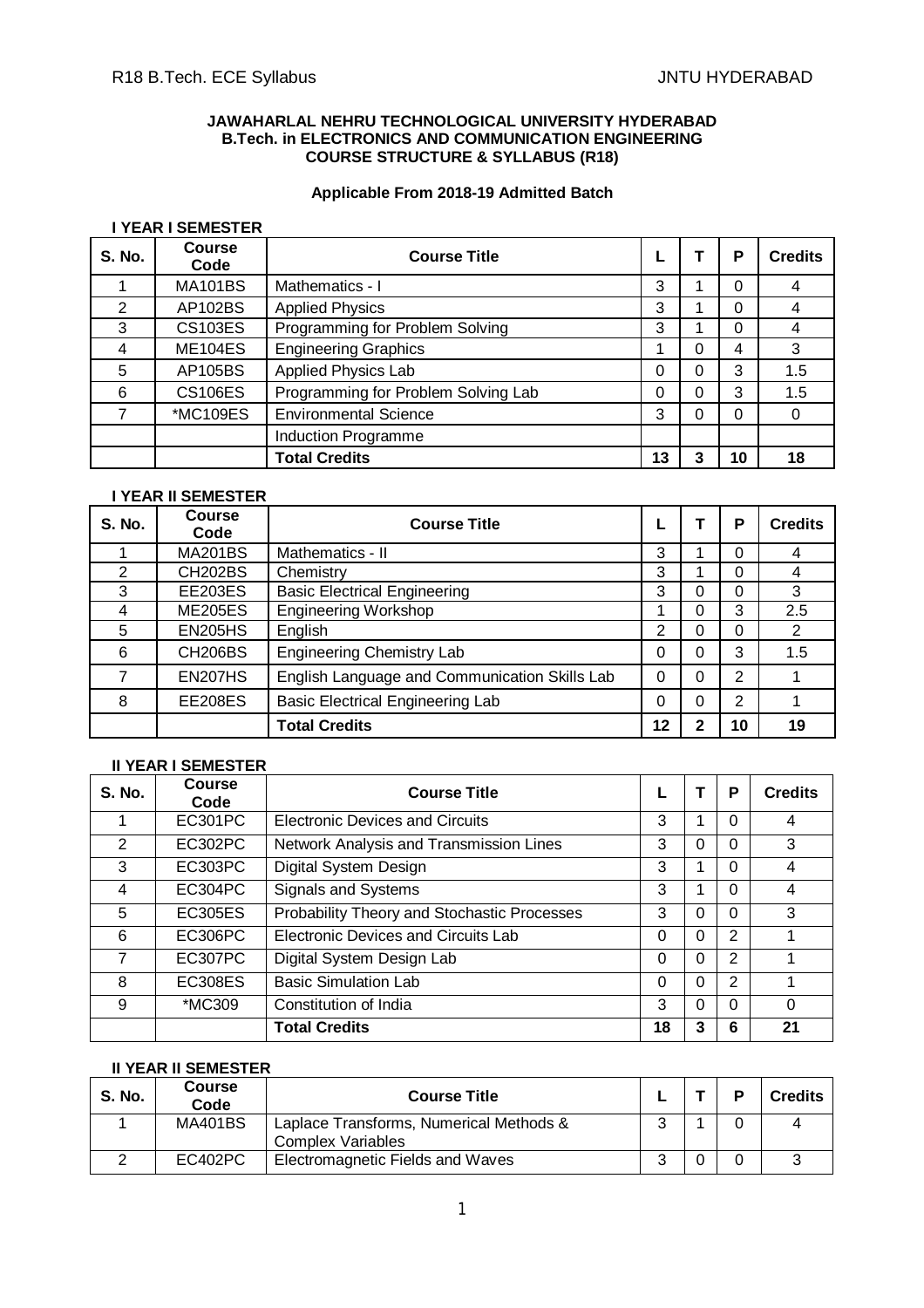# R18 B.Tech. ECE Syllabus **All Accords** Controller and Manual Annual Methods of the UNITU HYDERABAD

| 3 | EC403PC | Analog and Digital Communications     | 3  |   |   |     |
|---|---------|---------------------------------------|----|---|---|-----|
|   | EC404PC | <b>Linear IC Applications</b>         | 3  |   | 0 | 3   |
| 5 | EC405PC | <b>Electronic Circuit Analysis</b>    | 3  |   | O | 3   |
| 6 | EC406PC | Analog and Digital Communications Lab | 0  |   | 3 | 1.5 |
|   | EC407PC | IC Applications Lab                   | 0  |   | 3 | 1.5 |
| 8 | EC408PC | Electronic Circuit Analysis Lab       | 0  |   | 2 |     |
| 9 | *MC409  | <b>Gender Sensitization Lab</b>       | 0  | 0 | 2 |     |
|   |         | <b>Total Credits</b>                  | 15 |   |   | 21  |

# **III YEAR I SEMESTER**

| <b>S. No.</b> | <b>Course</b><br>Code | <b>Course Title</b>                                |    |   | P        | <b>Credits</b> |
|---------------|-----------------------|----------------------------------------------------|----|---|----------|----------------|
|               | <b>EC501PC</b>        | Microprocessors & Microcontrollers                 | 3  |   | $\Omega$ | 4              |
| 2             | EC502PC               | Data Communications and Networks                   | 3  |   |          | 4              |
| 3             | EC503PC               | <b>Control Systems</b>                             | 3  |   |          | 4              |
| 4             | <b>SM504MS</b>        | <b>Business Economics &amp; Financial Analysis</b> | 3  | 0 | $\Omega$ | 3              |
| 5             |                       | Professional Elective - I                          | 3  | 0 | $\Omega$ | 3              |
| 6             | <b>EC505PC</b>        | Microprocessors & Microcontrollers Lab             | 0  | 0 | 3        | 1.5            |
| 7             | EC506PC               | Data Communications and Networks Lab               | 0  | 0 | 3        | 1.5            |
| 8             | <b>EN508HS</b>        | <b>Advanced Communication Skills Lab</b>           | 0  | 0 | 2        |                |
| 9             | *MC510                | <b>Intellectual Property Rights</b>                | 3  | 0 |          | $\Omega$       |
|               |                       | <b>Total Credits</b>                               | 18 | 3 | 8        | 22             |

# **III YEAR II SEMESTER**

| S. No. | <b>Course</b><br>Code | <b>Course Title</b>              |    |   | P | <b>Credits</b> |
|--------|-----------------------|----------------------------------|----|---|---|----------------|
|        | EC601PC               | Antennas and Propagation         | 3  |   | 0 | 4              |
| 2      | EC602PC               | <b>Digital Signal Processing</b> | 3  |   | 0 | 4              |
| 3      | EC603PC               | <b>VLSI Design</b>               | 3  |   | 0 | 4              |
| 4      |                       | Professional Elective - II       | 3  | 0 | 0 | 3              |
| 5      |                       | Open Elective - I                | 3  | 0 | 0 | 3              |
| 6      | EC604PC               | Digital Signal Processing Lab    | 0  | 0 | 3 | 1.5            |
|        | EC605PC               | $e$ – CAD Lab                    | 0  | 0 | 3 | 1.5            |
| 8      | EC606PC               | Scripting Languages Lab          | 0  | 0 | 2 |                |
| 9      | *MC609                | <b>Environmental Science</b>     | 3  | 0 | 0 | $\Omega$       |
|        |                       | <b>Total Credits</b>             | 18 | 3 | 8 | 22             |

# **IV YEAR I SEMESTER**

| <b>S. No.</b> | <b>Course</b><br>Code | <b>Course Title</b>                                 |                | P             | <b>Credits</b> |
|---------------|-----------------------|-----------------------------------------------------|----------------|---------------|----------------|
|               | EC701PC               | Microwave and Optical Communications                | 3              | 0             | 3              |
| 2             |                       | Professional Elective - III                         | 3              | 0             | 3              |
| 3             |                       | Professional Elective - IV                          | 3              | 0             | 3              |
| 4             |                       | Open Elective - II                                  | 3              | 0             | 3              |
| 5             | SM702MS               | Professional Practice, Law & Ethics                 | $\overline{2}$ | 0             | 2              |
| 6             | EC703PC               | Microwave and Optical Communications Lab            | 0              | 2             |                |
|               | EC704PC               | Industrial Oriented Mini Project/ Summer Internship | 0              | 0             | $2^*$          |
| 8             | EC705PC               | Seminar                                             | 0              | $\mathcal{P}$ |                |
| 9             | EC706PC               | Project Stage - I                                   | 0              | 6             | 3              |
|               |                       | <b>Total Credits</b>                                | 14             | 10            | 21             |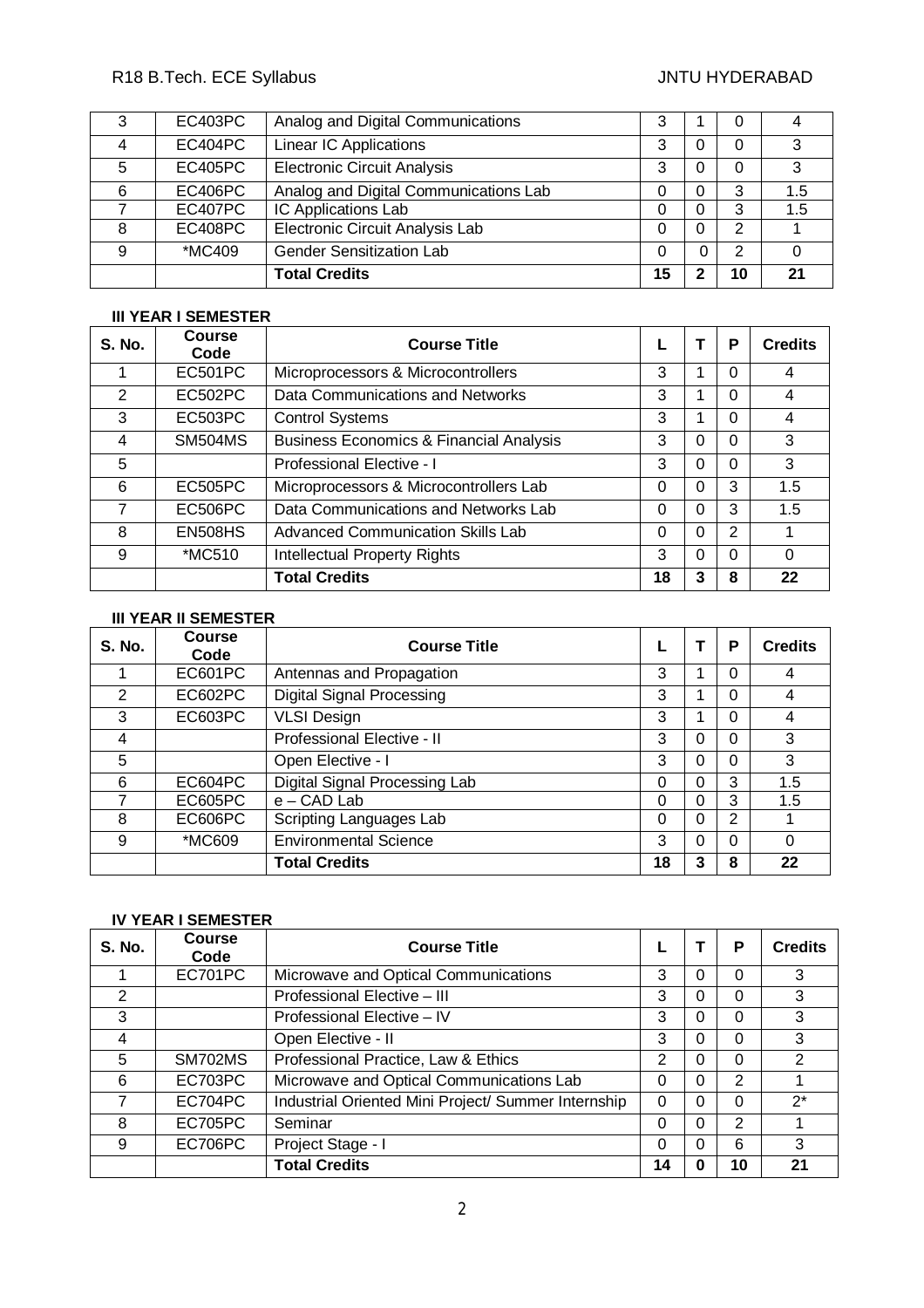# **IV YEAR II SEMESTER**

| S. No. | <b>Course Code</b> | <b>Course Title</b>        |   |    | <b>Credits</b> |
|--------|--------------------|----------------------------|---|----|----------------|
|        |                    | Professional Elective - V  | ົ |    |                |
|        |                    | Professional Elective - VI | ◠ |    |                |
|        |                    | Open Elective - III        | ົ |    |                |
|        | EC801PC            | Project Stage - II         |   | 14 |                |
|        |                    | <b>Total Credits</b>       | 9 | 14 | 16             |

# **\*MC - Environmental Science – Should be Registered by Lateral Entry Students Only. \*MC – Satisfactory/Unsatisfactory**

**Note:** Industrial Oriented Mini Project/ Summer Internship is to be carried out during the summer vacation between 6th and 7th semesters. Students should submit report of Industrial Oriented Mini Project/ Summer Internship for evaluation.

# **Professional Elective – I**

| EC511PE | <b>Computer Organization &amp; Operating Systems</b> |
|---------|------------------------------------------------------|
| EC512PE | <b>Error Correcting Codes</b>                        |
| EC513PE | Electronic Measurements and Instrumentation          |

# **Professional Elective – II**

| EC611PE | Object Oriented Programming through Java |
|---------|------------------------------------------|
| EC612PE | Mobile Communications and Networks       |
| EC613PE | Embedded System Design                   |

# **Professional Elective – III**

| EC711PE | <b>Artificial Neural Networks</b> |
|---------|-----------------------------------|
| EC712PE | Scripting Languages               |
| EC713PE | Digital Image Processing          |

# **Professional Elective – IV**

| EC721PE | Biomedical Instrumentation        |
|---------|-----------------------------------|
| EC722PE | Database Management Systems       |
| EC723PE | Network Security and Cryptography |

# **Professional Elective – V**

| EC811PE | <b>Satellite Communications</b> |
|---------|---------------------------------|
| EC812PE | Radar Systems                   |
| EC813PE | Wireless Sensor Networks        |

# **Professional Elective – VI**

| EC821PE | System on Chip Architecture |
|---------|-----------------------------|
| EC822PE | <b>Test and Testability</b> |
| EC823PE | Low Power VLSI Design       |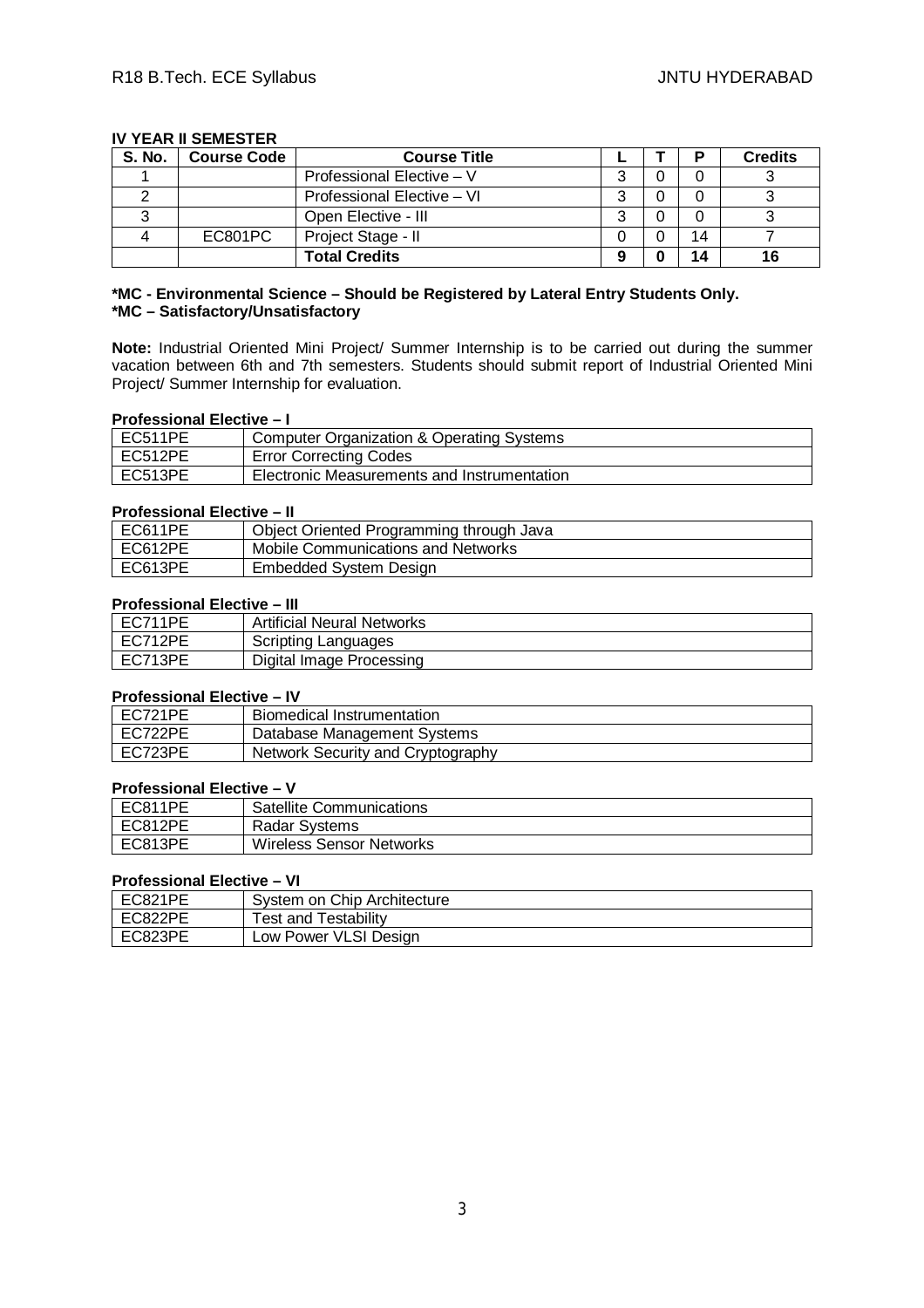# **MA101BS: MATHEMATICS - I**

# **B.Tech. I Year I Sem. L T P C**

 **3 1 0 4**

# **Course Objectives:** To learn

- Types of matrices and their properties.
- Concept of a rank of the matrix and applying this concept to know the consistency and solving the system of linear equations.
- Concept of Eigen values and eigenvectors and to reduce the quadratic form to canonical form.
- Concept of Sequence.
- Concept of nature of the series.
- Geometrical approach to the mean value theorems and their application to the mathematical problems
- Evaluation of surface areas and volumes of revolutions of curves.
- Evaluation of improper integrals using Beta and Gamma functions.
- Partial differentiation, concept of total derivative
- Finding maxima and minima of function of two and three variables.

**Course Outcomes:** After learning the contents of this paper the student must be able to

- Write the matrix representation of a set of linear equations and to analyse the solution of the system of equations
- Find the Eigen values and Eigen vectors
- Reduce the quadratic form to canonical form using orthogonal transformations.
- Analyse the nature of sequence and series.
- Solve the applications on the mean value theorems.
- Evaluate the improper integrals using Beta and Gamma functions
- Find the extreme values of functions of two variables with/ without constraints.

# **UNIT-I: Matrices**

Matrices: Types of Matrices, Symmetric; Hermitian; Skew-symmetric; Skew-Hermitian; orthogonal matrices; Unitary Matrices; rank of a matrix by Echelon form and Normal form, Inverse of Non-singular matrices by Gauss-Jordan method; System of linear equations; solving system of Homogeneous and Non-Homogeneous equations. Gauss elimination method; Gauss Seidel Iteration Method.

# **UNIT-II: Eigen values and Eigen vectors**

Linear Transformation and Orthogonal Transformation: Eigen values and Eigenvectors and their properties: Diagonalization of a matrix; Cayley-Hamilton Theorem (without proof); finding inverse and power of a matrix by Cayley-Hamilton Theorem; Quadratic forms and Nature of the Quadratic Forms; Reduction of Quadratic form to canonical forms by Orthogonal Transformation

# **UNIT-III: Sequences & Series**

Sequence: Definition of a Sequence, limit; Convergent, Divergent and Oscillatory sequences.

Series: Convergent, Divergent and Oscillatory Series; Series of positive terms; Comparison test, p-test, D-Alembert's ratio test; Raabe's test; Cauchy's Integral test; Cauchy's root test; logarithmic test. Alternating series: Leibnitz test; Alternating Convergent series: Absolute and Conditionally Convergence.

# **UNIT-IV: Calculus**

Mean value theorems: Rolle's theorem, Lagrange's Mean value theorem with their Geometrical Interpretation and applications, Cauchy's Mean value Theorem. Taylor's Series.

Applications of definite integrals to evaluate surface areas and volumes of revolutions of curves (Only in Cartesian coordinates), Definition of Improper Integral: Beta and Gamma functions and their applications.

# **UNIT-V: Multivariable calculus (Partial Differentiation and applications)**

Definitions of Limit and continuity.

Partial Differentiation; Euler's Theorem; Total derivative; Jacobian; Functional dependence & independence, Maxima and minima of functions of two variables and three variables using method of Lagrange multipliers.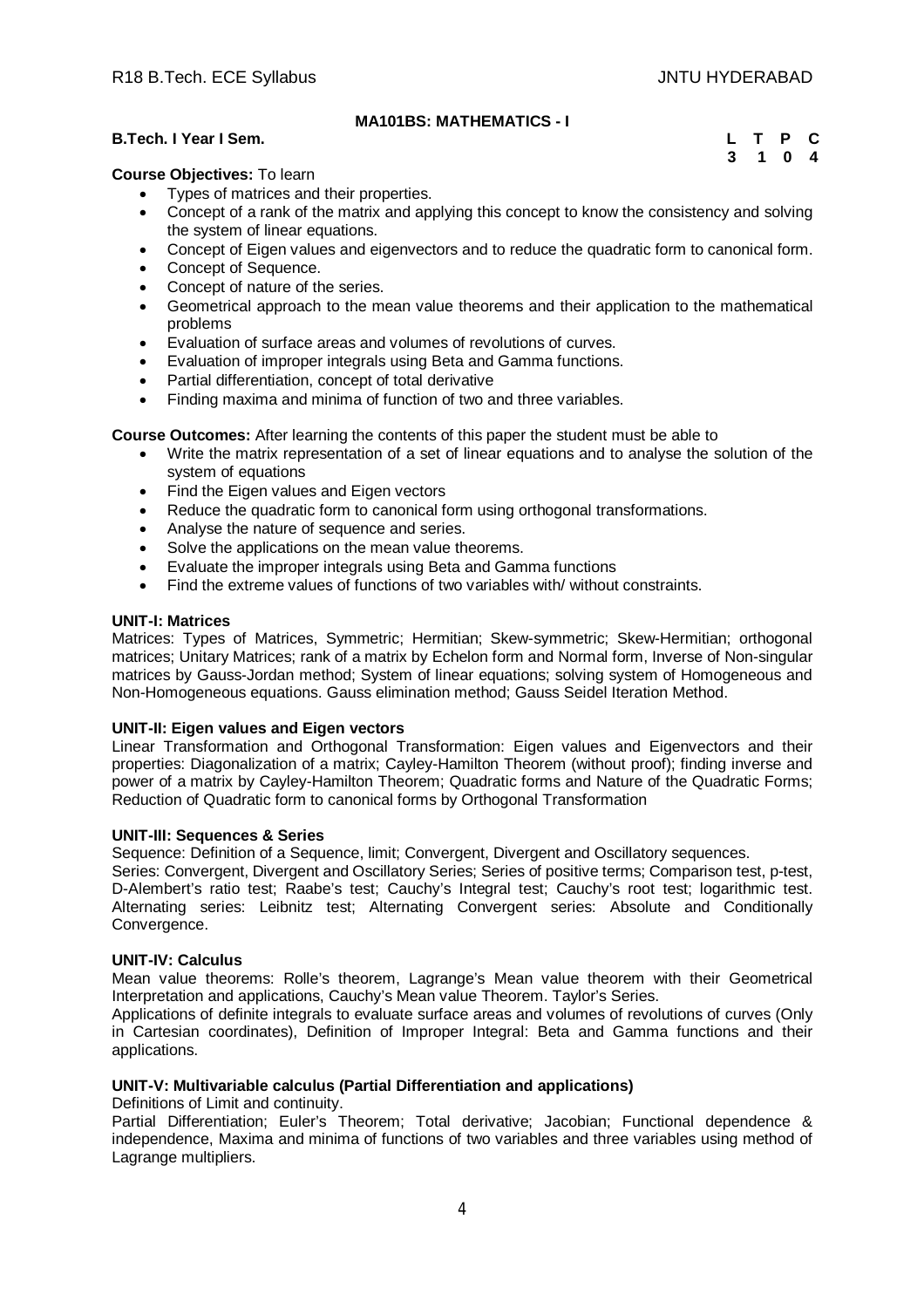# **TEXT BOOKS:**

- 1. B.S. Grewal, Higher Engineering Mathematics, Khanna Publishers, 36<sup>th</sup> Edition, 2010
- 2. Erwin kreyszig, Advanced Engineering Mathematics, 9<sup>th</sup> Edition, John Wiley & Sons, 2006.
- 3. G.B. Thomas and R.L. Finney, Calculus and Analytic geometry, 9<sup>th</sup> Edition, Pearson, Reprint, 2002.

- 1. N.P. Bali and Manish Goyal, A text book of Engineering Mathematics, Laxmi Publications, Reprint, 2008.
- 2. Ramana B.V., Higher Engineering Mathematics, Tata McGraw Hill New Delhi, 11<sup>th</sup>Reprint, 2010.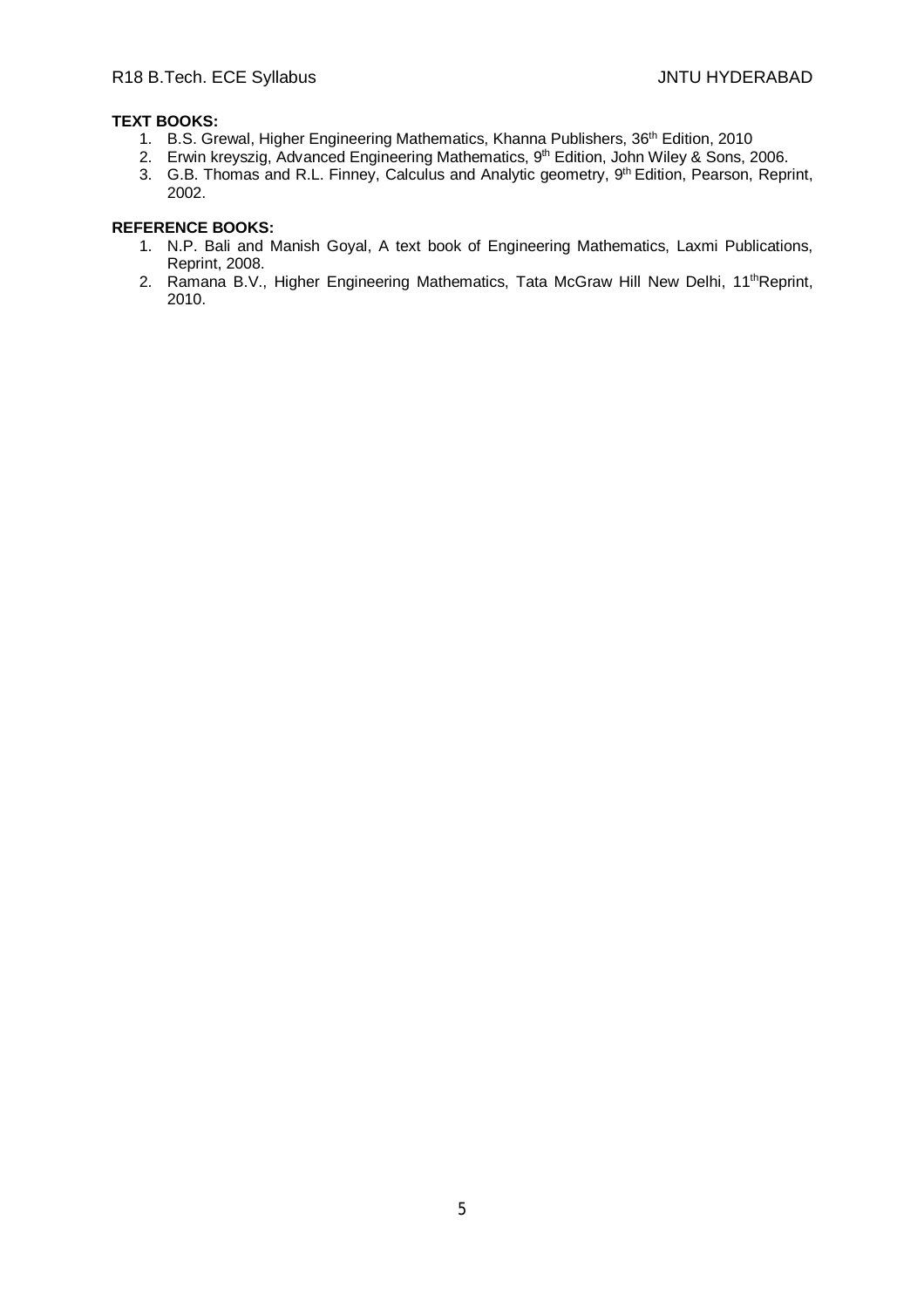# **AP102BS/AP202BS: APPLIED PHYSICS**

# **B.Tech. I Year I Sem.**

|  | L T P C |  |
|--|---------|--|
|  | 3 1 0 4 |  |

# **Course Objectives:**

- Students will demonstrate skills in scientific inquiry, problem solving and laboratory techniques.
- Students will be able to demonstrate competency and understanding of the concepts found in Quantum Mechanics, Fiber optics and lasers, Semiconductor physics and Electromagnetic theory and a broad base of knowledge in physics.
- The graduates will be able to solve non-traditional problems that potentially draw on knowledge in multiple areas of physics.
- To study applications in engineering like memory devices, transformer core and electromagnetic machinery.

# **Course Outcomes:** Upon graduation:

- The student would be able to learn the fundamental concepts on Quantum behaviour of matter in its micro state.
- The knowledge of fundamentals of Semiconductor physics, Optoelectronics, Lasers and fibre optics enable the students to apply to various systems like communications, solar cell, photo cells and so on.
- Design, characterization and study of properties of material help the students to prepare new materials for various engineering applications.
- The course also helps the students to be exposed to the phenomena of electromagnetism and also to have exposure on magnetic materials and dielectric materials.

### **UNIT-I: Quantum Mechanics**

Introduction to quantum physics, Black body radiation, Planck's law, Photoelectric effect, Compton effect, de-Broglie's hypothesis, Wave-particle duality, Davisson and Germer experiment, Heisenberg's Uncertainty principle, Born's interpretation of the wave function, Schrodinger's time independent wave equation, Particle in one dimensional box.

# **UNIT-II: Semiconductor Physics**

Intrinsic and Extrinsic semiconductors, Dependence of Fermi level on carrier-concentration and temperature, Carrier generation and recombination, Carrier transport: diffusion and drift, Hall effect, pn junction diode, Zener diode and their V-I Characteristics, Bipolar Junction Transistor (BJT): Construction, Principle of operation.

# **UNIT-III: Optoelectronics**

Radiative and non-radiative recombination mechanisms in semiconductors, LED and semiconductor lasers: Device structure, Materials, Characteristics and figures of merit, Semiconductor photodetectors: Solar cell, PIN and Avalanche and their structure, Materials, working principle and Characteristics.

# **UNIT-IV: Lasers and Fibre Optics**

Lasers: Introduction to interaction of radiation with matter, Coherence, Principle and working of Laser, Population inversion, Pumping, Types of Lasers: Ruby laser, Carbon dioxide (CO2) laser, He-Ne laser, Applications of laser. Fibre Optics: Introduction, Optical fibre as a dielectric wave guide, Total internal reflection, Acceptance angle, Acceptance cone and Numerical aperture, Step and Graded index fibres, Losses associated with optical fibres, Applications of optical fibres.

# **UNIT-V: Electromagnetism and Magnetic Properties of Materials**

Laws of electrostatics, Electric current and the continuity equation, Ampere's and Faraday's laws, Maxwell's equations, Polarisation, Permittivity and Dielectric constant, Internal fields in a solid, Clausius-Mossotti equation, Ferroelectrics and Piezoelectrics. Magnetisation, permeability and susceptibility, Classification of magnetic materials, Ferromagnetism and ferromagnetic domains, Hysteresis, Applications of magnetic materials.

# **TEXT BOOKS:**

- 1. Engineering Physics, B.K. Pandey, S. Chaturvedi Cengage Learing.
- 2. Halliday and Resnick, Physics Wiley.
- 3. A textbook of Engineering Physics, Dr. M. N. Avadhanulu, Dr. P.G. Kshirsagar S. Chand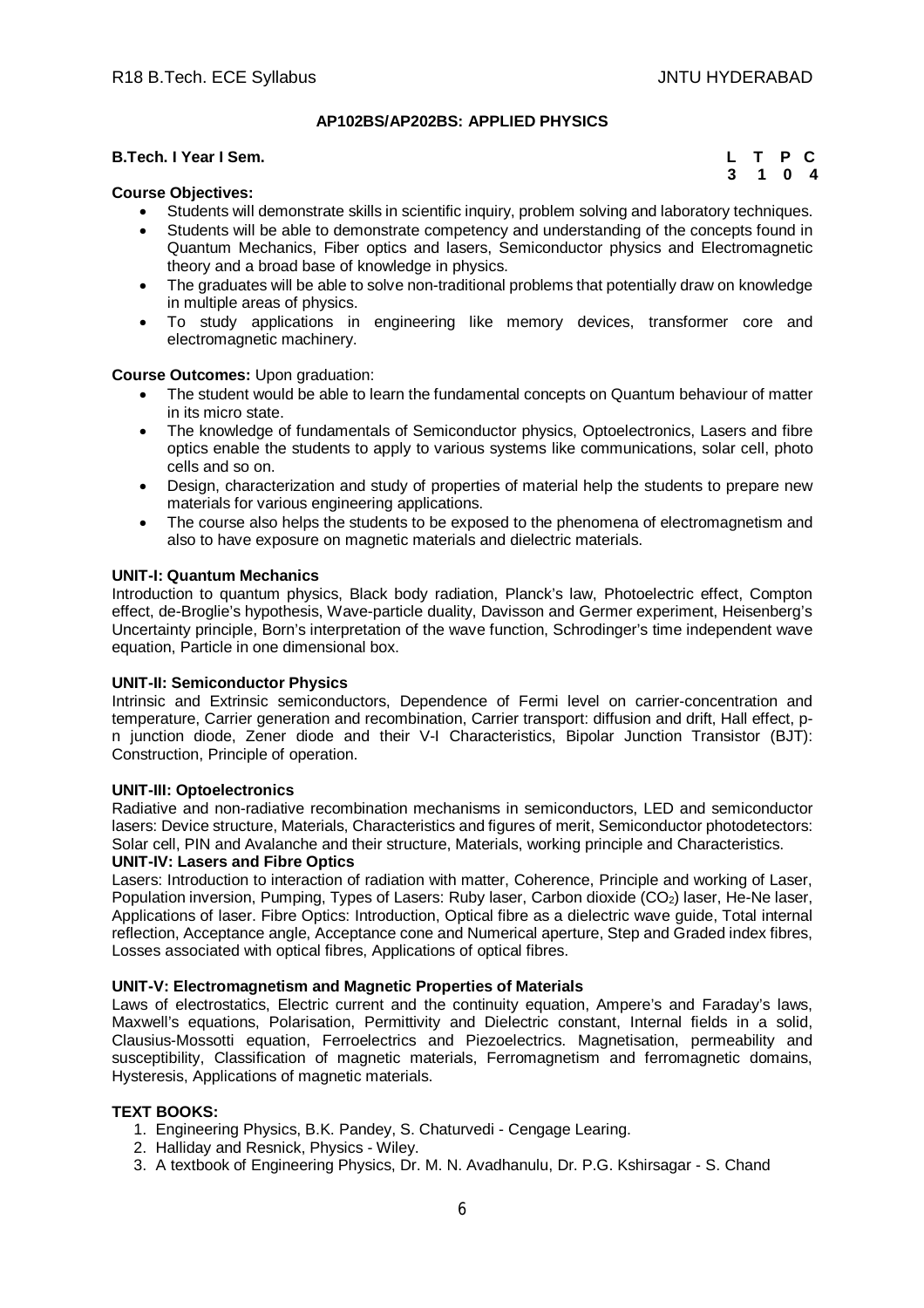- 1. Richard Robinett, Quantum Mechanics
- 2. J. Singh, Semiconductor Optoelectronics: Physics and Technology, Mc Graw-Hill inc. (1995).
- 3. Online Course: "Optoelectronic Materials and Devices" by Monica Katiyar and Deepak Guptha on NPTEL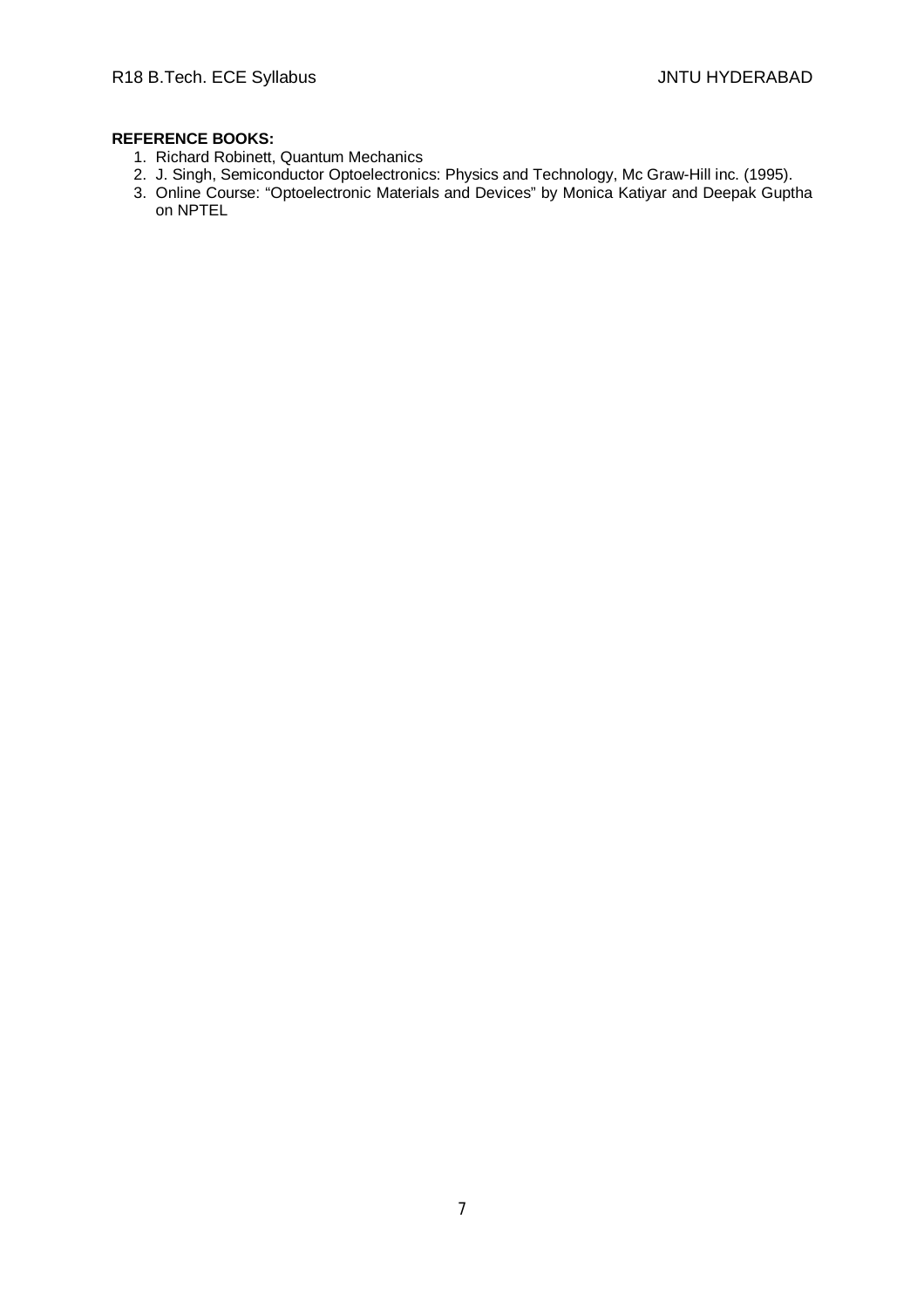**3 1 0 4**

# **CS103ES/CS203ES: PROGRAMMING FOR PROBLEM SOLVING**

# **B.Tech. I Year I Sem. L T P C**

# **Course Objectives:**

- To learn the fundamentals of computers.
- To understand the various steps in program development.
- To learn the syntax and semantics of C programming language.
- To learn the usage of structured programming approach in solving problems.

# **Course Outcomes:** The student will learn

- To write algorithms and to draw flowcharts for solving problems.
- To convert the algorithms/flowcharts to C programs.
- To code and test a given logic in C programming language.
- To decompose a problem into functions and to develop modular reusable code.
- To use arrays, pointers, strings and structures to write C programs.
- Searching and sorting problems.

# **UNIT - I: Introduction to Programming**

Introduction to components of a computer system: disks, primary and secondary memory, processor, operating system, compilers, creating, compiling and executing a program etc., Number systems Introduction to Algorithms: steps to solve logical and numerical problems. Representation of Algorithm, Flowchart/Pseudo code with examples, Program design and structured programming Introduction to C Programming Language: variables (with data types and space requirements), Syntax and Logical Errors in compilation, object and executable code , Operators, expressions and precedence, Expression evaluation, Storage classes (auto, extern, static and register), type conversion, The main method and command line arguments

Bitwise operations: Bitwise AND, OR, XOR and NOT operators

Conditional Branching and Loops: Writing and evaluation of conditionals and consequent branching with if, if-else, switch-case, ternary operator, goto, Iteration with for, while, do-while loops

I/O: Simple input and output with scanf and printf, formatted I/O, Introduction to stdin, stdout and stderr. Command line arguments

# **UNIT - II: Arrays, Strings, Structures and Pointers:**

Arrays: one and two dimensional arrays, creating, accessing and manipulating elements of arrays Strings: Introduction to strings, handling strings as array of characters, basic string functions available in C (strlen, strcat, strcpy, strstr etc.), arrays of strings

Structures: Defining structures, initializing structures, unions, Array of structures

Pointers: Idea of pointers, Defining pointers, Pointers to Arrays and Structures, Use of Pointers in selfreferential structures, usage of self referential structures in linked list (no implementation) Enumeration data type

# **UNIT - III: Preprocessor and File handling in C:**

Preprocessor: Commonly used Preprocessor commands like include, define, undef, if, ifdef, ifndef Files: Text and Binary files, Creating and Reading and writing text and binary files, Appending data to existing files, Writing and reading structures using binary files, Random access using fseek, ftell and rewind functions.

# **UNIT - IV: Function and Dynamic Memory Allocation:**

Functions: Designing structured programs, Declaring a function, Signature of a function, Parameters and return type of a function, passing parameters to functions, call by value, Passing arrays to functions, passing pointers to functions, idea of call by reference, Some C standard functions and libraries

Recursion: Simple programs, such as Finding Factorial, Fibonacci series etc., Limitations of Recursive functions

Dynamic memory allocation: Allocating and freeing memory, Allocating memory for arrays of different data types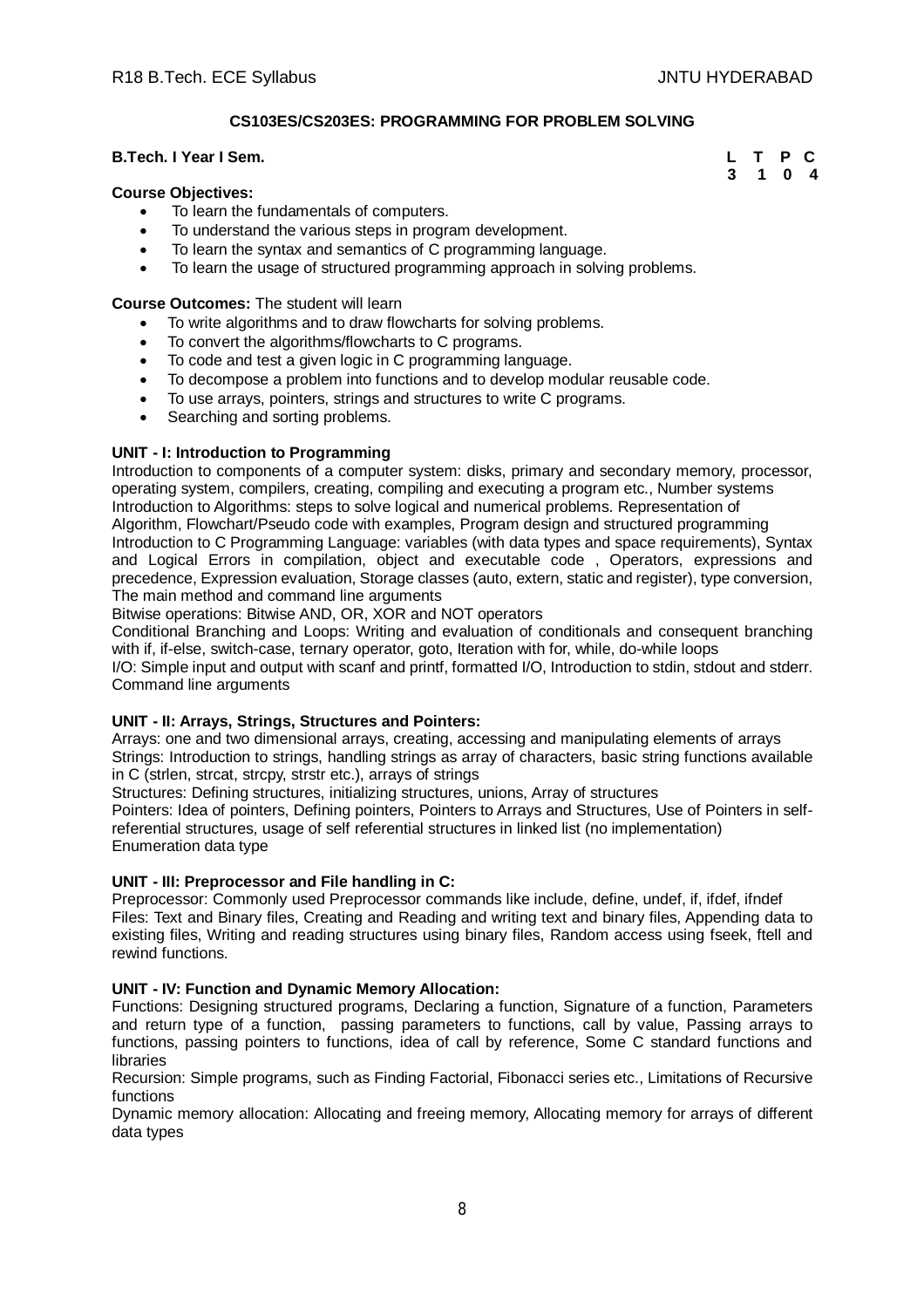# **UNIT - V: Introduction to Algorithms:**

Algorithms for finding roots of a quadratic equations, finding minimum and maximum numbers of a given set, finding if a number is prime number, etc.

Basic searching in an array of elements (linear and binary search techniques),

Basic algorithms to sort array of elements (Bubble, Insertion and Selection sort algorithms),

Basic concept of order of complexity through the example programs

# **TEXT BOOKS:**

- 1. Byron Gottfried, Schaum's Outline of Programming with C, McGraw-Hill
- 2. B.A. Forouzan and R.F. Gilberg C Programming and Data Structures, Cengage Learning, (3rd Edition)

- 1. Brian W. Kernighan and Dennis M. Ritchie, The C Programming Language, Prentice
- 2. Hall of India
- 3. R.G. Dromey, How to solve it by Computer, Pearson (16<sup>th</sup> Impression)
- 4. Programming in C, Stephen G. Kochan, Fourth Edition, Pearson Education.
- 5. Herbert Schildt, C: The Complete Reference, Mc Graw Hill, 4th Edition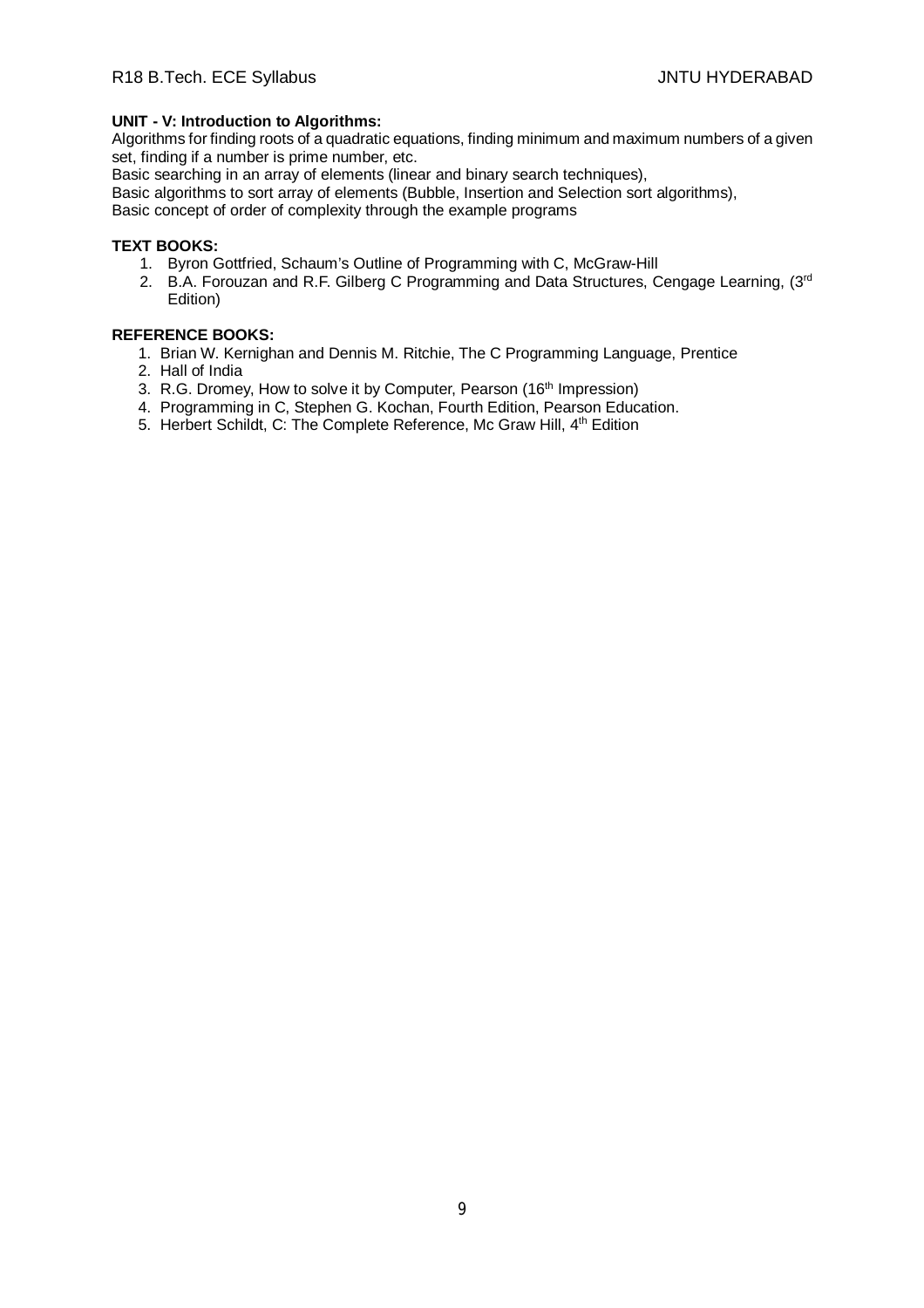**1 0 4 3**

# **ME104ES/ME204ES: ENGINEERING GRAPHICS**

### **B.Tech. I Year I Sem. L T P C**

### **Pre-requisites: Nil**

### **Course objectives:**

- To provide basic concepts in engineering drawing.
- To impart knowledge about standard principles of orthographic projection of objects.
- To draw sectional views and pictorial views of solids.

**Course Outcomes:** At the end of the course, the student will be able to:

- Preparing working drawings to communicate the ideas and information.
- Read, understand and interpret engineering drawings.

### **UNIT – I**

**Introduction to Engineering Drawing:** Principles of Engineering Graphics and their Significance, Conic Sections including the Rectangular Hyperbola – General method only. Cycloid, Epicycloid and Hypocycloid, Scales – Plain & Diagonal.

### **UNIT- II**

**Orthographic Projections:** Principles of Orthographic Projections – Conventions – Projections of Points and Lines, Projections of Plane regular geometric figures.—Auxiliary Planes.

### **UNIT – III**

Projections of Regular Solids – Auxiliary Views - Sections or Sectional views of Right Regular Solids – Prism, Cylinder, Pyramid, Cone – Auxiliary views – Sections of Sphere

### **UNIT – IV**

Development of Surfaces of Right Regular Solids – Prism, Cylinder, Pyramid and Cone, Intersection of Solids: Intersection of – Prism vs Prism- Cylinder Vs Cylinder

### **UNIT – V**

**Isometric Projections:** Principles of Isometric Projection – Isometric Scale – Isometric Views – Conventions – Isometric Views of Lines, Plane Figures, Simple and Compound Solids – Isometric Projection of objects having non- isometric lines. Isometric Projection of Spherical Parts. Conversion of Isometric Views to Orthographic Views and Vice-versa –Conventions

### **Introduction to CAD: (For Internal Evaluation Weightage only):**

Introduction to CAD Software Package Commands - Free Hand Sketches of 2D - Creation of 2D Sketches by CAD Package

### **TEXT BOOKS:**

- 1. Engineering Drawing N.D. Bhatt / Charotar
- 2. Engineering Drawing / N. S. Parthasarathy and Vela Murali/ Oxford

- 1. Engineering Drawing / Basant Agrawal and McAgrawal/ McGraw Hill
- 2. Engineering Drawing/ M. B. Shah, B.C. Rane / Pearson.
- 3. Computer Aided Engineering Drawing K Balaveera Reddy et al CBS Publishers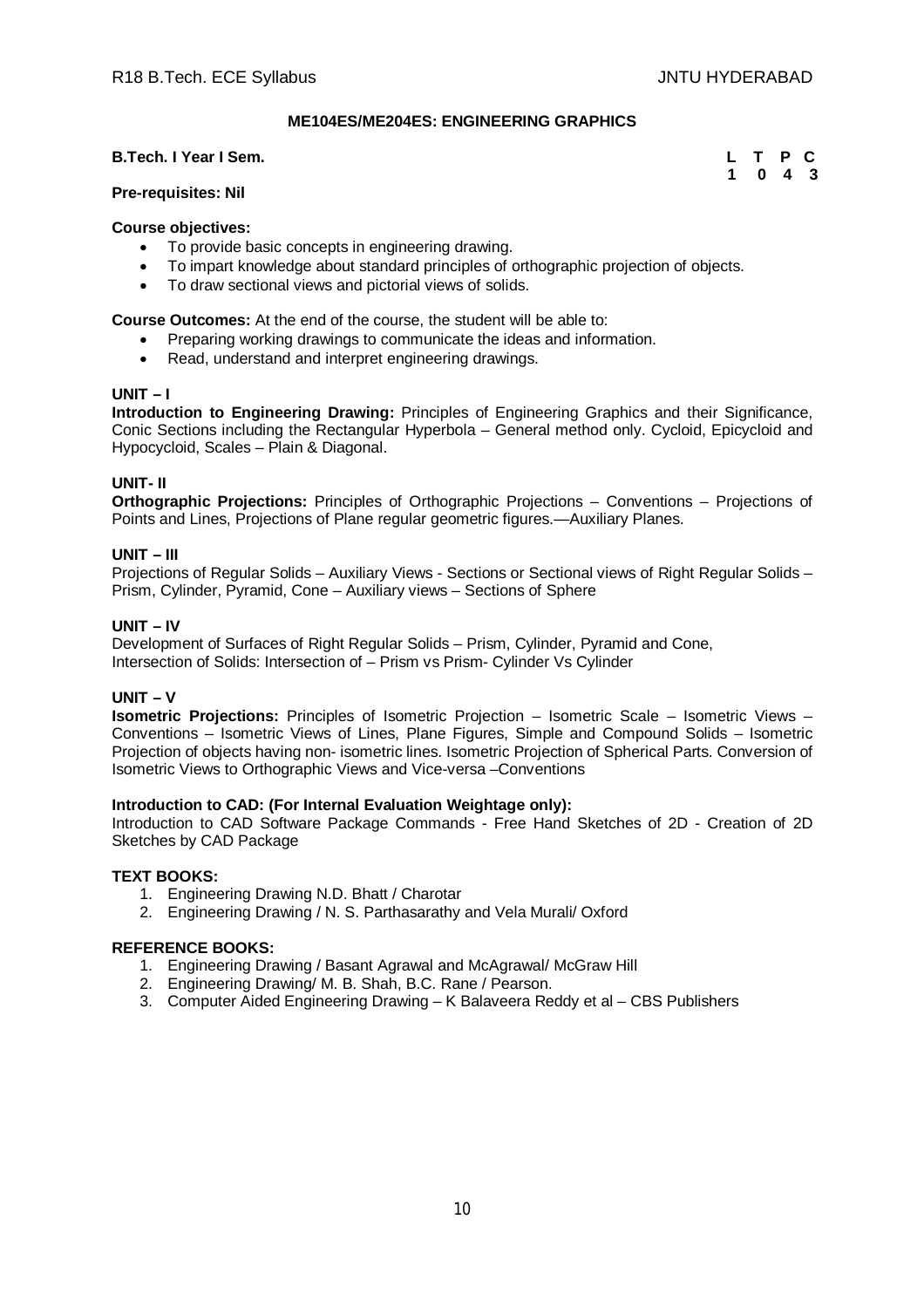# **AP105BS/AP205BS: APPLIED PHYSICS LAB**

# **B.Tech. I Year I Sem. L T P C**

 **0 0 3 1.5**

# **List of Experiments:**

- 1. Energy gap of P-N junction diode: To determine the energy gap of a semiconductor diode.
- 2. Solar Cell: To study the V-I Characteristics of solar cell.
- 3. Light emitting diode: Plot V-I and P-I characteristics of light emitting diode.
- 4. Stewart Gee's experiment: Determination of magnetic field along the axis of a current carrying coil.
- 5. Hall effect: To determine Hall co-efficient of a given semiconductor.
- 6. Photoelectric effect: To determine work function of a given material.
- 7. LASER: To study the characteristics of LASER sources.
- 8. Optical fibre: To determine the bending losses of Optical fibres.
- 9. LCR Circuit: To determine the Quality factor of LCR Circuit.
- 10. R-C Circuit: To determine the time constant of R-C circuit.

# **Note: Any 8 experiments are to be performed**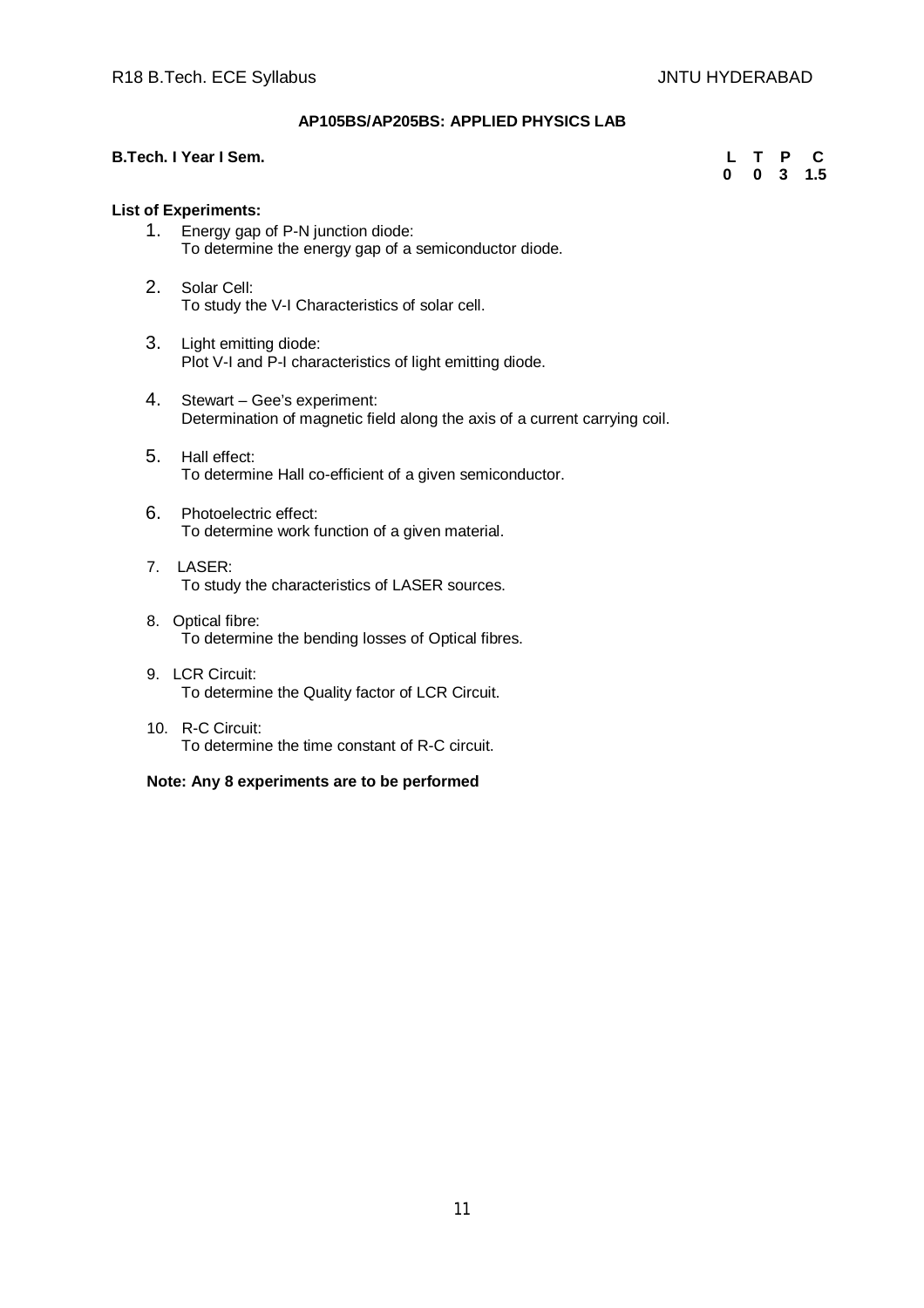# **CS106ES/CS206ES: PROGRAMMING FOR PROBLEM SOLVING LAB**

# **B.Tech. I Year I Sem. L T P C**

 **0 0 3 1.5**

*[Note:The programs may be executed using any available Open Source/ Freely available IDE Some of the Tools available are: CodeLite: <https://codelite.org/> Code::Blocks: <http://www.codeblocks.org/> DevCpp : <http://www.bloodshed.net/devcpp.html> Eclipse: <http://www.eclipse.org> This list is not exhaustive and is NOT in any order of preference]*

# **Course Objectives:** The students will learn the following:

- To work with an IDE to create, edit, compile, run and debug programs
- To analyze the various steps in program development.
- To develop programs to solve basic problems by understanding basic concepts in C like operators, control statements etc.
- To develop modular, reusable and readable C Programs using the concepts like functions, arrays etc.
- To Write programs using the Dynamic Memory Allocation concept.
- To create, read from and write to text and binary files

# **Course Outcomes:** The candidate is expected to be able to:

- formulate the algorithms for simple problems
- translate given algorithms to a working and correct program
- correct syntax errors as reported by the compilers
- identify and correct logical errors encountered during execution
- represent and manipulate data with arrays, strings and structures
- use pointers of different types
- create, read and write to and from simple text and binary files
- modularize the code with functions so that they can be reused

# **Practice sessions:**

- a. Write a simple program that prints the results of all the operators available in C (including pre/ post increment, bitwise and/or/not, etc.). Read required operand values from standard input.
- b. Write a simple program that converts one given data type to another using auto conversion and casting. Take the values form standard input.

# **Simple numeric problems:**

- a. Write a program for fiend the max and min from the three numbers.
- b. Write the program for the simple, compound interest.
- c. Write program that declares Class awarded for a given percentage of marks, where mark  $<40\%$  = Failed, 40% to  $<60\%$  = Second class, 60% to  $<70\%$  = First class,  $>=70\%$  = Distinction. Read percentage from standard input.
- d. Write a program that prints a multiplication table for a given number and the number of rows in the table. For example, for a number 5 and rows  $= 3$ , the output should be:
- e.  $5 \times 1 = 5$
- f.  $5 \times 2 = 10$
- g.  $5 \times 3 = 15$
- h. Write a program that shows the binary equivalent of a given positive number between 0 to 255.

# **Expression Evaluation:**

- a. A building has 10 floors with a floor height of 3 meters each. A ball is dropped from the top of the building. Find the time taken by the ball to reach each floor. (Use the formula  $s = ut+(1/2)at^2$ ) where u and a are the initial velocity in m/sec  $(= 0)$  and acceleration in m/sec^2  $(= 9.8 \text{ m/s}^2)$ ).
- b. Write a C program, which takes two integer operands and one operator from the user, performs the operation and then prints the result. (Consider the operators  $+,$ , $^*$ ,  $/$ , % and use Switch Statement)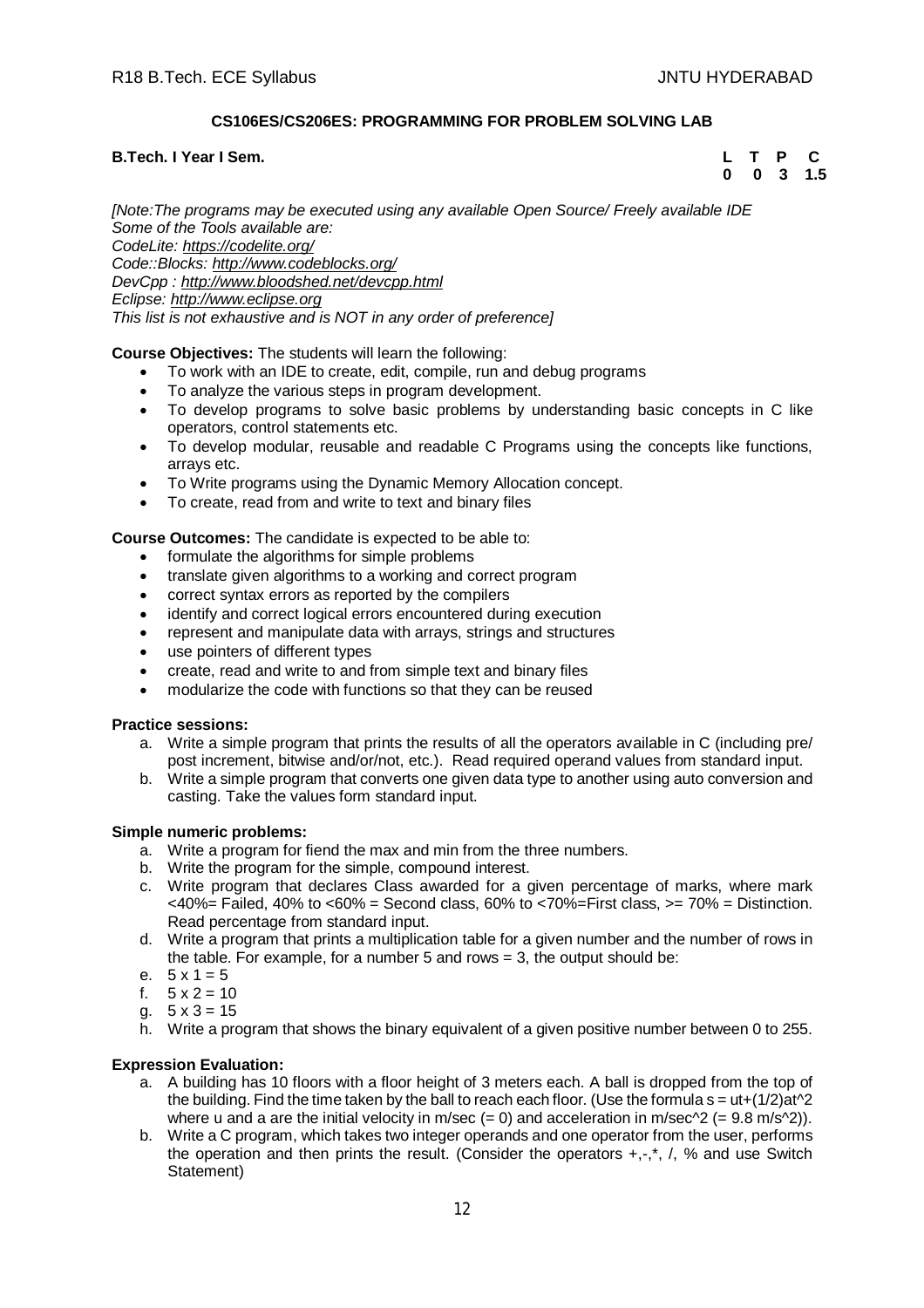- c. Write a program that finds if a given number is a prime number
- d. Write a C program to find the sum of individual digits of a positive integer and test given number is palindrome.
- e. A Fibonacci sequence is defined as follows: the first and second terms in the sequence are 0 and 1. Subsequent terms are found by adding the preceding two terms in the sequence. Write a C program to generate the first n terms of the sequence.
- f. Write a C program to generate all the prime numbers between 1 and n, where n is a value supplied by the user.
- g. Write a C program to find the roots of a Quadratic equation.
- h. Write a C program to calculate the following, where x is a fractional value.
- i. 1-x/2 +x^2/4-x^3/6
- j. Write a C program to read in two numbers, x and n, and then compute the sum of this geometric progression: 1+x+x^2+x^3+………….+x^n. For example: if n is 3 and x is 5, then the program computes 1+5+25+125.

# **Arrays and Pointers and Functions:**

- a. Write a C program to find the minimum, maximum and average in an array of integers.
- b. Write a functions to compute mean, variance, Standard Deviation, sorting of n elements in single dimension array.
- c. Write a C program that uses functions to perform the following:
- d. Addition of Two Matrices
- e. ii. Multiplication of Two Matrices
- f. iii. Transpose of a matrix with memory dynamically allocated for the new matrix as row and column counts may not be same.
- g. Write C programs that use both recursive and non-recursive functions
- h. To find the factorial of a given integer.
- i. ii. To find the GCD (greatest common divisor) of two given integers.
- j. iii. To find x^n
- k. Write a program for reading elements using pointer into array and display the values using array.
- l. Write a program for display values reverse order from array using pointer.
- m. Write a program through pointer variable to sum of n elements from array.

# **Files:**

- a. Write a C program to display the contents of a file to standard output device.
- b. Write a C program which copies one file to another, replacing all lowercase characters with their uppercase equivalents.
- c. Write a C program to count the number of times a character occurs in a text file. The file name and the character are supplied as command line arguments.
- d. Write a C program that does the following: It should first create a binary file and store 10 integers, where the file name and 10 values are given in the command line. (hint: convert the strings using atoi function) Now the program asks for an index and a value from the user and the value at that index should be changed to the new value in the file. (hint: use fseek function) The program should then read all 10 values and print them back.
- e. Write a C program to merge two files into a third file (i.e., the contents of the firs t file followed by those of the second are put in the third file).

# **Strings:**

- a. Write a C program to convert a Roman numeral ranging from I to L to its decimal equivalent.
- b. Write a C program that converts a number ranging from 1 to 50 to Roman equivalent
- c. Write a C program that uses functions to perform the following operations:
- d. To insert a sub-string in to a given main string from a given position.
- e. ii. To delete n Characters from a given position in a given string.
- f. Write a C program to determine if the given string is a palindrome or not (Spelled same in both directions with or without a meaning like madam, civic, noon, abcba, etc.)
- g. Write a C program that displays the position of a character ch in the string S or  $-1$  if S doesn't contain ch.
- h. Write a C program to count the lines, words and characters in a given text.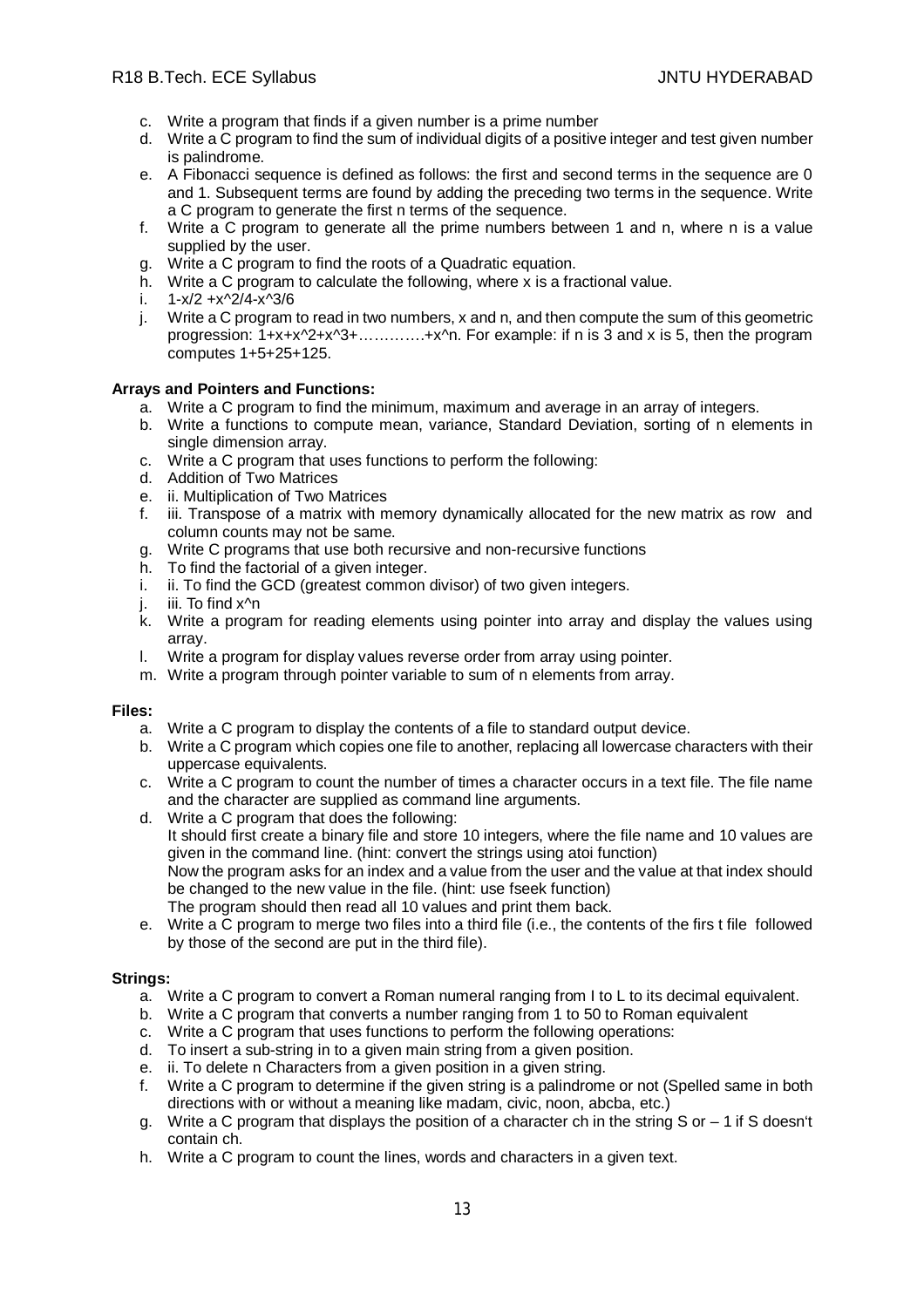# **Miscellaneous:**

- a. Write a menu driven C program that allows a user to enter n numbers and then choose between finding the smallest, largest, sum, or average. The menu and all the choices are to be functions. Use a switch statement to determine what action to take. Display an error message if an invalid choice is entered.
- b. Write a C program to construct a pyramid of numbers as follows:

|     | *                |     |      | *       |
|-----|------------------|-----|------|---------|
| 12  | $\star\,\,\star$ | 23  | 22   | $* *$   |
| 123 | * * *            | 456 | 333  | * * *   |
|     |                  |     | 4444 | $* *$   |
|     |                  |     |      | $\star$ |
|     |                  |     |      |         |

# **Sorting and Searching:**

- a. Write a C program that uses non recursive function to search for a Key value in a given
- b. list of integers using linear search method.
- c. Write a C program that uses non recursive function to search for a Key value in a given
- d. sorted list of integers using binary search method.
- e. Write a C program that implements the Bubble sort method to sort a given list of
- f. integers in ascending order.
- g. Write a C program that sorts the given array of integers using selection sort in descending order
- h. Write a C program that sorts the given array of integers using insertion sort in ascending order
- i. Write a C program that sorts a given array of names

# **Suggested Reference Books for solving the problems:**

- i. Byron Gottfried, Schaum's Outline of Programming with C, McGraw-Hill<br>ii. B.A. Forouzan and R.F. Gilberg C Programming and Data Structures. C
- B.A. Forouzan and R.F. Gilberg C Programming and Data Structures, Cengage Learning, (3rd Edition)
- iii. Brian W. Kernighan and Dennis M. Ritchie, The C Programming Language, Prentice
- iv. Hall of India
- v. R.G. Dromey, How to solve it by Computer, Pearson (16<sup>th</sup> Impression)
- vi. Programming in C, Stephen G. Kochan, Fourth Edition, Pearson Education.
- vii. Herbert Schildt, C: The Complete Reference, Mc Graw Hill, 4th Edition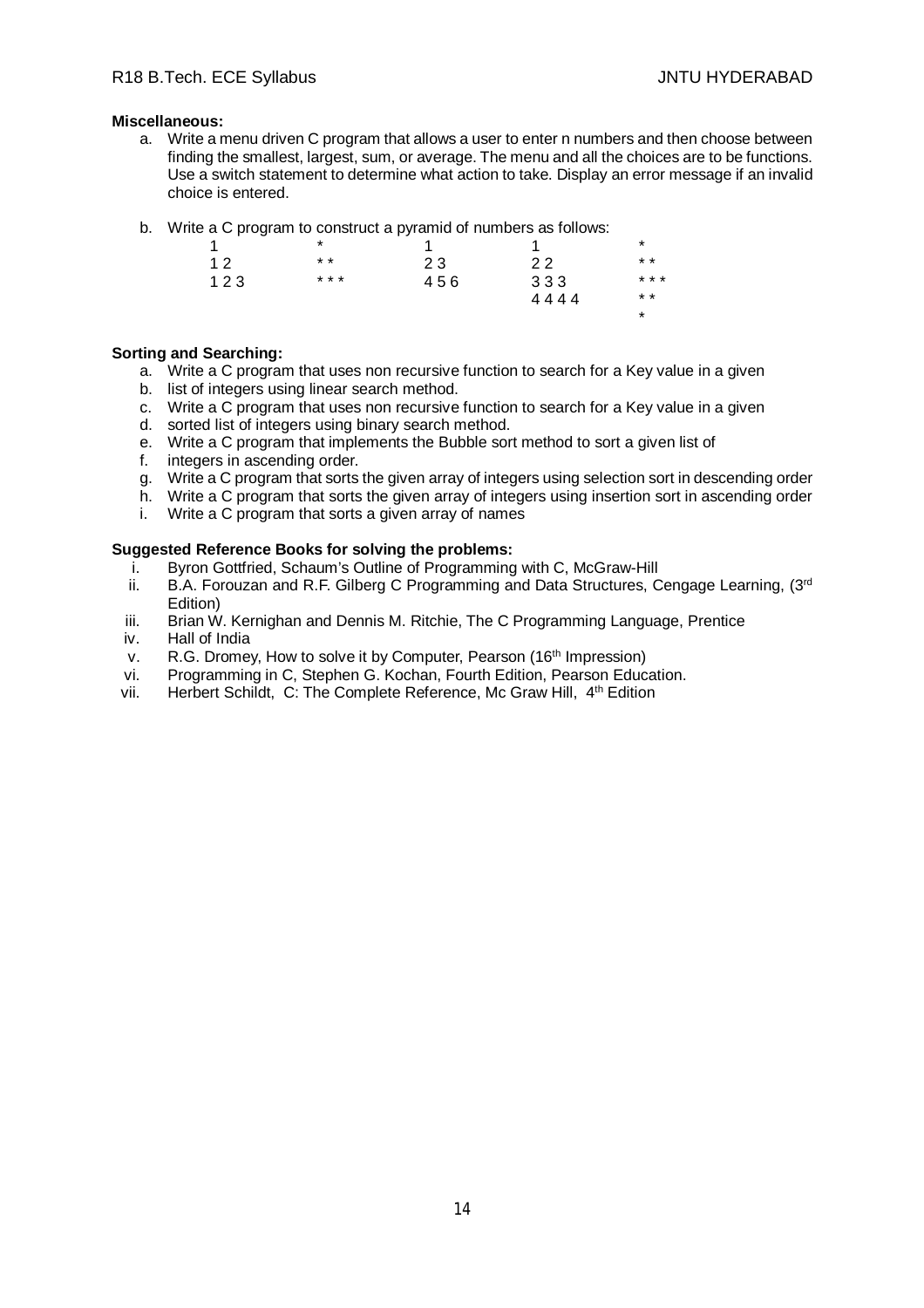# **\*MC109ES: ENVIRONMENTAL SCIENCE**

# **B.Tech. I Year I Sem. L T P C**

 **3 0 0 0**

# **Course Objectives:**

- Understanding the importance of ecological balance for sustainable development.
- Understanding the impacts of developmental activities and mitigation measures.
- Understanding the environmental policies and regulations

# **Course Outcomes:**

 Based on this course, the Engineering graduate will understand /evaluate / develop technologies on the basis of ecological principles and environmental regulations which in turn helps in sustainable development

# **UNIT-I**

**Ecosystems:** Definition, Scope, and Importance of ecosystem. Classification, structure, and function of an ecosystem, Food chains, food webs, and ecological pyramids. Flow of energy, Biogeochemical cycles, Bioaccumulation, Biomagnification, ecosystem value, services and carrying capacity, Field visits.

# **UNIT-II**

**Natural Resources: Classification of Resources:** Living and Non-Living resources, **water resources:** use and over utilization of surface and ground water, floods and droughts, Dams: benefits and problems. **Mineral resources:** use and exploitation, environmental effects of extracting and using mineral resources, **Land resources:** Forest resources, **Energy resources:** growing energy needs, renewable and non-renewable energy sources, use of alternate energy source, case studies.

# **UNIT-III**

**Biodiversity and Biotic Resources:** Introduction, Definition, genetic, species and ecosystem diversity. Value of biodiversity; consumptive use, productive use, social, ethical, aesthetic and optional values. India as a mega diversity nation, Hot spots of biodiversity. Field visit. Threats to biodiversity: habitat loss, poaching of wildlife, man-wildlife conflicts; conservation of biodiversity: In-Situ and Ex-situ conservation. National Biodiversity act.

# **UNIT-IV**

**Environmental Pollution and Control Technologies: Environmental Pollution:** Classification of pollution, **Air Pollution:** Primary and secondary pollutants, Automobile and Industrial pollution, Ambient air quality standards. **Water pollution:** Sources and types of pollution, drinking water quality standards. **Soil Pollution:** Sources and types, Impacts of modern agriculture, degradation of soil. **Noise Pollution:**  Sources and Health hazards, standards, **Solid waste:** Municipal Solid Waste management, composition and characteristics of e-Waste and its management. **Pollution control technologies:** Wastewater Treatment methods: Primary, secondary and Tertiary.

Overview of air pollution control technologies, Concepts of bioremediation. **Global Environmental Issues and Global Efforts: C**limate change and impacts on human environment. Ozone depletion and Ozone depleting substances (ODS). Deforestation and desertification. International conventions / Protocols: Earth summit, Kyoto protocol, and Montréal Protocol. NAPCC-GoI Initiatives.

# **UNIT-V**

**Environmental Policy, Legislation & EIA:** Environmental Protection act, Legal aspects Air Act- 1981, Water Act, Forest Act, Wild life Act, Municipal solid waste management and handling rules, biomedical waste management and handling rules, hazardous waste management and handling rules. EIA: EIA structure, methods of baseline data acquisition. Overview on Impacts of air, water, biological and Socioeconomical aspects. Strategies for risk assessment, Concepts of Environmental Management Plan (EMP). **Towards Sustainable Future:** Concept of Sustainable Development Goals, Population and its explosion, Crazy Consumerism, Environmental Education, Urban Sprawl, Human health, Environmental Ethics, Concept of Green Building, Ecological Foot Print, Life Cycle assessment (LCA), Low carbon life style.

# **TEXT BOOKS:**

1 Textbook of Environmental Studies for Undergraduate Courses by Erach Bharucha for University Grants Commission.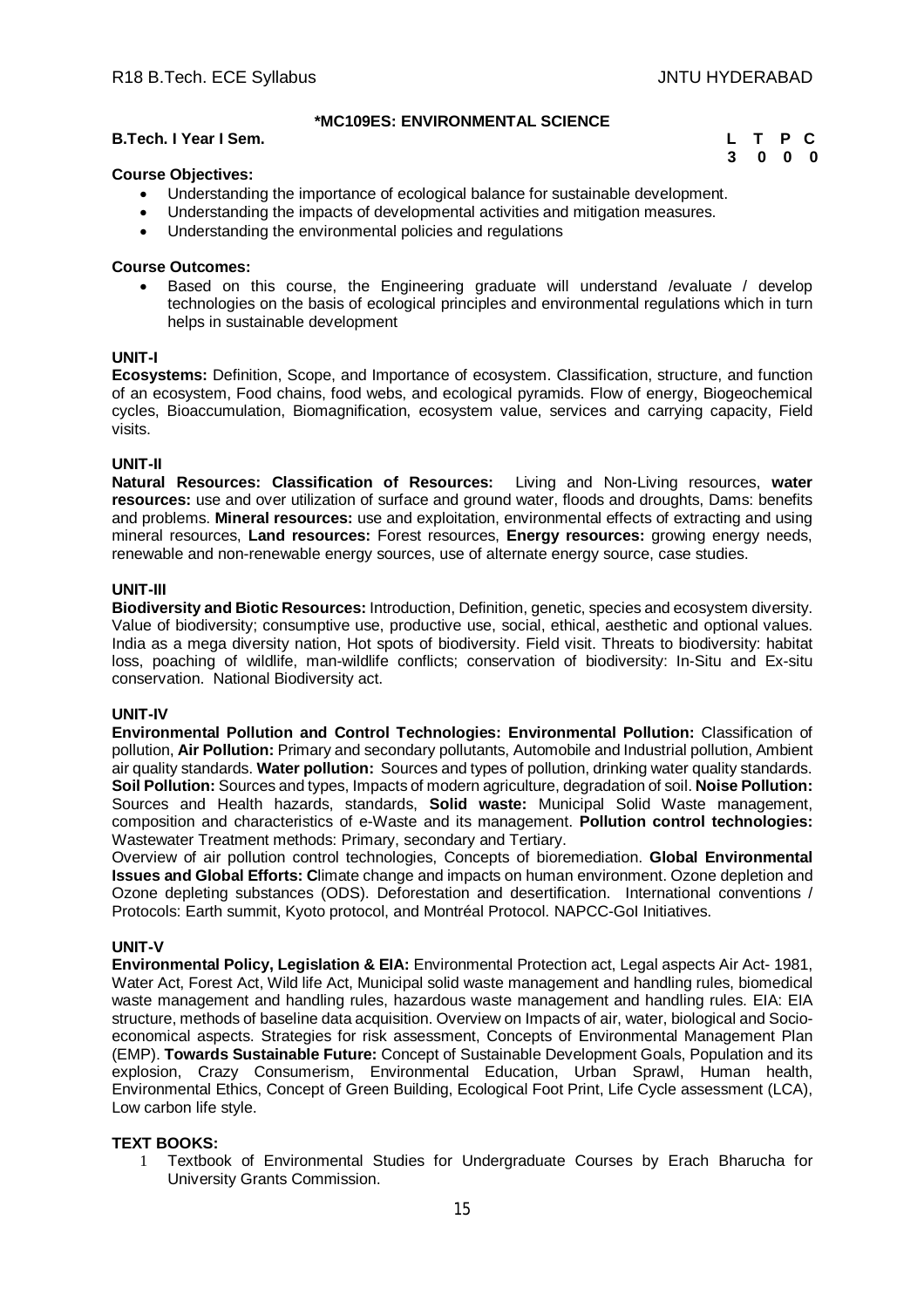2 Environmental Studies by R. Rajagopalan, Oxford University Press.

- 1. Environmental Science: towards a sustainable future by Richard T. Wright. 2008 PHL Learning Private Ltd. New Delhi.
- 2. Environmental Engineering and science by Gilbert M. Masters and Wendell P. Ela. 2008 PHI Learning Pvt. Ltd.
- 3. Environmental Science by Daniel B. Botkin & Edward A. Keller, Wiley INDIA edition.
- 4. Environmental Studies by Anubha Kaushik, 4<sup>th</sup> Edition, New age international publishers.
- 5. Text book of Environmental Science and Technology Dr. M. Anji Reddy 2007, BS Publications.
- 6. Introduction to Environmental Science by Y. Anjaneyulu, BS. Publications.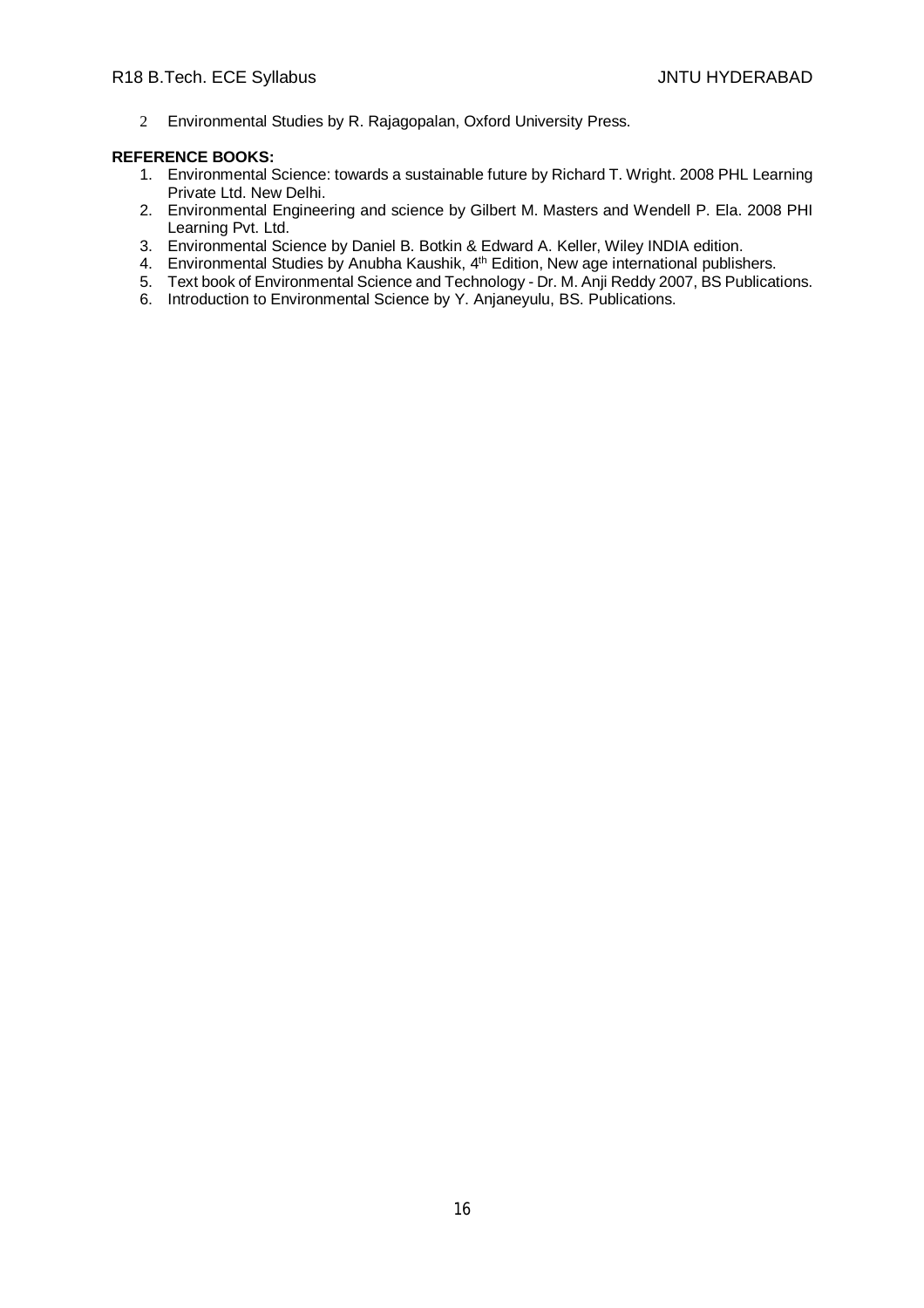# **MA201BS: MATHEMATICS - II**

# **B.Tech. I Year II Sem. L T P C**

 **3 1 0 4**

# **Course Objectives:** To learn

- Methods of solving the differential equations of first and higher order.
- Evaluation of multiple integrals and their applications
- The physical quantities involved in engineering field related to vector valued functions
- The basic properties of vector valued functions and their applications to line, surface and volume integrals

**Course Outcomes:** After learning the contents of this paper the student must be able to

- Identify whether the given differential equation of first order is exact or not
- Solve higher differential equation and apply the concept of differential equation to real world problems
- Evaluate the multiple integrals and apply the concept to find areas, volumes, centre of mass and Gravity for cubes, sphere and rectangular parallelopiped
- Evaluate the line, surface and volume integrals and converting them from one to another

# **UNIT-I: First Order ODE**

Exact, linear and Bernoulli's equations; Applications: Newton's law of cooling, Law of natural growth and decay; Equations not of first degree: equations solvable for p, equations solvable for y, equations solvable for x and Clairaut's type.

# **UNIT-II: Ordinary Differential Equations of Higher Order**

Second order linear differential equations with constant coefficients: Non-Homogeneous terms of the type  $e^{ax}$ , sin ax, cos ax, polynomials in x,  $e^{ax}V(x)$  and  $xV(x)$ ; method of variation of parameters; Equations reducible to linear ODE with constant coefficients: Legendre's equation, Cauchy-Euler equation.

# **UNIT-III: Multivariable Calculus (Integration)**

Evaluation of Double Integrals (Cartesian and polar coordinates); change of order of integration (only Cartesian form); Evaluation of Triple Integrals: Change of variables (Cartesian to polar) for double and (Cartesian to Spherical and Cylindrical polar coordinates) for triple integrals.

Applications: Areas (by double integrals) and volumes (by double integrals and triple integrals), Centre of mass and Gravity (constant and variable densities) by double and triple integrals (applications involving cubes, sphere and rectangular parallelopiped).

# **UNIT-IV: Vector Differentiation**

Vector point functions and scalar point functions. Gradient, Divergence and Curl. Directional derivatives, Tangent plane and normal line. Vector Identities. Scalar potential functions. Solenoidal and Irrotational vectors.

# **UNIT-V: Vector Integration**

Line, Surface and Volume Integrals. Theorems of Green, Gauss and Stokes (without proofs) and their applications.

# **TEXT BOOKS:**

- 1. B.S. Grewal, Higher Engineering Mathematics, Khanna Publishers, 36<sup>th</sup> Edition, 2010
- 2. Erwin kreyszig, Advanced Engineering Mathematics, 9<sup>th</sup> Edition, John Wiley & Sons, 2006
- 3. G.B. Thomas and R.L. Finney, Calculus and Analytic geometry, 9th Edition, Pearson, Reprint, 2002.

- 1. Paras Ram, Engineering Mathematics, 2<sup>nd</sup> Edition, CBS Publishes
- 2. S. L. Ross, Differential Equations, 3rd Ed., Wiley India, 1984.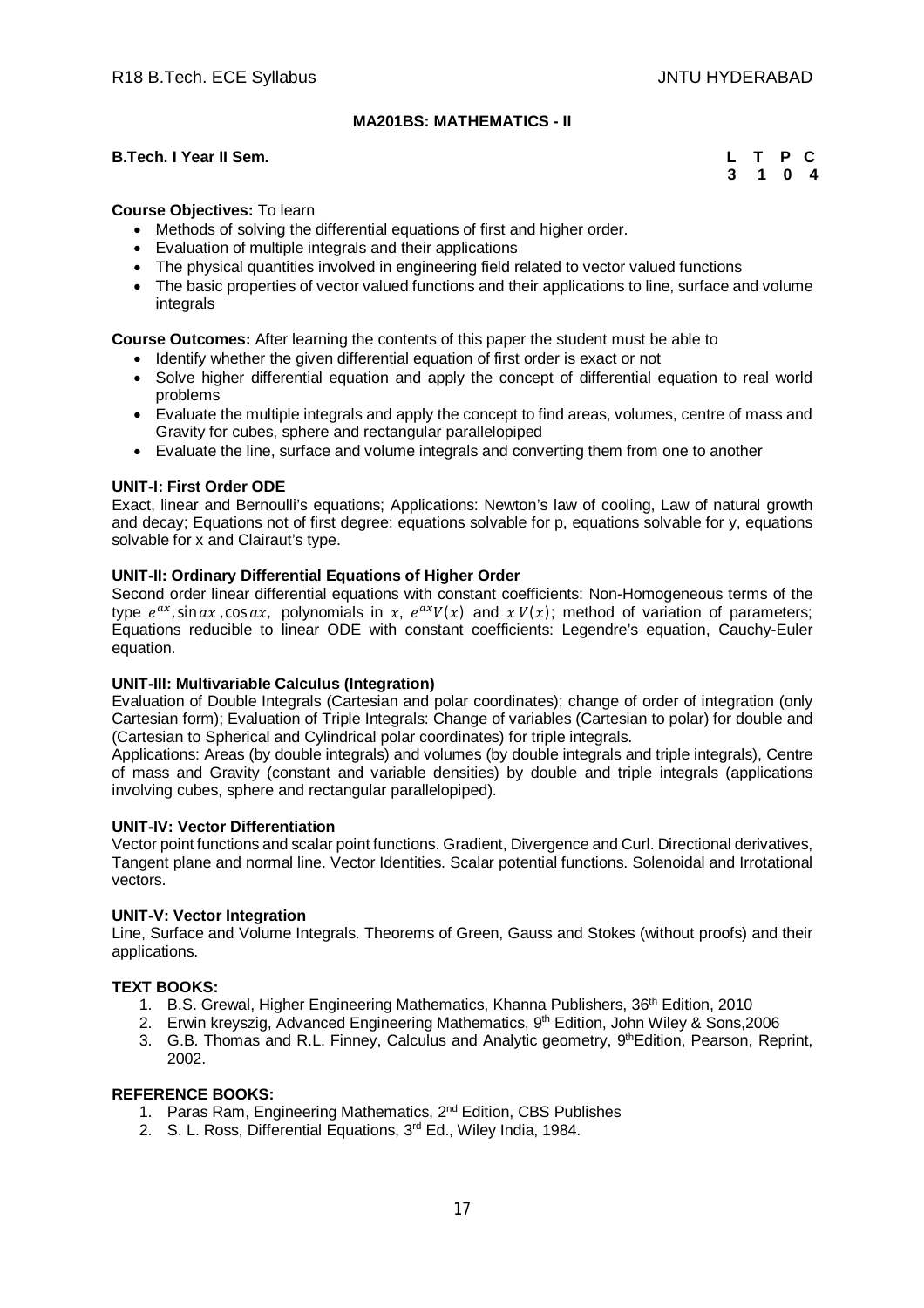# **CH102BS/CH202BS: CHEMISTRY**

# **B.Tech. I Year II Sem.**

|  | L T P C |  |
|--|---------|--|
|  | 3 1 0 4 |  |

# **Course Objectives:**

- To bring adaptability to the concepts of chemistry and to acquire the required skills to become a perfect engineer.
- To impart the basic knowledge of atomic, molecular and electronic modifications which makes the student to understand the technology based on them.
- To acquire the knowledge of electrochemistry, corrosion and water treatment which are essential for the Engineers and in industry.
- To acquire the skills pertaining to spectroscopy and to apply them for medical and other fields.
- To impart the knowledge of stereochemistry and synthetic aspects useful for understanding reaction pathways

**Course Outcomes:** The basic concepts included in this course will help the student to gain:

- The knowledge of atomic, molecular and electronic changes, band theory related to conductivity.
- The required principles and concepts of electrochemistry, corrosion and in understanding the problem of water and its treatments.
- The required skills to get clear concepts on basic spectroscopy and application to medical and other fields.
- The knowledge of configurational and conformational analysis of molecules and reaction mechanisms.

# **UNIT - I:**

**Molecular structure and Theories of Bonding:** Atomic and Molecular orbitals. Linear Combination of Atomic Orbitals (LCAO), molecular orbitals of diatomic molecules, molecular orbital energy level diagrams of  $N_2$ ,  $O_2$  and  $F_2$  molecules.  $\pi$  molecular orbitals of butadiene and benzene.

Crystal Field Theory (CFT): Salient Features of CFT – Crystal Field Splitting of transition metal ion dorbitals in Tetrahedral, Octahedral and square planar geometries. Band structure of solids and effect of doping on conductance.

# **UNIT - II:**

**Water and its treatment:** Introduction – hardness of water – Causes of hardness - Types of hardness: temporary and permanent – expression and units of hardness – Estimation of hardness of water by complexometric method. Potable water and its specifications. Steps involved in treatment of water – Disinfection of water by chlorination and ozonization. Boiler feed water and its treatment – Calgon conditioning, Phosphate conditioning and Colloidal conditioning. External treatment of water – Ion exchange process. Desalination of water – Reverse osmosis. Numerical problems.

# **UNIT - III:**

**Electrochemistry and corrosion:** Electro chemical cells – electrode potential, standard electrode potential, types of electrodes – calomel, Quinhydrone and glass electrode. Nernst equation Determination of pH of a solution by using quinhydrone and glass electrode. Electrochemical series and its applications. Numerical problems. Potentiometric titrations. Batteries – Primary (Lithium cell) and secondary batteries (Lead – acid storage battery and Lithium ion battery).

Causes and effects of corrosion – theories of chemical and electrochemical corrosion – mechanism of electrochemical corrosion, Types of corrosion: Galvanic, water-line and pitting corrosion. Factors affecting rate of corrosion, Corrosion control methods- Cathodic protection – Sacrificial anode and impressed current cathodic methods. Surface coatings – metallic coatings – methods of application. Electroless plating of Nickel.

# **UNIT - IV:**

**Stereochemistry, Reaction Mechanism and synthesis of drug molecules:** Introduction to representation of 3-dimensional structures, Structural and stereoisomers, configurations, symmetry and chirality. Enantiomers, diastereomers, optical activity and Absolute configuration. Conformation alanalysis of n- butane.

Substitution reactions: Nucleophilic substitution reactions: Mechanism of  $S_N1$ ,  $S_N2$  reactions. Electrophilic and nucleophilic addition reactions: Addition of HBr to propene. Markownikoff and anti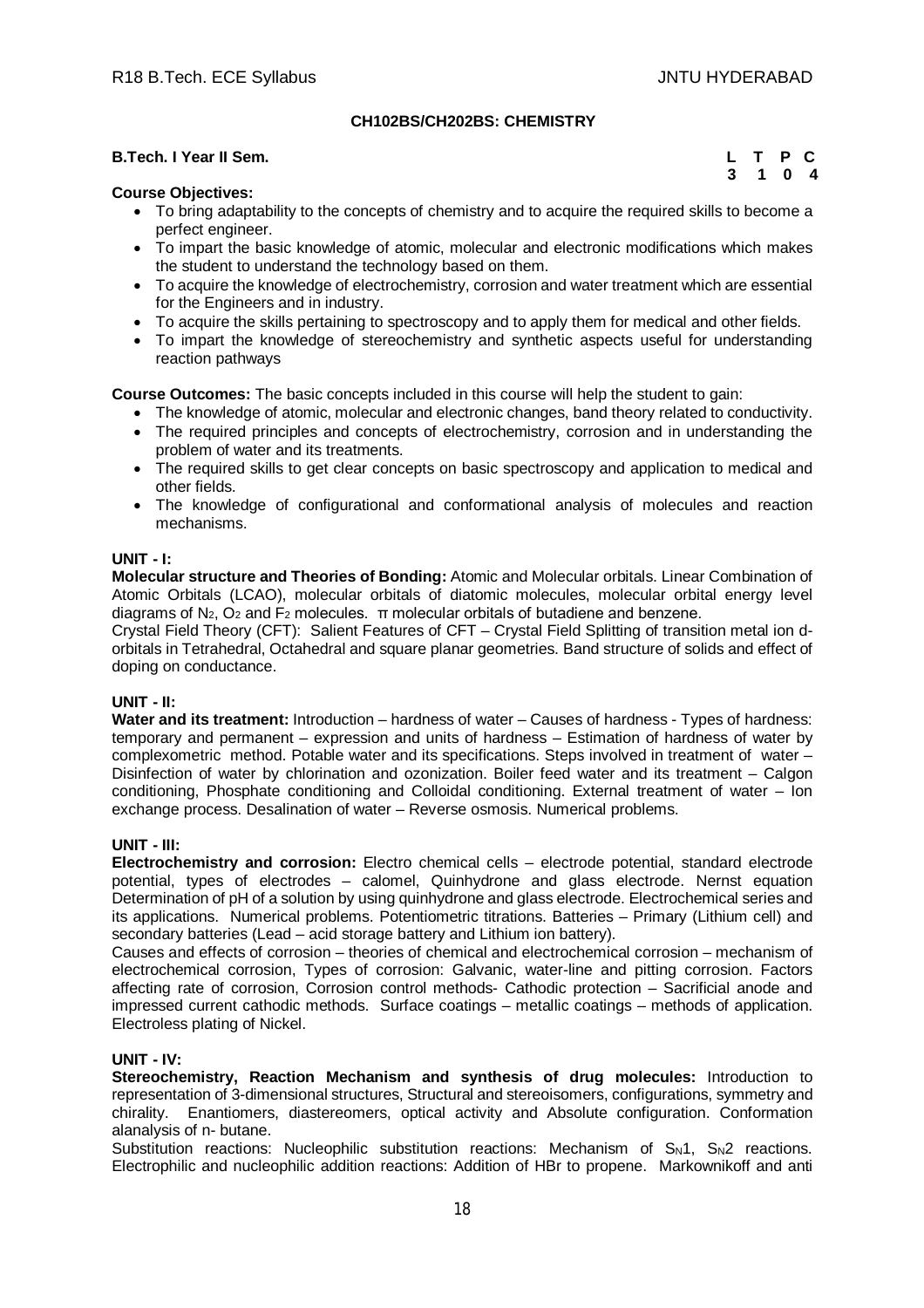Markownikoff's additions. Grignard additions on carbonyl compounds. Elimination reactions: Dehydro halogenation of alkylhalides. Saytzeff rule. Oxidation reactions: Oxidation of alcohols using KMnO<sub>4</sub> and chromic acid.

Reduction reactions: reduction of carbonyl compounds using LiAlH<sup>4</sup> & NaBH4. Hydroboration of olefins. Structure, synthesis and pharmaceutical applications of Paracetamol and Aspirin.

# **UNIT - V:**

**Spectroscopic techniques and applications:** Principles of spectroscopy, selection rules and applications of electronic spectroscopy. vibrational and rotational spectroscopy. Basic concepts of Nuclear magnetic resonance Spectroscopy, chemical shift. Introduction to Magnetic resonance imaging.

# **TEXT BOOKS:**

- 1. Physical Chemistry, P.W. Atkins, 10<sup>th</sup> Edn, Oxford University Press.
- 2. Engineering Chemistry by P.C.Jain & M.Jain; Dhanpat Rai Publishing Company (P) Ltd., New Delhi.
- 3. Fundamentals of Molecular Spectroscopy, by C.N. Banwell, 4<sup>th</sup> Edn, McGraw Hill Publishing.
- 4. Organic Chemistry: Structure and Function by K.P.C. Volhardt and N.E.Schore, 5<sup>th</sup> Edition, Macmillan International Higher Education.
- 5. University Chemistry, by B.M. Mahan, Pearson IV Edition.
- 6. Engineering Chemistry (NPTEL Web-book), by B.L. Tembe, Kamaluddin and M.S. Krishnan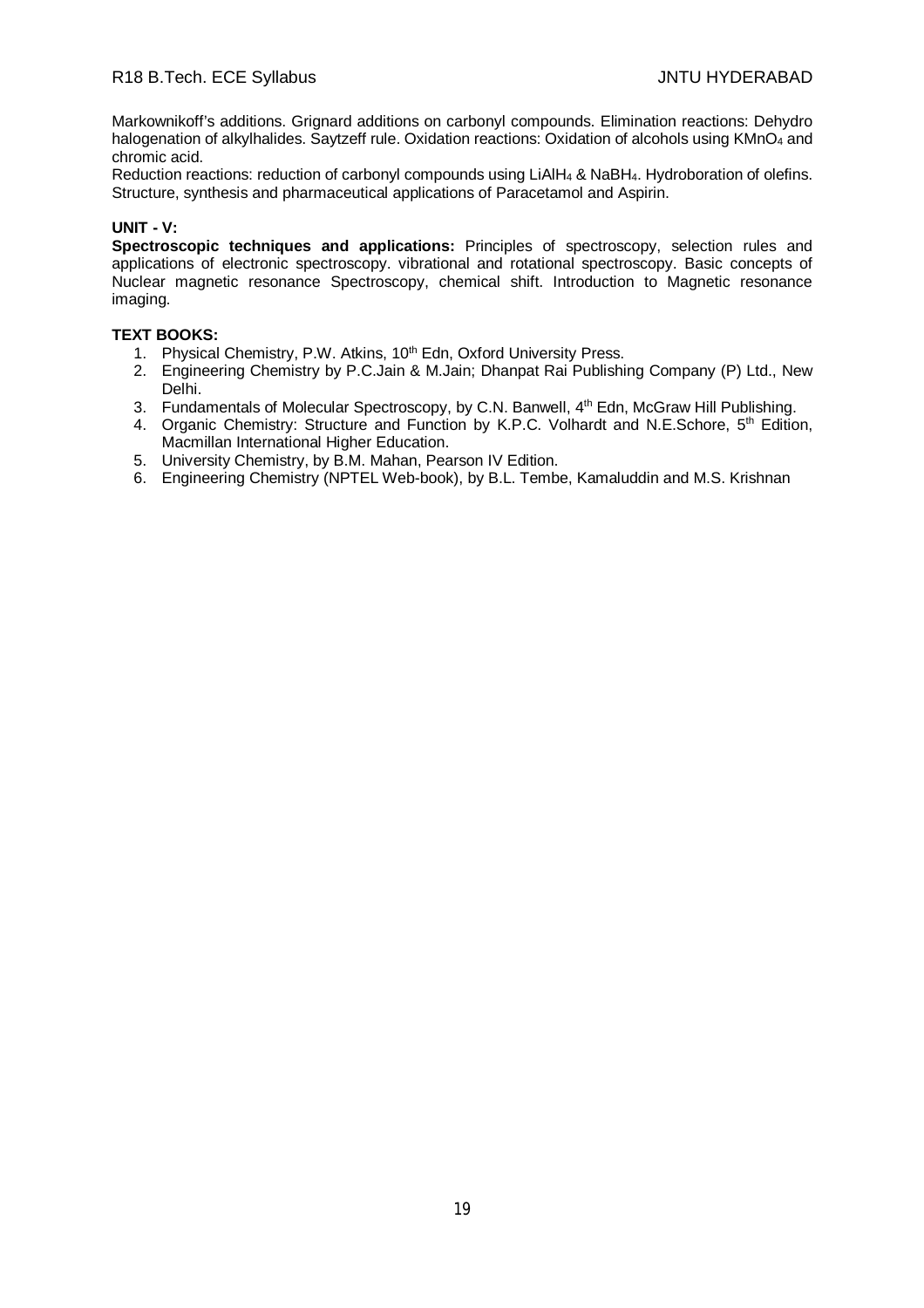# **EE103ES/EE203ES: BASIC ELECTRICAL ENGINEERING**

# **B.Tech. I Year II Sem.**

|  | L T P C                     |  |
|--|-----------------------------|--|
|  | $3 \quad 0 \quad 0 \quad 3$ |  |

# **Course Objectives:**

- To introduce the concepts of electrical circuits and its components
- To understand magnetic circuits, DC circuits and AC single phase & three phase circuits
- To study and understand the different types of DC/AC machines and Transformers.
- To import the knowledge of various electrical installations.
- To introduce the concept of power, power factor and its improvement.

# **Course Outcomes:**

- To analyze and solve electrical circuits using network laws and theorems.
- To understand and analyze basic Electric and Magnetic circuits
- To study the working principles of Electrical Machines
- To introduce components of Low Voltage Electrical Installations

# **UNIT-I: D.C. Circuits**

Electrical circuit elements (R, L and C), voltage and current sources, KVL&KCL, analysis of simple circuits with dc excitation. Superposition, Thevenin and Norton Theorems. Time-domain analysis of first-order RL and RC circuits.

# **UNIT-II: A.C. Circuits**

Representation of sinusoidal waveforms, peak and rms values, phasor representation, real power, reactive power, apparent power, power factor, Analysis of single-phase ac circuits consisting of R, L, C, RL, RC, RLC combinations (series and parallel), resonance in series R-L-C circuit. Three-phase balanced circuits, voltage and current relations in star and delta connections.

# **UNIT-III: Transformers**

Ideal and practical transformer, equivalent circuit, losses in transformers, regulation and efficiency. Auto-transformer and three-phase transformer connections.

# **UNIT-IV: Electrical Machines**

Generation of rotating magnetic fields, Construction and working of a three-phase induction motor, Significance of torque-slip characteristic. Loss components and efficiency, starting and speed control of induction motor. Single-phase induction motor. Construction, working, torque-speed characteristic and speed control of separately excited dc motor.

Construction and working of synchronous generators.

# **UNIT-V: Electrical Installations**

Components of LT Switchgear: Switch Fuse Unit (SFU), MCB, ELCB, MCCB, Types of Wires and Cables, Earthing. Types of Batteries, Important Characteristics for Batteries. Elementary calculations for energy consumption, power factor improvement and battery backup.

# **TEXT /REFERENCE BOOKS:**

- 1. Basic Electrical Engineering D.P. Kothari and I.J. Nagrath, 3rd edition 2010, Tata McGraw Hill.
- 2. D.C. Kulshreshtha, "Basic Electrical Engineering", McGraw Hill, 2009.
- 3. L.S. Bobrow, Fundamentals of Electrical Engineering", Oxford University Press, 2011
- 4. Electrical and Electronics Technology, E. Hughes, 10th Edition, Pearson, 2010
- 5. Electrical Engineering Fundamentals, Vincent Deltoro, Second Edition, Prentice Hall India, 1989.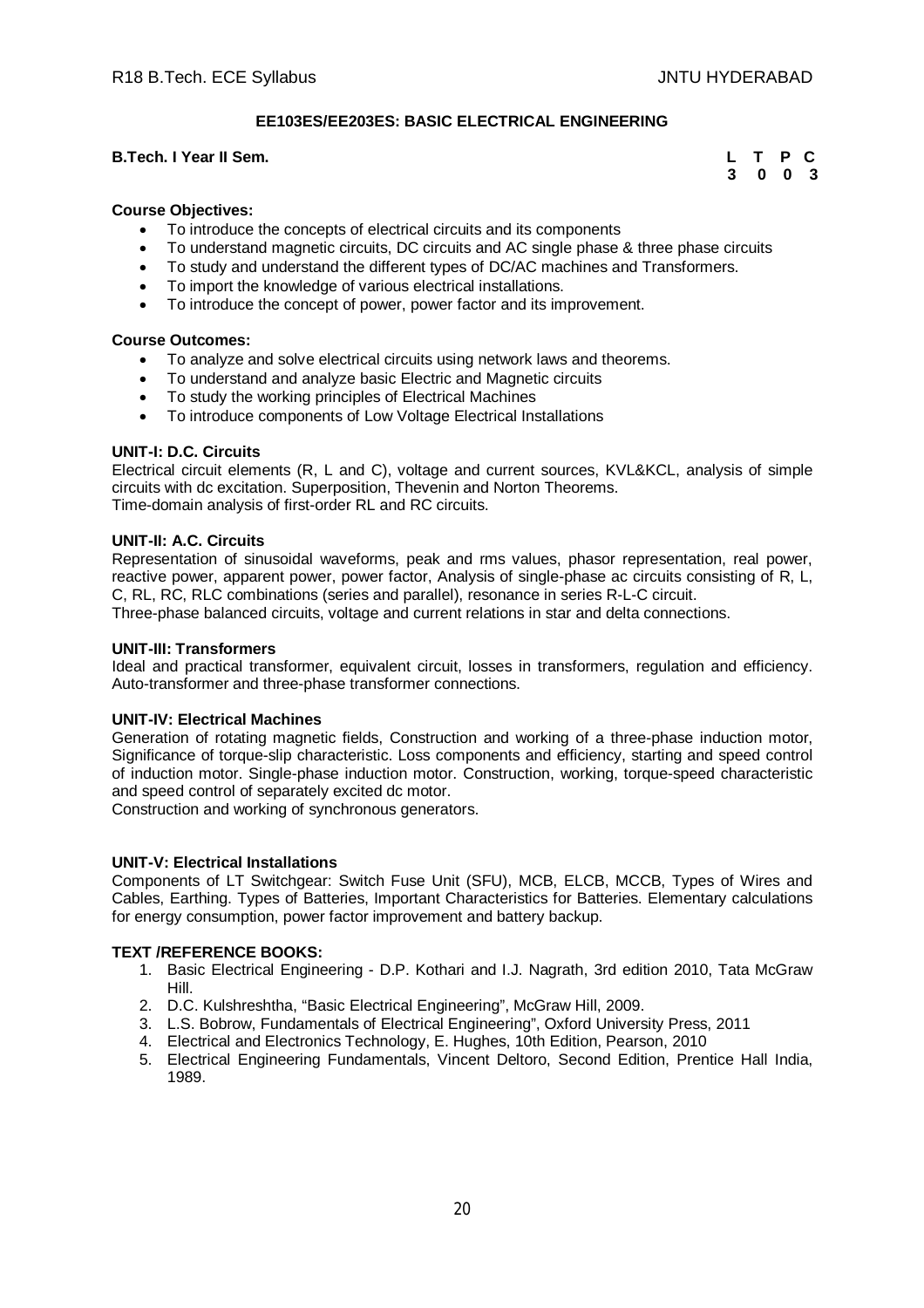# **ME105ES/ME205ES: ENGINEERING WORKSHOP**

# **B.Tech. I Year II Sem.**

|  |  | L T P C           |
|--|--|-------------------|
|  |  | $1 \t0 \t3 \t2.5$ |

# **Pre-requisites**: Practical skill

# **Course Objectives:**

- To Study of different hand operated power tools, uses and their demonstration.
- To gain a good basic working knowledge required for the production of various engineering products.
- To provide hands on experience about use of different engineering materials, tools, equipments and processes those are common in the engineering field.
- To develop a right attitude, team working, precision and safety at work place.
- It explains the construction, function, use and application of different working tools, equipment and machines.
- To study commonly used carpentry joints.
- To have practical exposure to various welding and joining processes.
- Identify and use marking out tools, hand tools, measuring equipment and to work to prescribed tolerances.

**Course Outcomes:** At the end of the course, the student will be able to:

- Study and practice on machine tools and their operations
- Practice on manufacturing of components using workshop trades including pluming, fitting, carpentry, foundry, house wiring and welding.
- Identify and apply suitable tools for different trades of Engineering processes including drilling, material removing, measuring, chiseling.
- Apply basic electrical engineering knowledge for house wiring practice.

# **1. TRADES FOR EXERCISES:**

# **At least two exercises from each trade:**

- I. Carpentry (T-Lap Joint, Dovetail Joint, Mortise & Tenon Joint)<br>II. Fitting (V-Fit. Dovetail Fit & Semi-circular fit)
- II. Fitting (V-Fit, Dovetail Fit & Semi-circular fit)
- Tin-Smithy (Square Tin, Rectangular Tray & Conical Funnel)
- IV. Foundry (Preparation of Green Sand Mould using Single Piece and Split Pattern)<br>V. Welding Practice (Arc Welding & Gas Welding)
- V. Welding Practice (Arc Welding & Gas Welding)<br>VI. House-wiring (Parallel & Series, Two-way Switc
- VI. House-wiring (Parallel & Series, Two-way Switch and Tube Light)<br>VII. Black Smithy (Round to Square, Fan Hook and S-Hook)
- Black Smithy (Round to Square, Fan Hook and S-Hook)

# **2. TRADES FOR DEMONSTRATION & EXPOSURE:**

Plumbing, Machine Shop, Metal Cutting (Water Plasma), Power tools in construction and Wood Working

# **TEXT BOOKS:**

- 1. Workshop Practice /B. L. Juneja / Cengage
- 2. Workshop Manual / K. Venugopal / Anuradha.

- 1. Work shop Manual P. Kannaiah/ K. L. Narayana/ SciTech
- 2. Workshop Manual / Venkat Reddy/ BSP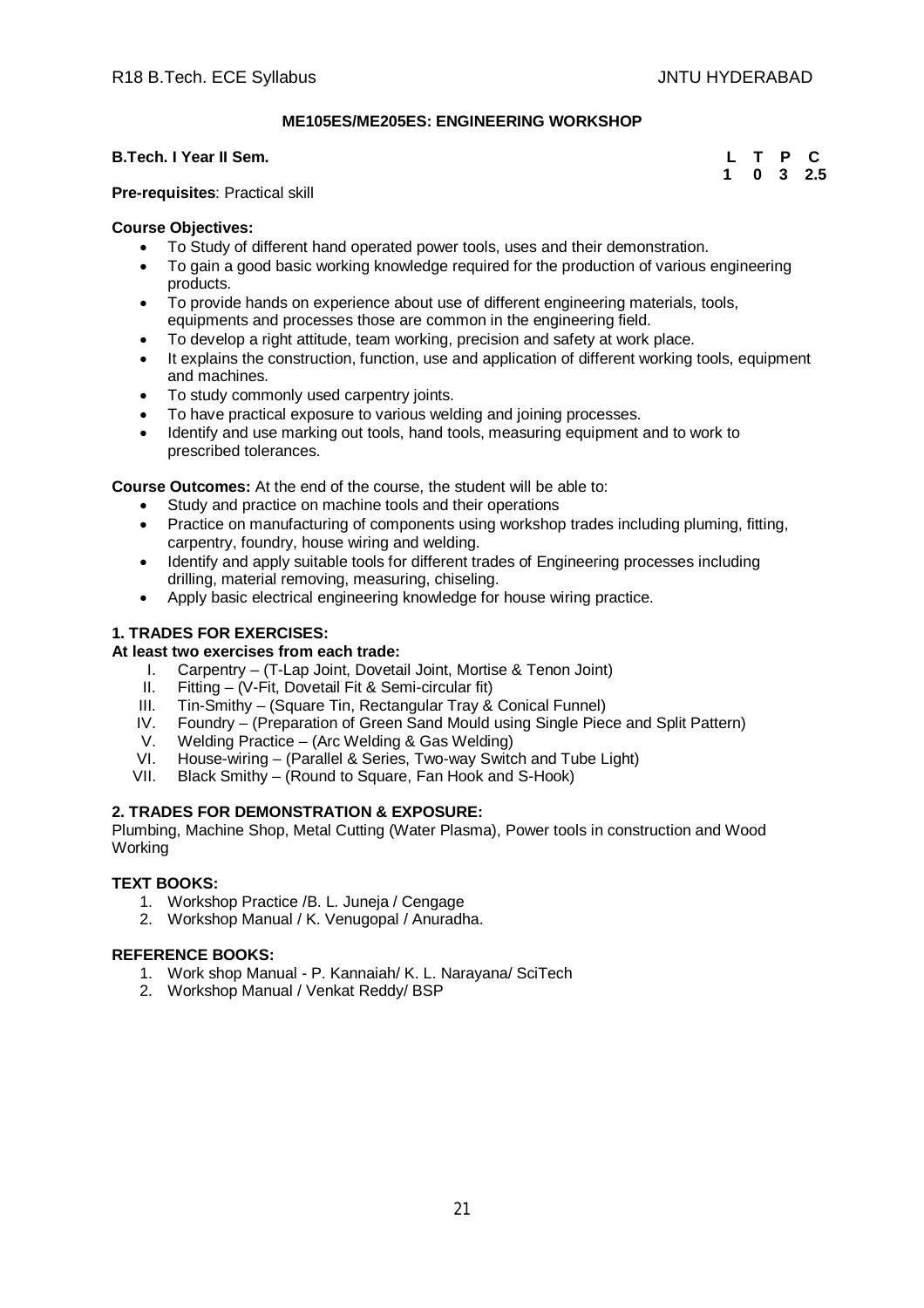# **EN105HS/EN205HS: ENGLISH**

# **B.Tech. I Year II Sem.** L **L**

|  |  | L T P C |
|--|--|---------|
|  |  | 2 0 0 2 |

# **INTRODUCTION**

In view of the growing importance of English as a tool for global communication and the consequent emphasis on training students to acquire language skills, the syllabus of English has been designed to develop linguistic, communicative and critical thinking competencies of Engineering students.

In English classes, the focus should be on the skills development in the areas of vocabulary, grammar, reading and writing. For this, the teachers should use the prescribed text for detailed study. The students should be encouraged to read the texts leading to reading comprehension and different passages may be given for practice in the class. The time should be utilized for working out the exercises given after each excerpt, and also for supplementing the exercises with authentic materials of a similar kind, for example, newspaper articles, advertisements, promotional material etc. *The focus in this syllabus is on skill development, fostering ideas and practice of language skills in various contexts and cultures.*

**Learning Objectives:** The course will help to

- a. Improve the language proficiency of students in English with an emphasis on Vocabulary, Grammar, Reading and Writing skills.
- b. Equip students to study academic subjects more effectively and critically using the theoretical and practical components of English syllabus.
- c. Develop study skills and communication skills in formal and informal situations.

# **Course Outcomes:** Students should be able to

- Use English Language effectively in spoken and written forms.
- Comprehend the given texts and respond appropriately.
- Communicate confidently in various contexts and different cultures.
- Acquire basic proficiency in English including reading and listening comprehension, writing and speaking skills.

# **SYLLABUS**

# **UNIT –I**

# **'The Raman Effect' from the prescribed textbook 'English for Engineers' published by Cambridge University Press.**

**Vocabulary Building**: The Concept of Word Formation --The Use of Prefixes and Suffixes.

**Grammar:** Identifying Common Errors in Writing with Reference to Articles and Prepositions.

**Reading:** Reading and Its Importance- Techniques for Effective Reading.

**Basic Writing Skills:** Sentence Structures -Use of Phrases and Clauses in Sentences- Importance of Proper Punctuation- Techniques for writing precisely – **Paragraph writing** – Types, Structures and Features of a Paragraph - Creating Coherence-Organizing Principles of Paragraphs in Documents.

# **UNIT –II**

# **'Ancient Architecture in India' from the prescribed textbook 'English for Engineers' published by Cambridge University Press.**

**Vocabulary:** Synonyms and Antonyms.

**Grammar:** Identifying Common Errors in Writing with Reference to Noun-pronoun Agreement and Subject-verb Agreement.

**Reading:** Improving Comprehension Skills – Techniques for Good Comprehension

**Writing:** Format of a Formal Letter-**Writing Formal Letters** E.g.., Letter of Complaint, Letter of Requisition, Job Application with Resume.

# **UNIT –III**

**'Blue Jeans' from the prescribed textbook 'English for Engineers' published by Cambridge University Press.**

**Vocabulary**: Acquaintance with Prefixes and Suffixes from Foreign Languages in English to form Derivatives-Words from Foreign Languages and their Use in English.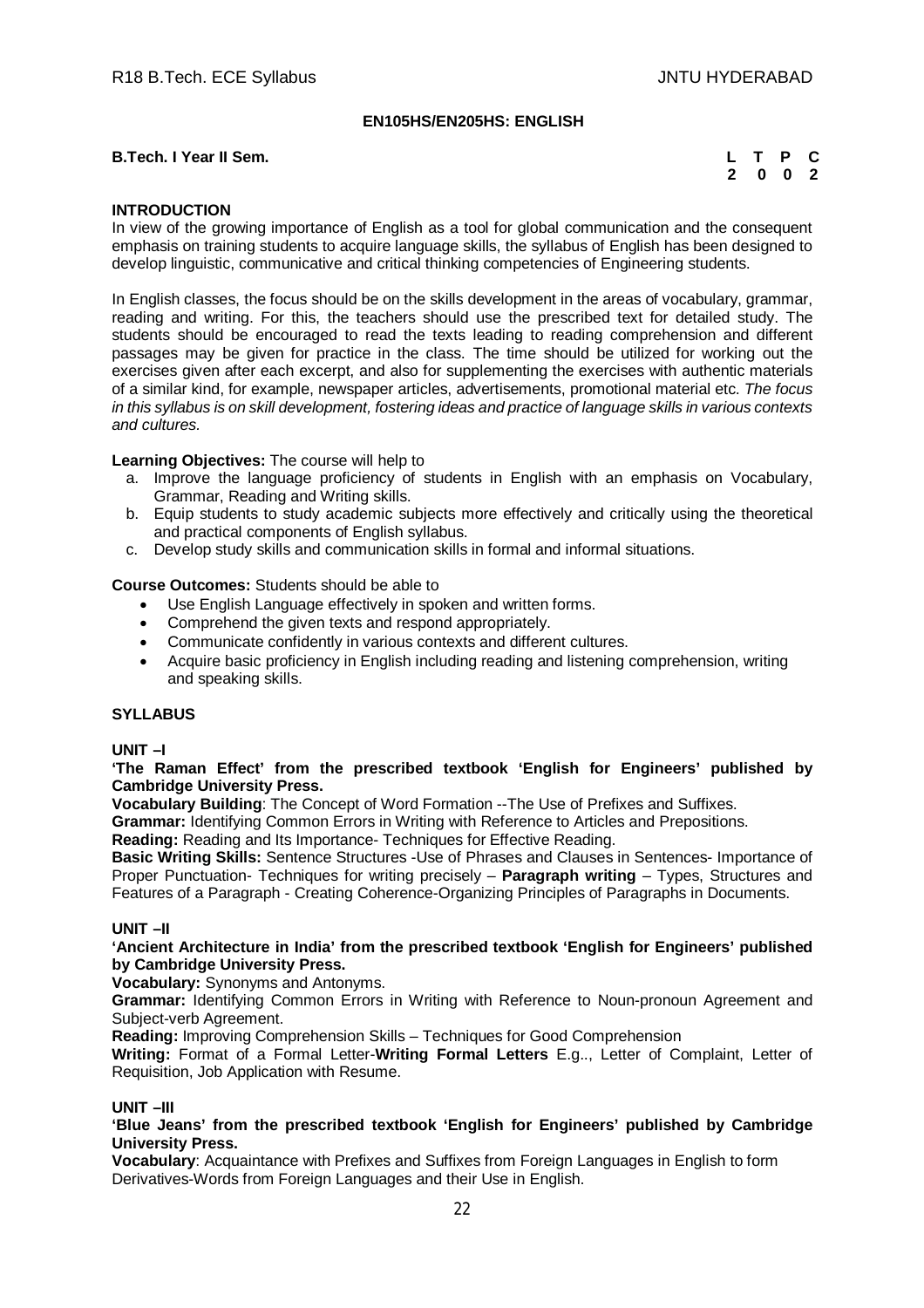**Grammar:** Identifying Common Errors in Writing with Reference to Misplaced Modifiers and Tenses. **Reading:** Sub-skills of Reading- Skimming and Scanning

**Writing**: Nature and Style of Sensible Writing- **Defining- Describing** Objects, Places and Events – **Classifying**- Providing Examples or Evidence

# **UNIT –IV**

**'What Should You Be Eating' from the prescribed textbook 'English for Engineers' published by Cambridge University Press.**

**Vocabulary**: Standard Abbreviations in English

**Grammar:** Redundancies and Clichés in Oral and Written Communication.

**Reading**: Comprehension**-** Intensive Reading and Extensive Reading

**Writing: Writing Practices-**-Writing Introduction and Conclusion - Essay Writing-Précis Writing.

# **UNIT –V**

**'How a Chinese Billionaire Built Her Fortune' from the prescribed textbook 'English for Engineers' published by Cambridge University Press.**

**Vocabulary:** Technical Vocabulary and their usage<br>**Grammar:** Common Frrors in Fnglish

**Grammar:** Common Errors in English<br>**Reading:** Reading Comprehension-E

**Reading:** Reading Comprehension-Exercises for Practice

**Writing: Technical Reports**- Introduction – Characteristics of a Report – Categories of **Reports** 

Formats- Structure of Reports (Manuscript Format) -Types of Reports - Writing aReport.

# **TEXT BOOK:**

1. Sudarshana, N.P. and Savitha, C. (2018). English for Engineers. Cambridge University Press.

- 1. Swan, M. (2016). Practical English Usage. Oxford University Press.
- 2. Kumar, S and Lata, P. (2018). Communication Skills. Oxford University Press.
- 3. Wood, F.T. (2007). Remedial English Grammar. Macmillan.
- 4. Zinsser, William. (2001). On Writing Well. Harper Resource Book.
- 5. Hamp-Lyons, L. (2006). Study Writing. Cambridge University Press.
- 6. Exercises in Spoken English. Parts I –III. CIEFL, Hyderabad. Oxford University Press.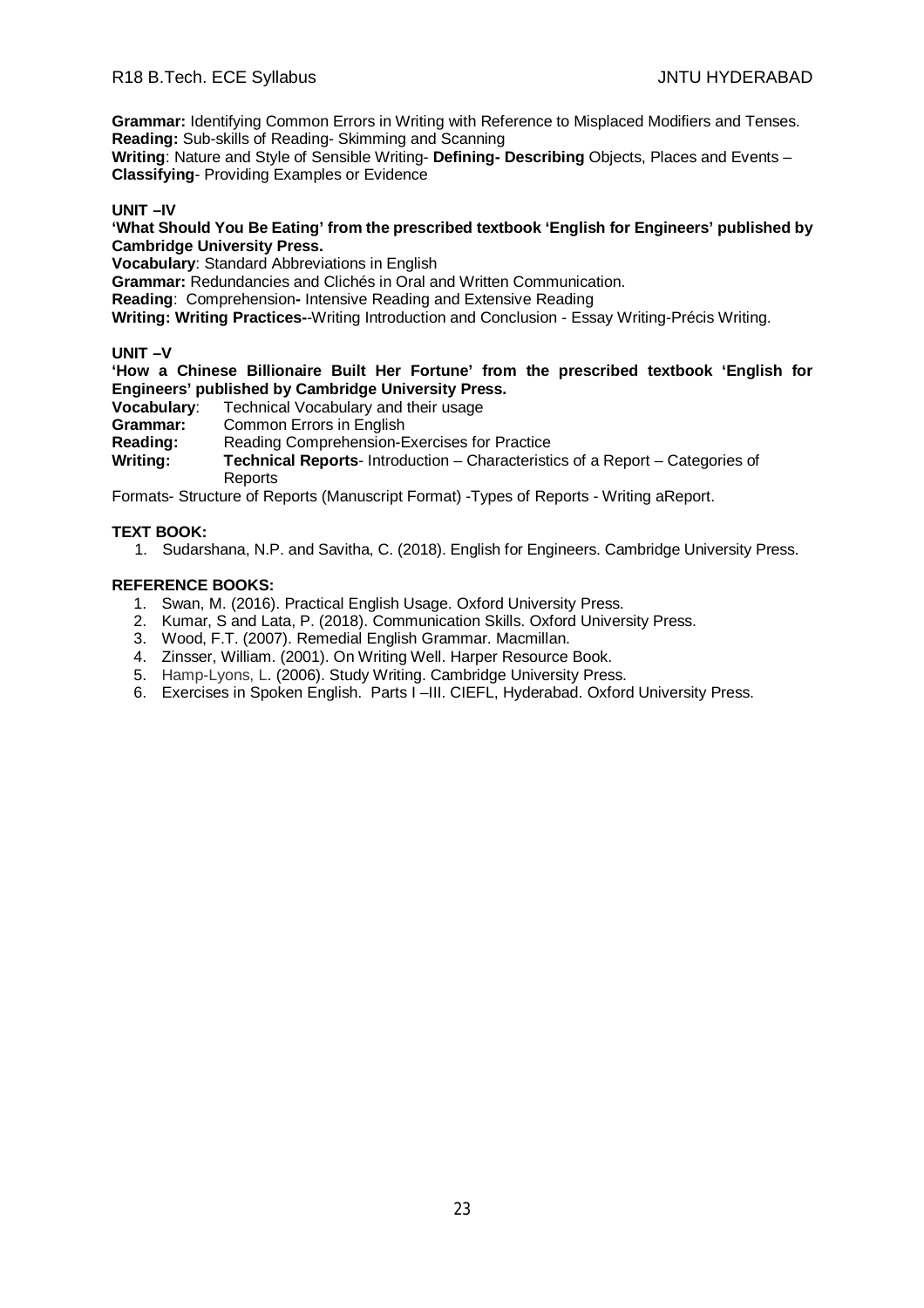# **CH106BS/CH206BS: ENGINEERING CHEMISTRY LAB**

# **B.Tech. I Year II Sem.**

|  |  | L T P C              |
|--|--|----------------------|
|  |  | $0 \t 0 \t 3 \t 1.5$ |

**Course Objectives:** The course consists of experiments related to the principles of chemistry required for engineering student. The student will learn:

- Estimation of hardness and chloride content in water to check its suitability for drinking purpose.
- To determine the rate constant of reactions from concentrations as an function of time.
- The measurement of physical properties like adsorption and viscosity.
- To synthesize the drug molecules and check the purity of organic molecules by thin layer chromatographic (TLC) technique.

**Course Outcomes:** The experiments will make the student gain skills on:

- Determination of parameters like hardness and chloride content in water.
- Estimation of rate constant of a reaction from concentration time relationships.
- Determination of physical properties like adsorption and viscosity.
- Calculation of Rf values of some organic molecules by TLC technique.

# **List of Experiments:**

- 1. Determination of total hardness of water by complexometric method using EDTA
- 2. Determination of chloride content of water by Argentometry<br>3. Estimation of an HCI by Conductometric titrations
- Estimation of an HCl by Conductometric titrations
- 4. Estimation of Acetic acid by Conductometric titrations
- 5. Estimation of HCl by Potentiometric titrations
- 6. Estimation of Fe<sup>2+</sup> by Potentiometry using KMnO<sub>4</sub>
- 7. Determination of rate constant of acid catalysed hydrolysis of methyl acetate
- 8. Synthesis of Aspirin and Paracetamol
- 9. Thin layer chromatography calculation of  $R_f$  values. eg ortho and para nitro phenols
- 10. Determination of acid value of coconut oil
- 11. Verification of freundlich adsorption isotherm-adsorption of acetic acid on charcoal
- 12. Determination of viscosity of castor oil and ground nut oil by using Ostwald's viscometer.
- 13. Determination of partition coefficient of acetic acid between n-butanol and water.
- 14. Determination of surface tension of a give liquid using stalagmometer.

# **References**

- 1. Senior practical physical chemistry, B.D. Khosla, A. Gulati and V. Garg (R. Chand & Co., Delhi)
- 2. An introduction to practical chemistry, K.K. Sharma and D. S. Sharma (Vikas publishing, N. Delhi)
- 3. Vogel's text book of practical organic chemistry 5<sup>th</sup> edition
- 4. Text book on Experiments and calculations in Engineering chemistry S.S. Dara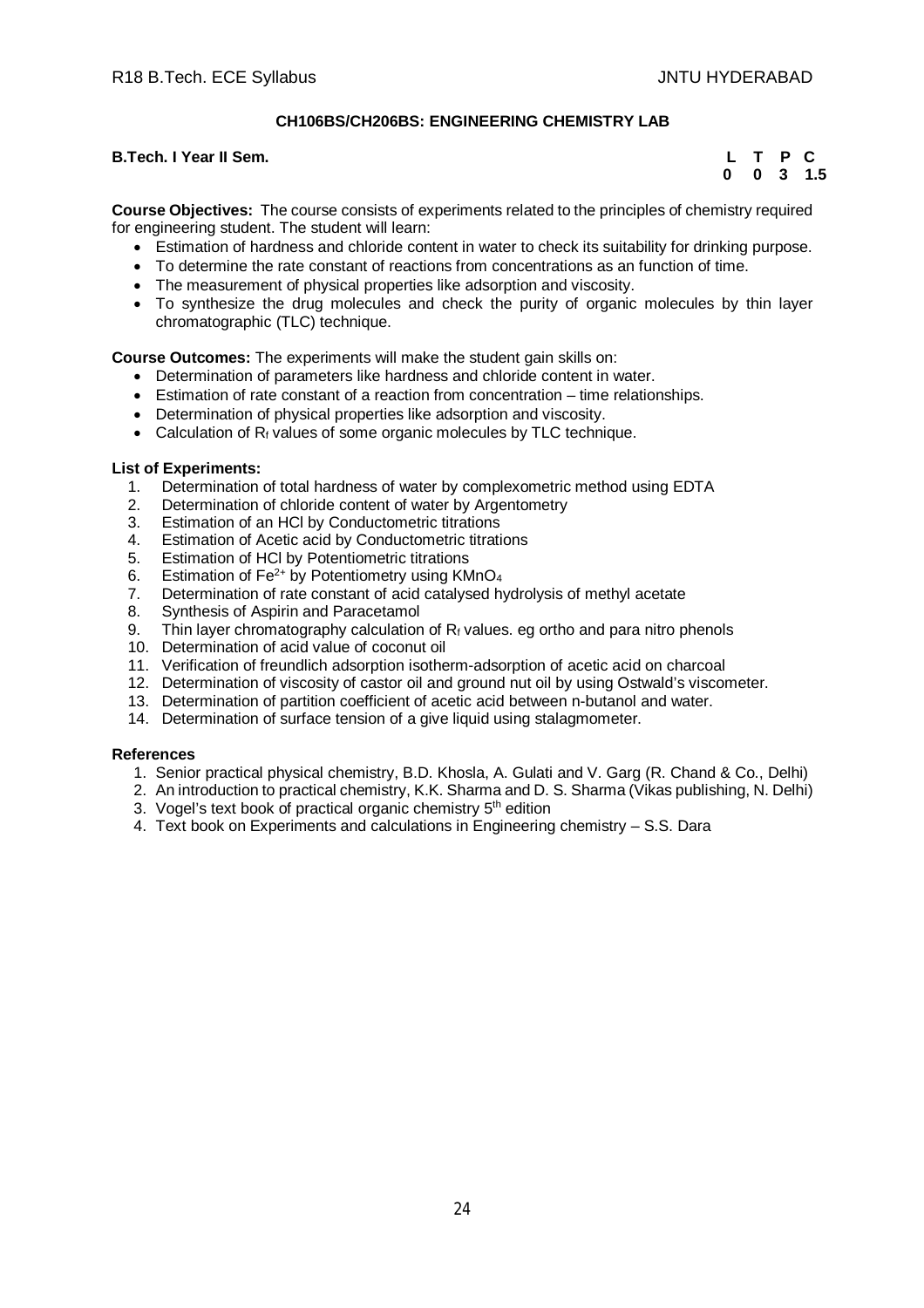### **EN107HS/EN207HS: ENGLISH LANGUAGE AND COMMUNICATION SKILLS LAB**

# **B.Tech. I Year II Sem.**

|  | L T P C            |  |
|--|--------------------|--|
|  | $0 \t 0 \t 2 \t 1$ |  |

The **Language Lab** focuses on the production and practice of sounds of language and familiarizes the students with the use of English in everyday situations both in formal and informal contexts.

# **Course Objectives:**

- To facilitate computer-assisted multi-media instruction enabling individualized and independent language learning
- To sensitize students to the nuances of English speech sounds, word accent, intonation and rhythm
- To bring about a consistent accent and intelligibility in students' pronunciation of English by providing an opportunity for practice in speaking
- To improve the fluency of students in spoken English and neutralize their mother tongue influence
- To train students to use language appropriately for public speaking and interviews

# **Course Outcomes:** Students will be able to attain

- Better understanding of nuances of English language through audio- visual experience and group activities
- Neutralization of accent for intelligibility
- Speaking skills with clarity and confidence which in turn enhances their employability skills

# **Syllabus**

# **English Language and Communication Skills Lab (ELCS) shall have two parts:**

- **a. Computer Assisted Language Learning (CALL) Lab**
- **b. Interactive Communication Skills (ICS) Lab**

# **Listening Skills**

**Objectives** 

- 1. To enable students develop their listening skills so that they may appreciate its role in the LSRW skills approach to language and improve their pronunciation
- *2.* To equip students with necessary training in listening so that they can comprehend the speech of people of different backgrounds and regions

*Students should be given practice in listening to the sounds of the language, to be able to recognize them and find the distinction between different sounds, to be able to mark stress and recognize and use the right intonation in sentences.*

- Listening for general content
- Listening to fill up information
- Intensive listening
- Listening for specific information

# **Speaking Skills**

**Objectives** 

- 1. To involve students in speaking activities in various contexts
- 2. To enable students express themselves fluently and appropriately in social and professional contexts
	- Oral practice: Just A Minute (JAM) Sessions
	- Describing objects/situations/people
	- Role play Individual/Group activities
- **The following course content is prescribed for the English Language and Communication Skills Lab based on Unit-6 of AICTE Model Curriculum 2018 for B.Tech First English. As the syllabus is**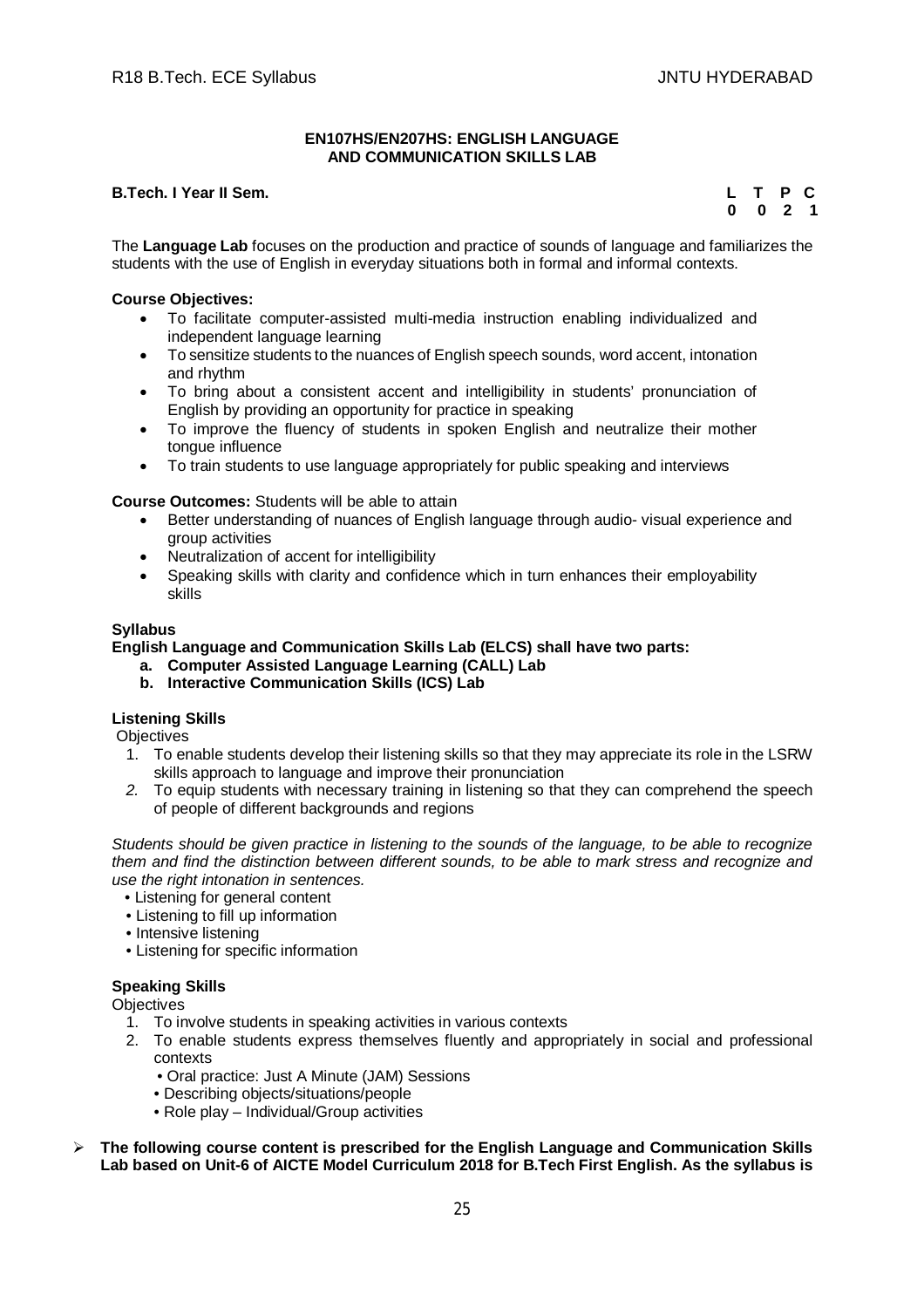**very limited, it is required to prepare teaching/learning materials by the teachers collectively in the form of handouts based on the needs of the students in their respective colleges for effective teaching/learning and timesaving in the Lab)**

# **Exercise – I**

**CALL Lab**:

*Understand:* Listening Skill- Its importance – Purpose- Process- Types- Barriers of Listening. *Practice*: Introduction to Phonetics – Speech Sounds – Vowels and Consonants. **ICS Lab**:

*Understand:* Communication at Work Place*-* Spoken vs. Written language.

*Practice:* Ice-Breaking Activity and JAM Session- Situational Dialogues – Greetings – Taking Leave – Introducing Oneself and Others.

# **Exercise – II**

# **CALL Lab**:

*Understand:* Structure of Syllables – Word Stress and Rhythm– Weak Forms and Strong Forms in **Context** 

*Practice:* Basic Rules of Word Accent - Stress Shift - Weak Forms and Strong Forms in Context. **ICS Lab**:

*Understand:* Features of Good Conversation – Non-verbal Communication.

*Practice:* Situational Dialogues – Role-Play- Expressions in Various Situations –Making Requests and Seeking Permissions - Telephone Etiquette.

# **Exercise - III**

# **CALL Lab:**

*Understand:* Intonation-Errors in Pronunciation-the Influence of Mother Tongue (MTI). *Practice:* Common Indian Variants in Pronunciation *–* Differences in British and American Pronunciation.

# **ICS Lab**:

*Understand:* How to make Formal Presentations. *Practice:* Formal Presentations.

# **Exercise – IV**

# **CALL Lab**:

*Understand:* Listening for General Details.

*Practice:* Listening Comprehension Tests.

# **ICS Lab**:

*Understand:* Public Speaking – Exposure to Structured Talks. *Practice:* Making a Short Speech – Extempore.

# **Exercise – V**

**CALL Lab:** *Understand:* Listening for Specific Details. *Practice:* Listening Comprehension Tests. **ICS Lab**: *Understand:* Interview Skills*. Practice:* Mock Interviews.

# **Minimum Requirement of infrastructural facilities for ELCS Lab:**

**1. Computer Assisted Language Learning (CALL) Lab:** 

 **\*\*\*\*\*\*\*\*\*\*\*\*\*\***

**The Computer Assisted Language Learning Lab** has to accommodate 40 students with 40 systems, with one Master Console, LAN facility and English language learning software for selfstudy by students.

# **System Requirement (Hardware component):**

*Computer network with LAN facility (minimum 40 systems with multimedia) with the following specifications:*

- i) Computers with Suitable Configuration
- ii) High Fidelity Headphones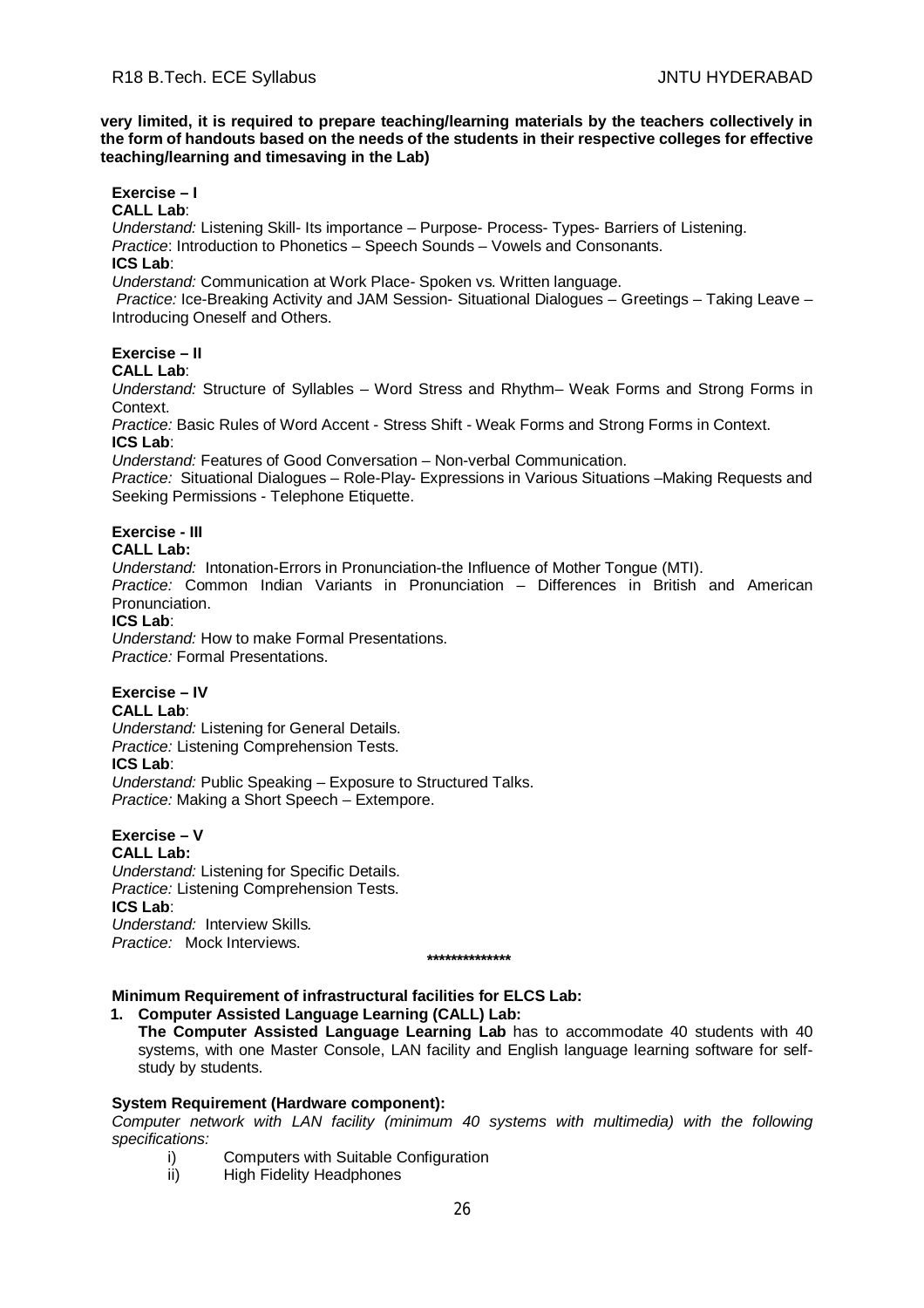# R18 B.Tech. ECE Syllabus **All Accords** Control of the Syllabus JNTU HYDERABAD

**2. Interactive Communication Skills (ICS) Lab: The Interactive Communication Skills Lab:** A Spacious room with movable chairs and audiovisual aids with a Public-Address System, a LCD and a projector etc.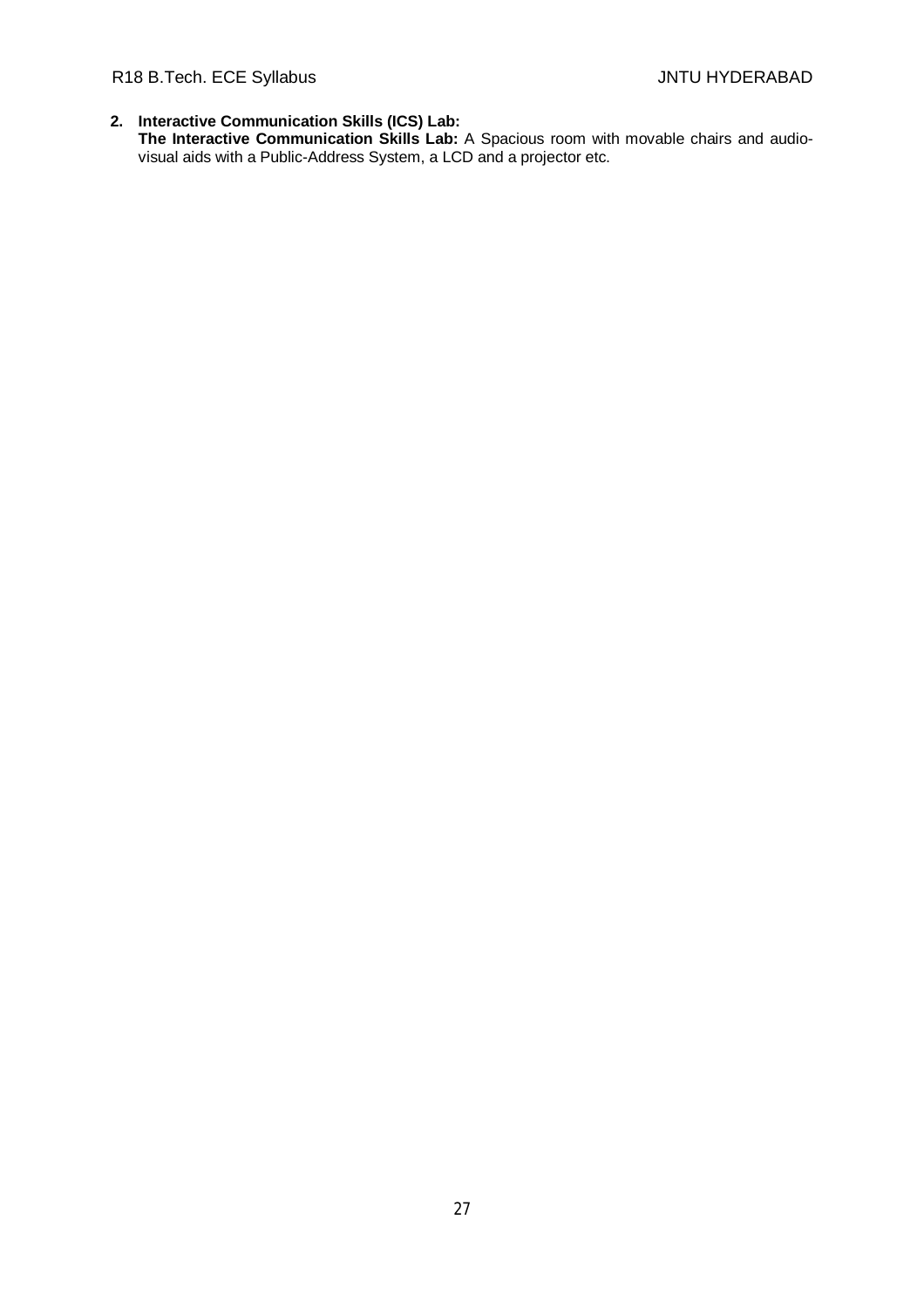# **EE108ES/EE208ES: BASIC ELECTRICAL ENGINEERING LAB**

# **B.Tech. I Year II Sem. CONSERVANT CONSERVANT CONSERVANT CONSERVANT CONSERVANT CONSERVANT CONSERVANT CONSERVANT CONSERVANT CONSERVANT CONSERVANT CONSERVANT CONSERVANT CONSERVANT CONSERVANT CONSERVANT CONSERVANT CONSERVAN**

# **0 0 2 1**

# **Course Objectives:**

- To analyze a given network by applying various electrical laws and network theorems
- To know the response of electrical circuits for different excitations
- To calculate, measure and know the relation between basic electrical parameters.
- To analyze the performance characteristics of DC and AC electrical machines

# **Course Outcomes:**

- Get an exposure to basic electrical laws.
- Understand the response of different types of electrical circuits to different excitations.
- Understand the measurement, calculation and relation between the basic electrical parameters
- Understand the basic characteristics of transformers and electrical machines.

# **List of experiments/demonstrations:**

- 1. Verification of Ohms Law
- 2. Verification of KVL and KCL
- 3. Transient Response of Series RL and RC circuits using DC excitation
- 4. Transient Response of RLC Series circuit using DC excitation
- 5. Resonance in series RLC circuit
- 6. Calculations and Verification of Impedance and Current of RL, RC and RLC series circuits
- 7. Measurement of Voltage, Current and Real Power in primary and Secondary Circuits of a Single-Phase Transformer
- 8. Load Test on Single Phase Transformer (Calculate Efficiency and Regulation)
- 9. Three Phase Transformer: Verification of Relationship between Voltages and Currents (Star-Delta, Delta-Delta, Delta-star, Star-Star)
- 10. Measurement of Active and Reactive Power in a balanced Three-phase circuit
- 11. Performance Characteristics of a Separately/Self Excited DC Shunt/Compound Motor
- 12. Torque-Speed Characteristics of a Separately/Self Excited DC Shunt/Compound Motor
- 13. Performance Characteristics of a Three-phase Induction Motor
- 14. Torque-Speed Characteristics of a Three-phase Induction Motor
- 15. No-Load Characteristics of a Three-phase Alternator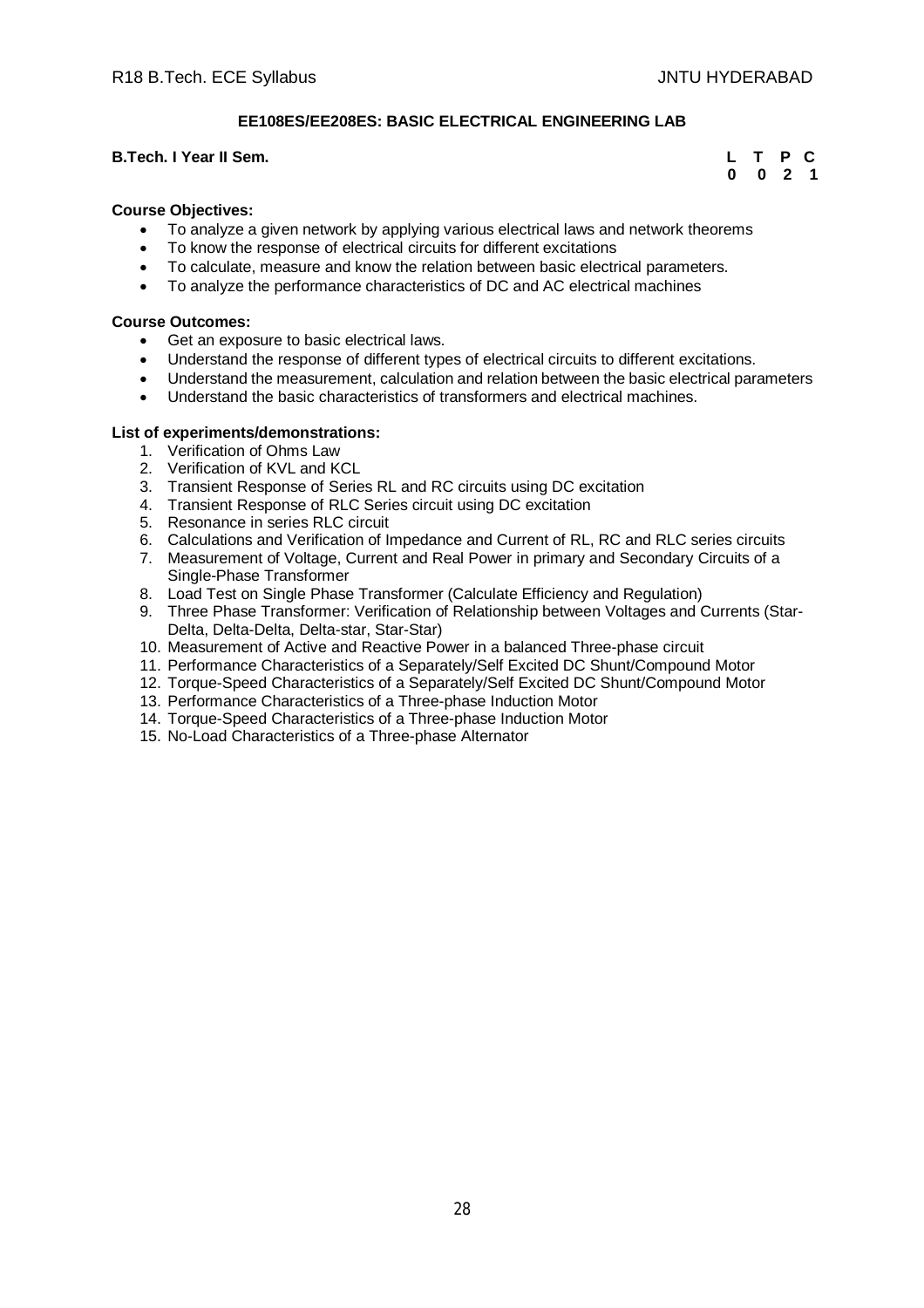# **EC301PC: ELECTRONIC DEVICES AND CIRCUITS**

# **B.Tech. II Year I Sem.**

| Il Year I Sem. | L T P C |  |
|----------------|---------|--|
|                | 3 1 0 4 |  |

# **Course Objectives:**

- To introduce components such as diodes, BJTs and FETs.
- To know the applications of components.
- To know the switching characteristics of components
- To give understanding of various types of amplifier circuits

**Course Outcomes:** Upon completion of the Course, the students will be able to:

- Know the characteristics of various components.
- Understand the utilization of components.
- Understand the biasing techniques
- Design and analyze small signal amplifier circuits.

### **UNIT - I**

**Diode and Applications:** Diode - Static and Dynamic resistances, Equivalent circuit, Load line analysis, Diffusion and Transition Capacitances, Diode Applications: Switch-Switching times.

Rectifier - Half Wave Rectifier, Full Wave Rectifier, Bridge Rectifier, Rectifiers with Capacitive and Inductive Filters, Clippers-Clipping at two independent levels, Clamper-Clamping Circuit Theorem, Clamping Operation, Types of Clampers.

### **UNIT - II**

**Bipolar Junction Transistor (BJT):** Principle of Operation, Common Emitter, Common Base and Common Collector Configurations, Transistor as a switch, switching times, Transistor Biasing and Stabilization - Operating point, DC & AC load lines, Biasing - Fixed Bias, Self Bias, Bias Stability, Bias Compensation using Diodes.

# **UNIT - III**

**Junction Field Effect Transistor (FET):** Construction, Principle of Operation, Pinch-Off Voltage, Volt-Ampere Characteristic, Comparison of BJT and FET, Biasing of FET, FET as Voltage Variable Resistor. **Special Purpose Devices:** Zener Diode **-** Characteristics, Voltage Regulator. Principle of Operation - SCR, Tunnel diode, UJT, Varactor Diode.

# **UNIT – IV**

**Analysis and Design of Small Signal Low Frequency BJT Amplifiers:** Transistor Hybrid model, Determination of h-parameters from transistor characteristics, Typical values of h- parameters in CE, CB and CC configurations, Transistor amplifying action, Analysis of CE, CC, CB Amplifiers and CE Amplifier with emitter resistance, low frequency response of BJT Amplifiers, effect of coupling and bypass capacitors on CE Amplifier.

# **UNIT – V**

**FET Amplifiers:** Small Signal Model**,** Analysis of JFET Amplifiers, Analysis of CS, CD, CG JFET Amplifiers. MOSFET Characteristics in Enhancement and Depletion mode, Basic Concepts of MOS Amplifiers.

# **TEXT BOOKS:**

- 1. Electronic Devices and Circuits- Jacob Millman, McGraw Hill Education
- 2. Electronic Devices and Circuits theory– Robert L. Boylestead, Louis Nashelsky, 11<sup>th</sup> Edition, 2009, Pearson**.**

- 1. The Art of Electronics, Horowitz, 3<sup>rd</sup> Edition Cambridge University Press
- 2. Electronic Devices and Circuits, David A. Bell 5<sup>th</sup> Edition, Oxford.
- 3. Pulse, Digital and Switching Waveforms –J. Millman, H. Taub and Mothiki S. Prakash Rao, 2Ed., 2008, Mc Graw Hill.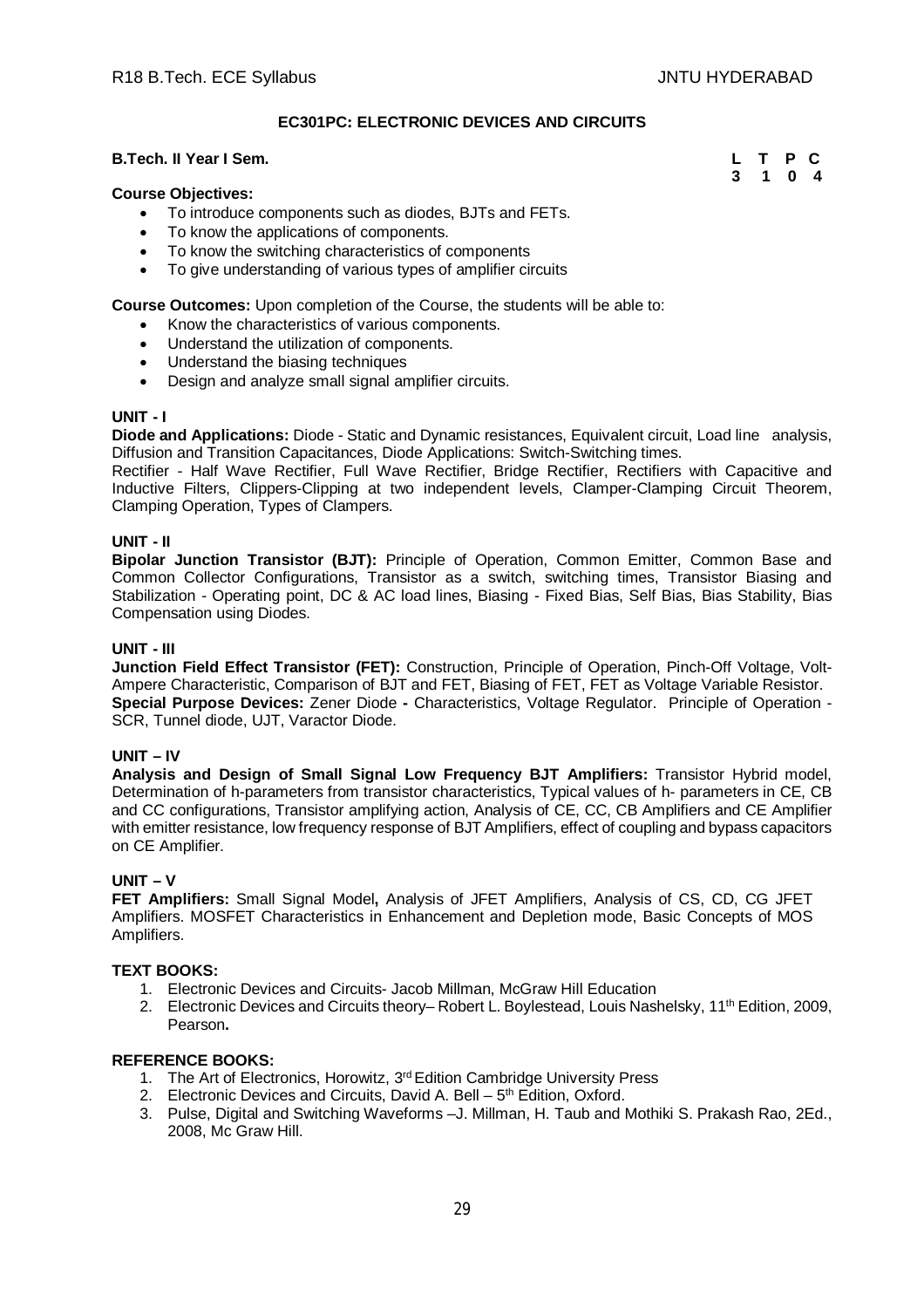# **EC302PC**: **NETWORK ANALYSIS AND TRANSMISSION LINES**

### **B.Tech. II Year I Sem.**

| Il Year I Sem. | L T P C |  |
|----------------|---------|--|
|                | 3 0 0 3 |  |

# **Pre-Requisites:** Nil

# **Course Objectives:**

- To understand the basic concepts on RLC circuits.
- To know the behavior of the steady states and transients states in RLC circuits.
- To understand the two port network parameters.
- To study the propagation, reflection and transmission of plane waves in bounded and unbounded media.

**Course Outcomes:** Upon successful completion of the course, students will be able to:

- Gain the knowledge on basic RLC circuits behavior.
- Analyze the Steady state and transient analysis of RLC Circuits.
- Know the characteristics of two port network parameters.
- Analyze the transmission line parameters and configurations.

### **UNIT - I**

Network Topology, Basic cutset and tie set matrices for planar networks, Magnetic Circuits, Self and Mutual inductances, dot convention, impedance, reactance concept, Impedance transformation and coupled circuits, co-efficient of coupling, equivalent T for Magnetically coupled circuits, Ideal Transformer.

# **UNIT - II**

Transient and Steady state analysis of RC, RL and RLC Circuits, Sinusoidal, Step and Square responses. RC Circuits as integrator and differentiators. 2<sup>nd</sup> order series and parallel RLC Circuits, Root locus, damping factor, over damped, under damped, critically damped cases, quality factor and bandwidth for series and parallel resonance, resonance curves.

# **UNIT - III**

Two port network parameters, Z, Y, ABCD, h and g parameters, Characteristic impedance, Image transfer constant, image and iterative impedance, network function, driving point and transfer functions – using transformed (S) variables, Poles and Zeros. Standard T,  $\pi$ , L Sections, Characteristic impedance, image transfer constants, Design of Attenuators, impedance matching network.

# **UNIT – IV**

Transmission Lines - I: Types, Parameters, Transmission Line Equations, Primary & Secondary Constants, Equivalent Circuit, Characteristic Impedance, Propagation Constant, Phase and Group Velocities, Infinite Line Concepts, Lossless / Low Loss Characterization, Types of Distortion, Condition for Distortion less line, Minimum Attenuation, Loading - Types of Loading.

# **UNIT – V**

Transmission Lines – II: Input Impedance Relations, SC and OC Lines, Reflection Coefficient, VSWR. λ/4, λ/2, λ/8 Lines – Impedance Transformations, Smith Chart – Configuration and Applications, Single Stub Matching.

# **TEXT BOOKS:**

- 1. Network Analysis Van Valkenburg, 3rd Ed., Pearson, 2016.
- 2. Networks, Lines and Fields JD Ryder, PHI, 2<sup>nd</sup> Edition, 1999.

- 1. Electric Circuits J. Edminister and M. Nahvi Schaum's Outlines, Mc Graw Hills Education, 1999.
- 2. Engineering Circuit Analysis William Hayt and Jack E Kemmerly, MGH, 8<sup>th</sup> Edition, 1993.
- 3. Electromagnetics with Applications  $-$  JD. Kraus,  $5<sup>th</sup>$  Ed., TMH
- 4. Transmission Lines and Networks Umesh Sinha, Satya Prakashan, 2001, (Tech. India Publications), New Delhi.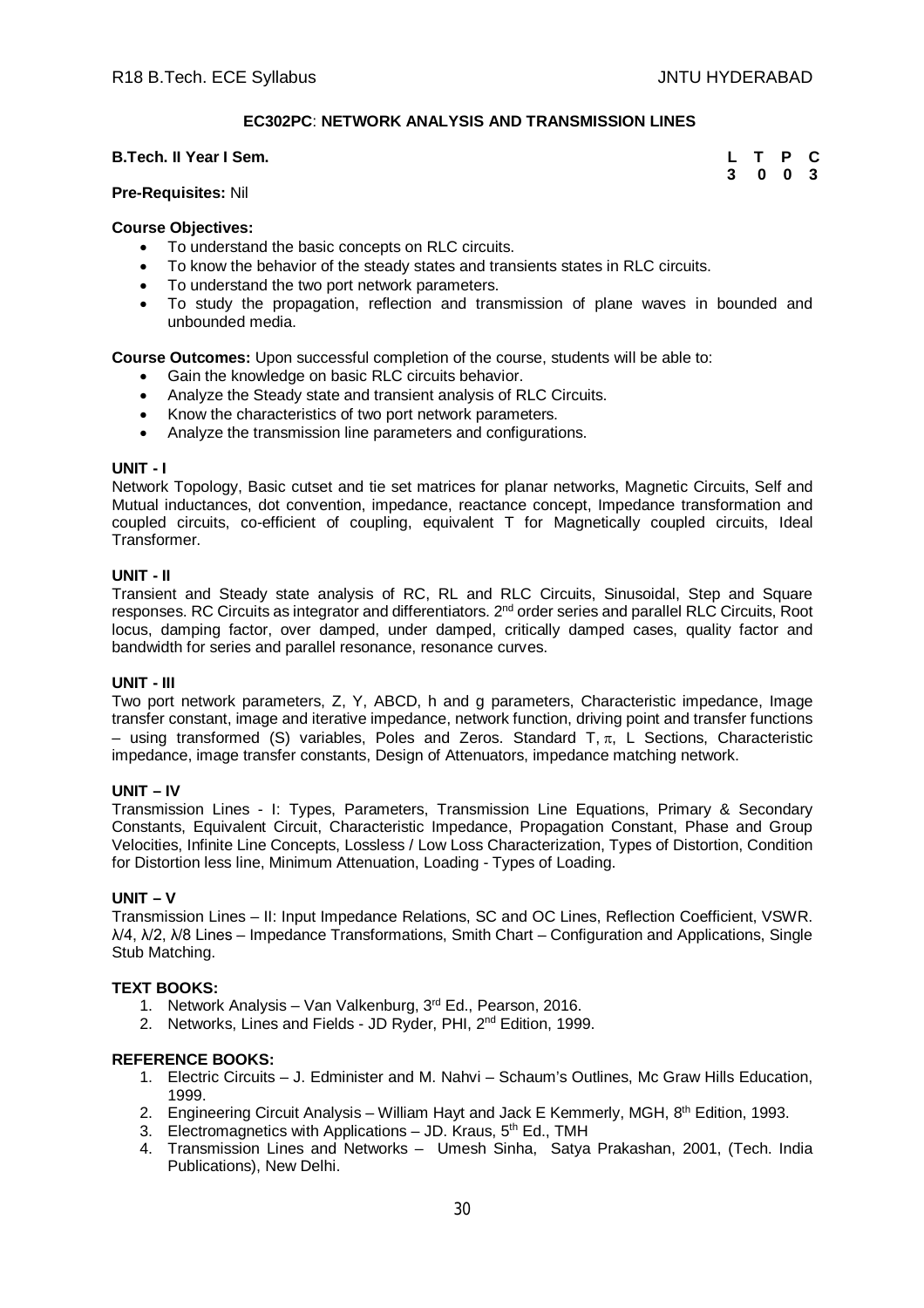# **EC303PC: DIGITAL SYSTEM DESIGN**

# **B.Tech. II Year I Sem.**

|  | L T P C |  |
|--|---------|--|
|  | 3 1 0 4 |  |

# **Pre-Requisites:** Nil

# **Course Objectives:**

- To understand common forms of number representation in logic circuits
- To learn basic techniques for the design of digital circuits and fundamental concepts used in the design of digital systems.
- To understand the concepts of combinational logic circuits and sequential circuits.
- To understand the Realization of Logic Gates Using Diodes & Transistors.

**Course Outcomes:** Upon completing this course, the student will be able to

- Understand the numerical information in different forms and Boolean Algebra theorems
- Postulates of Boolean algebra and to minimize combinational functions
- Design and analyze combinational and sequential circuits
- Known about the logic families and realization of logic gates.

# **UNIT - I:**

**Number Systems: N**umber systems, Complements of Numbers, Codes- Weighted and Non-weighted codes and its Properties, Parity check code and Hamming code.

**Boolean Algebra:** Basic Theorems and Properties, Switching Functions- Canonical and Standard Form, Algebraic Simplification, Digital Logic Gates, EX-OR gates, Universal Gates, Multilevel NAND/NOR realizations.

# **UNIT - II:**

**Minimization of Boolean functions:** Karnaugh Map Method - Up to five Variables, Don't Care Map Entries, Tabular Method,

**Combinational Logic Circuits:** Adders, Subtractors, Comparators, Multiplexers, Demultiplexers, Encoders, Decoders and Code converters, Hazards and Hazard Free Relations.

# **UNIT - III**

**Sequential Circuits Fundamentals:** Basic Architectural Distinctions between Combinational and Sequential circuits, SR Latch, Flip Flops: SR, JK, JK Master Slave, D and T Type Flip Flops, Excitation Table of all Flip Flops, Timing and Triggering Consideration, Conversion from one type of Flip-Flop to another.

**Registers and Counters:** Shift Registers – Left, Right and Bidirectional Shift Registers, Applications of Shift Registers - Design and Operation of Ring and Twisted Ring Counter, Operation of Asynchronous and Synchronous Counters.

# **UNIT - IV**

**Sequential Machines:** Finite State Machines, Synthesis of Synchronous Sequential Circuits- Serial Binary Adder, Sequence Detector, Parity-bit Generator, Synchronous Modulo N –Counters. Finite state machine-capabilities and limitations, Mealy and Moore models.

# **UNIT - V**

**Realization of Logic Gates Using Diodes & Transistors:** AND, OR and NOT Gates using Diodes and Transistors, DCTL, RTL, DTL, TTL, CML and CMOS Logic Families and its Comparison, Classification of Integrated circuits, comparison of various logic families, standard TTL NAND Gate-Analysis & characteristics, TTL open collector O/Ps, Tristate TTL, MOS & CMOS open drain and tristate outputs, CMOS transmission gate, IC interfacing- TTL driving CMOS & CMOS driving TTL.

# **TEXT BOOKS:**

- 1. Switching and Finite Automata Theory Zvi Kohavi & Niraj K. Jha, 3rd Edition, Cambridge, 2010.
- 2. Modern Digital Electronics R. P. Jain,  $3^{rd}$  Edition, 2007- Tata McGraw-Hill

# **REFERENCE BOOKS:**

1. Digital Design- Morris Mano, PHI, 4th Edition,2006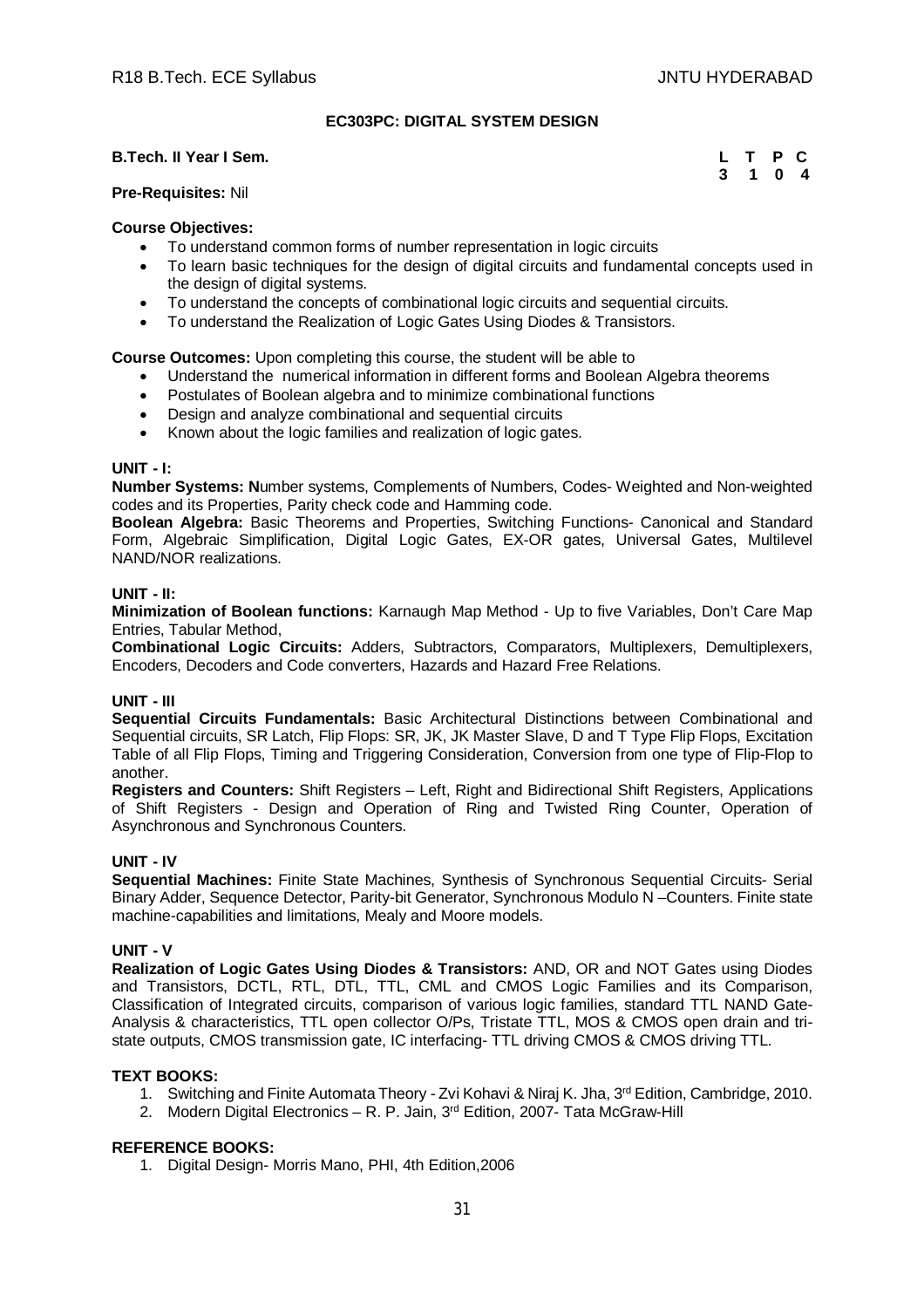- 2. Introduction to Switching Theory and Logic Design Fredriac J. Hill, Gerald R. Peterson, 3rd Ed, John Wiley & Sons Inc.
- 3. Fundamentals of Logic Design- Charles H. Roth, Cengage Learning, 5th, Edition, 2004.
- 4. Switching Theory and Logic Design A Anand Kumar, PHI, 2013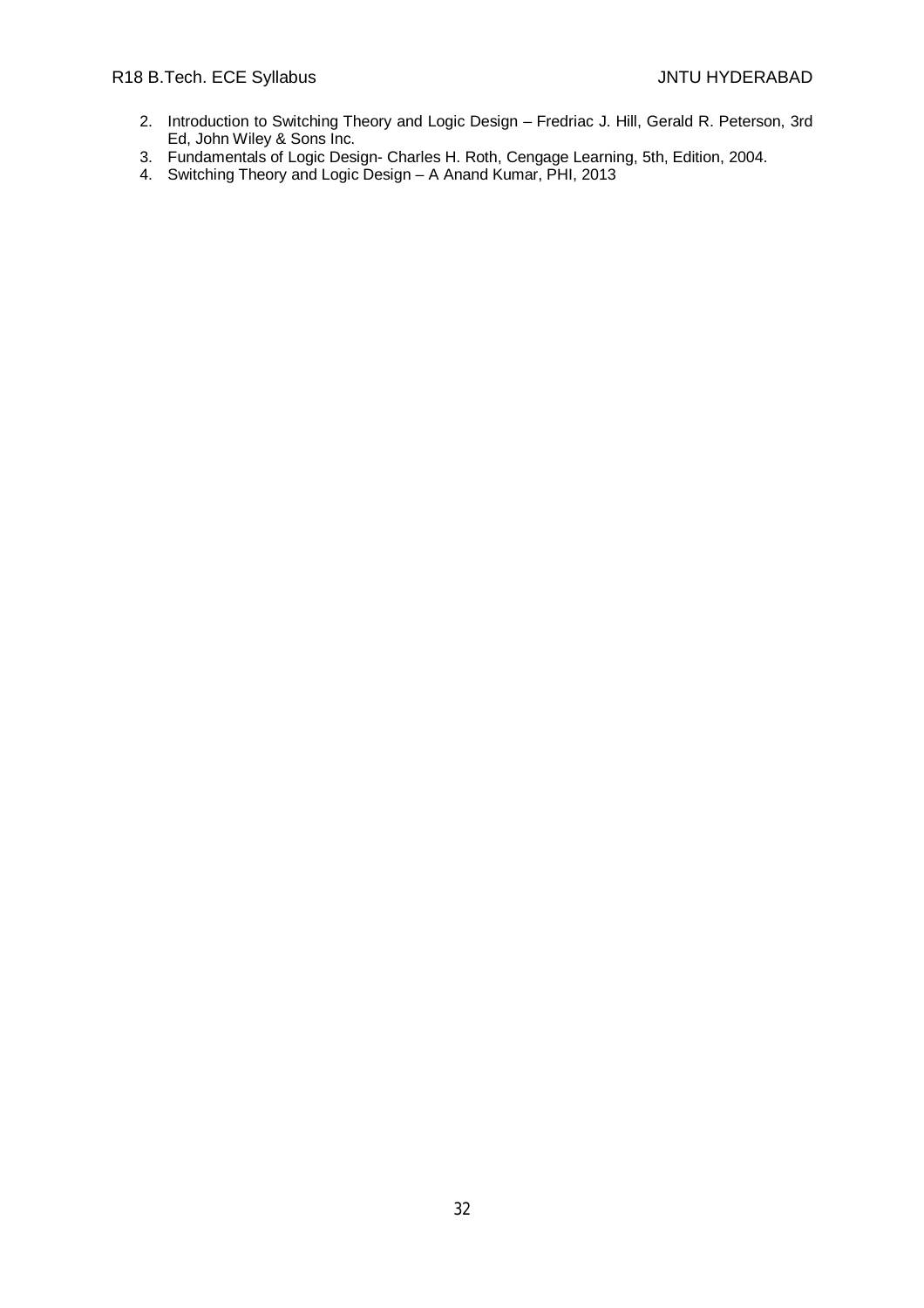# **EC304PC: SIGNALS AND SYSTEMS**

# **B.Tech. II Year I Sem.**

|  | L T P C |  |
|--|---------|--|
|  | 3 1 0 4 |  |

# **Pre-requisite:** Nil

# **Course Objectives:**

- This gives the basics of Signals and Systems required for all Electrical Engineering related courses.
- To understand the behavior of signal in time and frequency domain
- To understand the characteristics of LTI systems
- This gives concepts of Signals and Systems and its analysis using different transform techniques.

**Course Outcomes:** Upon completing this course, the student will be able to

- Differentiate various signal functions.
- Represent any arbitrary signal in time and frequency domain.
- Understand the characteristics of linear time invariant systems.
- Analyze the signals with different transform technique

# **UNIT - I**

**Signal Analysis:** Analogy between Vectors and Signals, Orthogonal Signal Space, Signal approximation using Orthogonal functions, Mean Square Error, Closed or complete set of Orthogonal functions, Orthogonality in Complex functions, Classification of Signals and systems, Exponential and Sinusoidal signals, Concepts of Impulse function, Unit Step function, Signum function.

# **UNIT – II**

**Fourier series:** Representation of Fourier series, Continuous time periodic signals, Properties of Fourier Series, Dirichlet's conditions, Trigonometric Fourier Series and Exponential Fourier Series, Complex Fourier spectrum.

**Fourier Transforms:** Deriving Fourier Transform from Fourier series, Fourier Transform of arbitrary signal, Fourier Transform of standard signals, Fourier Transform of Periodic Signals, Properties of Fourier Transform, Fourier Transforms involving Impulse function and Signum function, Introduction to Hilbert Transform.

# **UNIT - III**

**Signal Transmission through Linear Systems:** Linear System, Impulse response, Response of a Linear System, Linear Time Invariant(LTI) System, Linear Time Variant (LTV) System, Transfer function of a LTI System, Filter characteristic of Linear System, Distortion less transmission through a system, Signal bandwidth, System Bandwidth, Ideal LPF, HPF, and BPF characteristics, Causality and Paley-Wiener criterion for physical realization, Relationship between Bandwidth and rise time, Convolution and Correlation of Signals, Concept of convolution in Time domain and Frequency domain, Graphical representation of Convolution.

# **UNIT – IV**

**Laplace Transforms:** Laplace Transforms (L.T), Inverse Laplace Transform, Concept of Region of Convergence (ROC) for Laplace Transforms, Properties of L.T, Relation between L.T and F.T of a signal, Laplace Transform of certain signals using waveform synthesis.

**Z–Transforms:** Concept of Z- Transform of a Discrete Sequence, Distinction between Laplace, Fourier and Z Transforms, Region of Convergence in Z-Transform, Constraints on ROC for various classes of signals, Inverse Z-transform, Properties of Z-transforms.

# **UNIT - V**

**Sampling theorem**: Graphical and analytical proof for Band Limited Signals, Impulse Sampling, Natural and Flat top Sampling, Reconstruction of signal from its samples, Effect of under sampling – Aliasing, Introduction to Band Pass Sampling.

**Correlation:** Cross Correlation and Auto Correlation of Functions, Properties of Correlation Functions, Energy Density Spectrum, Parsevals Theorem, Power Density Spectrum, Relation between Autocorrelation Function and Energy/Power Spectral Density Function, Relation between Convolution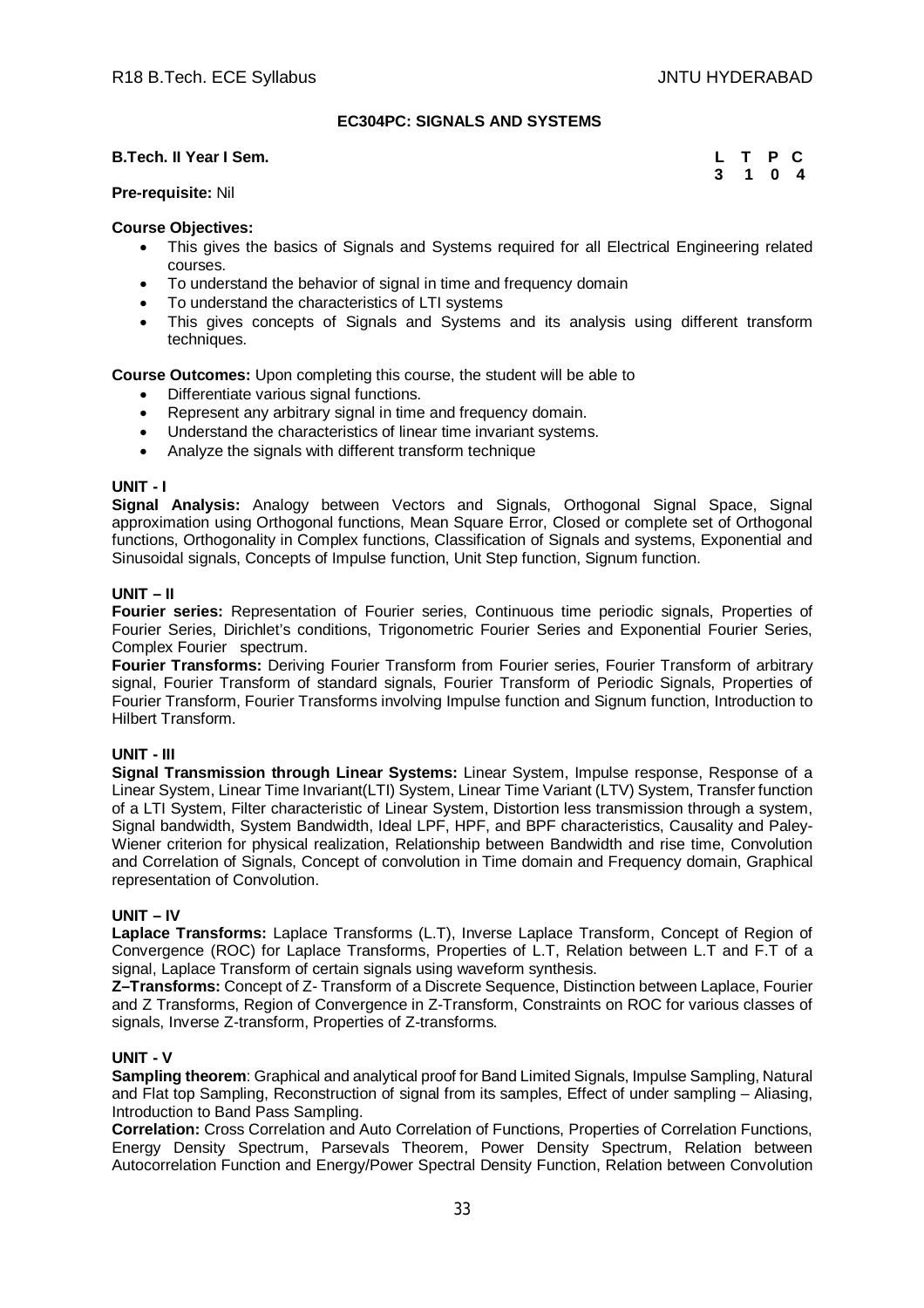and Correlation, Detection of Periodic Signals in the presence of Noise by Correlation, Extraction of Signal from Noise by Filtering.

# **TEXT BOOKS:**

- 1. Signals, Systems & Communications B.P. Lathi, 2013, BSP.
- 2. Signals and Systems A.V. Oppenheim, A.S. Willsky and S.H. Nawabi, 2 Ed.

- 1. Signals and Systems Simon Haykin and Van Veen, Wiley 2 Ed.,
- 2. Signals and Systems A. Rama Krishna Rao, 2008, TMH
- 3. Fundamentals of Signals and Systems Michel J. Robert, 2008, MGH International Edition.
- 4. Signals, Systems and Transforms C. L. Philips, J.M.Parr and Eve A.Riskin, 3 Ed., 2004, PE.
- 5. Signals and Systems K. Deergha Rao, Birkhauser, 2018.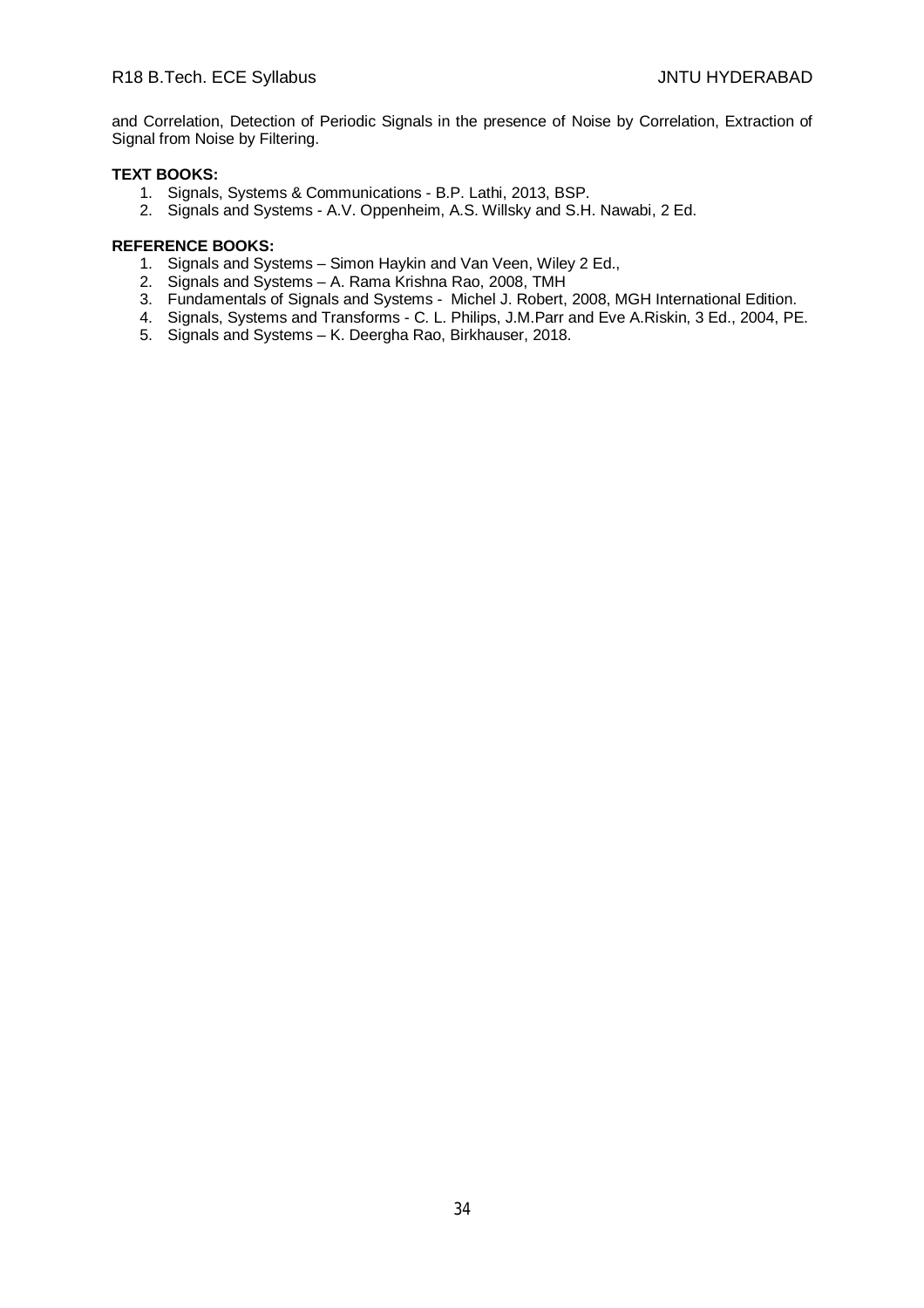# **EC305ES**: **PROBABILITY THEORY AND STOCHASTIC PROCESSES**

# **B.Tech. II Year I Sem. L T P C**

**3 0 0 3**

# **Pre-requisite:** Nil

### **Course Objectives:**

- This gives basic understanding of random signals and processes sing
- Utilization of Random signals and systems in Communications and Signal Processing areas.
- To know the Spectral and temporal characteristics of Random Process.
- To Learn the Basic concepts of Noise sources

**Course Outcomes:** Upon completing this course, the student will be able to

- Understand the concepts of Random Process and its Characteristics.
- Understand the response of linear time Invariant system for a Random Processes.
- Determine the Spectral and temporal characteristics of Random Signals.
- Understand the concepts of Noise in Communication systems.

### **UNIT - I**

**Probability & Random Variable**: Probability introduced through Sets and Relative Frequency: Experiments and Sample Spaces, Discrete and Continuous Sample Spaces, Events, Probability Definitions and Axioms, Joint Probability, Conditional Probability, Total Probability, Bay's Theorem, Independent Events, *Random Variable-* Definition, Conditions for a Function to be a Random Variable, Discrete, Continuous and Mixed Random Variable, Distribution and Density functions, Properties, Binomial, Poisson, Uniform, Gaussian, Exponential, Rayleigh, Methods of defining Conditioning Event, Conditional Distribution, Conditional Density and their Properties.

### **UNIT - II**

**Operations on Single & Multiple Random Variables – Expectations**: Expected Value of a Random Variable, Function of a Random Variable, Moments about the Origin, Central Moments, Variance and Skew, Chebychev's Inequality, Characteristic Function, Moment Generating Function, Transformations of a Random Variable: Monotonic and Non-monotonic Transformations of Continuous Random Variable, Transformation of a Discrete Random Variable.

Vector Random Variables, Joint Distribution Function and its Properties, Marginal Distribution Functions, Conditional Distribution and Density – Point Conditioning, Conditional Distribution and Density – Interval conditioning, Statistical Independence.

Sum of Two Random Variables, Sum of Several Random Variables, Central Limit Theorem, (Proof not expected). Unequal Distribution, Equal Distributions. Expected Value of a Function of Random Variables: Joint Moments about the Origin, Joint Central Moments, Joint Characteristic Functions, Jointly Gaussian Random Variables: Two Random Variables case, N Random Variable case, Properties, Transformations of Multiple Random Variables, Linear Transformations of Gaussian Random Variables.

### **UNIT - III**

**Random Processes – Temporal Characteristics:** The Random Process Concept, Classification of Processes, Deterministic and Nondeterministic Processes, Distribution and Density Functions, concept of Stationarity and Statistical Independence. First-Order Stationary Processes, Second- Order and Wide-Sense Stationarity, (N-Order) and Strict-Sense Stationarity, Time Averages and Ergodicity, Mean-Ergodic Processes, Correlation-Ergodic Processes, Autocorrelation Function and Its Properties, Cross-Correlation Function and Its Properties, Covariance Functions, Gaussian Random Processes, Poisson Random Process. Random Signal Response of Linear Systems: System Response – Convolution, Mean and Mean-squared Value of System Response, autocorrelation Function of Response, Cross-Correlation Functions of Input and Output.

# **UNIT - IV**

**Random Processes – Spectral Characteristics:** The Power Spectrum: Properties, Relationship between Power Spectrum and Autocorrelation Function, The Cross-Power Density Spectrum, Properties, Relationship between Cross-Power Spectrum and Cross-Correlation Function. Spectral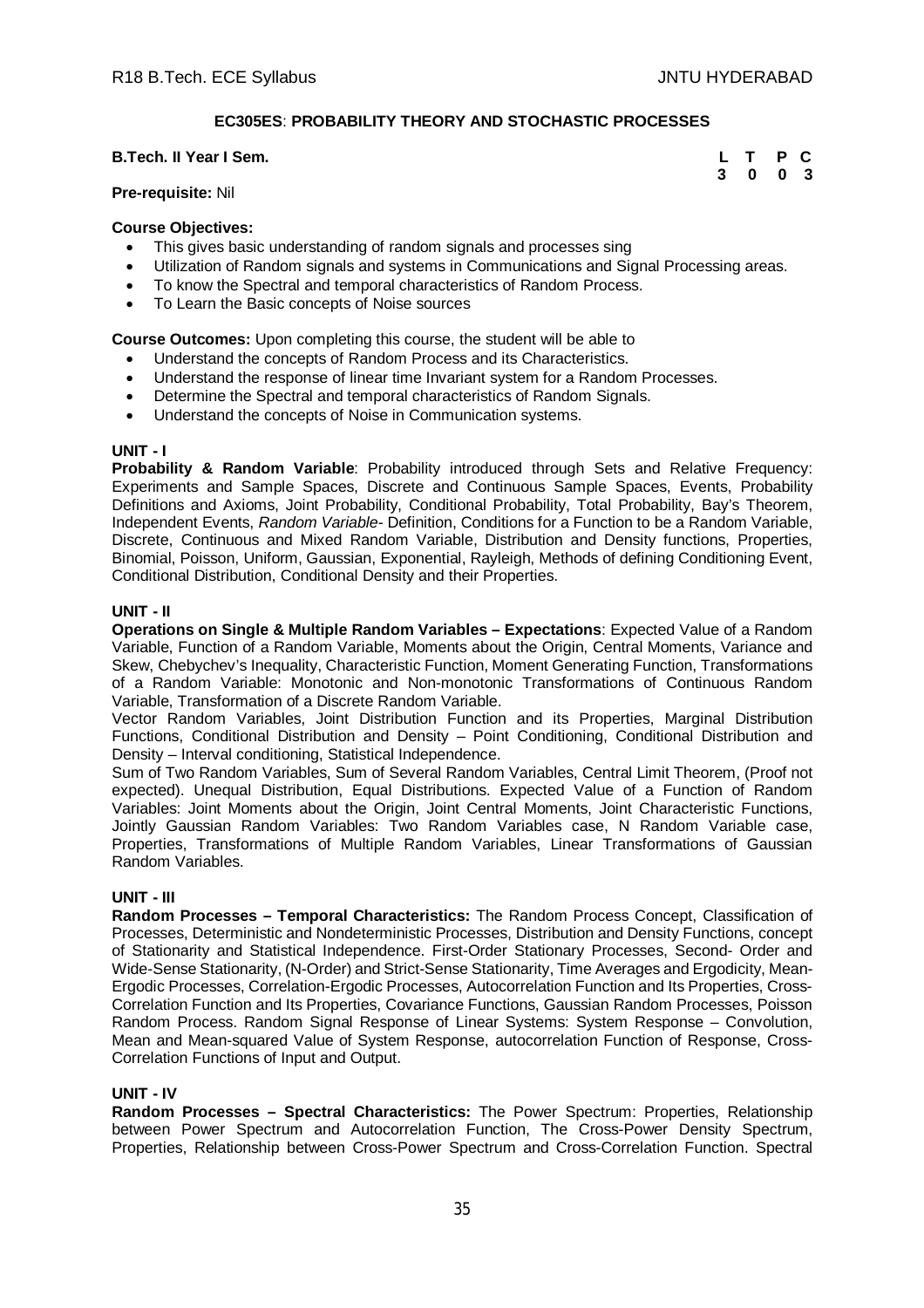Characteristics of System Response: Power Density Spectrum of Response, Cross-Power Density Spectrums of Input and Output.

# **UNIT - V**

**Noise Sources & Information Theory:** Resistive/Thermal Noise Source, Arbitrary Noise Sources, Effective Noise Temperature, Noise equivalent bandwidth, Average Noise Figures, Average Noise Figure of cascaded networks, Narrow Band noise, Quadrature representation of narrow band noise & its properties. Entropy, Information rate, Source coding: Huffman coding, Shannon Fano coding, Mutual information, Channel capacity of discrete channel, Shannon-Hartley law; Trade -off between bandwidth and SNR.

# **TEXT BOOKS:**

- 1. Probability, Random Variables & Random Signal Principles Peyton Z. Peebles, TMH, 4<sup>th</sup> Edition, 2001.
- 2. Principles of Communication systems by Taub and Schilling (TMH),2008

- 1. Random Processes for Engineers-Bruce Hajck, Cambridge unipress,2015
- 2. Probability, Random Variables and Stochastic Processes Athanasios Papoulis and S. Unnikrishna Pillai, PHI, 4th Edition, 2002.
- 3. Probability, Statistics & Random Processes-K. Murugesan, P. Guruswamy, Anuradha Agencies, 3rd Edition, 2003.
- 4. Signals, Systems & Communications B.P. Lathi, B.S. Publications, 2003.
- 5. Statistical Theory of Communication S.P Eugene Xavier, New Age Publications, 2003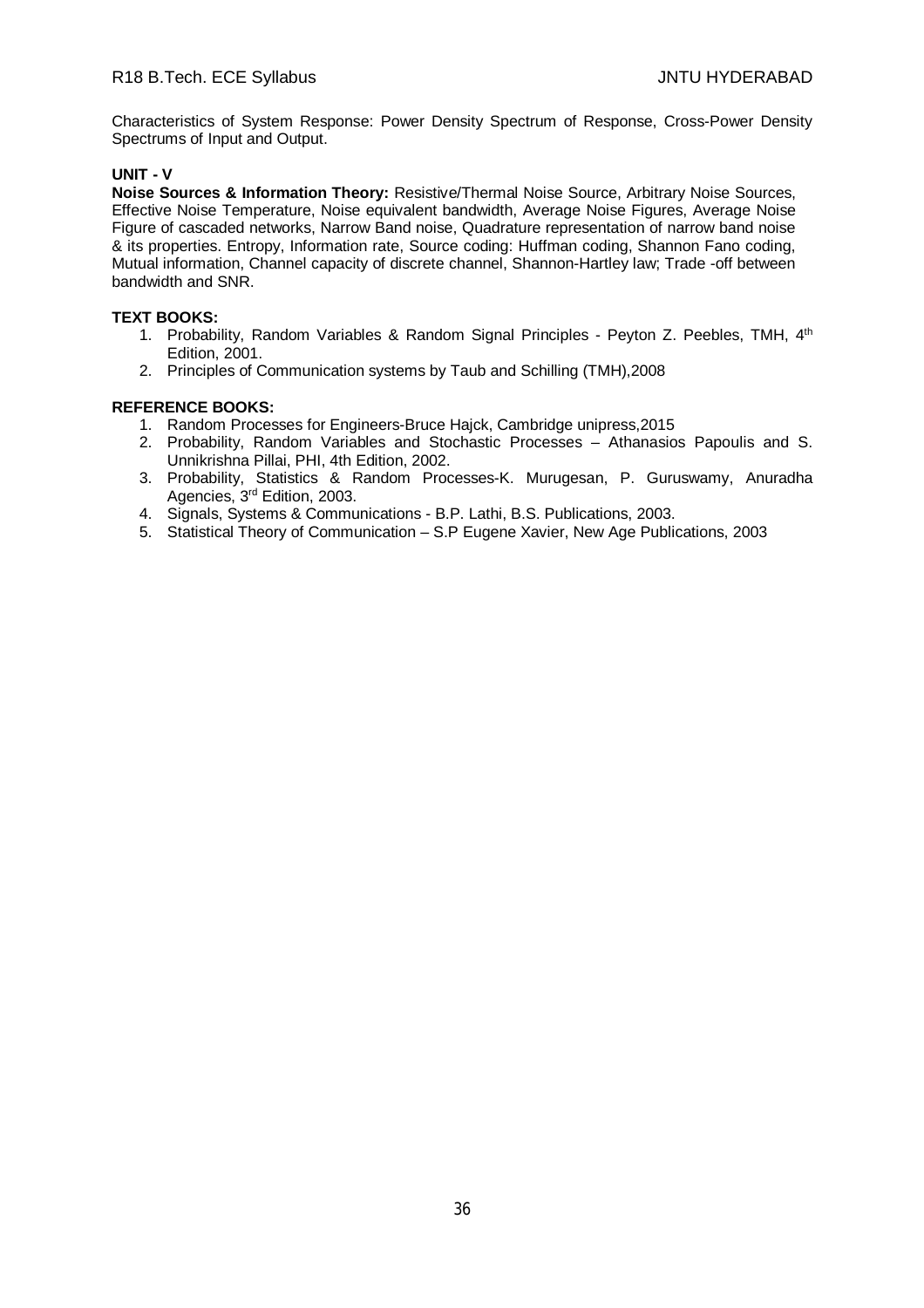# **EC306PC: ELECTRONIC DEVICES AND CIRCUITS LAB**

# **B.Tech. II Year I Sem.**

| L | т | Р | C |
|---|---|---|---|
| 0 | 0 | 2 | 1 |

# **List of Experiments (Twelve experiments to be done):**

Verify any twelve experiments in H/W Laboratory

- 1. PN Junction diode characteristics A) Forward bias B) Reverse bias.
- 2. Zener diode characteristics and Zener as voltage Regulator
- 3. Full Wave Rectifier with & without filters
- 4. Input and output characteristics of BJT in CE Configuration
- 5. Input and output characteristics of FE in CS Configuration
- 6. Common Emitter Amplifier Characteristics
- 7. Common Base Amplifier Characteristics
- 8. Common Source amplifier Characteristics
- 9. Measurement of h-parameters of transistor in CB, CE, CC configurations
- 10. Switching characteristics of a transistor
- 11. SCR Characteristics.
- 12. Types of Clippers at different reference voltages
- 13. Types of Clampers at different reference voltages
- 14. The steady state output waveform of clampers for a square wave input

- 1. Regulated Power Suppliers, 0-30V
- 2. 20 MHz, Dual Channel Cathode Ray Oscilloscopes.
- 3. Functions Generators-Sine and Square wave signals
- 4. Multimeters
- 5. Electronic Components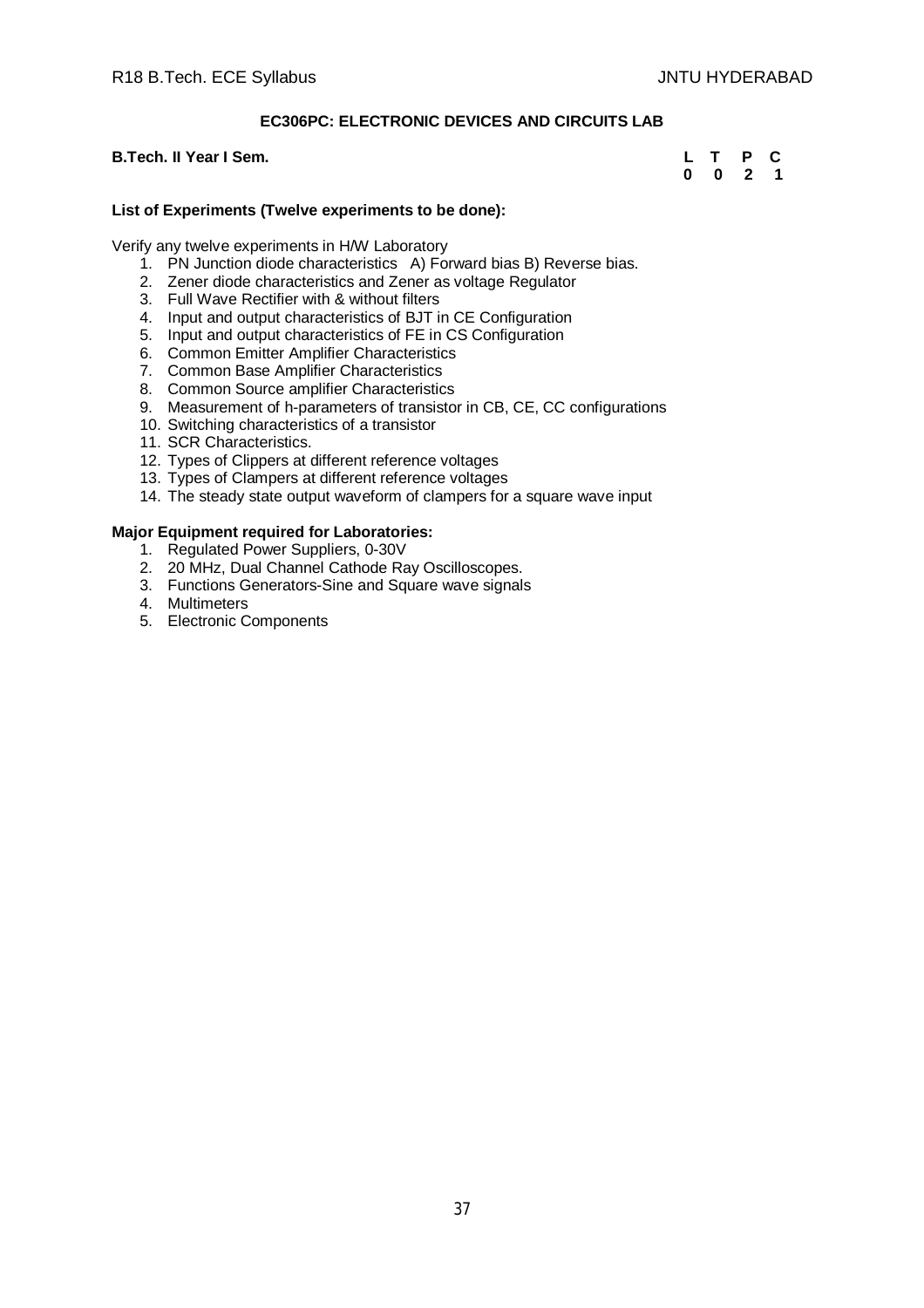# **EC307PC**: **DIGITAL SYSTEM DESIGN LAB**

# **B.Tech. II Year I Sem.**

|   | т | P  | C |
|---|---|----|---|
| 0 | 0 | -2 | 1 |

#### **Note: Implement using digital ICs, all experiments to be carried out.**

# **List of Experiments**

- 1. Realization of Boolean Expressions using Gates
- 2. Design and realization logic gates using universal gates
- 3. Generation of clock using NAND / NOR gates
- 4. Design a 4 bit Adder / Subtractor
- 5. Design and realization of a 4 bit gray to Binary and Binary to Gray Converter
- 6. Design and realization of an 8 bit parallel load and serial out shift register using flip-flops.
- 7. Design and realization of a Synchronous and Asynchronous counter using flip-flops
- 8. Design and realization of Asynchronous counters using flip-flops
- 9. Design and realization of 8x1 MUX using 2x1 MUX
- 10. Design and realization of 4 bit comparator
- 11. Design and Realization of a sequence detector-a finite state machine

- 1. 5 V Fixed Regulated Power Supply/ 0-5V or more Regulated Power Supply.
- 2. 20 MHz Oscilloscope with Dual Channel.
- 3. Bread board and components/ Trainer Kit.
- 4. Multimeter.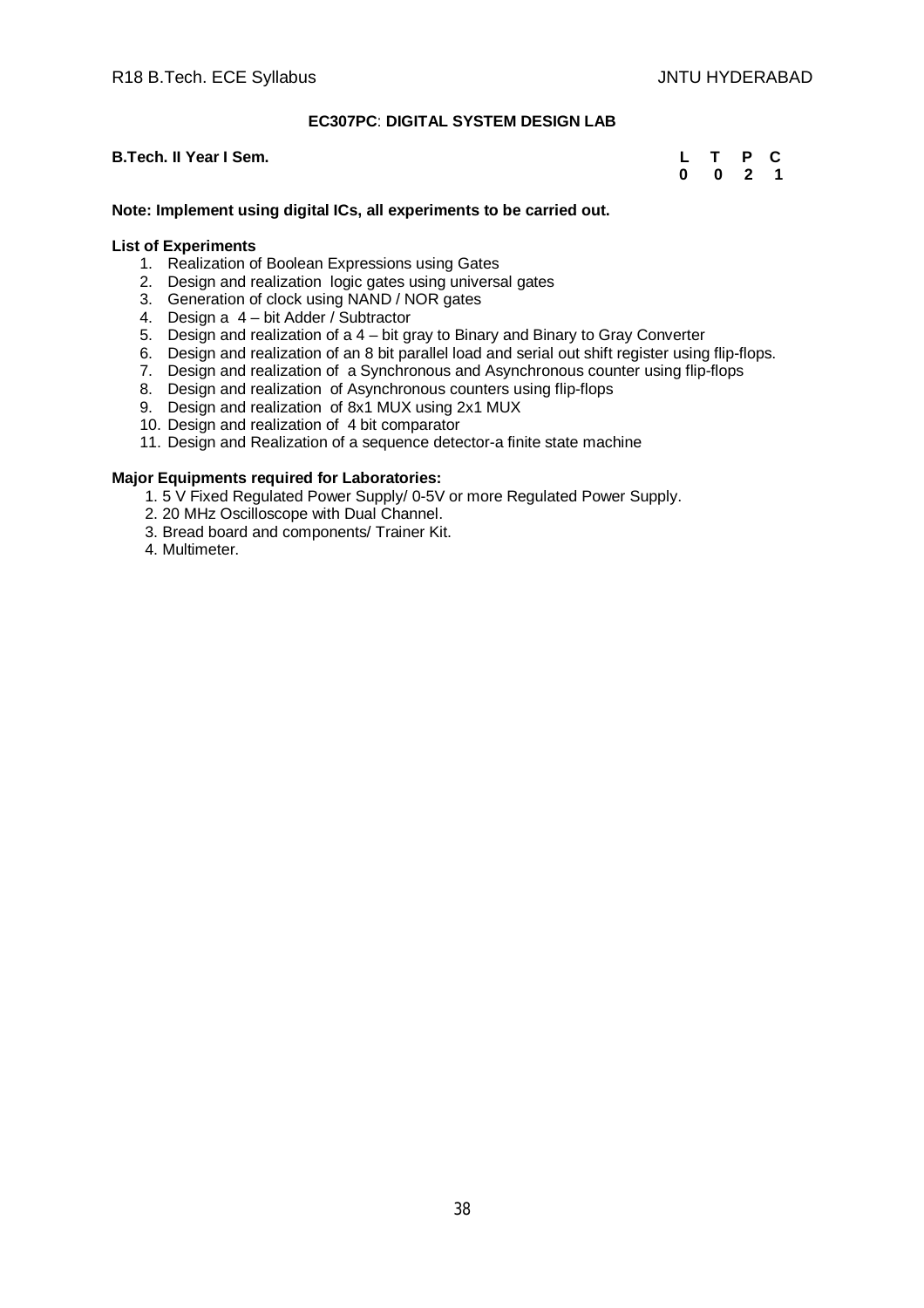# **EC308ES: BASIC SIMULATION LAB**

# **B.Tech. II Year I Sem. L T P C**

 **0 0 2 1**

# **Note:**

- All the experiments are to be simulated using MATLAB or equivalent software
- Minimum of 15 experiment are to be completed

# **List of Experiments:**

- 1. Basic Operations on Matrices.
- 2. Generation of Various Signals and Sequences (Periodic and Aperiodic), such as Unit Impulse, Unit Step, Square, Saw tooth, Triangular, Sinusoidal, Ramp, Sinc.
- 3. Operations on Signals and Sequences such as Addition, Multiplication, Scaling, Shifting, Folding, Computation of Energy and Average Power.
- 4. Finding the Even and Odd parts of Signal/Sequence and Real and Imaginary parts of Signal.
- 5. Convolution for Signals and sequences.
- 6. Auto Correlation and Cross Correlation for Signals and Sequences.
- 7. Verification of Linearity and Time Invariance Properties of a given Continuous/Discrete System.
- 8. Computation of Unit sample, Unit step and Sinusoidal responses of the given LTI system and verifying its physical realiazability and stability properties.
- 9. Gibbs Phenomenon Simulation.
- 10. Finding the Fourier Transform of a given signal and plotting its magnitude and phase spectrum.
- 11. Waveform Synthesis using Laplace Transform.
- 12. Locating the Zeros and Poles and plotting the Pole-Zero maps in S-plane and Z-Plane for the given transfer function.
- 13. Generation of Gaussian noise ( Real and Complex), Computation of its mean, M.S. Value and its Skew, Kurtosis, and PSD, Probability Distribution Function.
- 14. Verification of Sampling Theorem.
- 15. Removal of noise by Autocorrelation / Cross correlation.
- 16. Extraction of Periodic Signal masked by noise using Correlation.
- 17. Verification of Weiner-Khinchine Relations.
- 18. Checking a Random Process for Stationarity in Wide sense.

- 1. Computer System with latest specifications connected
- 2. Window Xp or equivalent
- 3. Simulation software-MAT Lab or any equivalent simulation software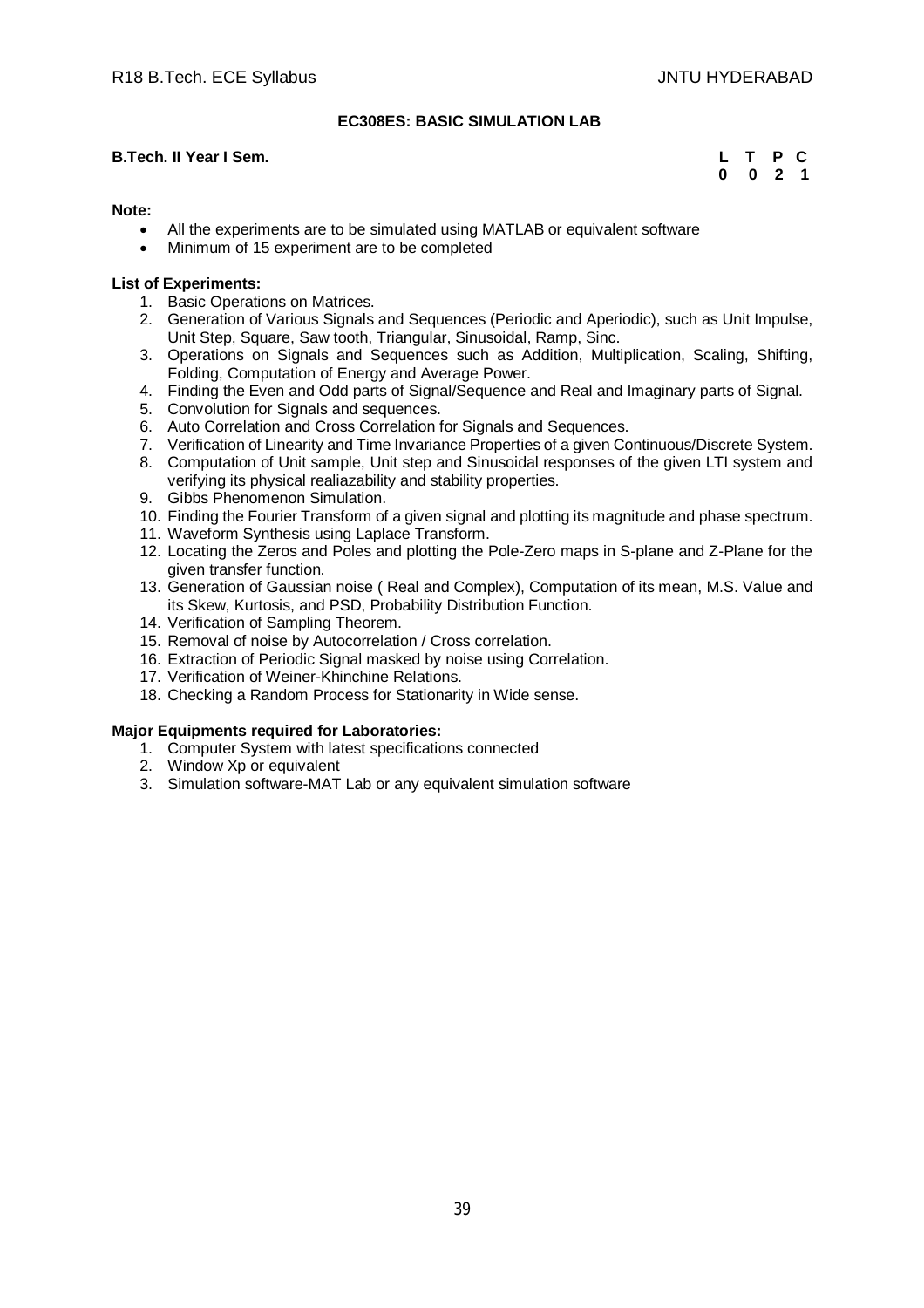#### **\*MC309/\*MC409: CONSTITUTION OF INDIA**

#### **B.Tech. II Year I Sem.**

|  | L T P C |  |
|--|---------|--|
|  | 3 0 0 0 |  |

The Constitution of India is the supreme law of India. Parliament of India cannot make any law which violates the Fundamental Rights enumerated under the Part III of the Constitution. The Parliament of India has been empowered to amend the Constitution under Article 368, however, it cannot use this power to change the "basic structure" of the constitution, which has been ruled and explained by the Supreme Court of India in its historical judgments. The Constitution of India reflects the idea of "Constitutionalism" – a modern and progressive concept historically developed by the thinkers of "liberalism" – an ideology which has been recognized as one of the most popular political ideology and result of historical struggles against arbitrary use of sovereign power by state. The historic revolutions in France, England, America and particularly European Renaissance and Reformation movement have resulted into progressive legal reforms in the form of "constitutionalism" in many countries. The Constitution of India was made by borrowing models and principles from many countries including United Kingdom and America.

The Constitution of India is not only a legal document but it also reflects social, political and economic perspectives of the Indian Society. It reflects India's legacy of "diversity". It has been said that Indian constitution reflects ideals of its freedom movement; however, few critics have argued that it does not truly incorporate our own ancient legal heritage and cultural values. No law can be "static" and therefore the Constitution of India has also been amended more than one hundred times. These amendments reflect political, social and economic developments since the year 1950. The Indian judiciary and particularly the Supreme Court of India has played an historic role as the guardian of people. It has been protecting not only basic ideals of the Constitution but also strengthened the same through progressive interpretations of the text of the Constitution. The judicial activism of the Supreme Court of India and its historic contributions has been recognized throughout the world and it gradually made it "as one of the strongest court in the world".

#### **Course content**

- 1. Meaning of the constitution law and constitutionalism
- 2. Historical perspective of the Constitution of India
- 3. Salient features and characteristics of the Constitution of India
- 4. Scheme of the fundamental rights
- 5. The scheme of the Fundamental Duties and its legal status
- 6. The Directive Principles of State Policy Its importance and implementation
- 7. Federal structure and distribution of legislative and financial powers between the Union and the **States**
- 8. Parliamentary Form of Government in India The constitution powers and status of the President of India
- 9. Amendment of the Constitutional Powers and Procedure
- 10. The historical perspectives of the constitutional amendments in India
- 11. Emergency Provisions: National Emergency, President Rule, Financial Emergency
- 12. Local Self Government Constitutional Scheme in India
- 13. Scheme of the Fundamental Right to Equality
- 14. Scheme of the Fundamental Right to certain Freedom under Article 19
- 15. Scope of the Right to Life and Personal Liberty under Article 21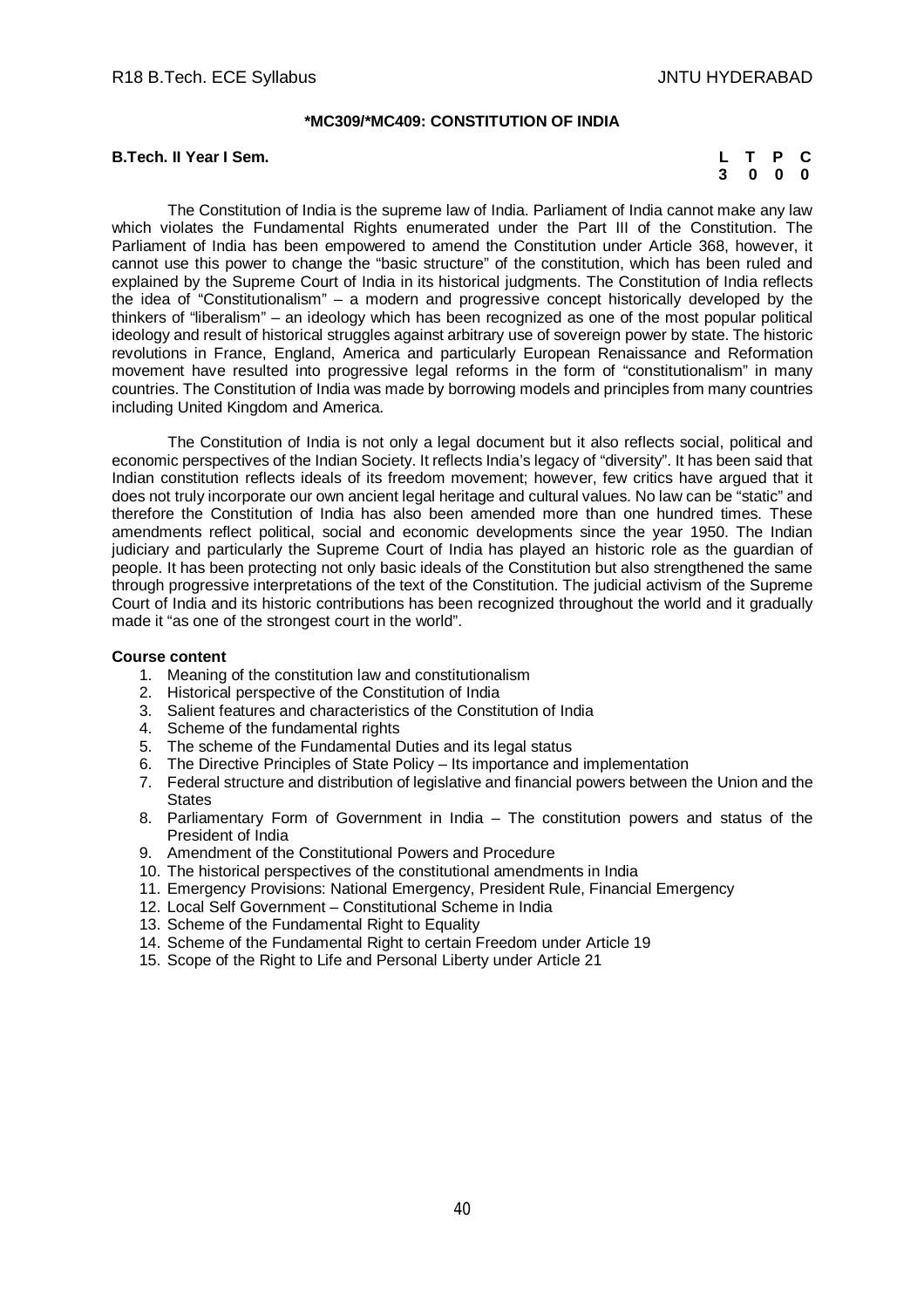# **MA401BS: LAPLACE TRANSFORMS, NUMERICAL METHODS AND COMPLEX VARIABLES**

# **B.Tech. II Year II Sem. L T P C**

**3 1 0 4**

**Pre-requisites:** Mathematical Knowledge at pre-university level

# **Course Objectives:** To learn

- Concept, properties of Laplace transforms
- Solving ordinary differential equations using Laplace transforms techniques.
- Various methods to the find roots of an equation.
- Concept of finite differences and to estimate the value for the given data using interpolation.
- Evaluation of integrals using numerical techniques
- Solving ordinary differential equations using numerical techniques.
- Differentiation and integration of complex valued functions.
- Evaluation of integrals using Cauchy's integral formula and Cauchy's residue theorem.
- Expansion of complex functions using Taylor's and Laurent's series.

**Course outcomes:** After learning the contents of this paper the student must be able to

- Use the Laplace transforms techniques for solving ODE's
- Find the root of a given equation.
- Estimate the value for the given data using interpolation
- Find the numerical solutions for a given ODE's
- Analyze the complex function with reference to their analyticity, integration using Cauchy's integral and residue theorems.
- Taylor's and Laurent's series expansions of complex Function

# **UNIT - I**

# **Laplace Transforms 10 L**

Laplace Transforms; Laplace Transform of standard functions; first shifting theorem; Laplace transforms of functions when they are multiplied and divided by't'. Laplace transforms of derivatives and integrals of function; Evaluation of integrals by Laplace transforms; Laplace transforms of Special functions; Laplace transform of periodic functions.

Inverse Laplace transform by different methods, convolution theorem (without Proof), solving ODEs by Laplace Transform method.

# **UNIT - II**

# **Numerical Methods – I 10 L**

Solution of polynomial and transcendental equations – Bisection method, Iteration Method, Newton-Raphson method and Regula-Falsi method.

Finite differences- forward differences- backward differences-central differences-symbolic relations and separation of symbols; Interpolation using Newton's forward and backward difference formulae. Central difference interpolation: Gauss's forward and backward formulae; Lagrange's method of interpolation

# **UNIT - III**

# **Numerical Methods – II 08 L**

Numerical integration: Trapezoidal rule and Simpson's 1/3rd and 3/8 rules. Ordinary differential equations: Taylor's series; Picard's method; Euler and modified Euler's methods;

Runge-Kutta method of fourth order.

# **UNIT - IV**

# **Complex Variables (Differentiation) 10 L**

Limit, Continuity and Differentiation of Complex functions. Cauchy-Riemann equations (without proof), Milne- Thomson methods, analytic functions, harmonic functions, finding harmonic conjugate; elementary analytic functions (exponential, trigonometric, logarithm) and their properties.

# **UNIT - V**

#### **Complex Variables (Integration) 10 L**

Line integrals, Cauchy's theorem, Cauchy's Integral formula, Liouville's theorem, Maximum-Modulus theorem (All theorems without proof); zeros of analytic functions, singularities, Taylor's series,

# 41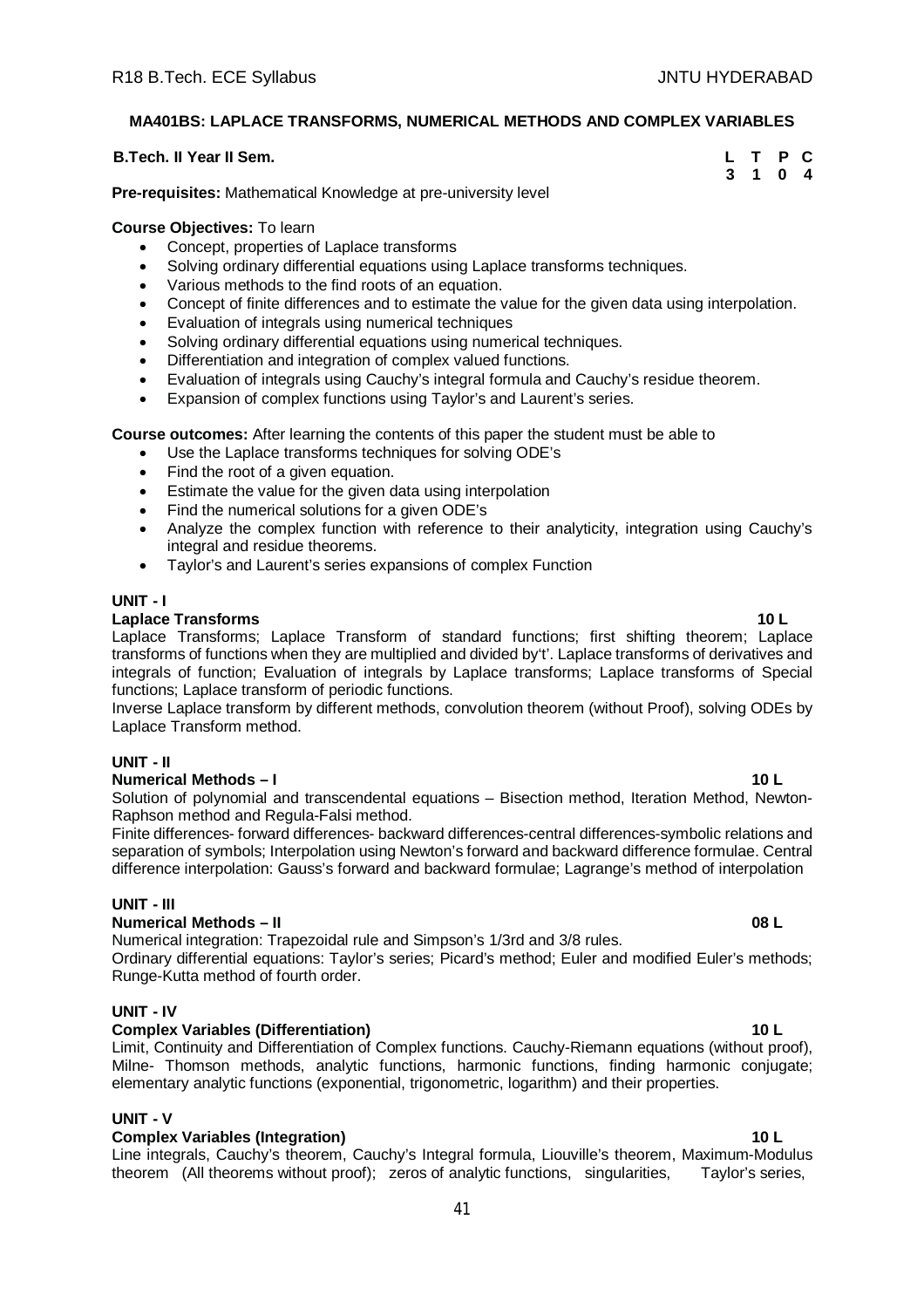Laurent's series; Residues, Cauchy Residue theorem (without proof).

# **TEXT BOOKS:**

- 1. B.S. Grewal, Higher Engineering Mathematics, Khanna Publishers, 36<sup>th</sup> Edition, 2010.
- 2. S.S. Sastry, Introductory methods of numerical analysis, PHI, 4th Edition, 2005.
- 3. J. W. Brown and R. V. Churchill, Complex Variables and Applications, 7th Ed., Mc-Graw Hill, 2004.

- 1. M. K. Jain, SRK Iyengar, R.K. Jain, Numerical methods for Scientific and Engineering Computations , New Age International publishers.
- 2. Erwin kreyszig, Advanced Engineering Mathematics, 9th Edition, John Wiley & Sons,2006.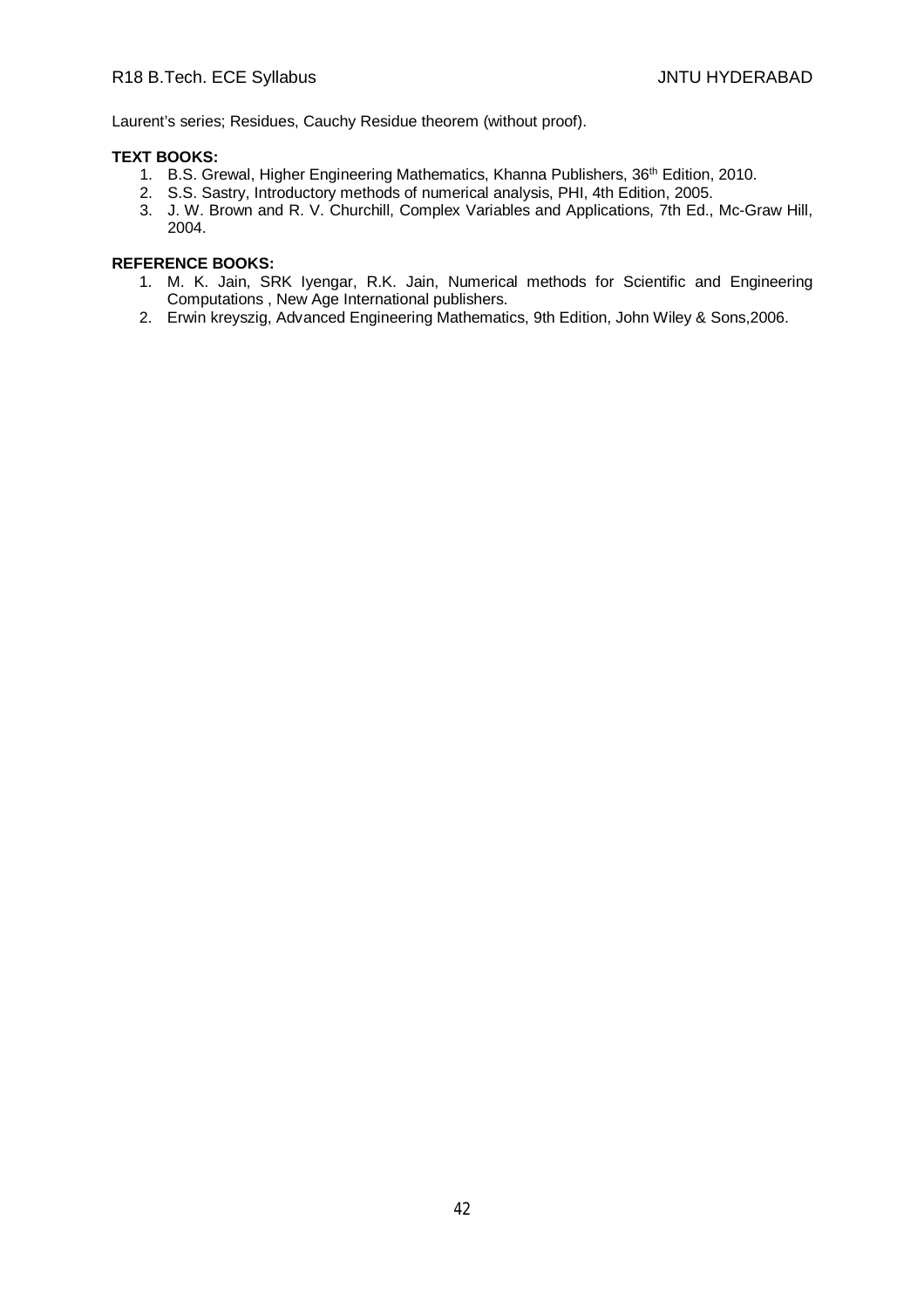# **EC402PC**: **ELECTROMAGNETIC FIELDS AND WAVES**

#### **B.Tech. II Year II Sem.**

| Гесһ. II Year II Sem. | L T P C |  |
|-----------------------|---------|--|
|                       | 3 0 0 3 |  |

**Pre-requisite:** Applied Physics

# **Course Objectives:**

- To learn the Basic Laws, Concepts and proofs related to Electrostatic Fields and Magnetostatic Fields, and apply them to solve physics and engineering problems.
- To distinguish between static and time-varying fields, and understand the significance and utility of Maxwell's Equations and Boundary Conditions, and gain ability to provide solutions to communication engineering problems.
- To analyze the characteristics of Uniform Plane Waves (UPW), determine their propagation parameters and estimate the same for dielectric and dissipative media.
- To conceptually understand the waveguides and to determine the characteristics of rectangular waveguides, microstrip lines .

**Course Outcomes**: Upon completing this course, the student will be able to

- Get the knowledge of Basic Laws, Concepts and proofs related to Electrostatic Fields and Magnetostatic Fields.
- Distinguish between the static and time-varying fields, establish the corresponding sets of Maxwell's Equations and Boundary Conditions.
- Analyze the Wave Equations for good conductors, good dielectrics and evaluate the UPW Characteristics for several practical media of interest.
- To analyze completely the rectangular waveguides, their mode characteristics, and design waveguides for solving practical problems.

#### **UNIT – I**

**Electrostatics:** Coulomb's Law, Electric Field Intensity – Fields due to Different Charge Distributions, Electric Flux Density, Gauss Law and Applications, Electric Potential, Relations Between E and V, Maxwell's Two Equations for Electrostatic Fields, Energy Density. Convection and Conduction Currents, Dielectric Constant, Isotropic and Homogeneous Dielectrics, Continuity Equation, Relaxation Time, Poisson's and Laplace's Equations, Capacitance – Parallel Plate, Coaxial, Spherical Capacitors.

#### **UNIT – II**

**Magnetostatics:** Biot-Savart's Law, Ampere's Circuital Law and Applications, Magnetic Flux Density, Maxwell's Two Equations for Magnetostatic Fields, Magnetic Scalar and Vector Potentials, Forces due to Magnetic Fields, Ampere's Force Law.

# **UNIT – III**

**Maxwell's Equations (Time Varying Fields):** Faraday's Law and Transformer EMF, Inconsistency of Ampere's Law and Displacement Current Density, Maxwell's Equations in Different Forms, Conditions at a Boundary Surface - Dielectric-Dielectric and Dielectric-Conductor Interfaces.

#### **UNIT – IV**

**EM Wave Characteristics:** Wave Equations for Conducting and Perfect Dielectric Media, Uniform Plane Waves – Definitions, Relation between E & H, Sinusoidal Variations, Wave Propagation in Lossless and Conducting Media, Conductors & Dielectrics – Characterization, Wave Propagation in Good Conductors and Good Dielectrics, Polarization.

Reflection and Refraction of Plane Waves – Normal and Oblique Incidences for both Perfect Conductor and Perfect Dielectrics, Brewster Angle, Critical Angle and Total Internal Reflection, Surface Impedance, Poynting Vector and Poynting Theorem.

#### **UNIT – V**

**Waveguides:** Electromagnetic Spectrum and Bands. Rectangular Waveguides – Solution of Wave Equations in Rectangular Coordinates, TE/TM mode analysis, Expressions for Fields, Characteristic Equation and Cut-off Frequencies, Dominant and Degenerate Modes, Sketches of TE and TM mode fields in the cross-section, Phase and Group Velocities, Wavelengths and Impedance Relations,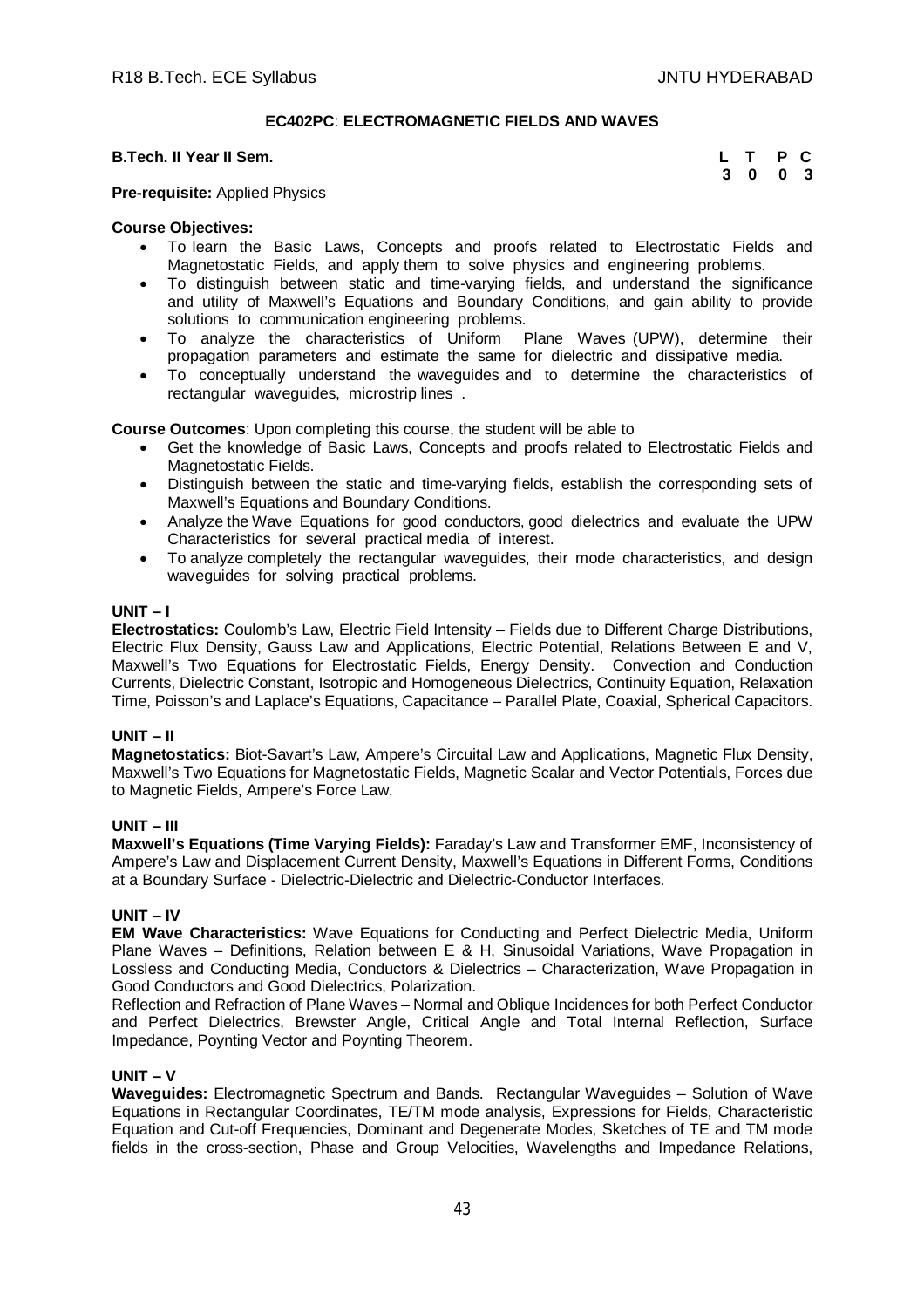Equation of Power Transmission, Impossibility of TEM Mode*.* Microstrip Lines – Z<sup>o</sup> Relations, Effective Dielectric Constant.

# **TEXT BOOKS:**

- 1. Engineering Electromagnetics William H. Hayt Jr. and John A. Buck, 8<sup>th</sup> Ed., McGrawHill, 2014
- 2. Principles of Electromagnetics Matthew N.O. sadiku and S.V. Kulkarni, 6<sup>th</sup> Ed., Oxford University Press, Aisan Edition, 2015.

- 1. Electromagnetic Waves and Radiating Systems E.C. Jordan and K.G. Balmain, 2<sup>nd</sup>Ed., 2000, PHI.
- 2. Engineering Electromagnetics Nathan Ida, 2<sup>nd</sup> Ed., 2005, Springer (India) Pvt. Ltd., New Delhi.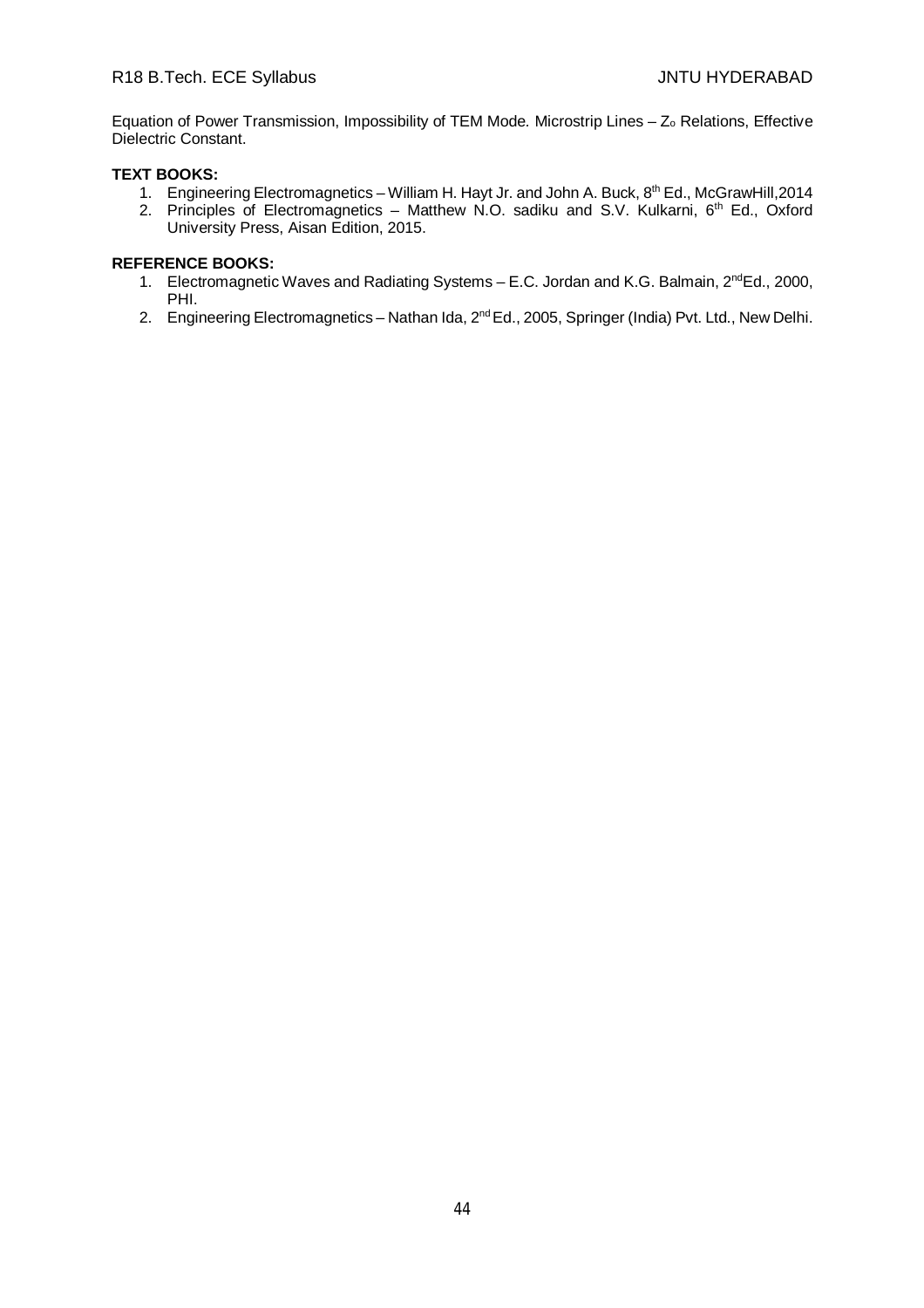# **EC403PC: ANALOG AND DIGITAL COMMUNICATIONS**

# **B.Tech. II Year II Semester**

| ech. Il Year II Semester |  |  |  |  |  |  |  |  | L T P C |  |
|--------------------------|--|--|--|--|--|--|--|--|---------|--|
|                          |  |  |  |  |  |  |  |  | 3 1 0 4 |  |

**Prerequisite:** Probability theory and Stochastic Processes

# **Course Objectives:**

- To develop ability to analyze system requirements of analog and digital communication systems.
- To understand the generation, detection of various analog and digital modulation techniques.
- To acquire theoretical knowledge of each block in AM, FM transmitters and receivers.
- To understand the concepts of baseband transmissions.

**Course Outcomes**: Upon completing this course, the student will be able to

- Analyze and design of various continuous wave and angle modulation and demodulation techniques
- Understand the effect of noise present in continuous wave and angle modulation techniques.
- Attain the knowledge about AM , FM Transmitters and Receivers
- Analyze and design the various Pulse Modulation Techniques.
- Understand the concepts of Digital Modulation Techniques and Baseband transmission**.**

# **UNIT - I**

**Amplitude Modulation:** Need for modulation, Amplitude Modulation - Time and frequency domain description, single tone modulation, power relations in AM waves, Generation of AM waves - Switching modulator, Detection of AM Waves - Envelope detector, DSBSC modulation - time and frequency domain description, Generation of DSBSC Waves - Balanced Modulators, Coherent detection of DSB-SC Modulated waves, COSTAS Loop, SSB modulation - time and frequency domain description, frequency discrimination and Phase discrimination methods for generating SSB, Demodulation of SSB Waves, principle of Vestigial side band modulation.

# **UNIT - II**

**Angle Modulation:** Basic concepts of Phase Modulation, Frequency Modulation: Single tone frequency modulation, Spectrum Analysis of Sinusoidal FM Wave using Bessel functions, Narrow band FM, Wide band FM, Constant Average Power, Transmission bandwidth of FM Wave - Generation of FM Signal-Armstrong Method, Detection of FM Signal: Balanced slope detector, Phase locked loop, Comparison of FM and AM., Concept of Pre-emphasis and de-emphasis.

#### **UNIT - III**

**Transmitters:** Classification of Transmitters, AM Transmitters, FM Transmitters

**Receivers:** Radio Receiver - Receiver Types - Tuned radio frequency receiver, Superhetrodyne receiver, RF section and Characteristics - Frequency changing and tracking, Intermediate frequency, Image frequency, AGC, Amplitude limiting, FM Receiver, Comparison of AM and FM Receivers.

#### **UNIT - IV**

**Pulse Modulation:** Types of Pulse modulation- PAM, PWM and PPM. Comparison of FDM and TDM. **Pulse Code Modulation:** PCM Generation and Reconstruction, Quantization Noise, Non-Uniform Quantization and Companding, DPCM, Adaptive DPCM, DM and Adaptive DM, Noise in PCM and DM.

# **UNIT - V**

**Digital Modulation Techniques:** ASK- Modulator, Coherent ASK Detector, FSK- Modulator, Non-Coherent FSK Detector, BPSK- Modulator, Coherent BPSK Detection. Principles of QPSK, Differential PSK and QAM.

**Baseband Transmission and Optimal Reception of Digital Signal:** A Baseband Signal Receiver, Probability of Error, Optimum Receiver, Coherent Reception, ISI, Eye Diagrams.

# **TEXT BOOKS:**

- 1. Analog and Digital Communications Simon Haykin, John Wiley, 2005.
- 2. Electronics Communication Systems-Fundamentals through Advanced-Wayne Tomasi, 5<sup>th</sup> Edition, 2009, PHI.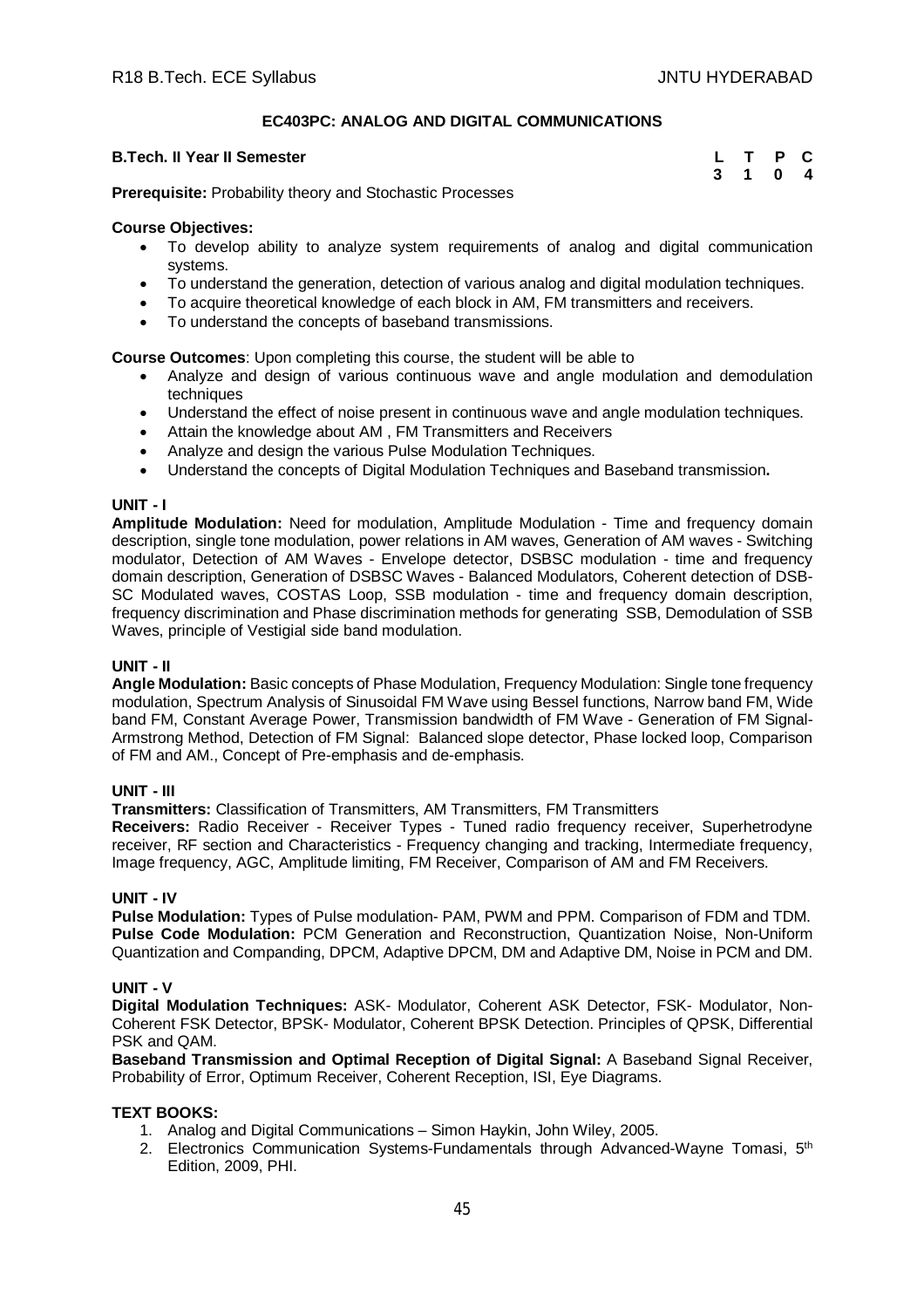- 1. Principles of Communication Systems Herbert Taub, Donald L Schilling, Goutam Saha, 3rd Edition, McGraw-Hill, 2008.
- 2. Electronic Communications Dennis Roddy and John Coolean, 4<sup>th</sup> Edition, PEA, 2004
- 3. Electronics & Communication System George Kennedy and Bernard Davis, TMH 2004
- 4. Analog and Digital Communication K. Sam Shanmugam, Willey ,2005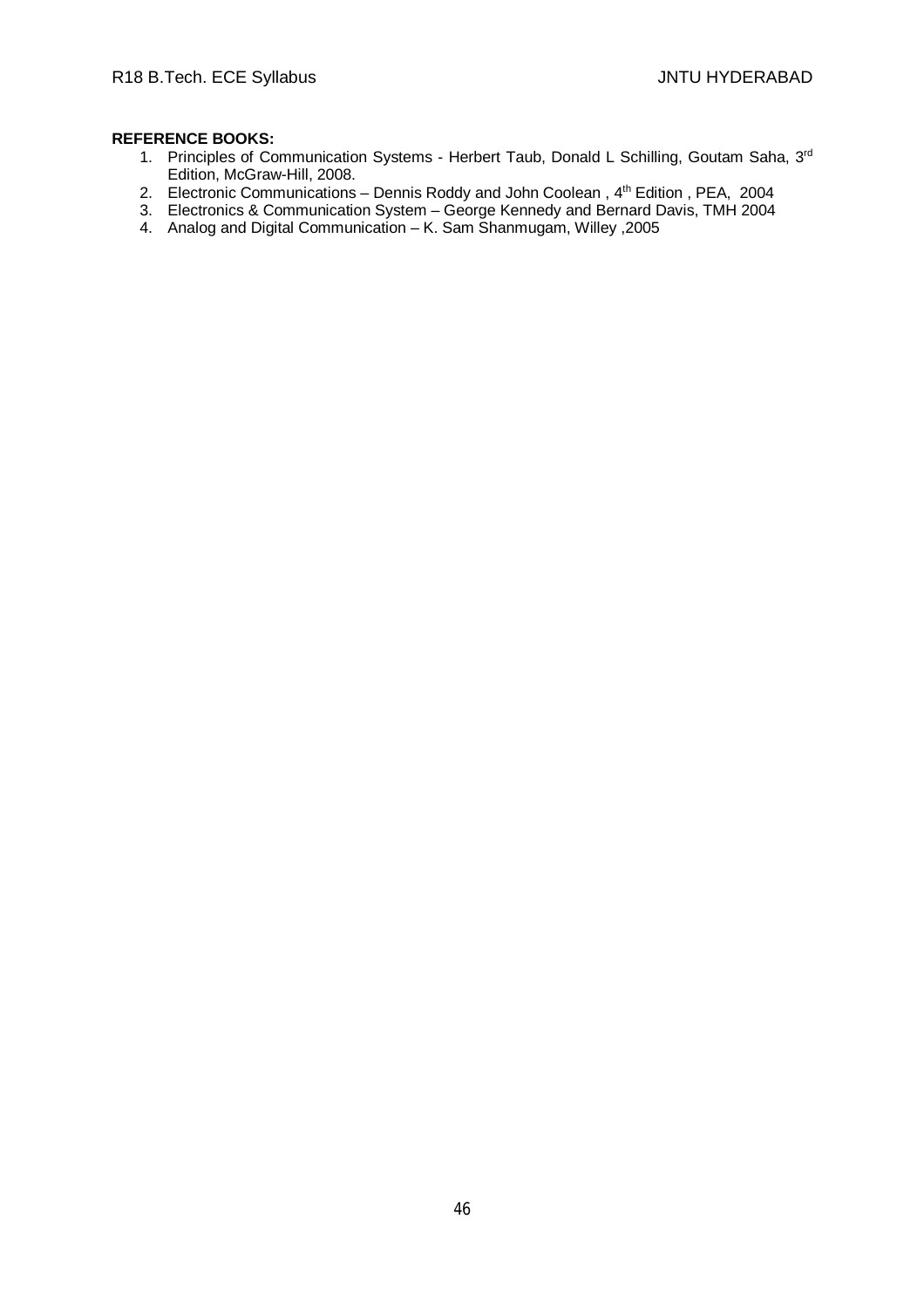# **EC404PC: LINEAR IC APPLICATIONS**

# **B.Tech. II Year II Sem.**

| Гесһ. II Year II Sem. | L T P C |         |  |
|-----------------------|---------|---------|--|
|                       |         | 3 0 0 3 |  |

**Pre-requisite:** Electronic Devices & Circuits

**Course Objectives:** The main objectives of the course are:

- To introduce the basic building blocks of linear integrated circuits.
- To introduce the theory and applications of analog multipliers and PLL.
- To introduce the concepts of waveform generation and introduce some special function ICs.

**Course Outcomes:** Upon completing this course, the student will be able to

- A thorough understanding of operational amplifiers with linear integrated circuits.
- Attain the knowledge of functional diagrams and applications of IC 555 and IC 565
- Acquire the knowledge about the Data converters.

#### **UNIT - I**

**Integrated Circuits:** Classification, chip size and circuit complexity, basic information of Op-amp, ideal and practical Op-amp, internal circuits, Op-amp characteristics, DC and AC Characteristics, 741 opamp and its features, modes of operation-inverting, non-inverting, differential.

# **UNIT - II**

**Op-amp and Applications:** Basic information of Op-amp, instrumentation amplifier, ac amplifier, V to I and I to V converters, Sample & hold circuits, multipliers and dividers, differentiators and integrators, comparators, Schmitt trigger, Multivibrators, introduction to voltage regulators, features of 723

# **UNIT - III**

**Active Filters & Oscillators:** Introduction, 1st order LPF, HPF filters, Band pass, Band reject and all pass filters. Oscillator types and principle of operation - RC, Wien and quadrature type, waveform generators - triangular, sawtooth, square wave and VCO.

# **UNIT - IV**

**Timers & Phase Locked Loops:** Introduction to 555 timer, functional diagram, monostable and astable operations and applications, Schmitt Trigger. PLL - introduction, block schematic, principles and description of individual blocks of 565.

# **UNIT - V**

**D-A and A-D Converters:** Introduction, basic DAC techniques, weighted resistor DAC, R-2R ladder DAC, inverted R-2R DAC, and IC 1408 DAC, Different types of ADCs - parallel comparator type ADC, counter type ADC, successive approximation ADC dual slope integration type ADC, DAC and ADC specifications.

# **TEXT BOOKS:**

- 1. Linear Integrated Circuits, D. Roy Chowdhury, New Age International(p) Ltd.
- 2. Op-Amps & Linear ICs, Ramakanth A. Gayakwad, PHI

- 1. Operational Amplifiers & Linear Integrated Circuits, R.F. Coughlin & Fredrick F. Driscoll, PHI.
- 2. Operational Amplifiers & Linear Integrated Circuits: Theory & Applications, Denton J. Daibey, TMH.
- 3. Design with Operational Amplifiers & Analog Integrated Circuits, Sergio Franco, McGraw Hill.
- 4. Digital Fundamentals Floyd and Jain, Pearson Education.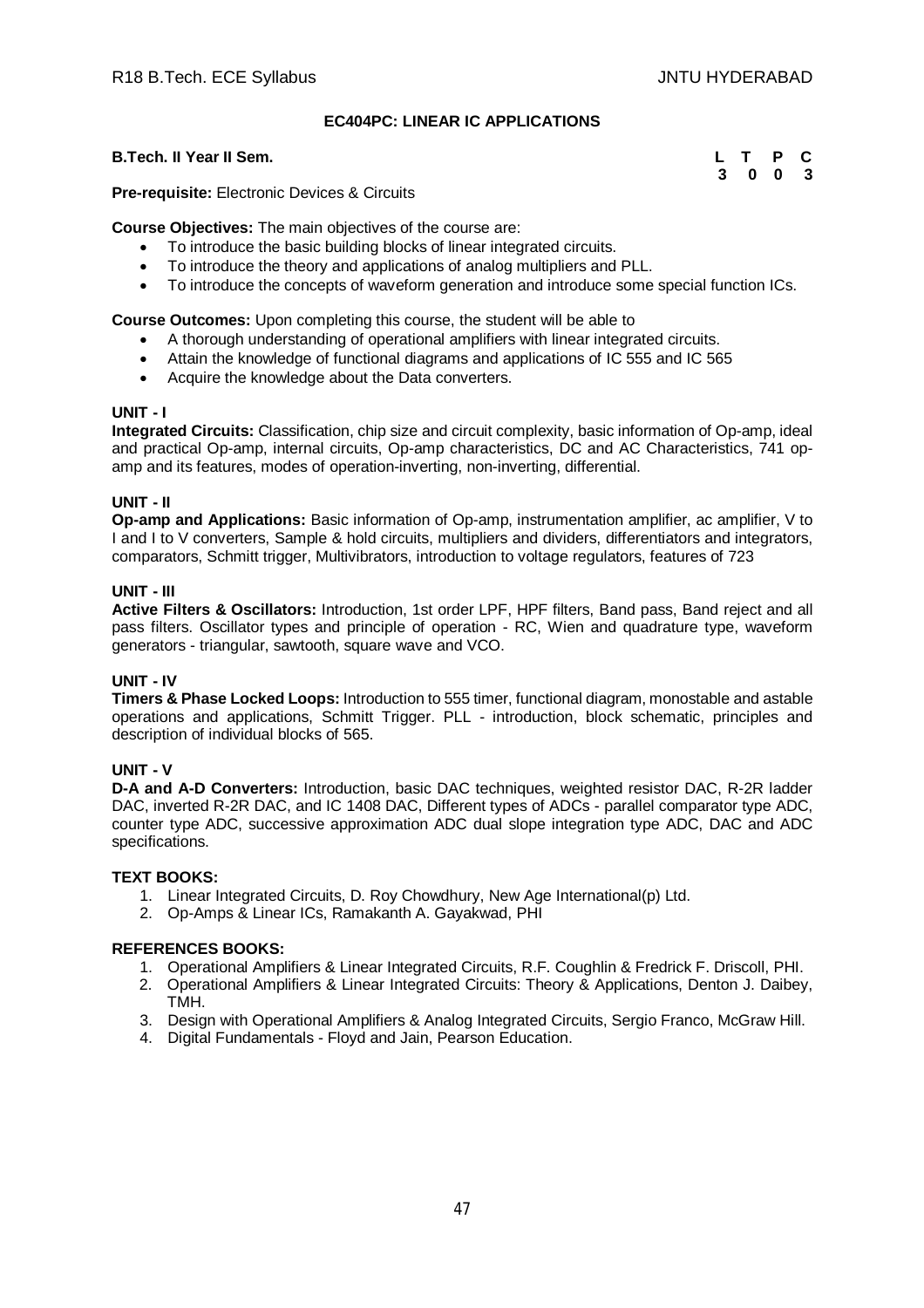# **EC405PC: ELECTRONIC CIRCUIT ANALYSIS**

# **B.Tech. II Year II Sem.**

| L T P C |  |
|---------|--|
| 3 0 0 3 |  |

**Pre-requisite:** Electronic Devices and Circuits

# **Course Objectives:**

- Learn the concepts of high frequency analysis of transistors.
- To give understanding of various types of amplifier circuits such as small signal, cascaded, large signal and tuned amplifiers.
- To familiarize the Concept of feedback in amplifiers so as to differentiate between negative and positive feedback
- To construct various multivibrators using transistors and sweep circuits.

**Course Outcomes:** Upon completing this course, the student will be able to

- Design the multistage amplifiers and understand the concepts of High Frequency Analysis of Transistors.
- Utilize the Concepts of negative feedback to improve the stability of amplifiers and positive feedback to generate sustained oscillations
- Design and realize different classes of Power Amplifiers and tuned amplifiers useable for audio and Radio applications.
- Design Multivibrators and sweep circuits for various applications.

# **UNIT – I**

**Multistage Amplifiers:** Classification of Amplifiers, Distortion in amplifiers, Different coupling schemes used in amplifiers, Frequency response and Analysis of multistage amplifiers, Casca RC Coupled amplifiers, Cascode amplifier, Darlington pair.

**Transistor at High Frequency:** Hybrid -πmodel of Common Emitter transistor model, f<sub>α</sub>, f<sub>β</sub> and unity gain bandwidth, Gain-bandwidth product.

#### **UNIT II**

**Feedback Amplifiers:** Concepts of feedback – Classification of feedback amplifiers – General characteristics of Negative feedback amplifiers – Effect of Feedback on Amplifier characteristics – Voltage series, Voltage shunt, Current series and Current shunt Feedback configurations – Simple problems.

# **UNIT -III**

**Oscillators:** Condition for Oscillations, RC type Oscillators-RC phase shift and Wien-bridge Oscillators, LC type Oscillators –Generalized analysis of LC Oscillators, Hartley and Colpitts Oscillators, Frequency and amplitude stability of Oscillators, Crystal Oscillator.

# **UNIT -IV**

**Large Signal Amplifiers:** Class A Power Amplifier- Series fed and Transformer coupled, Conversion Efficiency, Class B Power Amplifier- Push Pull and Complimentary Symmetry configurations, Conversion Efficiency, Principle of operation of Class AB and Class –C Amplifiers.

**Tuned Amplifiers:** Introduction, single Tuned Amplifiers – Q-factor, frequency response of tuned amplifiers, Concept of stagger tuning and synchronous tuning.

# **UNIT –V**

**Multivibrators**: Analysis and Design of Bistable, Monostable, Astable Multivibrators and Schmitt trigger using Transistors.

**Time Base Generators:** General features of a Time base Signal, Methods of Generating Time Base Waveform, concepts of Transistor Miller and Bootstrap Time Base Generator, Methods of Linearity improvement.

# **TEXT BOOKS:**

- 1. Integrated Electronics, Jacob Millman, Christos C Halkias, McGraw Hill Education.
- 2. Electronic Devices Conventional and current version -Thomas L. Floyd 2015, Pearson.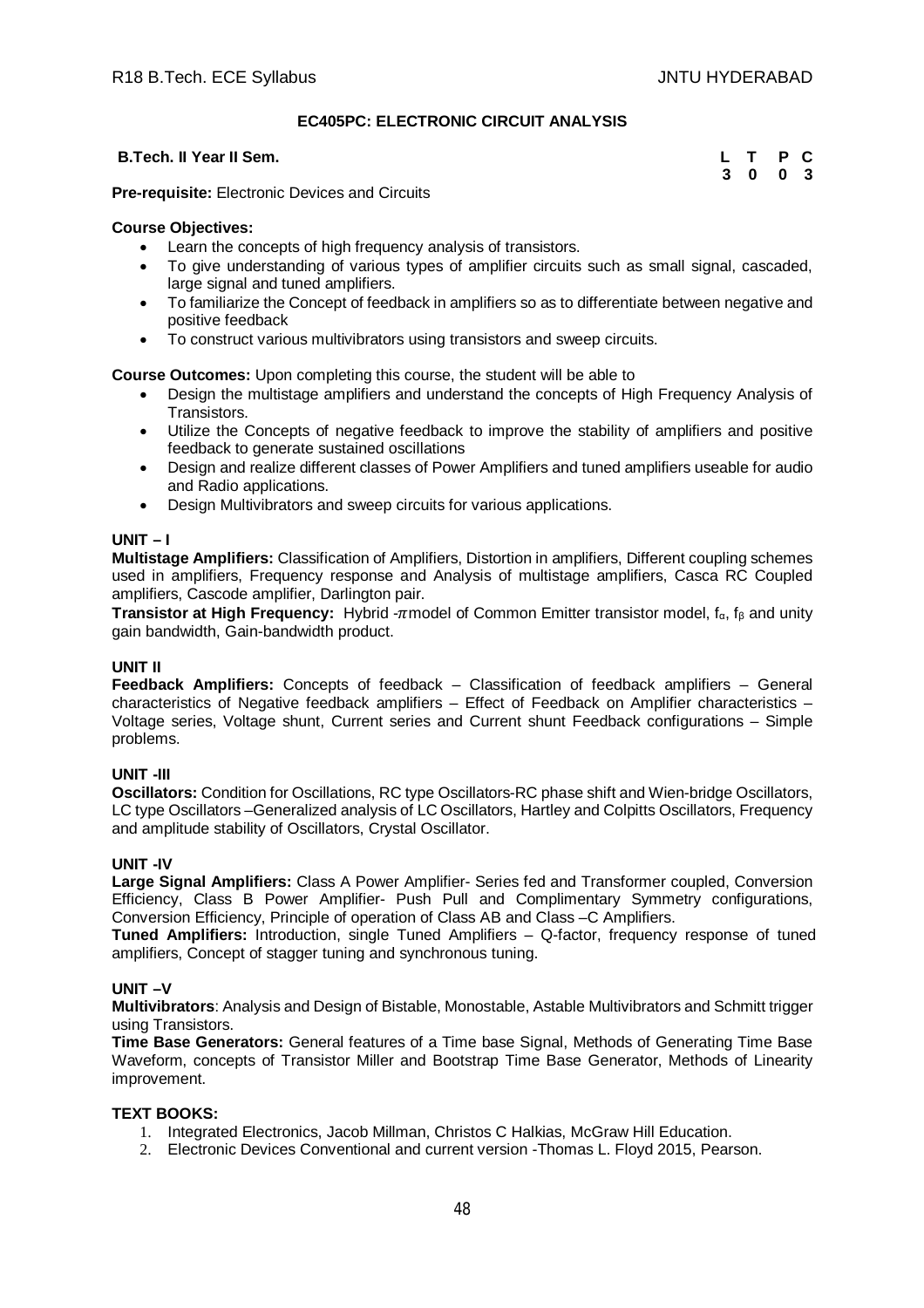- 1. Electronic Devices and Circuits, David A. Bell 5<sup>th</sup> Edition, Oxford.
- 2. Electronic Devices and Circuits theory– Robert L. Boylestead, Louis Nashelsky, 11<sup>th</sup> Edition, 2009, Pearson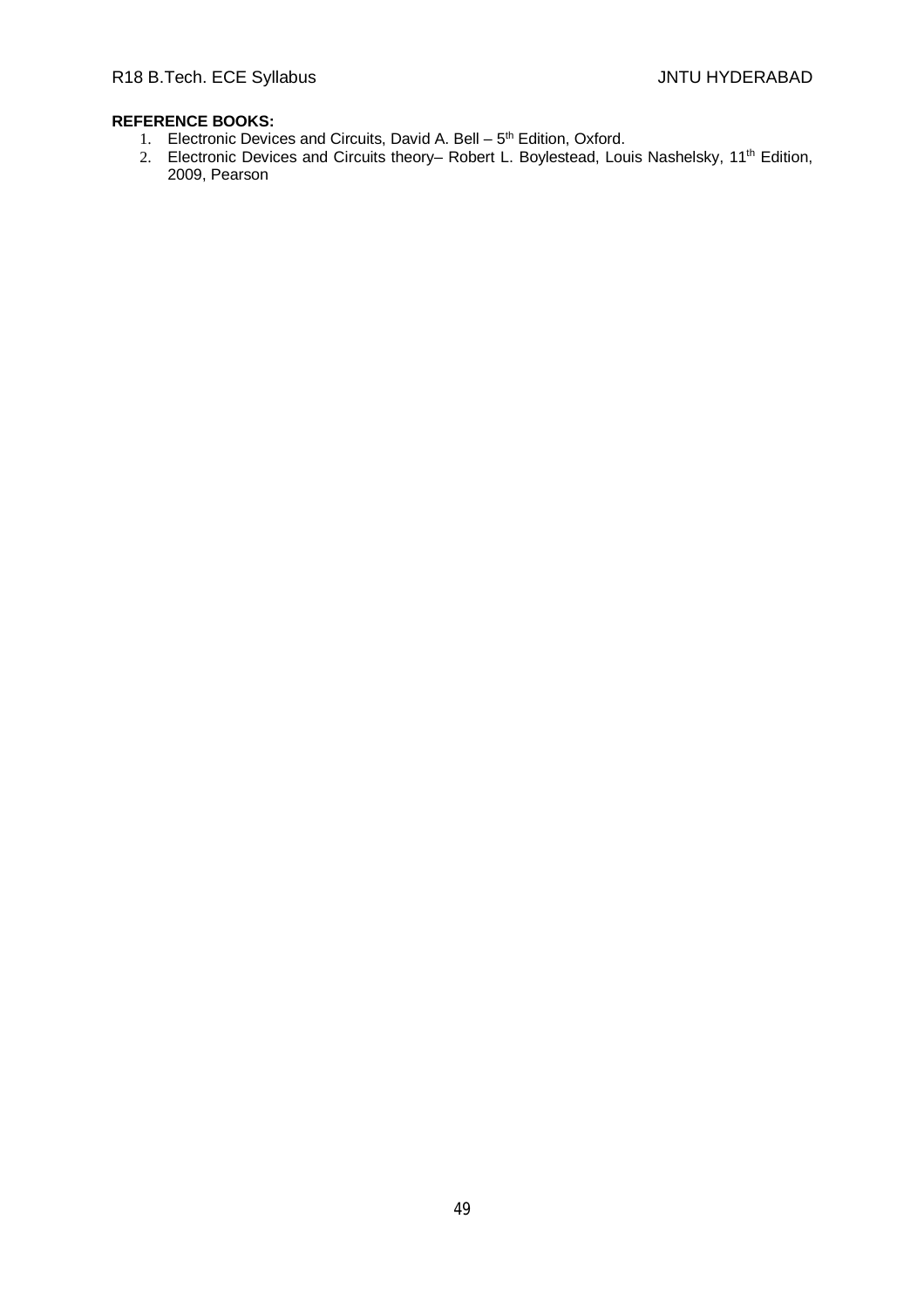5.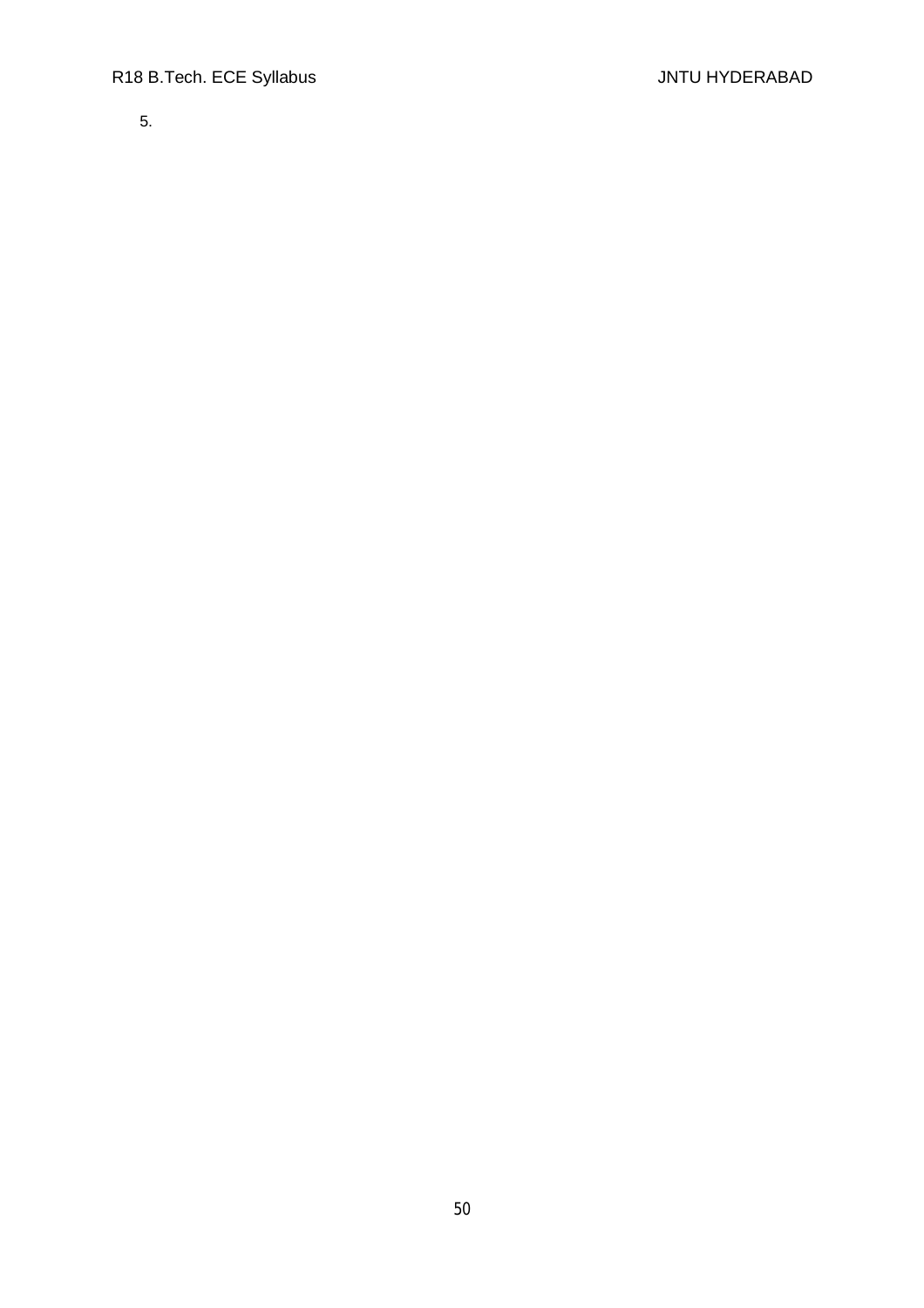# **EC406PC: ANALOG AND DIGITAL COMMUNICATIONS LAB**

#### **B.Tech. II Year II Sem. L T P C**

# **0 0 3 1.5**

#### **Note:**

- Minimum 12 experiments should be conducted:
- All these experiments are to be simulated first either using MATLAB, COMSIM or any other simulation package and then to be realized in hardware

#### **List of Experiments:**

- 1. (i) Amplitude modulation and demodulation (ii) Spectrum analysis of AM<br>2. (i) Frequency modulation and demodulation (ii) Spectrum analysis of FM
- 2. (i) Frequency modulation and demodulation
- 
- 
- 3. DSB-SC Modulator & Detector
- 4. SSB-SC Modulator & Detector (Phase Shift Method)
- 5. Frequency Division Multiplexing & De multiplexing
- 6. Pulse Amplitude Modulation & Demodulation
- 7. Pulse Width Modulation & Demodulation
- 8. Pulse Position Modulation & Demodulation
- 9. PCM Generation and Detection
- 10. Delta Modulation
- 11. Frequency Shift Keying: Generation and Detection
- 12. Binary Phase Shift Keying: Generation and Detection
- 13. Generation and Detection (i) DPSK (ii) QPSK

- 1. CROs: 20MHz
- 2. Function Generators: 2MHz
- 3. Spectrum Analyzer
- 4. Regulated Power Supplies: 0-30V
- 5. MAT Lab/Equivalent Simulation Package with Communication tool box
- 6. Analog and Digital Modulation and Demodulation Trainer Kits.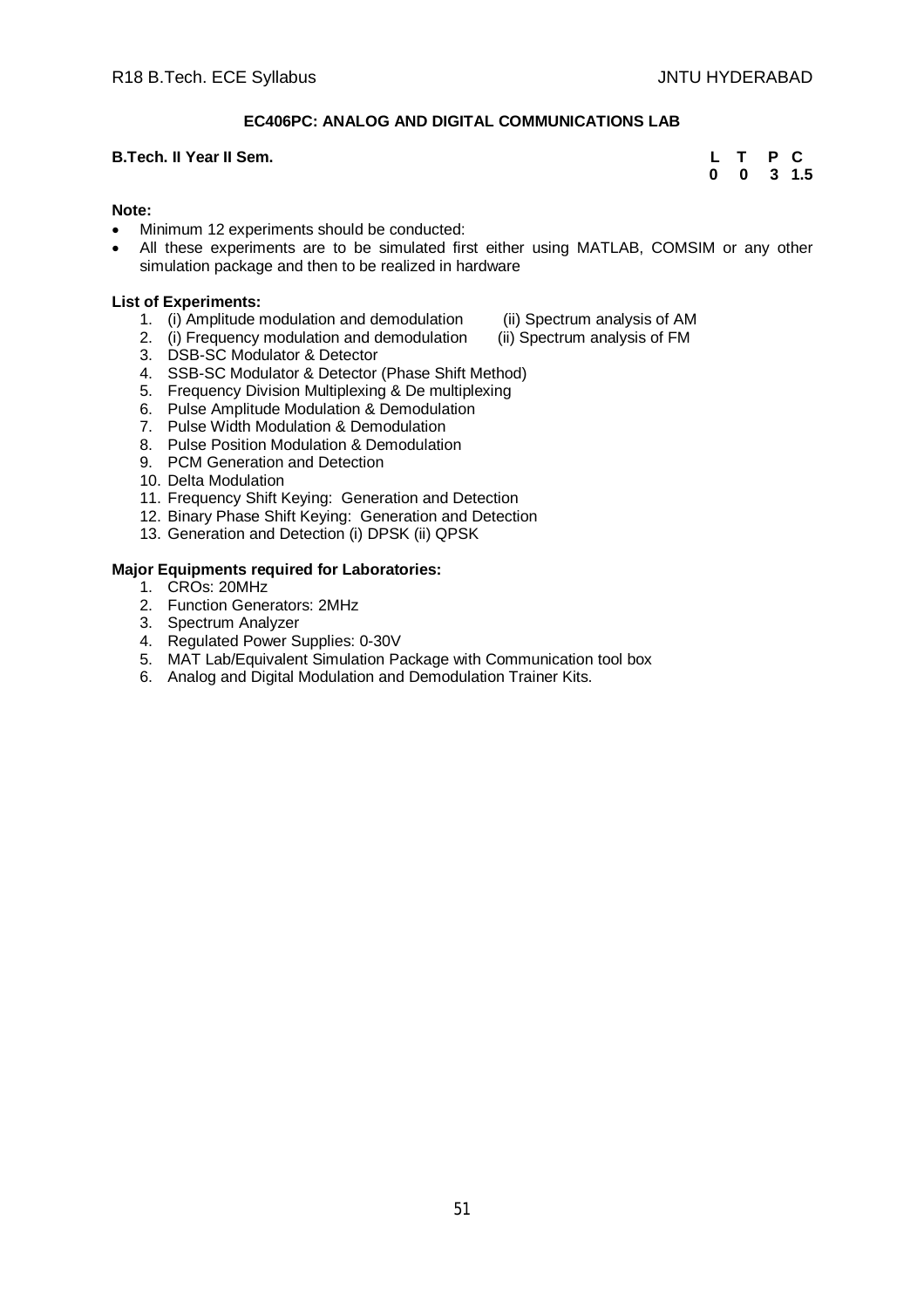# **EC407PC: IC APPLICATIONS LAB**

# **B.Tech. II Year II Semester L T P C D D D B**.Tech. II Year II Semester **L T P C**

 **0 0 3 1.5**

**Note:** Verify the functionality of the IC in the given application

# **Design and Implementation of:**

- 1. Inverting and Non-Inverting Amplifiers using Op Amps
- 2. Adder and Subtractor using Op Amp.
- 3. Comparators using Op Amp.
- 4. Integrator Circuit using IC 741.
- 5. Differentiator Circuit using Op Amp.
- 6. Active filter Applications-LPF, HPF (First Order)
- 7. IC 741 waveform Generators-Sine, Square wave and Triangular Waves.
- 8. Mono-Stable Multivibrator using IC 555.
- 9. Astable multivibrator using IC 555.
- 10. Schmitt Trigger Circuits using IC 741.
- 11. IC 565-PLL Applications.
- 12. Voltage Regulator using IC 723
- 13. Three terminal voltage regulators-7805, 7809, 7912

- 1. 5 V Fixed Regulated Power Supply/ 0-5V or more Regulated Power Supply.
- 2. 20 MHz Oscilloscope with Dual Channel.
- 3. Bread board and components/ Trainer Kit.
- 4. Multimeter.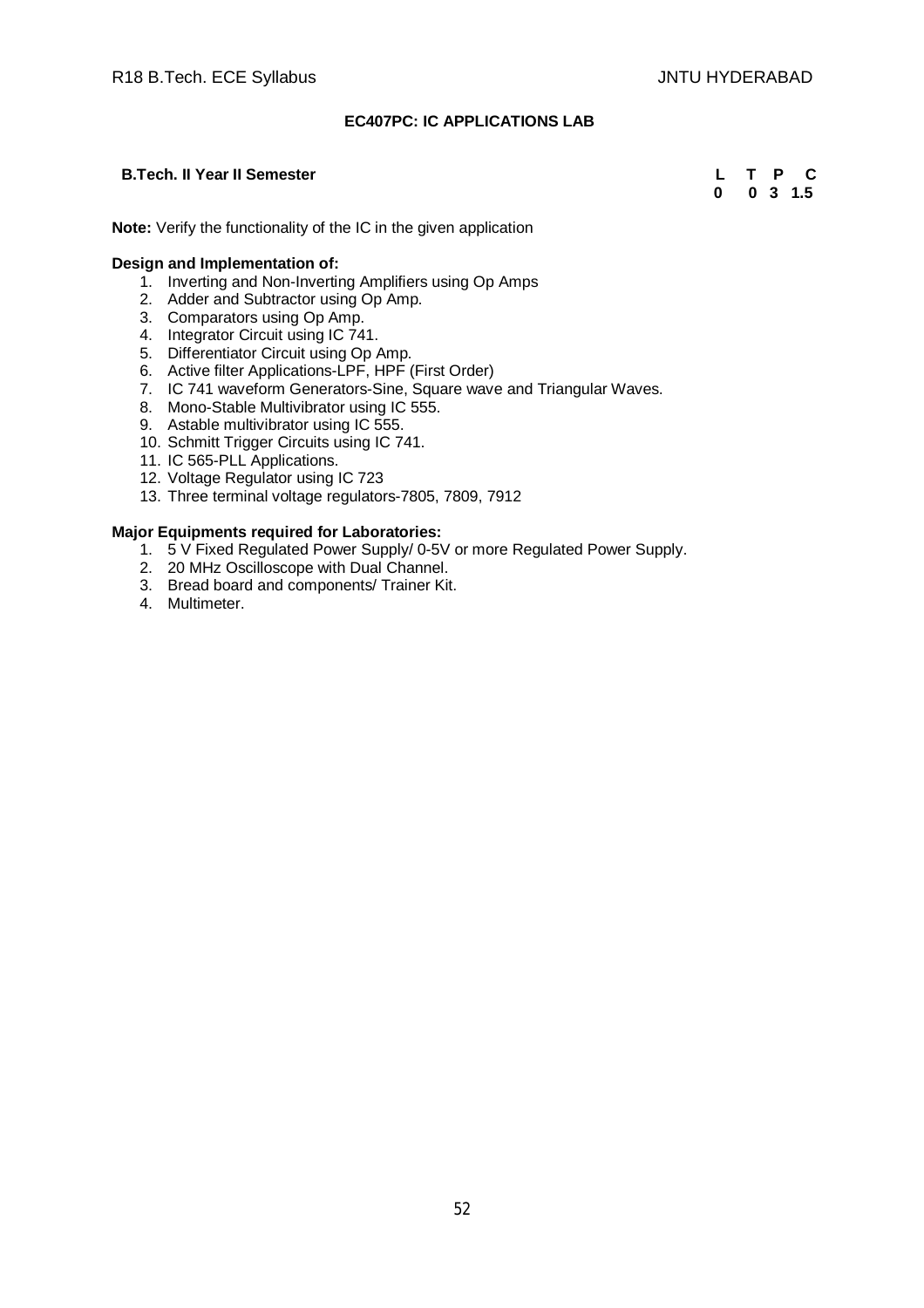# **EC408PC: ELECTRONIC CIRCUIT ANALYSIS LAB**

# **B.Tech. II Year II Sem. L T P C**

**0 0 2 1**

# **Note**:

- Experiments marked with **\*** has to be designed, simulated and verified in hardware.
- Minimum of 9 experiments to be done in hardware.

# **Hardware Testing in Laboratory:**

- 1. Common Emitter Amplifier **(\*)**
- 2. Two Stage RC Coupled Amplifier
- 3. Cascode amplifier Circuit **(\*)**
- 4. Darlington Pair Circuit
- 5. Current Shunt Feedback amplifier Circuit
- 6. Voltage Series Feedback amplifier Circuit **(\*)**
- 7. RC Phase shift Oscillator Circuit **(\*)**
- 8. Hartley and Colpitt's Oscillators Circuit
- 9. Class A power amplifier
- 10. Class B Complementary symmetry amplifier **(\*)**
- 11. Design a Monostable Multivibrator
- 12. The output voltage waveform of Miller Sweep Circuit

- 1. Computer System with latest specifications connected
- 2. Window XP or equivalent
- 3. Simulation software-Multisim or any equivalent simulation software
- 4. Regulated Power Suppliers, 0-30V
- 5. 20 MHz, Dual Channel Cathode Ray Oscilloscopes.
- 6. Functions Generators-Sine and Square wave signals
- 7. Multimeters
- 8. Electronic Components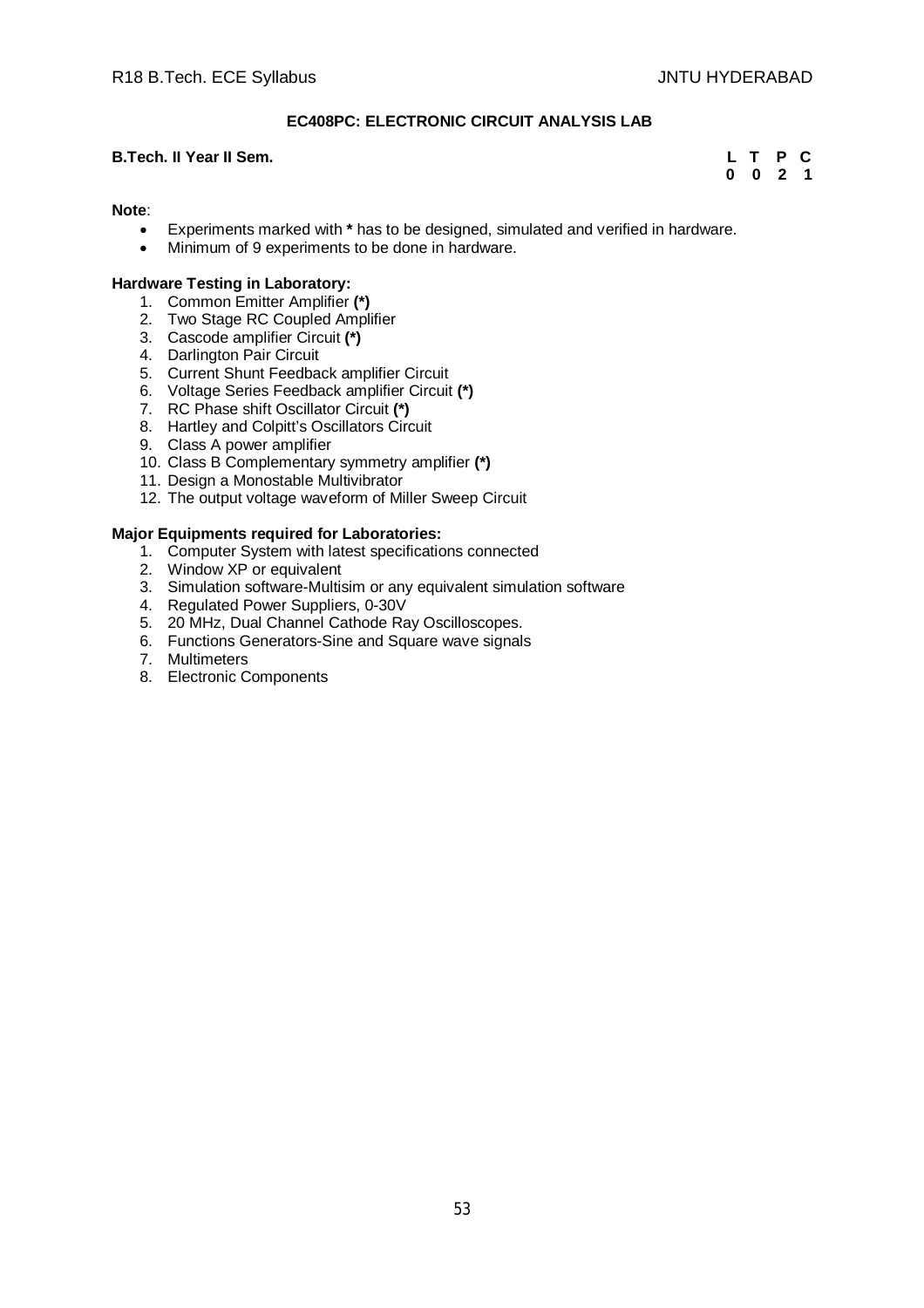# **\*MC409/\*MC309: GENDER SENSITIZATION LAB**

(An Activity-based Course)

**B.Tech. II Year II Sem.** 

| L | $\mathbf T$ | Р  | Œ |
|---|-------------|----|---|
| 0 | O           | -2 | O |

# **COURSE DESCRIPTION**

This course offers an introduction to Gender Studies, an interdisciplinary field that asks critical questions about the meanings of sex and gender in society. The primary goal of this course is to familiarize students with key issues, questions and debates in Gender Studies, both historical and contemporary. It draws on multiple disciplines – such as literature, history, economics, psychology, sociology, philosophy, political science, anthropology and media studies – to examine cultural assumptions about sex, gender, and sexuality.

This course integrates analysis of current events through student presentations, aiming to increase awareness of contemporary and historical experiences of women, and of the multiple ways that sex and gender interact with race, class, caste, nationality and other social identities. This course also seeks to build an understanding and initiate and strengthen programmes combating gender-based violence and discrimination. The course also features several exercises and reflective activities designed to examine the concepts of gender, gender-based violence, sexuality, and rights. It will further explore the impact of gender-based violence on education, health and development.

# **Objectives of the Course:**

- To develop students' sensibility with regard to issues of gender in contemporary India.
- To provide a critical perspective on the socialization of men and women.
- To introduce students to information about some key biological aspects of genders.
- To expose the students to debates on the politics and economics of work.
- To help students reflect critically on gender violence.
- To expose students to more egalitarian interactions between men and women.

# **Learning Outcomes:**

- Students will have developed a better understanding of important issues related to gender in contemporary India.
- Students will be sensitized to basic dimensions of the biological, sociological, psychological and legal aspects of gender. This will be achieved through discussion of materials derived from research, facts, everyday life, literature and film.
- Students will attain a finer grasp of how gender discrimination works in our society and how to counter it.
- Students will acquire insight into the gendered division of labour and its relation to politics and economics.
- Men and women students and professionals will be better equipped to work and live together as equals.
- Students will develop a sense of appreciation of women in all walks of life.
- Through providing accounts of studies and movements as well as the new laws that provide protection and relief to women, the textbook will empower students to understand and respond to gender violence.

# **UNIT - I: UNDERSTANDING GENDER**

Introduction: Definition of Gender-Basic Gender Concepts and Terminology-Exploring Attitudes towards Gender-Construction of Gender-Socialization: Making Women, Making Men

- Preparing for Womanhood. Growing up Male. First lessons in Caste.

# **UNIT – II: GENDER ROLES AND RELATIONS**

Two or Many? -Struggles with Discrimination-Gender Roles and Relations-Types of Gender Roles-Gender Roles and Relationships Matrix-Missing Women-Sex Selection and Its Consequences-Declining Sex Ratio. Demographic Consequences-Gender Spectrum: Beyond the Binary

# **UNIT – III: GENDER AND LABOUR**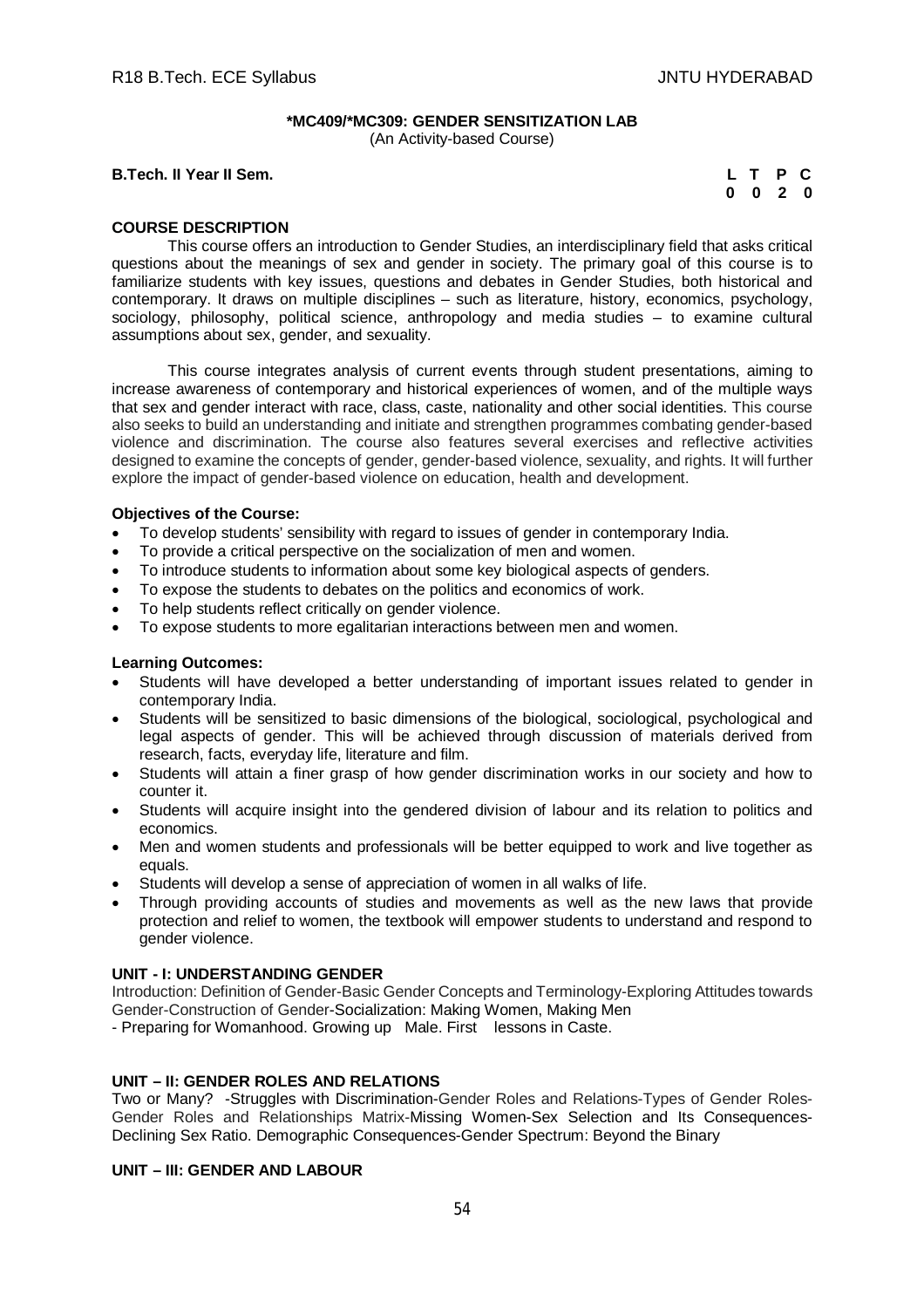# R18 B.Tech. ECE Syllabus **All Accords** Controller and the UNITU HYDERABAD

Division and Valuation of Labour-Housework: The Invisible Labor- "My Mother doesn't Work." "Share the Load."-Work: Its Politics and Economics -Fact and Fiction. Unrecognized and Unaccounted work. - Gender Development Issues-Gender, Governance and Sustainable Development-Gender and Human Rights-Gender and Mainstreaming

# **UNIT – IV: GENDER - BASED VIOLENCE**

The Concept of Violence- Types of Gender-based Violence-Gender-based Violence from a Human Rights Perspective-Sexual Harassment: Say No! -Sexual Harassment, not Eve-teasing- Coping with Everyday Harassment- Further Reading: "*Chupulu".*

Domestic Violence: Speaking OutIs Home a Safe Place? -When Women Unite [Film]. Rebuilding Lives. Thinking about Sexual Violence Blaming the Victim-"I Fought for my Life…."

#### **UNIT – V: GENDER AND CULTURE**

Gender and Film-Gender and Electronic Media-Gender and Advertisement-Gender and Popular Literature- Gender Development Issues-Gender Issues-Gender Sensitive Language-Gender and Popular Literature - Just Relationships: Being Together as Equals

Mary Kom and Onler. Love and Acid just do not Mix. Love Letters. Mothers and Fathers. Rosa Parks-The Brave Heart.

Note: **Since it is Interdisciplinary Course, Resource Persons can be drawn from the fields of English Literature or Sociology or Political Science or any other qualified faculty who has expertise in this field from engineering departments.**

- *Classes will consist of a combination of activities: dialogue-based lectures, discussions, collaborative learning activities, group work and in-class assignments. Apart from the above prescribed book, Teachers can make use of any authentic materials related to the topics given in the syllabus on "Gender".*
- **ESSENTIAL READING**: The Textbook, "*Towards a World of Equals: A Bilingual Textbook on Gender" written* by A.Suneetha, Uma Bhrugubanda, DuggiralaVasanta, Rama Melkote, Vasudha Nagaraj, Asma Rasheed, Gogu Shyamala, Deepa Sreenivas and Susie Tharu **published by Telugu Akademi, Telangana Government in 2015.**

#### **ASSESSMENT AND GRADING:**

- Discussion & Classroom Participation: 20%
- Project/Assignment: 30%
- End Term Exam: 50%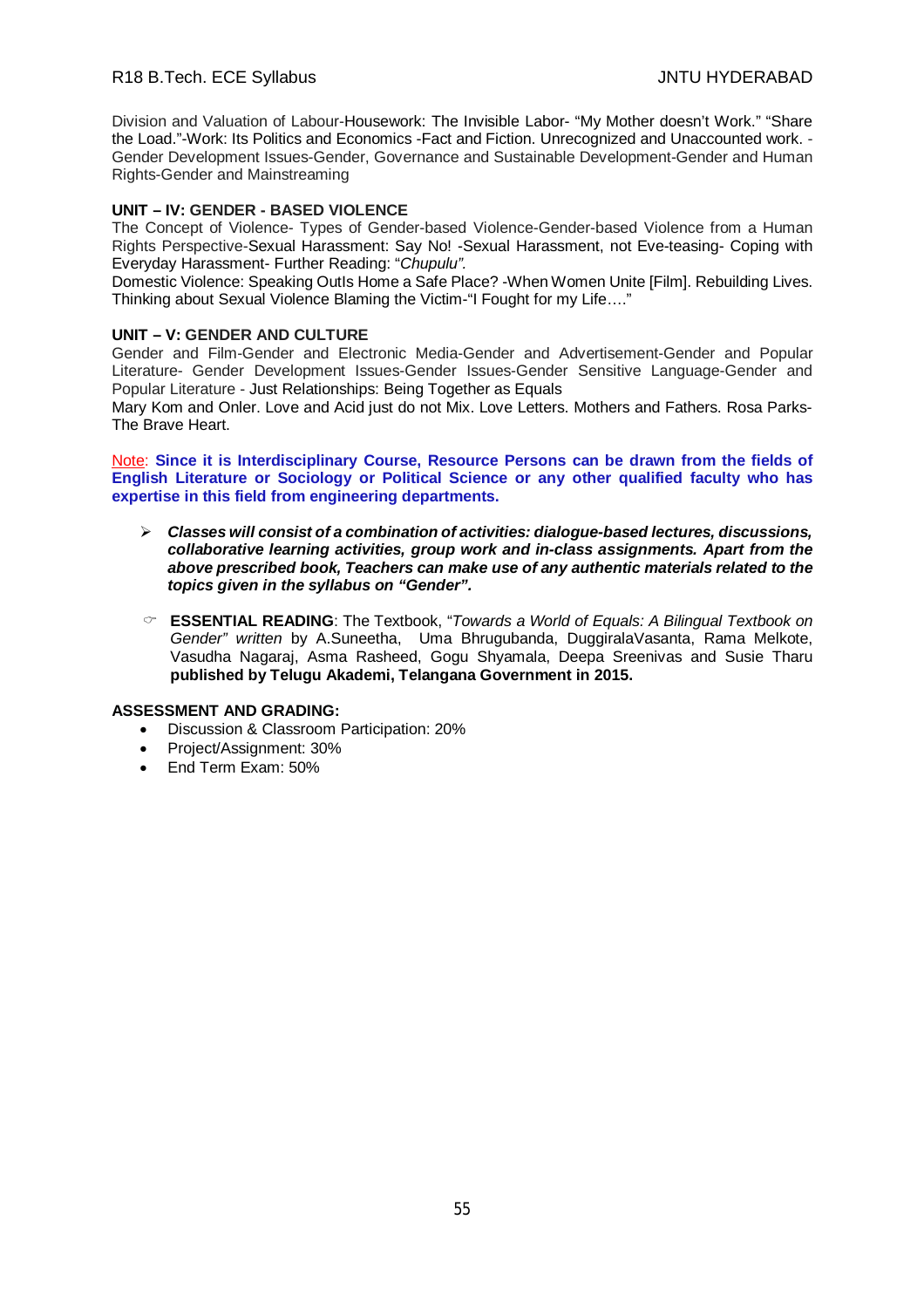# **EC501PC: MICROPROCESSORS AND MICROCONTROLLERS**

#### **B.Tech. III Year I Semester L T P CONTEXT AND THE P CONTEXT OF CONTEXT AND RELATIONS**

| L | т | Р | C              |
|---|---|---|----------------|
| 3 | 1 | 0 | $\overline{4}$ |

#### **Prerequisite:** Nil

#### **Course Objectives:**

- 1. To familiarize the architecture of microprocessors and micro controllers
- 2. To provide the knowledge about interfacing techniques of bus & memory.
- 3. To understand the concepts of ARM architecture
- 4. To study the basic concepts of Advanced ARM processors

**Course Outcomes:** Upon completing this course, the student will be able to

- 1. Understands the internal architecture, organization and assembly language programming of 8086 processors.
- 2. Understands the internal architecture, organization and assembly language programming of 8051/controllers
- 3. Understands the interfacing techniques to 8086 and 8051 based systems.
- 4. Understands the internal architecture of ARM processors and basic concepts of advanced ARM processors.

#### **UNIT -I:**

**8086 Architecture:** 8086 Architecture-Functional diagram, Register Organization, Memory Segmentation, Programming Model, Memory addresses, Physical Memory Organization, Architecture of 8086, Signal descriptions of 8086, interrupts of 8086.

**Instruction Set and Assembly Language Programming of 8086**: Instruction formats, Addressing modes, Instruction Set, Assembler Directives, Macros, and Simple Programs involving Logical, Branch and Call Instructions, Sorting, String Manipulations.

# **UNIT -II:**

**Introduction to Microcontrollers:** Overview of 8051 Microcontroller, Architecture, I/O Ports, Memory Organization, Addressing Modes and Instruction set of 8051.

**8051 Real Time Control:** Programming Timer Interrupts, Programming External Hardware Interrupts, Programming the Serial Communication Interrupts, Programming 8051 Timers and Counters

#### **UNIT –III:**

**I/O And Memory Interface:** LCD, Keyboard, External Memory RAM, ROM Interface, ADC, DAC Interface to 8051.

**Serial Communication and Bus Interface:** Serial Communication Standards, Serial Data Transfer Scheme, On board Communication Interfaces-I2C Bus, SPI Bus, UART; External Communication Interfaces-RS232,USB.

#### **UNIT –IV:**

**ARM Architecture:** ARM Processor fundamentals, ARM Architecture – Register, CPSR, Pipeline, exceptions and interrupts interrupt vector table, ARM instruction set – Data processing, Branch instructions, load store instructions, Software interrupt instructions, Program status register instructions, loading constants, Conditional execution, Introduction to Thumb instructions.

# **UNIT – V:**

**Advanced ARM Processors:** Introduction to CORTEX Processor and its architecture, OMAP Processor and its Architecture.

#### **TEXT BOOKS:**

- 1. Advanced Microprocessors and Peripherals A. K. Ray and K. M. Bhurchandani, TMH,  $2^{nd}$ Edition 2006.
- 2. ARM System Developers guide, Andrew N SLOSS, Dominic SYMES, Chris WRIGHT, Elsevier, 2012

# **REFERENCE BOOKS:**

1. The 8051 Microcontroller, Kenneth. J. Ayala, Cengage Learning, 3rd Ed, 2004.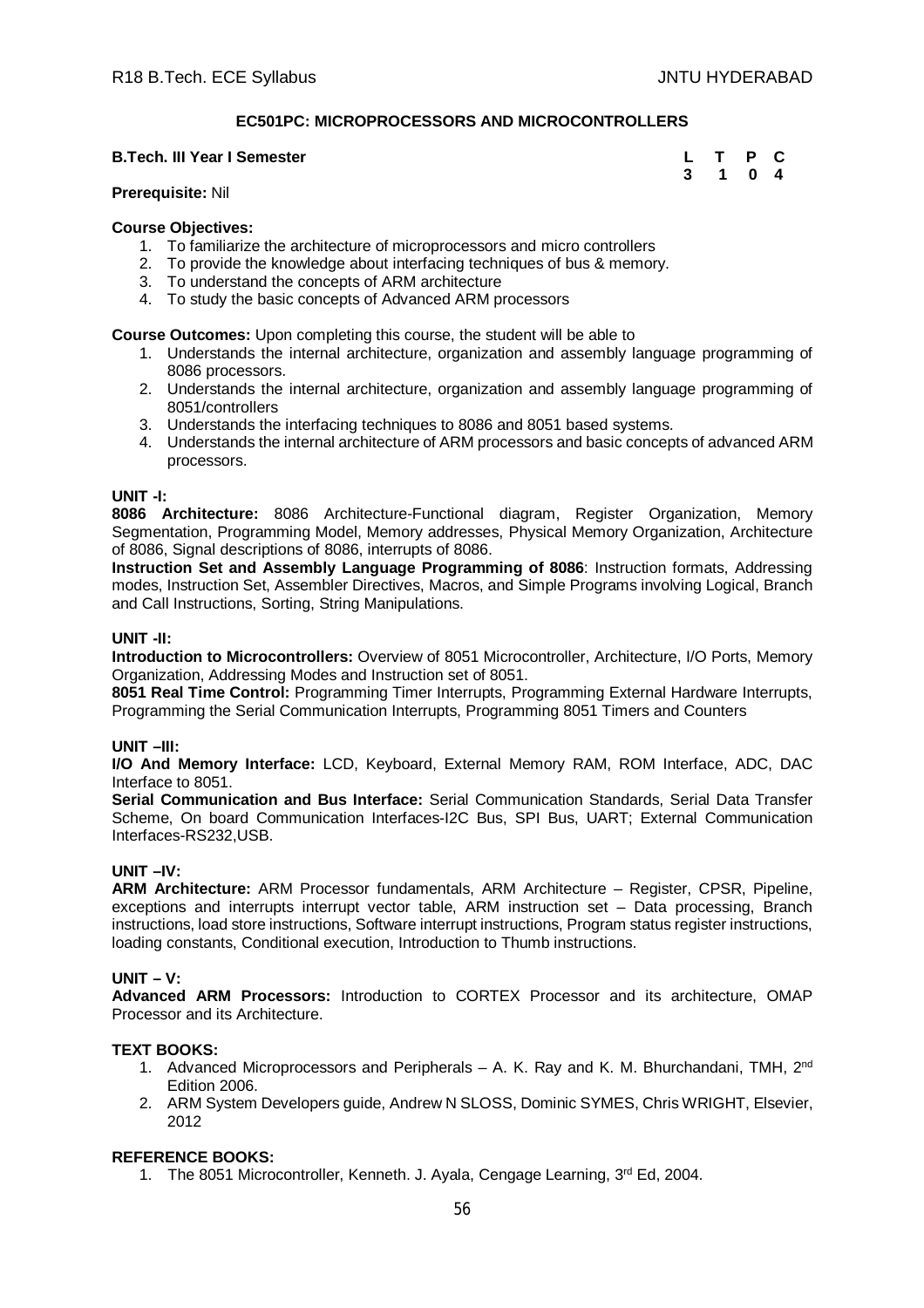- 2. Microprocessors and Interfacing, D. V. Hall, TMGH, 2<sup>nd</sup> Edition 2006.
- 3. The 8051 Microcontrollers, Architecture and Programming and Applications -K. Uma Rao, Andhe Pallavi, Pearson, 2009.
- 4. Digital Signal Processing and Applications with the OMAP- L138 Experimenter, Donald Reay, WILEY 2012.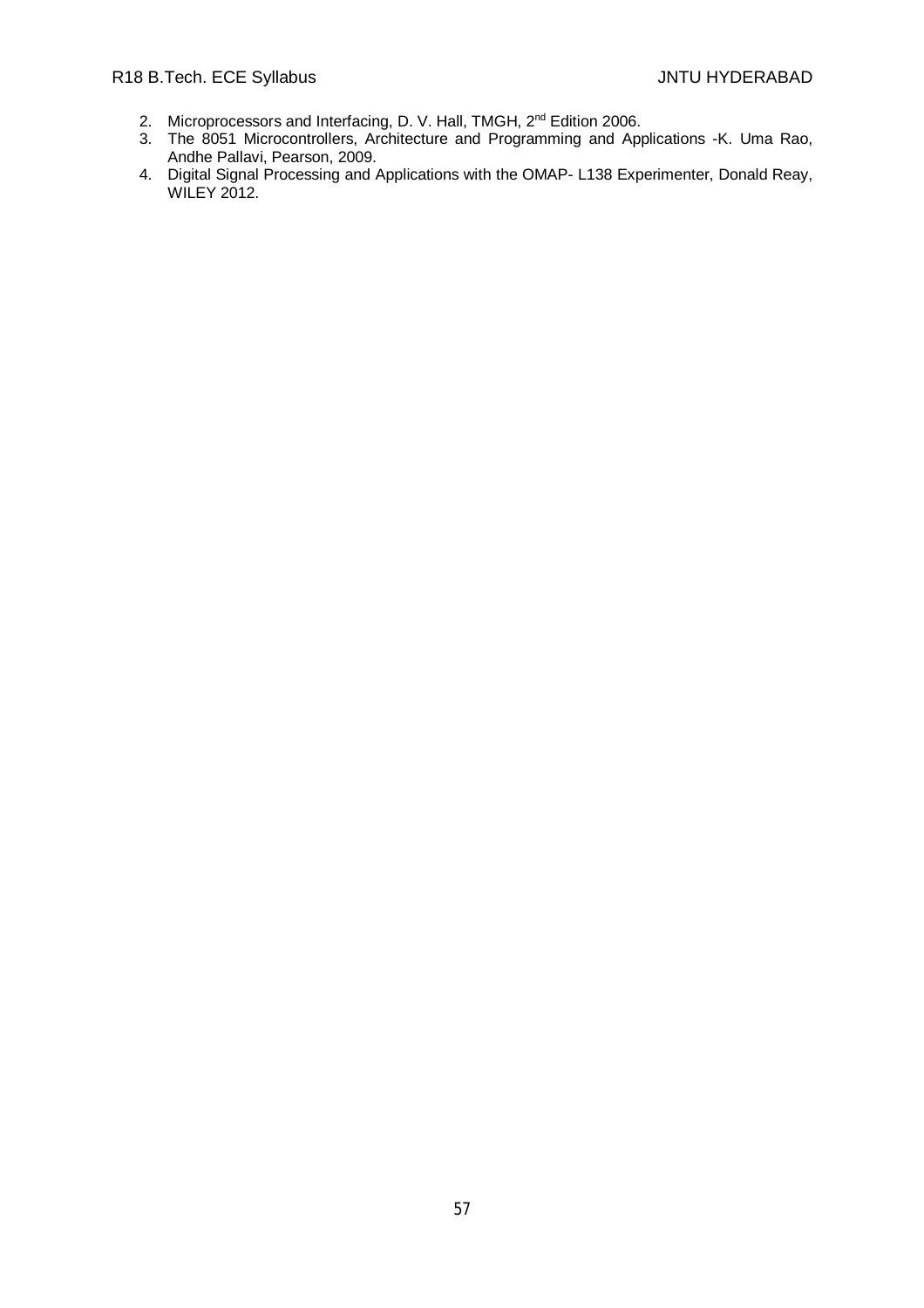# **EC502PC: DATA COMMUNICATIONS AND NETWORKS**

#### **B.Tech. III Year I Semester**

| L | $\mathbf T$ | Р | C              |
|---|-------------|---|----------------|
| 3 | 1           | 0 | $\overline{4}$ |

**Pre-requisite:** Digital Communications

#### **Course Objectives:**

- 1. To introduce the Fundamentals of data communication networks
- 2. To demonstrate the Functions of various protocols of Data link layer.
- 3. To demonstrate Functioning of various Routing protocols.
- 4. To introduce the Functions of various Transport layer protocols.
- 5. To understand the significance of application layer protocols

**Course Outcomes:** Upon completing this course, the student will be able to

- 1. Know the Categories and functions of various Data communication Networks
- 2. Design and analyze various error detection techniques.
- 3. Demonstrate the mechanism of routing the data in network layer
- 4. Know the significance of various Flow control and Congestion control Mechanisms
- 5. Know the Functioning of various Application layer Protocols.

#### **UNIT - I:**

**Introduction to Data Communications:** Components, Data Representation, Data Flow, Networks-Distributed Processing, Network Criteria, Physical Structures, Network Models, Categories of Networks Interconnection of Networks, The Internet - A Brief History, The Internet Today, Protocol and Standards - Protocols, Standards, Standards Organizations, Internet Standards. Network Models, Layered Tasks, OSI model, Layers in OSI model, TCP/IP Protocol Suite, Addressing Introduction, Wireless Links and Network Characteristics, WiFi: 802.11 Wireless LANs -The 802.11 Architecture,

# **UNIT - II:**

**Data Link Layer**: Links, Access Networks, and LANs- Introduction to the Link Layer, The Services Provided by the Link Layer, Types of errors, Redundancy, Detection vs Correction, Forward error correction Versus Retransmission Error-Detection and Correction Techniques, Parity Checks, Check summing Methods, Cyclic Redundancy Check (CRC) , Framing, Flow Control and Error Control protocols , Noisy less Channels and Noisy Channels, HDLC, Multiple Access Protocols, Random Access ,ALOHA, Controlled access, Channelization Protocols. 802.11 MAC Protocol, IEEE 802.11 Frame

#### **UNIT - III:**

**The Network Layer:** Introduction, Forwarding and Routing, Network Service Models, Virtual Circuit and Datagram Networks-Virtual-Circuit Networks, Datagram Networks, Origins of VC and Datagram Networks, Inside a Router**-**Input Processing, Switching, Output Processing, Queuing, The Routing Control Plane, The Internet Protocol(IP):Forwarding and Addressing in the Internet- Datagram format, Ipv4 Addressing, Internet Control Message Protocol(ICMP), IPv6

#### **UNIT - IV:**

**Transport Layer:** Introduction and Transport Layer Services : Relationship Between Transport and Network Layers, Overview of the Transport Layer in the Internet, Multiplexing and Demultiplexing, Connectionless Transport: UDP -UDP Segment Structure, UDP Checksum, Principles of Reliable Data Transfer-Building a Reliable Data Transfer Protocol, Pipelined Reliable Data Transfer Protocols, Go-Back-N(GBN), Selective Repeat(SR), Connection Oriented Transport: TCP - The TCP Connection, TCP Segment Structure, Round-Trip Time Estimation and Timeout, Reliable Data Transfer, Flow Control, TCP Connection Management, Principles of Congestion Control - The Cause and the Costs of Congestion, Approaches to Congestion Control

#### **UNIT - V:**

# **Application Layer:**

Principles of Networking Applications – Network Application Architectures, Processes Communicating, Transport Services Available to Applications, Transport Services Provided by the File Transfer: FTP,- FTP Commands and Replies, Electronic Mail in the Internet- STMP, Comparison with HTTP, DNS-The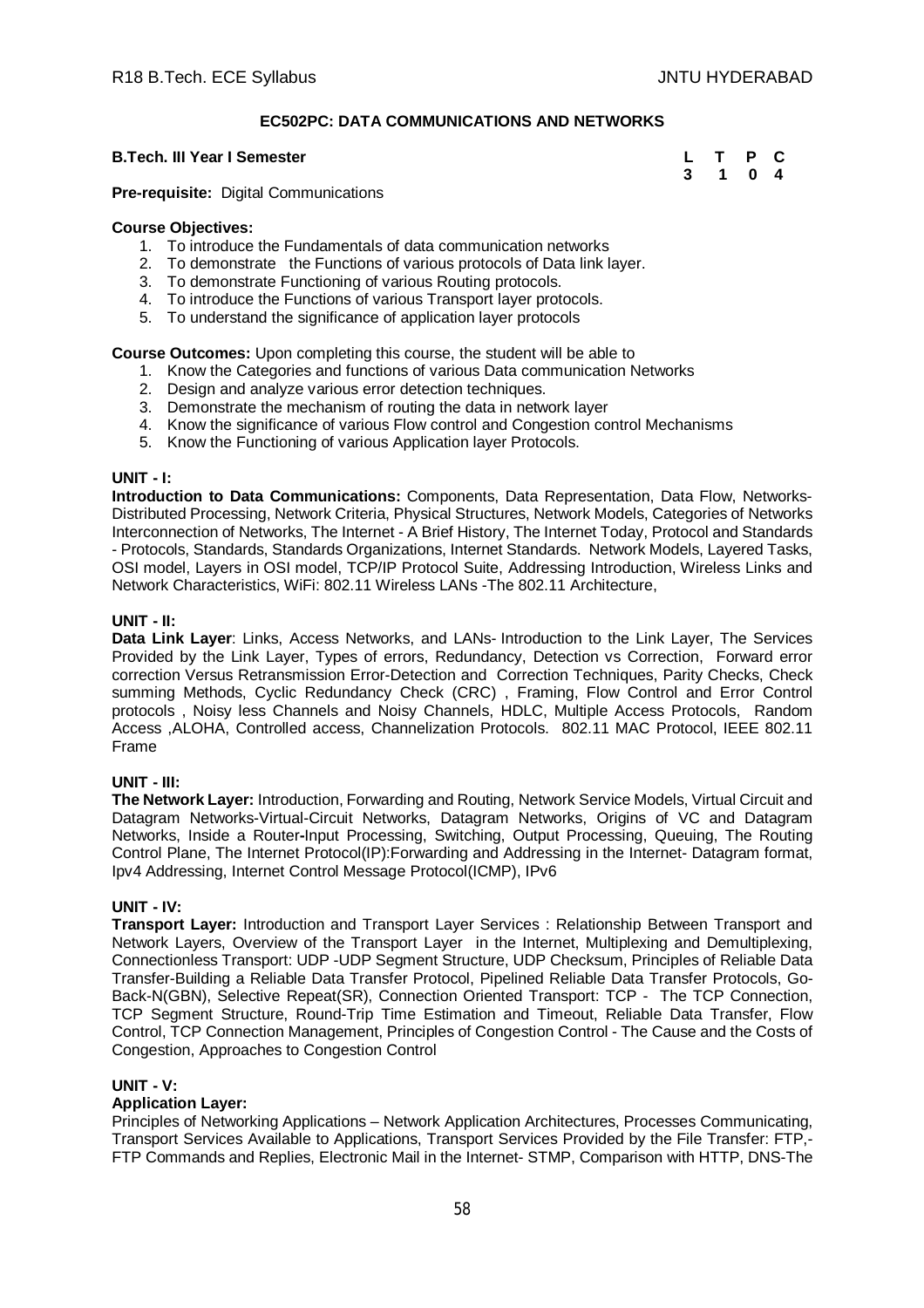Internet's Directory Service – Service Provided by DNS, Overview of How DNS Works, DNS Records and messages.

# **TEXTBOOKS:**

- 1. Computer Networking A Top-Down Approach Kurose James F, Keith W, 6<sup>th</sup> Edition, Pearson.
- 2. Data Communications and Networking Behrouz A. Forouzan 4<sup>th</sup> Edition McGraw-Hill Education

# **REFERENCES:**

- 1. Data communication and Networks Bhusan Trivedi, Oxford university press, 2016
- 2. Computer Networks -- Andrew S Tanenbaum, 4th Edition, Pearson Education
- 3. Understanding Communications and Networks, 3rd Edition, W. A. Shay, Cengage Learning.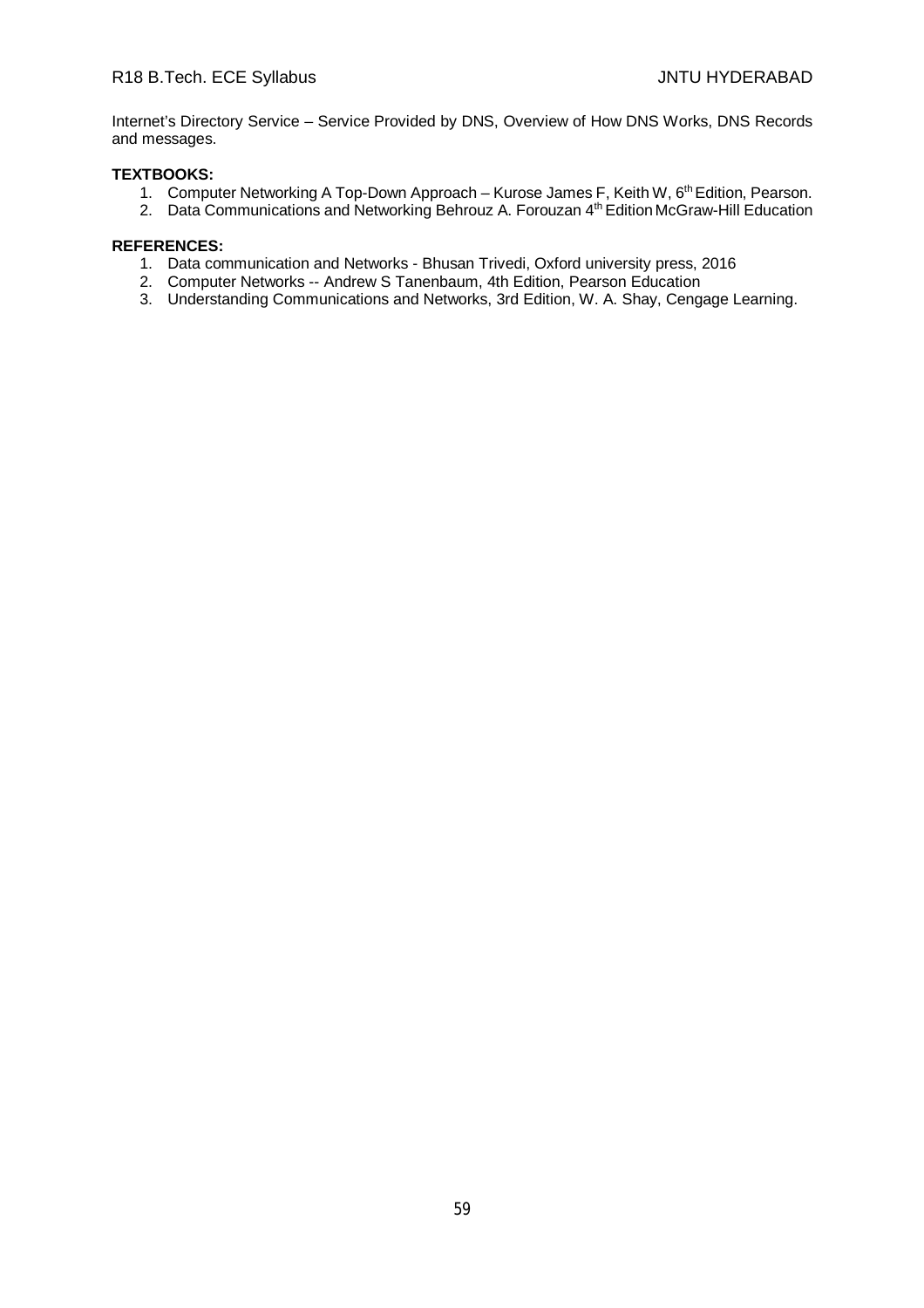# **EC503PC: CONTROL SYSTEMS**

### **B.Tech. III Year I Semester**

| L. | т | P | C.             |
|----|---|---|----------------|
| 3  | 1 | 0 | $\overline{4}$ |

**Prerequisite:** Linear Algebra and Calculus, Ordinary Differential Equations and Multivariable Calculus Laplace Transforms, Numerical Methods and Complex variables

# **Course objectives:**

- To understand the different ways of system representations such as Transfer function representation and state space representations and to assess the system dynamic response
- To assess the system performance using time domain analysis and methods for improving it To assess the system performance using frequency domain analysis and techniques for improving the performance
- To design various controllers and compensators to improve system performance

**Course Outcomes:** At the end of this course, students will demonstrate the ability to

- Understand the modeling of linear-time-invariant systems using transfer function and statespace representations.
- Understand the concept of stability and its assessment for linear-time invariant systems.
- Design simple feedback controllers.

#### **UNT - I**

**Introduction to Control Problem:** Industrial Control examples. Mathematical models of physical systems. Control hardware and their models. Transfer function models of linear time-invariant systems. Feedback Control: Open-Loop and Closed-loop systems. Benefits of Feedback. Block diagram algebra.

# **UNT - II**

**Time Response Analysis of Standard Test Signals:** Time response of first and second order systems for standard test inputs. Application of initial and final value theorem. Design specifications for secondorder systems based on the time-response. Concept of Stability. Routh-Hurwitz Criteria. Relative Stability analysis. Root-Locus technique. Construction of Root-loci.

#### **UNT - III**

**Frequency-Response Analysis:** Relationship between time and frequency response, Polar plots, Bode plots. Nyquist stability criterion. Relative stability using Nyquist criterion – gain and phase margin. Closed-loop frequency response.

# **UNT - IV**

**Introduction to Controller Design:** Stability, steady-state accuracy, transient accuracy, disturbance rejection, insensitivity and robustness of control systems. Root-loci method of feedback controller design. Design specifications in frequency-domain. Frequency-domain methods of design. Application of Proportional, Integral and Derivative Controllers, Lead and Lag compensation in designs. Analog and Digital implementation of controllers.

#### **UNT - V**

**State Variable Analysis and Concepts of State Variables:** State space model. Diagonalization of State Matrix. Solution of state equations. Eigen values and Stability Analysis. Concept of controllability and observability. Pole-placement by state feedback. Discrete-time systems. Difference Equations. State-space models of linear discrete-time systems. Stability of linear discrete-time systems.

#### **TEXT BOOKS:**

- 1. M. Gopal, "Control Systems: Principles and Design", McGraw Hill Education, 1997.
- 2. B. C. Kuo, "Automatic Control System", Prentice Hall, 1995.

- 1. K. Ogata, "Modern Control Engineering", Prentice Hall, 1991.
- 2. I. J. Nagrath and M. Gopal, "Control Systems Engineering", New Age International, 2009.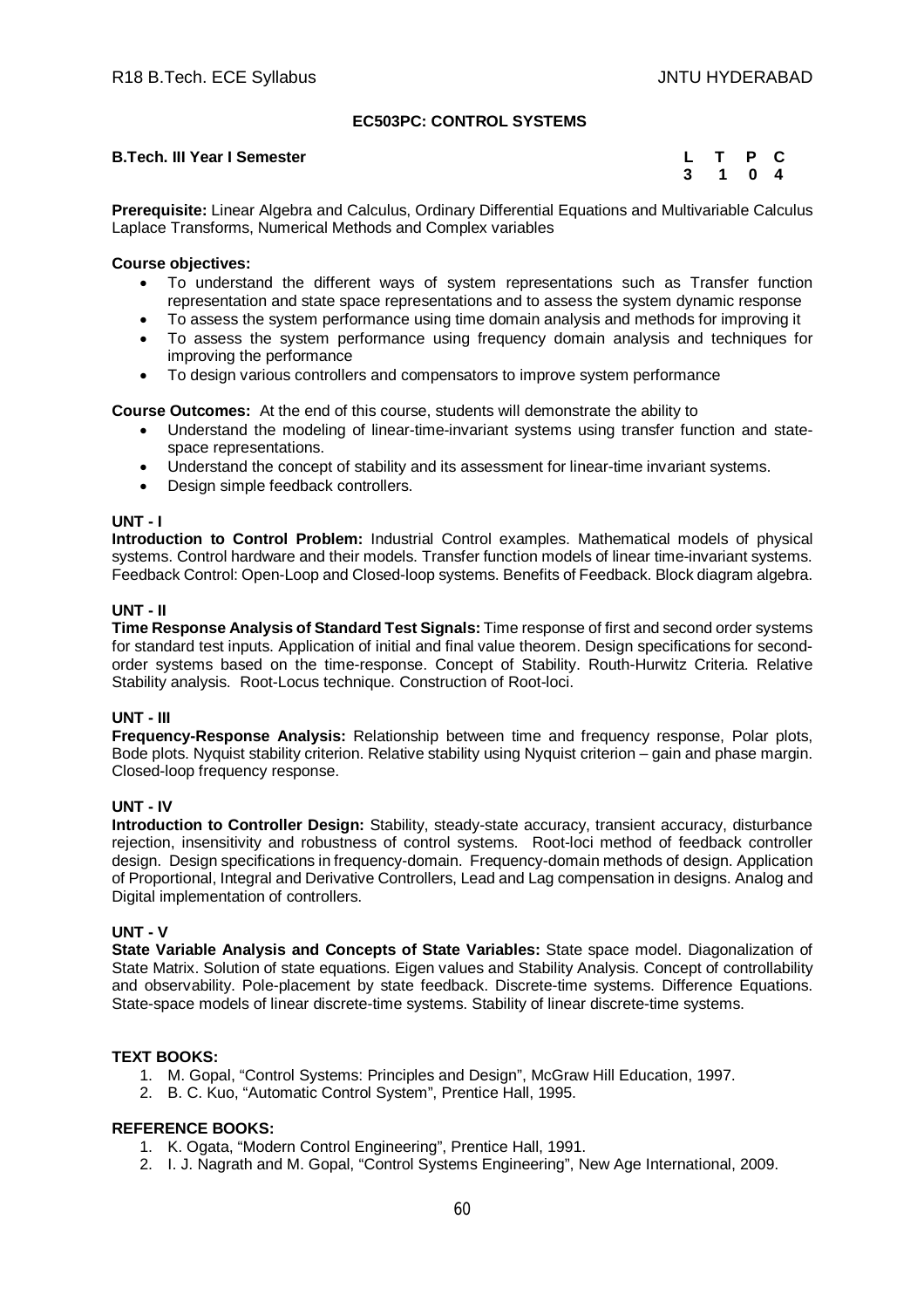# **SM504MS: BUSINESS ECONOMICS AND FINANCIAL ANALYSIS**

#### **B.Tech. III Year I Semester**

| L | т | P | C   |
|---|---|---|-----|
| 3 | 0 | 0 | - 3 |

**Course Objective:** To learn the basic business types, impact of the economy on Business and Firms specifically. To analyze the Business from the Financial Perspective.

**Course Outcome:** The students will understand the various Forms of Business and the impact of economic variables on the Business. The Demand, Supply, Production, Cost, Market Structure, Pricing aspects are learnt. The Students can study the firm's financial position by analysing the Financial Statements of a Company.

#### **UNIT – I: Introduction to Business and Economics**

**Business**: Structure of Business Firm, Theory of Firm, Types of Business Entities, Limited Liability Companies, Sources of Capital for a Company, Non-Conventional Sources of Finance.

**Economics:** Significance of Economics, Micro and Macro Economic Concepts, Concepts and Importance of National Income, Inflation, Money Supply and Inflation, Business Cycle, Features and Phases of Business Cycle. Nature and Scope of Business Economics, Role of Business Economist, Multidisciplinary nature of Business Economics.

#### **UNIT - II: Demand and Supply Analysis**

**Elasticity of Demand:** Elasticity, Types of Elasticity, Law of Demand, Measurement and Significance of Elasticity of Demand, Factors affecting Elasticity of Demand, Elasticity of Demand in decision making, Demand Forecasting: Characteristics of Good Demand Forecasting, Steps in Demand Forecasting, Methods of Demand Forecasting.

**Supply Analysis:** Determinants of Supply, Supply Function and Law of Supply.

# **UNIT- III: Production, Cost, Market Structures & Pricing**

**Production Analysis:** Factors of Production, Production Function, Production Function with one variable input, two variable inputs, Returns to Scale, Different Types of Production Functions.

**Cost analysis**: Types of Costs, Short run and Long run Cost Functions.

**Market Structures**: Nature of Competition, Features of Perfect competition, Monopoly, Oligopoly, Monopolistic Competition.

**Pricing:** Types of Pricing, Product Life Cycle based Pricing, Break Even Analysis, Cost Volume Profit Analysis.

**UNIT - IV: Financial Accounting:** Accounting concepts and Conventions, Accounting Equation, Double-Entry system of Accounting, Rules for maintaining Books of Accounts, Journal, Posting to Ledger, Preparation of Trial Balance, Elements of Financial Statements, Preparation of Final Accounts.

**UNIT - V: Financial Analysis through Ratios:** Concept of Ratio Analysis, Importance, Liquidity Ratios, Turnover Ratios, Profitability Ratios, Proprietary Ratios, Solvency, Leverage Ratios – Analysis and Interpretation (simple problems).

# **TEXT BOOKS:**

- 1. D. D. Chaturvedi, S. L. Gupta, Business Economics Theory and Applications, International Book House Pvt. Ltd. 2013.
- 2. Dhanesh K Khatri, Financial Accounting, Tata Mc –Graw Hill, 2011.
- 3. Geethika Ghosh, Piyali Gosh, Purba Roy Choudhury, Managerial Economics, 2e, Tata Mc Graw Hill Education Pvt. Ltd. 2012.

- 1. Paresh Shah, Financial Accounting for Management 2e, Oxford Press, 2015.
- 2. S. N. Maheshwari, Sunil K Maheshwari, Sharad K Maheshwari, Financial Accounting, 5e, Vikas Publications, 2013.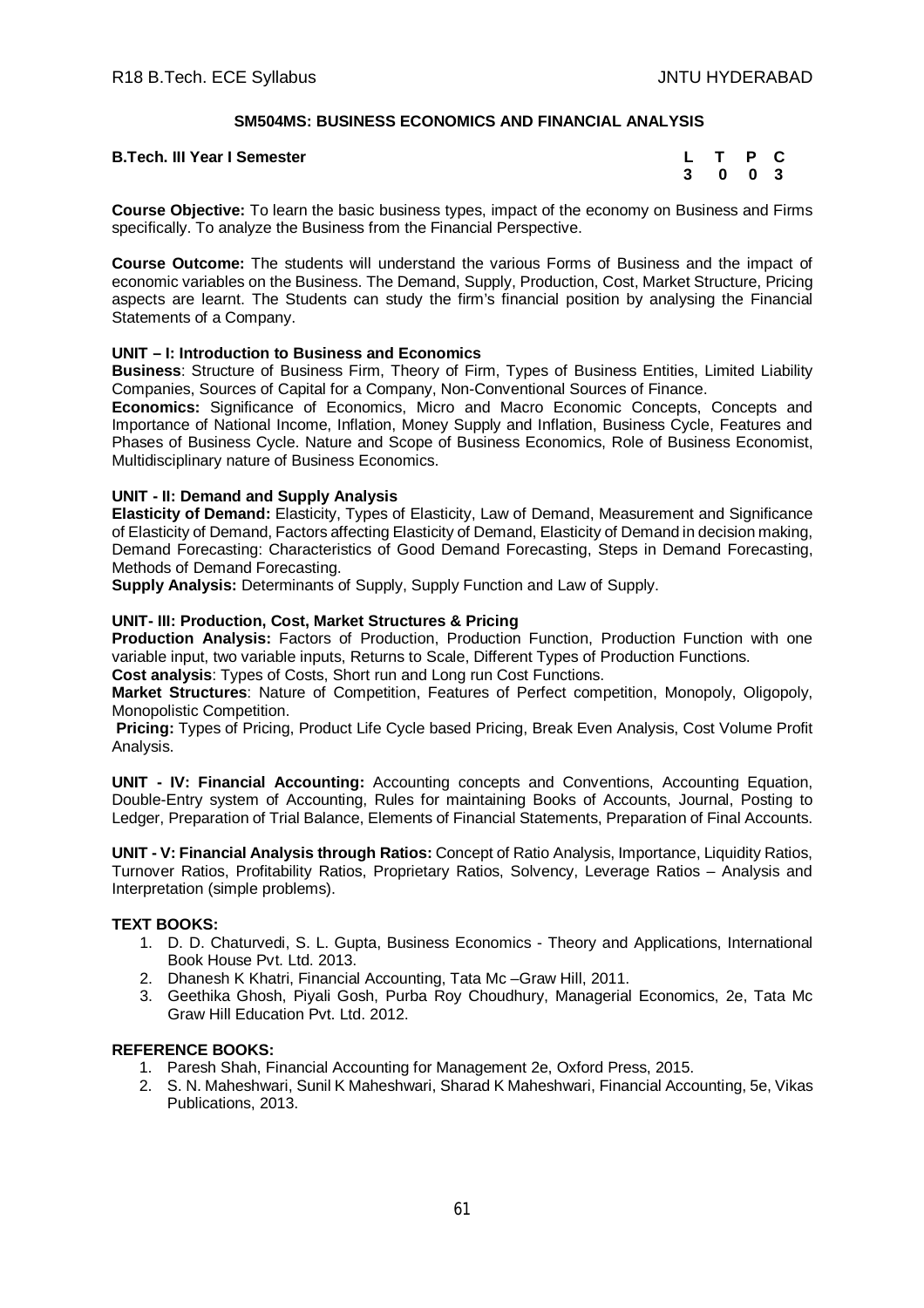# **EC511PE: COMPUTER ORGANIZATION & OPERATING SYSTEMS**

#### **B.Tech. III Year I Semester**

| L | T | Р | C. |
|---|---|---|----|
| 3 | 0 | 0 | -3 |

#### **Course Objectives:**

- 1. To understand the structure of a computer and its operations.
- 2. To understand the RTL and Micro-level operations and control in a computer.
- 3. Understanding the concepts of I/O and memory organization and operating systems.

#### **Course Outcomes:**

- 1. Able to visualize the organization of different blocks in a computer.
- 2. Able to use micro-level operations to control different units in a computer.
- 3. Able to use Operating systems in a computer.

#### **UNIT - I**:

**Basic Structure of Computers:** Computer Types, Functional Unit, Basic OPERATIONAL Concepts, Bus Structures, Software, Performance, Multiprocessors and Multi Computers, Data Representation, Fixed Point Representation, Floating – Point Representation.

**Register Transfer Language and Micro Operations:** Register Transfer Language, Register Transfer Bus and Memory Transfers, Arithmetic Micro Operations, Logic Micro Operations, Shift Micro Operations, Arithmetic Logic Shift Unit, Instruction Codes, Computer Registers Computer Instructions – Instruction Cycle, Memory – Reference Instructions, Input – Output and Interrupt, STACK Organization, Instruction Formats, Addressing Modes, DATA Transfer and Manipulation, Program Control, Reduced Instruction Set Computer.

#### **UNIT - II:**

**Micro Programmed Control:** Control Memory, Address Sequencing, Microprogram Examples, Design of Control Unit, Hard Wired Control, Microprogrammed Control

**The Memory System:** Basic Concepts of Semiconductor RAM Memories, Read-Only Memories, Cache Memories Performance Considerations, Virtual Memories Secondary Storage, Introduction to RAID.

# **UNIT - III:**

**Input-Output Organization:** Peripheral Devices, Input-Output Interface, Asynchronous Data Transfer Modes, Priority Interrupt, Direct Memory Access, Input –Output Processor (IOP), Serial Communication; Introduction to Peripheral Components, Interconnect (PCI) Bus, Introduction to Standard Serial Communication Protocols like RS232, USB, IEEE 1394.

#### **UNIT - IV:**

**Operating Systems Overview:** Overview of Computer Operating Systems Functions, Protection and Security, Distributed Systems, Special Purpose Systems, Operating Systems Structures-Operating System Services and Systems Calls, System Programs, Operating Systems Generation

**Memory Management:** Swapping, Contiguous Memory Allocation, Paging, Structure of The Page Table, Segmentation, Virtual Memory, Demand Paging, Page-Replacement Algorithms, Allocation of Frames, Thrashing Case Studies - UNIX, Linux, Windows

**Principles of Deadlock:** System Model, Deadlock Characterization, Deadlock Prevention, Detection and Avoidance, Recovery from Deadlock.

#### **UNIT - V:**

**File System Interface:** The Concept of a File, Access Methods, Directory Structure, File System Mounting, File Sharing, Protection.

**File System Implementation:** File System Structure, File System Implementation, Directory Implementation, Allocation Methods, Free-Space Management.

#### **TEXT BOOKS:**

- 1. Computer Organization Carl Hamacher, Zvonks Vranesic, Safea Zaky, Vth Edition, McGraw Hill.
- 2. Computer Systems Architecture M. Moris Mano, IIIrd Edition, Pearson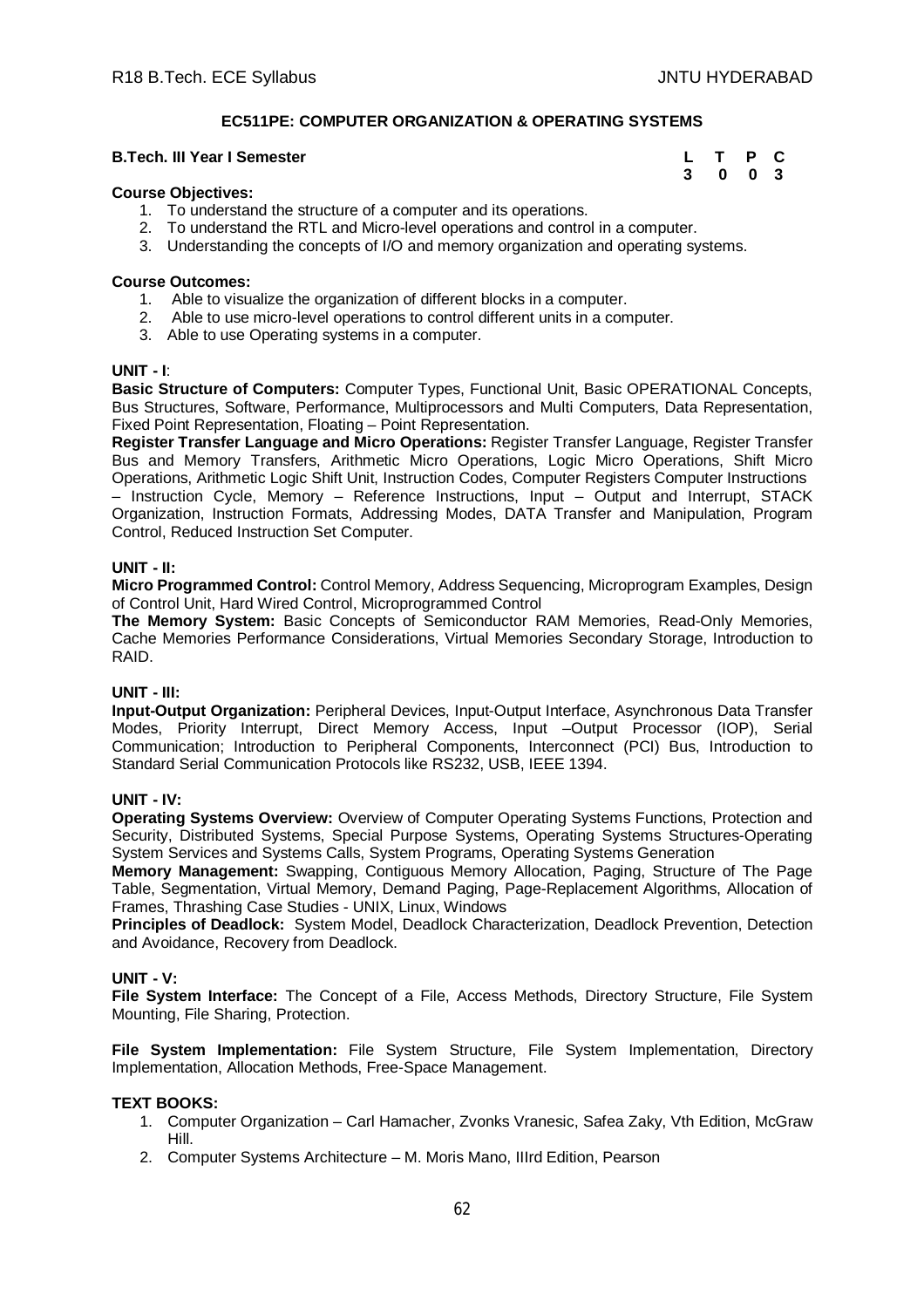3. Operating System Concepts- Abraham Silberchatz, Peter B. Galvin, Greg Gagne, 8th Edition, John Wiley.

- 1. Computer Organization and Architecture William Stallings Sixth Edition, Pearson
- 2. Structured Computer Organization Andrew S. Tanenbaum, 4th Edition PHI
- 3. Fundamentals of Computer Organization and Design Sivaraama Dandamudi Springer Int. Edition.
- 4. Operating Systems Internals and Design Principles, Stallings, sixth Edition–2009, Pearson Education.
- 5. Modern Operating Systems, Andrew S Tanenbaum 2<sup>nd</sup> Edition, PHI.
- 6. Principles of Operating Systems, B.L. Stuart, Cengage Learning, India Edition.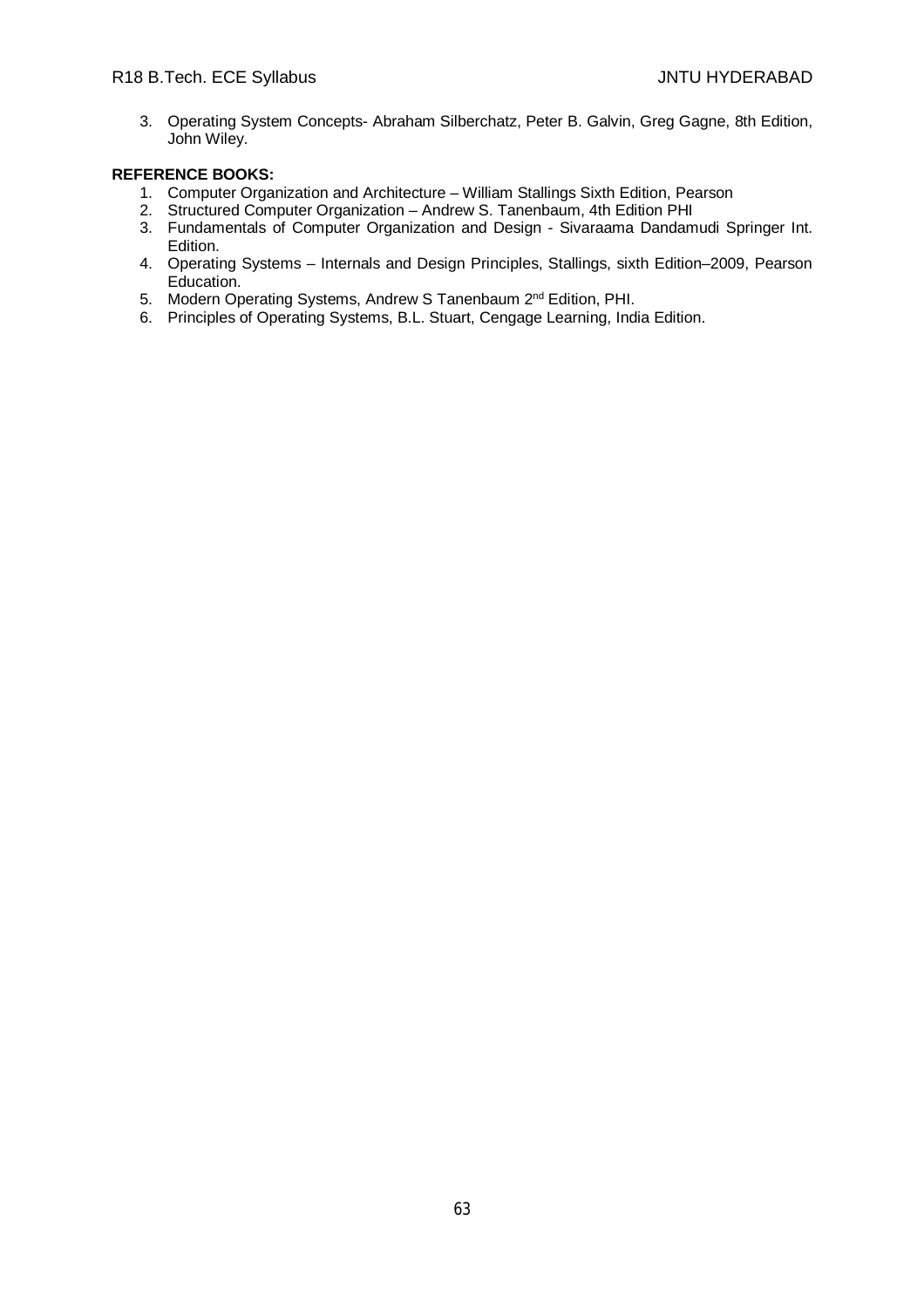# **EC512PE: ERROR CORRECTING CODES**

### **B.Tech. III Year I Semester**

| L | т | P | C   |
|---|---|---|-----|
| 3 | 0 | 0 | - 3 |

**Prerequisite:** Digital Communications

# **Course Objectives:**

- 1. To acquire the knowledge in measurement of information and errors.
- 2. To study the generation of various code methods used in communications.
- 3. To study the various application of codes.

# **Course Outcomes:**

- 1. Able to transmit and store reliable data and detect errors in data through coding.
- 2. Able to understand the designing of various codes like block codes, cyclic codes, convolution codes, turbo codes and space codes.

#### **UNIT – I:**

**Coding for Reliable Digital Transmission and storage:** Mathematical model of Information, A Logarithmic Measure of Information, Average and Mutual Information and Entropy, Types of Errors, Error Control Strategies.

**Linear Block Codes:** Introduction to Linear Block Codes, Syndrome and Error Detection, Minimum Distance of a Block code, Error-Detecting and Error-correcting Capabilities of a Block code, Standard array and Syndrome Decoding, Probability of an undetected error for Linear Codes over a BSC, Hamming Codes. Applications of Block codes for Error control in data storage system

# **UNIT - II:**

**Cyclic Codes:** Description, Generator and Parity-check Matrices, Encoding, Syndrome Computation and Error Detection, Decoding, Cyclic Hamming Codes, Shortened cyclic codes, Error-trapping decoding for cyclic codes, Majority logic decoding for cyclic codes.

# **UNIT – III:**

**Convolutional Codes:** Encoding of Convolutional Codes, Structural and Distance Properties, maximum likelihood decoding, Sequential decoding, Majority- logic decoding of Convolution codes. Application of Viterbi Decoding and Sequential Decoding, Applications of Convolutional codes in ARQ system.

# **UNIT – IV:**

**Turbo Codes:** LDPC Codes- Codes based on sparse graphs, Decoding for binary erasure channel, Log-likelihood algebra, Brief propagation, Product codes, Iterative decoding of product codes, Concatenated convolutional codes- Parallel concatenation, The UMTS Turbo code, Serial concatenation, Parallel concatenation, Turbo decoding

#### **UNIT - V:**

**Space-Time Codes:** Introduction, Digital modulation schemes, Diversity, Orthogonal space- Time Block codes, Alamouti's schemes, Extension to more than Two Transmit Antennas, Simulation Results, Spatial Multiplexing: General Concept, Iterative APP Preprocessing and Per-layer Decoding, Linear Multilayer Detection, Original BLAST Detection, QL Decomposition and Interface Cancellation, Performance of Multi – Layer Detection Schemes, Unified Description by Linear Dispersion Codes.

# **TEXT BOOKS:**

- 1. Error Control Coding- Fundamentals and Applications –Shu Lin, Daniel J. Costello, Jr, Prentice Hall, Inc.
- 2. Error Correcting Coding Theory-Man Young Rhee- 1989, McGraw-Hill

- 1. Error Correcting Coding Theory-Man Young Rhee-1989, McGraw Hill Publishing, 19
- 2. Digital Communications-Fundamental and Application Bernard Sklar, PE.
- 3. Digital Communications- John G. Proakis, 5<sup>th ed.</sup>, 2008, TMH.
- 4. Introduction to Error Control Codes-Salvatore Gravano-oxford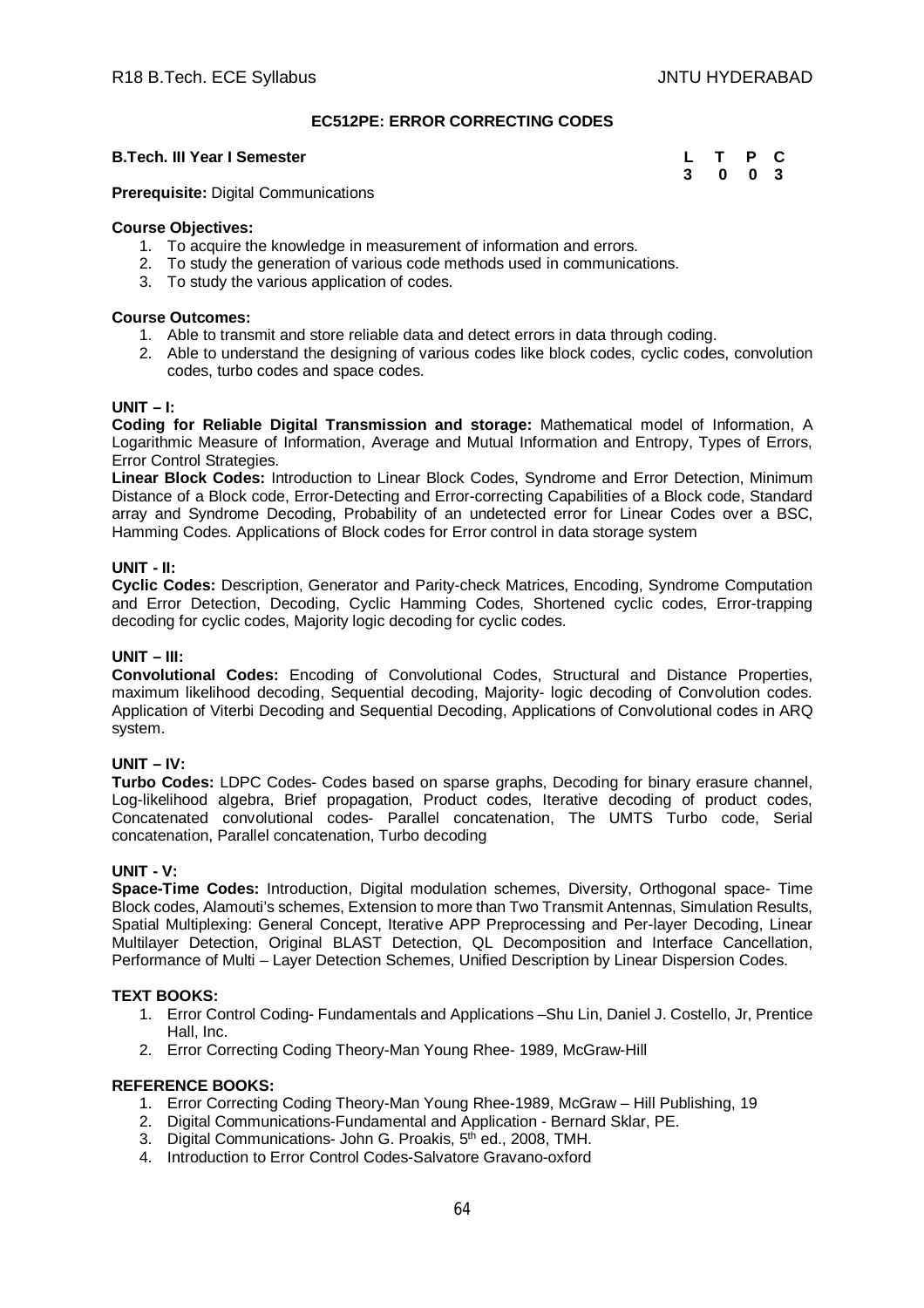# R18 B.Tech. ECE Syllabus **All Accords** Contact Art Accords And Accords And Accords Art Art Accords And Accords A

- 5. Error Correction Coding Mathematical Methods and Algorithms Todd K. Moon, 2006, Wiley India.
- 6. Information Theory, Coding and Cryptography Ranjan Bose, 2nd Edition, 2009, TMH.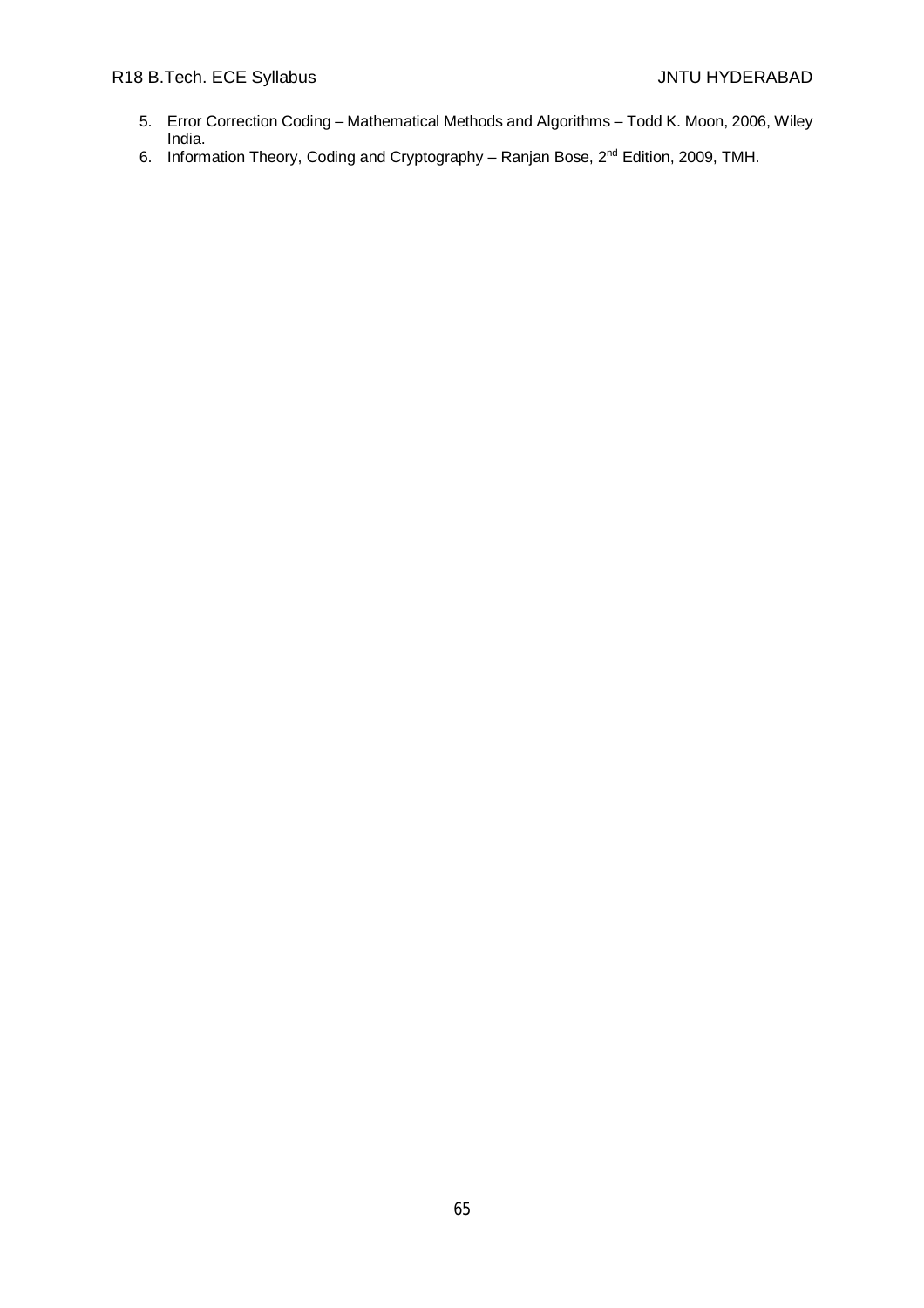# **EC513PE: ELECTRONIC MEASUREMENTS AND INSTRUMENTATION**

#### **B.Tech. III Year I Semester**

| L | т | P | C   |
|---|---|---|-----|
| 3 | 0 | 0 | - 3 |

**Prerequisite:** Basic Electrical and Electronics Engineering

#### **Course Objectives:**

- 1. It provides an understanding of various measuring system functioning and metrics for performance analysis.
- 2. Provides understanding of principle of operation, working of different electronic instruments viz. signal generators, signal analyzers, recorders and measuring equipment.
- 3. Understanding the concepts of various measuring bridges and their balancing conditions.
- 4. Provides understanding of use of various measuring techniques for measurement of different physical parameters using different classes of transducers.

**Course Outcomes:** Upon completing this course, the student will be able to

- 1. Measure electrical parameters with different meters and understand the basic definition of measuring parameters.
- 2. Use various types of signal generators, signal analyzers for generating and analyzing various real-time signals.
- 3. Operate an Oscilloscope to measure various signals.
- 4. Measure various physical parameters by appropriately selecting the transducers.

#### **UNIT - I:**

**Block Schematics of Measuring Systems:** Performance Characteristics, Static Characteristics, Accuracy, Precision, Resolution, Types of Errors, Gaussian Error, Root Sum Squares formula, Dynamic Characteristics, Repeatability, Reproducibility, Fidelity, Lag; Measuring Instruments: DC Voltmeters, D' Arsonval Movement, DC Current Meters, AC Voltmeters and Current Meters, Ohmmeters, Multimeters, Meter Protection, Extension of Range, True RMS Responding Voltmeters, Specifications of Instruments.

# **UNIT - II:**

**Signal Analyzers**: AF, HF Wave Analyzers, Harmonic Distortion, Heterodyne wave Analyzers, Spectrum Analyzers, Power Analyzers, Capacitance-Voltage Meters, Oscillators. Signal Generators: AF, RF Signal Generators, Sweep Frequency Generators, Pulse and Square wave Generators, Function Generators, Arbitrary Waveform Generator, Video Signal Generators, and Specifications

#### **UNIT III:**

**Oscilloscopes:** CRT, Block Schematic of CRO, Time Base Circuits, Lissajous Figures, CRO Probes, High Frequency CRO Considerations, Delay lines, Applications: Measurement of Time, Period and Frequency Specifications.

**Special Purpose Oscilloscopes**: Dual Trace, Dual Beam CROs, Sampling Oscilloscopes, Storage Oscilloscopes, Digital Storage CROs.

#### **UNIT IV:**

**Transducers:** Classification, Strain Gauges, Bounded, unbounded; Force and Displacement Transducers, Resistance Thermometers, Hotwire Anemometers, LVDT, Thermocouples, Synchros, Special Resistance Thermometers, Digital Temperature sensing system, Piezoelectric Transducers, Variable Capacitance Transducers, Magneto Strictive Transducers, gyroscopes, accelerometers.

#### **UNIT V**:

**Bridges:** Wheat Stone Bridge, Kelvin Bridge, and Maxwell Bridge.

**Measurement of Physical Parameters**: Flow Measurement, Displacement Meters, Liquid level Measurement, Measurement of Humidity and Moisture, Velocity, Force, Pressure – High Pressure, Vacuum level, Temperature -Measurements, Data Acquisition Systems.

#### **TEXT BOOKS:**

- 1. Modern Electronic Instrumentation and Measurement Techniques: A.D. Helbincs, W. D. Cooper: PHI 5<sup>th</sup> Edition 2003.
- 2. Electronic Instrumentation: H. S. Kalsi TMH, 2<sup>nd</sup> Edition 2004.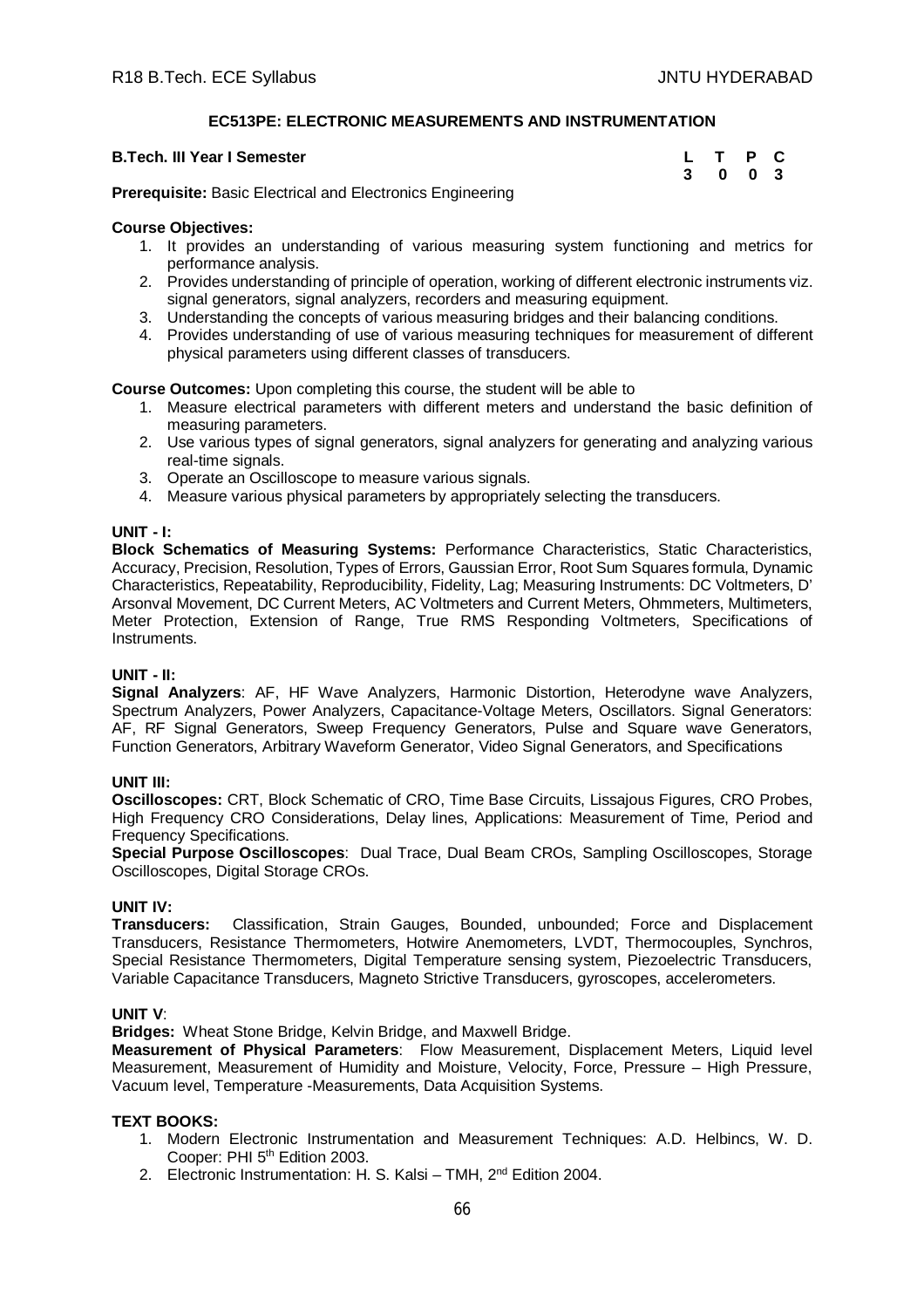- 1. Electrical and Electronic Measurement and Measuring Instruments A K Sawhney, Dhanpat Rai & Sons, 2013.
- 2. Electronic Instrumentation and Measurements David A. Bell, Oxford Univ. Press, 1997.
- 3. Industrial Instrumentation: T.R. Padmanabham Springer 2009.
- 4. Electronic Measurements and Instrumentation K. Lal Kishore, Pearson Education 2010.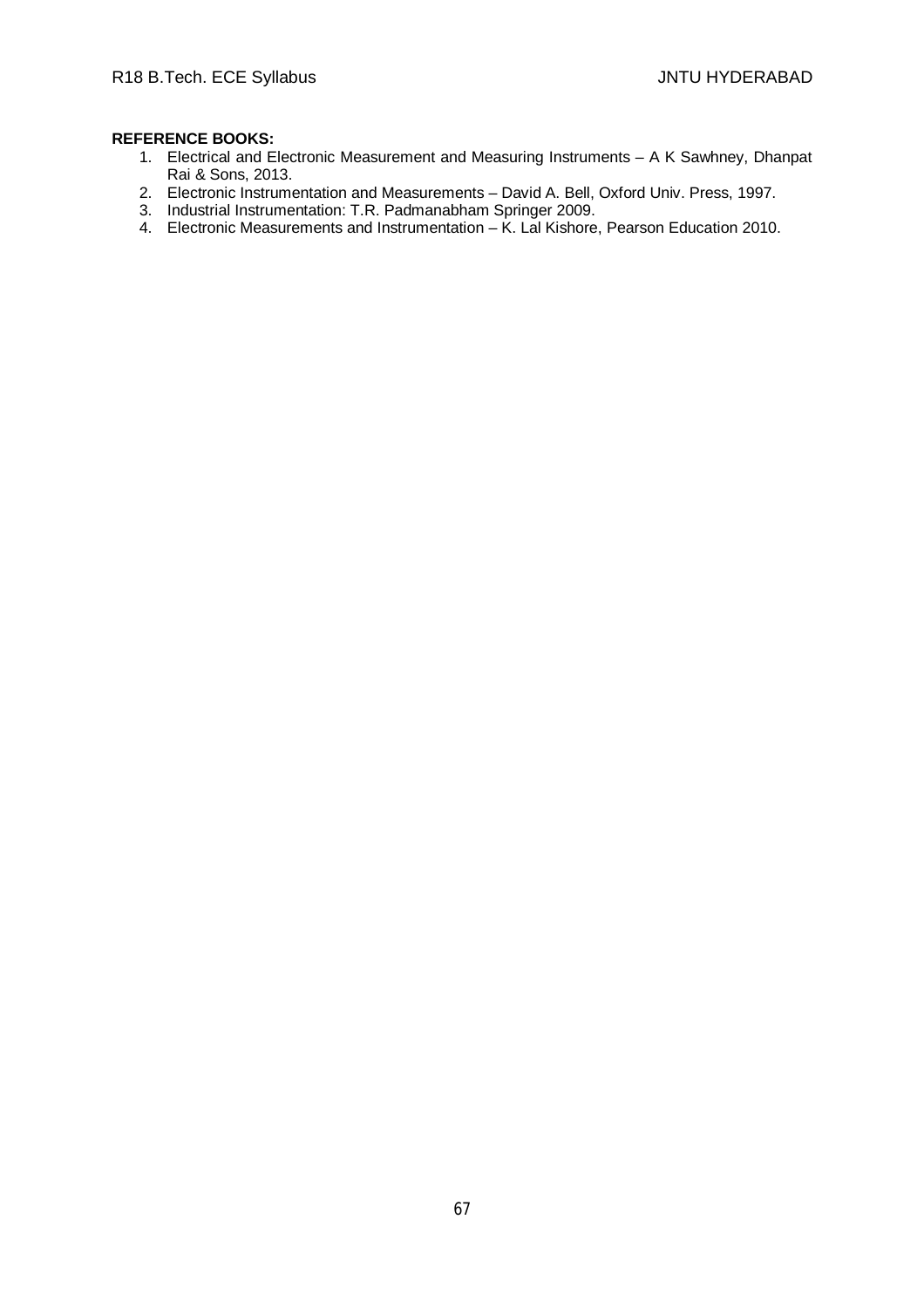# **EC505PC: MICROPROCESSORS AND MICROCONTROLLERS LAB**

# **B.Tech. III Year I Semester**

| L | Т | Р            | С   |
|---|---|--------------|-----|
| 0 | 0 | $\mathbf{3}$ | 1.5 |

# **Cycle 1: Using 8086 Processor Kits and/or Assembler (5 Weeks)**

- Assembly Language Programs to 8086 to Perform
	- 1. Arithmetic, Logical, String Operations on 16 Bit and 32-Bit Data.
	- 2. Bit level Logical Operations, Rotate, Shift, Swap and Branch Operations.

# **Cycle 2: Using 8051 Microcontroller Kit (6 weeks)**

- Introduction to IDE
	- 1. Assembly Language Programs to Perform Arithmetic (Both Signed and Unsigned) 16 Bit Data Operations, Logical Operations (Byte and Bit Level Operations), Rotate, Shift, Swap and Branch Instructions
	- 2. Time delay Generation Using Timers of 8051.
	- 3. Serial Communication from / to 8051 to / from I/O devices.
	- 4. Program Using Interrupts to Generate Square Wave 10 KHZ Frequency on P2.1 Using Timer 0 8051 in 8 bit Auto reload Mode and Connect a 1 HZ Pulse to INT1 pin and Display on Port 0. Assume Crystal Frequency as 11.0592 MHZ

# **Cycle 3: Interfacing I/O Devices to 8051(5 Weeks)**

- 1. 7 Segment Display to 8051.
- 2. Matrix Keypad to 8051.
- 3. Sequence Generator Using Serial Interface in 8051.
- 4. 8 bit ADC Interface to 8051.
- 5. Triangular Wave Generator through DAC interfaces to 8051.

# **TEXT BOOKS:**

- 1. Advanced Microprocessors and Peripherals by A K Ray, Tata McGraw-Hill Education, 2006
- 2. The 8051 *Microcontrollers*: Architecture, Programming & Applications by Dr. K. Uma Rao, Andhe Pallavi, Pearson, 2009.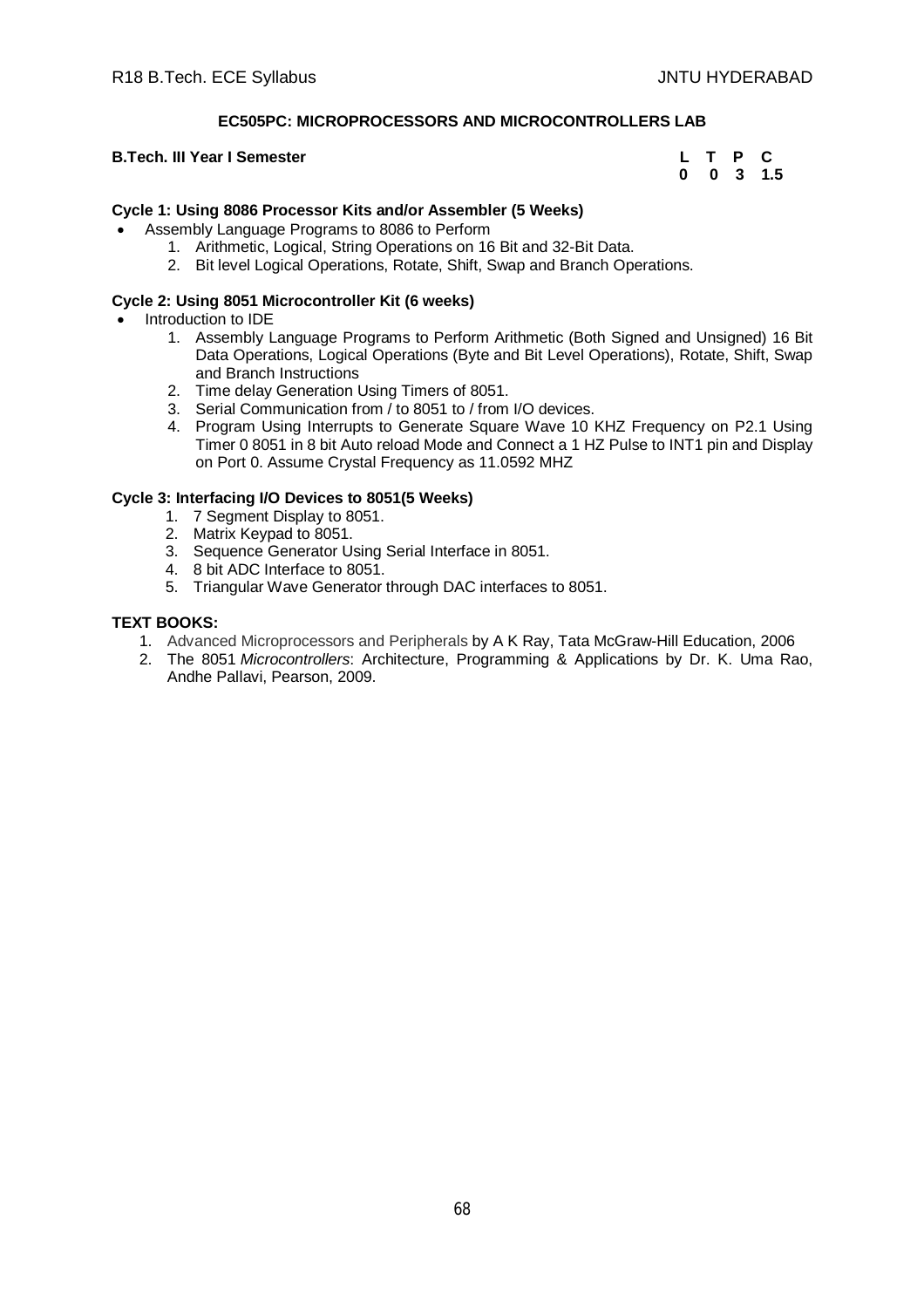# **EC506PC: DATA COMMUNICATIONS AND NETWORKS LAB**

#### **B.Tech. III Year I Semester**

|   |   | Р | С   |
|---|---|---|-----|
| 0 | 0 | 3 | 1.5 |

# **Note:**

- A. Minimum of 12 Experiments have to be conducted
- B. All the Experiments may be Conducted using Network Simulation software like NS-2, NSG-2.1 and Wire SHARK/equivalent software.

**Note**: For Experiments 2 to 10 Performance may be evaluated through simulation by using the parameters Throughput, Packet Delivery Ratio, Delay etc.

- 1. Writing a TCL Script to create two nodes and links between nodes
- 2. Writing a TCL Script to transmit data between nodes
- 3. Evaluate the performance of various LAN Topologies
- 4. Evaluate the performance of Drop Tail and RED queue management schemes
- 5. Evaluate the performance of CBQ and FQ Scheduling Mechanisms
- 6. Evaluate the performance of TCP and UDP Protocols
- 7. Evaluate the performance of TCP, New Reno and Vegas
- 8. Evaluate the performance of AODV and DSR routing protocols
- 9. Evaluate the performance of AODV and DSDV routing protocols
- 10. Evaluate the performance of IEEE 802.11 and IEEE 802.15.4
- 11. Evaluate the performance of IEEE 802.11 and SMAC
- 12. Capturing and Analysis of TCP and IP Packets
- 13. Simulation and Analysis of ICMP and IGMP Packets
- 14. Analyze the Protocols SCTP, ARP, NetBIOS, IPX VINES
- 15. Analysis of HTTP, DNS and DHCP Protocols

Major Equipment Required:

Required software (Open Source) like NS-2, NSG-2.1 and Wire SHARK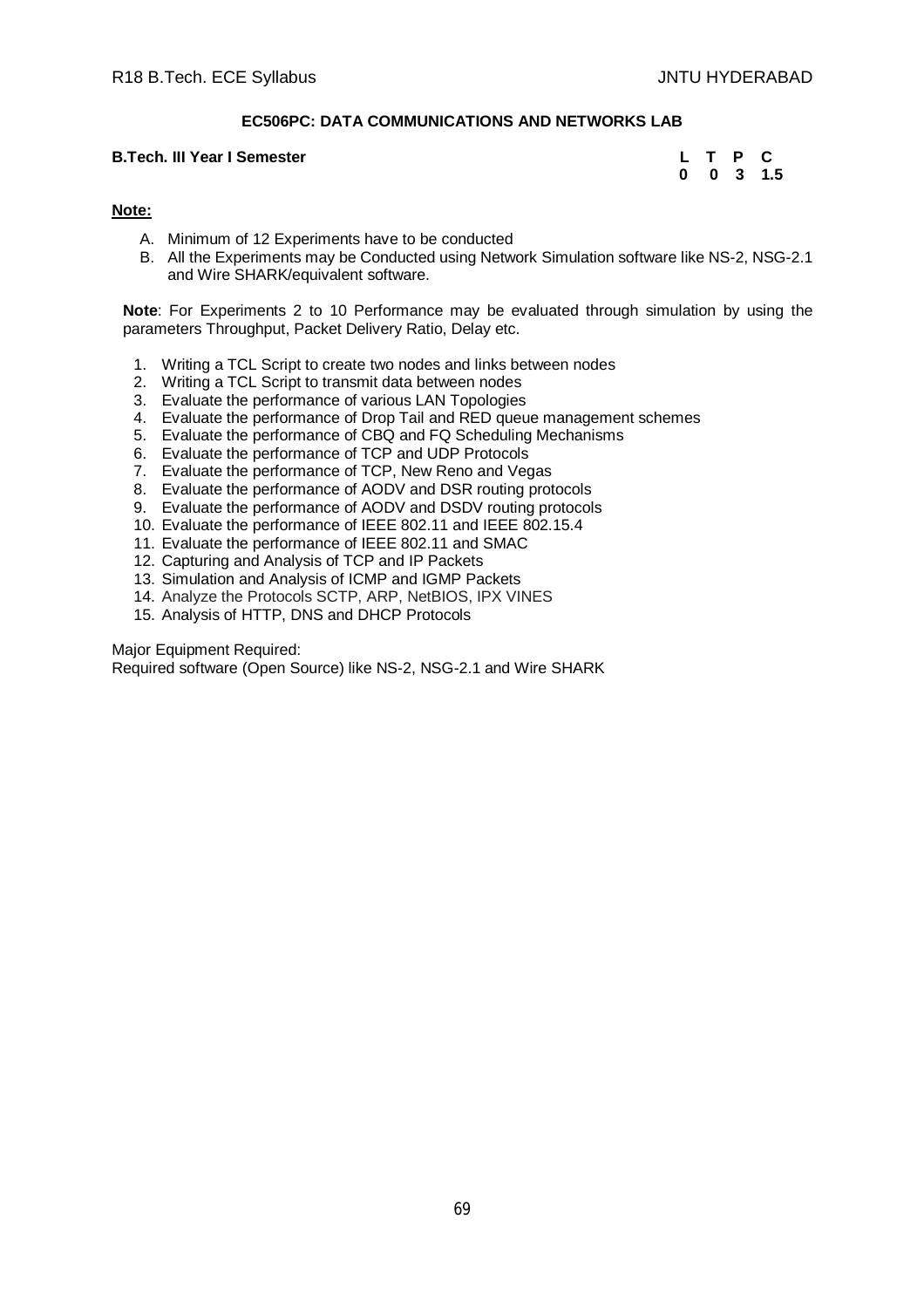# **EN508HS: ADVANCED COMMUNICATION SKILLS LAB**

# **B.Tech. III Year I Semester**

| L T |   | P   | Œ |
|-----|---|-----|---|
| 0   | 0 | - 2 | 1 |

# **1. INTRODUCTION:**

The introduction of the Advanced Communication Skills Lab is considered essential at 3<sup>rd</sup> year level. At this stage, the students need to prepare themselves for their careers which may require them to listen to, read, speak and write in English both for their professional and interpersonal communication in the globalized context.

The proposed course should be a laboratory course to enable students to use 'good' English and perform the following:

- Gathering ideas and information to organize ideas relevantly and coherently.
- Engaging in debates.
- Participating in group discussions.
- Facing interviews.
- Writing project/research reports/technical reports.
- Making oral presentations.
- Writing formal letters.
- Transferring information from non-verbal to verbal texts and vice-versa.
- Taking part in social and professional communication.

# **2. OBJECTIVES:**

This Lab focuses on using multi-media instruction for language development to meet the following targets:

- To improve the students' fluency in English, through a well-developed vocabulary and enable them to listen to English spoken at normal conversational speed by educated English speakers and respond appropriately in different socio-cultural and professional contexts.
- Further, they would be required to communicate their ideas relevantly and coherently in writing.
- To prepare all the students for their placements.

# **3. SYLLABUS**:

The following course content to conduct the activities is prescribed for the Advanced English Communication Skills (AECS) Lab:

- 1. **Activities on Fundamentals of Inter-personal Communication and Building Vocabulary**  Starting a conversation – responding appropriately and relevantly – using the right body language – Role Play in different situations & Discourse Skills- using visuals - Synonyms and antonyms, word roots, one-word substitutes, prefixes and suffixes, study of word origin, business vocabulary, analogy, idioms and phrases, collocations & usage of vocabulary.
- 2. **Activities on Reading Comprehension** –General Vs Local comprehension, reading for facts, guessing meanings from context, scanning, skimming, inferring meaning, critical reading& effective googling.
- 3. **Activities on Writing Skills** Structure and presentation of different types of writing *letter writing/Resume writing/ e-correspondence/Technical report writing/ – planning for writing –* improving one's writing.
- 4. **Activities on Presentation Skills** Oral presentations (individual and group) through JAM sessions/seminars/**PPTs** and written presentations through posters/projects/reports/ emails/assignments etc.
- 5. **Activities on Group Discussion and Interview Skills** Dynamics of group discussion, intervention, summarizing, modulation of voice, body language, relevance, fluency and organization of ideas and rubrics for evaluation- Concept and process, pre-interview planning, opening strategies, answering strategies, interview through tele-conference & video-conference and Mock Interviews.

# **4. MINIMUM REQUIREMENT:**

The Advanced English Communication Skills (AECS) Laboratory shall have the following infrastructural facilities to accommodate at least 35 students in the lab:

- Spacious room with appropriate acoustics.
- Round Tables with movable chairs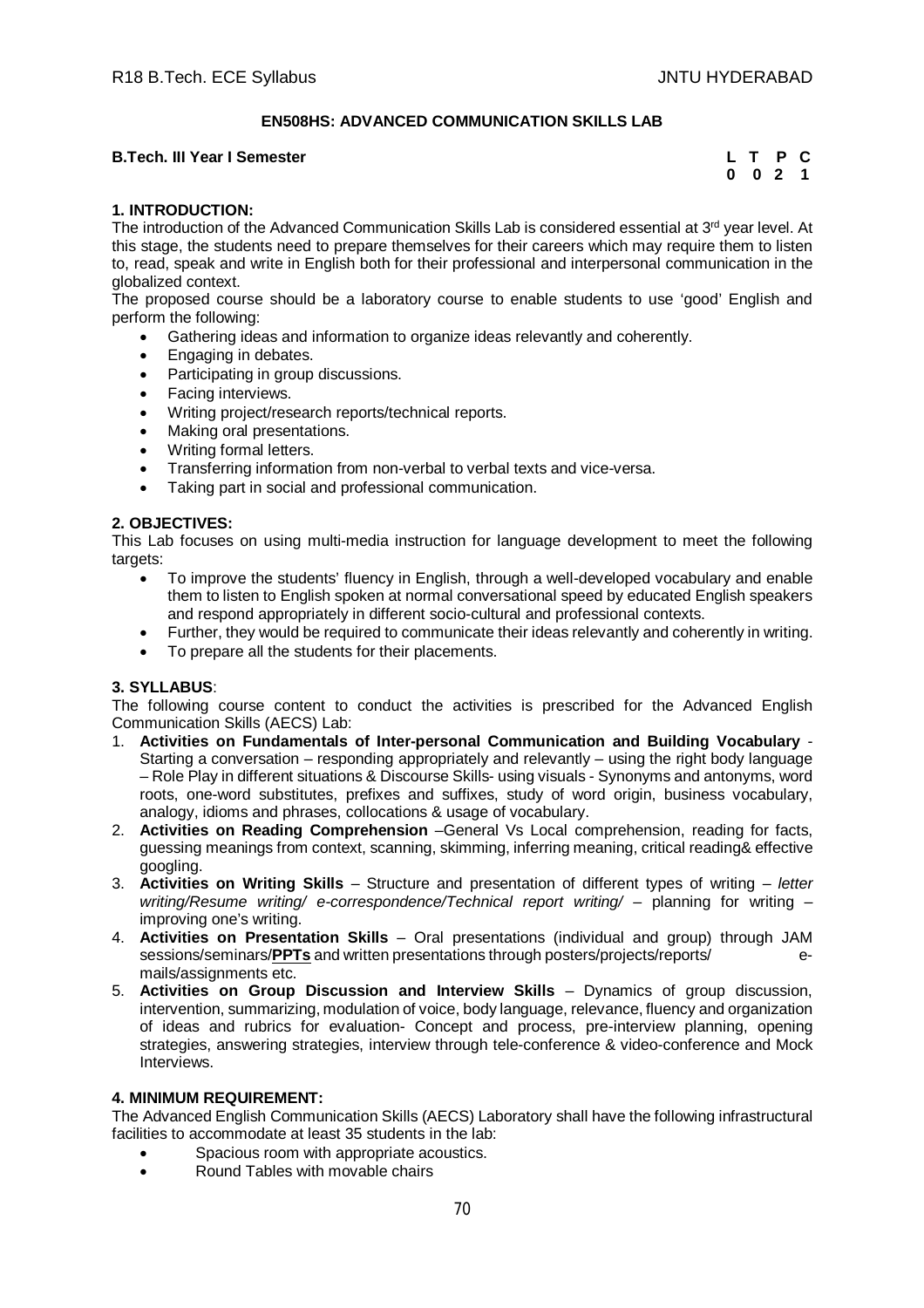- Audio-visual aids
- LCD Projector
- Public Address system
- P IV Processor, Hard Disk 80 GB, RAM–512 MB Minimum, Speed 2.8 GHZ
- T. V, a digital stereo & Camcorder
- Headphones of High quality

# **5. SUGGESTED SOFTWARE:**

- The software consisting of the prescribed topics elaborated above should be procured and used.
- Oxford Advanced Learner's Compass, 7<sup>th</sup> Edition
- DELTA's key to the Next Generation TOEFL Test: Advanced Skill Practice.
- Lingua TOEFL CBT Insider, by Dream tech
- TOEFL & GRE (KAPLAN, AARCO & BARRONS, USA, Cracking GRE by CLIFFS)

# **TEXT BOOKS:**

- 1. Effective Technical Communication by M Asharaf Rizvi. McGraw Hill Education (India) Pvt. Ltd. 2<sup>nd</sup> Edition
- 2. Academic Writing: A Handbook for International Students by Stephen Bailey, Routledge, 5th Edition.

# **REFERENCES:**

- 1. Learn Correct English A Book of Grammar, Usage and Composition by Shiv K. Kumar and Hemalatha Nagarajan. Pearson 2007
- 2. Professional Communication by Aruna Koneru, McGraw Hill Education (India) Pvt. Ltd, 2016.
- 3. Technical Communication by Meenakshi Raman & Sangeeta Sharma, Oxford University Press 2009.
- 4. Technical Communication by Paul V. Anderson. 2007. Cengage Learning pvt. Ltd. New Delhi.
- 5. English Vocabulary in Use series, Cambridge University Press 2008.
- 6. Handbook for Technical Communication by David A. McMurrey & Joanne Buckley. 2012. Cengage Learning.
- 7. Communication Skills by Leena Sen, PHI Learning Pvt Ltd., New Delhi, 2009.
- 8. Job Hunting by Colm Downes, Cambridge University Press 2008.
- 9. English for Technical Communication for Engineering Students, Aysha Vishwamohan, Tata Mc Graw-Hill 2009.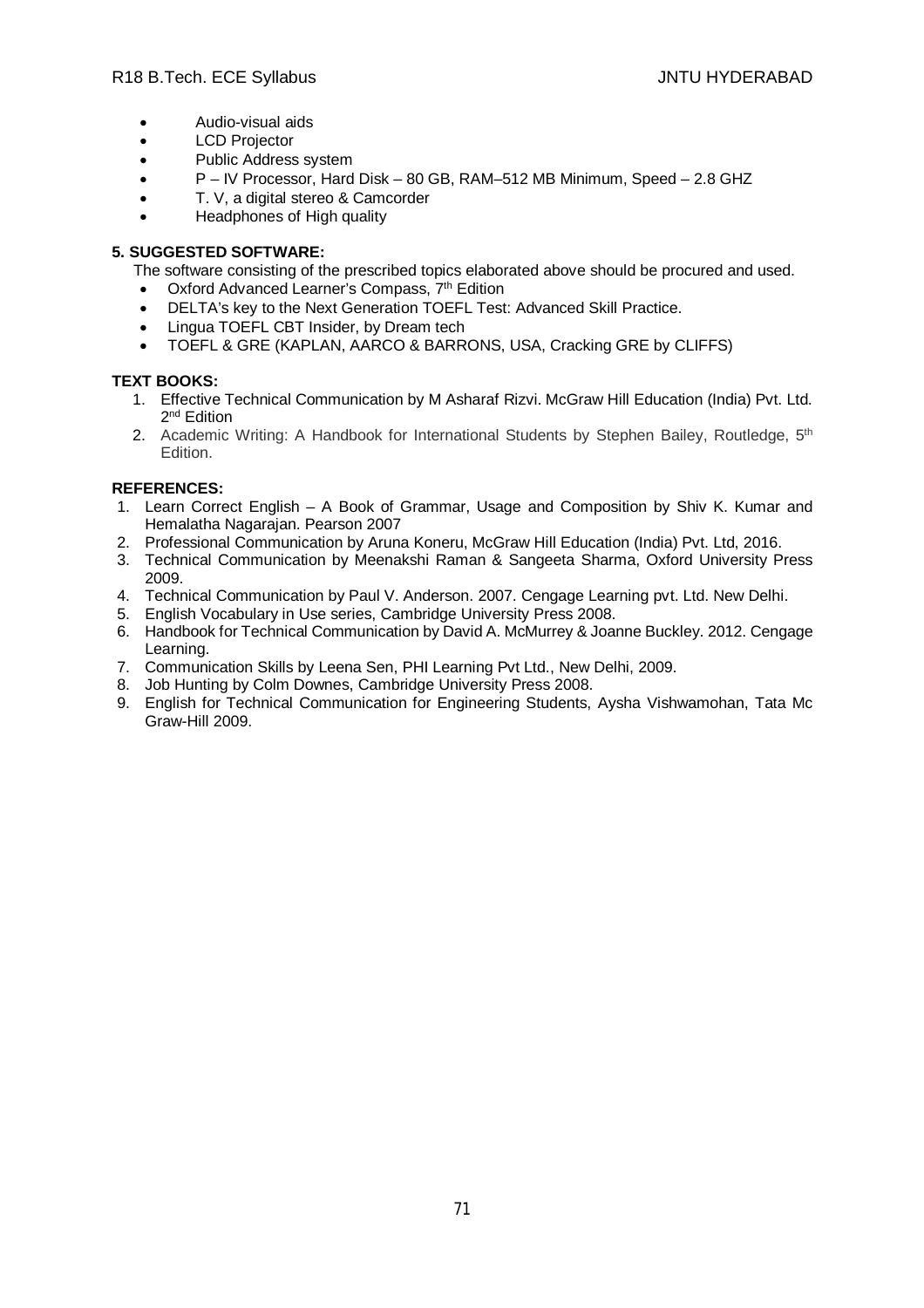# **\*MC510: INTELLECTUAL PROPERTY RIGHTS**

# **B.Tech. III Year I Semester**

|             | L T P          | - C |
|-------------|----------------|-----|
| $3^{\circ}$ | 0 <sub>0</sub> | 0   |

# **UNIT – I**

Introduction to Intellectual property: Introduction, types of intellectual property, international organizations, agencies and treaties, importance of intellectual property rights.

# **UNIT – II**

Trade Marks: Purpose and function of trademarks, acquisition of trade mark rights, protectable matter, selecting, and evaluating trade mark, trade mark registration processes.

# **UNIT – III**

Law of copy rights: Fundamental of copy right law, originality of material, rights of reproduction, rights to perform the work publicly, copy right ownership issues, copy right registration, notice of copy right, international copy right law.

Law of patents: Foundation of patent law, patent searching process, ownership rights and transfer

# **UNIT – IV**

Trade Secrets: Trade secrete law, determination of trade secrete status, liability for misappropriations of trade secrets, protection for submission, trade secrete litigation.

Unfair competition: Misappropriation right of publicity, false advertising.

# **UNIT – V**

New development of intellectual property: new developments in trade mark law; copy right law, patent law, intellectual property audits.

International overview on intellectual property, international – trade mark law, copy right law, international patent law, and international development in trade secrets law.

# **TEXT & REFERENCE BOOKS:**

- 1. Intellectual property right, Deborah. E. Bouchoux, Cengage learning.
- 2. Intellectual property right Unleashing the knowledge economy, prabuddha ganguli, Tata McGraw Hill Publishing company ltd.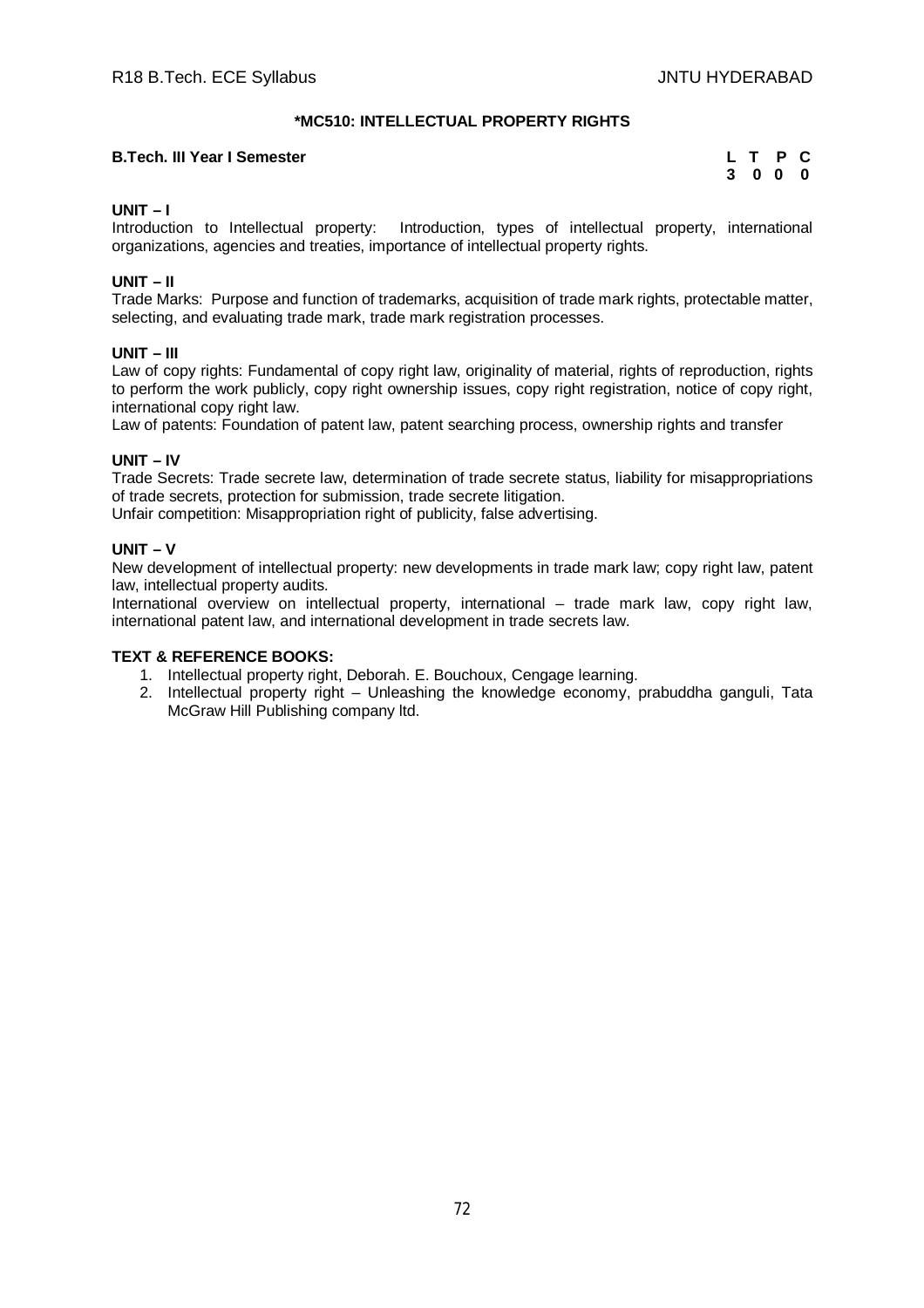# **EC601PC: ANTENNAS AND PROPAGATION**

#### **B.Tech. III Year II Semester**

| L | T | P | C                       |
|---|---|---|-------------------------|
| 3 | 1 | 0 | $\overline{\mathbf{4}}$ |

**Pre-requisite:** Electromagnetic Theory and Transmission Lines

**Course Objectives:** The course objectives are:

- 1. To understand the concept of radiation, antenna definitions and significance of antenna parameters, to derive and analyze the radiation characteristics of thin wire dipole antennas and solve numerical problems.
- 2. To analyze the characteristics and design relations of UHF, VHF and Microwave Antennas.
- 3. To identify the antenna array requirements, to determine the characteristics of ULAs and estimate the patterns of BSA, EFA, and Binomial Arrays.
- 4. To understand the concepts and set-up requirements for microwave measurements, and familiarize with the procedure to enable antenna measurements.
- 5. To define and distinguish between different phenomenon of wave propagation (ground wave, space wave and sky wave), their frequency dependence, and estimate their characteristics, identifying their profiles and parameters involved.

**Course Outcomes:** Upon completing this course, the student will be able to explain the mechanism of radiation, definitions of different antenna characteristic parameters and establish their mathematical relations.

- 1. Characterize the antennas based on frequency, configure the geometry and establish the radiation patterns of VHF, UHF and Microwave antennas and also antenna arrays.
- 2. Specify the requirements for microwave measurements and arrange a setup to carry out the antenna far zone pattern and gain measurements in the laboratory.
- 3. Classify the different wave propagation mechanisms, determine the characteristic features of different wave propagations, and estimate the parameters involved.

## **UNIT - I**

**Antenna Basics:** Basic Antenna Parameters – Patterns, Beam Area, Radiation Intensity, Beam Efficiency, Directivity-Gain-Resolution, Antenna Apertures, Effective Height.

Fields from Oscillating Dipole, Field Zones, Front - to-back Ratio, Antenna Theorems, Radiation, Retarded Potentials – Helmholtz Theorem

**Thin Linear Wire Antennas** – Radiation from Small Electric Dipole, Quarter Wave Monopole and Half Wave Dipole – Current Distributions, Field Components, Radiated Power, Radiation Resistance, Beam Width, Directivity, Effective Area and Effective Height, Natural Current Distributions, Far Fields and Patterns of Thin Linear Centre-fed Antennas of Different Lengths. Loop Antennas - Small Loop, Comparison of Far Fields of Small Loop and Short Dipole, Radiation Resistances and Directivities of Small Loops (Qualitative Treatment).

# **UNIT - II**

**Antenna Arrays:** Point Sources – Definition, Patterns**,** arrays of 2 Isotropic Sources **-** Different Cases, Principle of Pattern Multiplication, Uniform Linear Arrays – Broadside Arrays, Endfire Arrays, EFA with Increased Directivity, Derivation of their Characteristics and Comparison, BSAs with Non-uniform Amplitude Distributions – General Considerations and Binomial Arrays.

**Antenna Measurements:** Introduction, Concepts - Reciprocity, Near and Far Fields, Coordinate System, Sources of Errors. Patterns to be Measured, Directivity Measurement, Gain Measurements (by Comparison, Absolute and 3-Antenna Methods)

#### **UNIT - III:**

**VHF, UHF and Microwave Antennas - I**: Arrays with Parasitic Elements, Yagi-Uda Array, Folded Dipoles and their Characteristics, Helical Antennas – Helical Geometry, Helix Modes, Practical Design Considerations for Monofilar Helical Antenna in Axial and Normal Modes, Horn Antennas – Types, Fermat's Principle, Optimum Horns, Design Considerations of Pyramidal Horns.

# **UNIT - IV**

**VHF, UHF and Microwave Antennas - II**: Microstrip Antennas – Introduction, Features, Advantages and Limitations, Rectangular Patch Antennas – Geometry and Parameters, Characteristics of Microstrip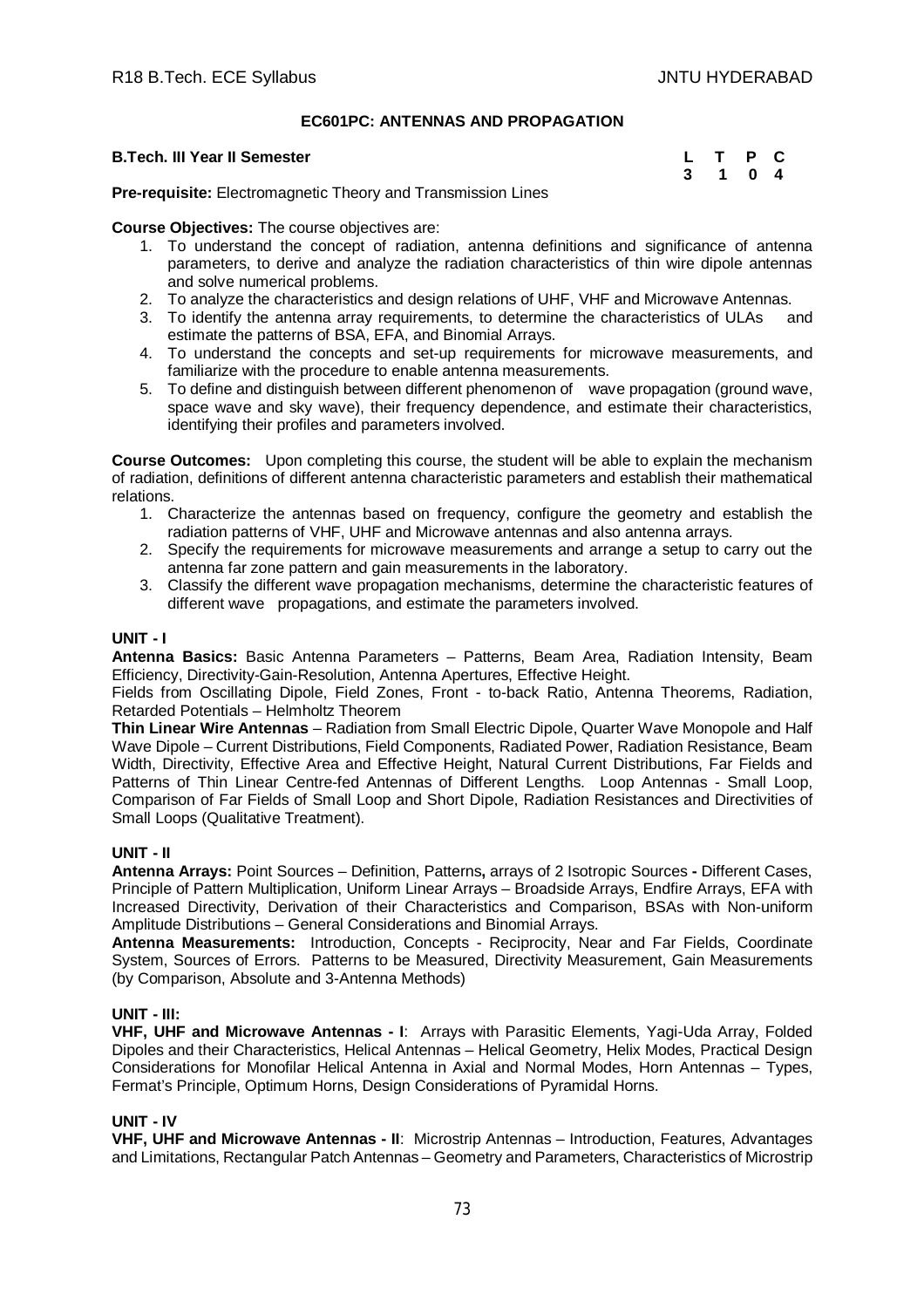Antennas. Reflector Antennas – Introduction, Flat Sheet and Corner Reflectors, Paraboloidal Reflectors – Geometry, Pattern Characteristics, Feed Methods, Reflector Types – Related Features.

# **UNIT - V:**

**Wave Propagation -** Definitions, Categorizations and General Classifications, Different Modes of Wave Propagation, Ray/Mode Concepts,

**Ground Wave Propagation** –Plane Earth Reflections, Space and Surface Waves, Wave Tilt, Curved Earth Reflections.

**Space Wave Propagation –**Field Strength Variation with Distance and Height, Effect of Earth's Curvature, Absorption, Super Refraction, M-Curves and Duct Propagation, Scattering Phenomena, Troposphere Propagation.

**Sky Wave Propagation** –Structure of Ionosphere, Refraction and Reflection of Sky Waves by Ionosphere, Ray Path, Critical Frequency, MUF, LUF, OF, Virtual Height and Skip Distance, Relation between MUF and Skip Distance, Multi-hop Propagation.

# **TEXT BOOKS:**

- 1. Antennas and Wave Propagation J.D. Kraus, R.J. Marhefka and Ahmad S. Khan, TMH, New Delhi, 4th ed., (Special Indian Edition), 2010.
- 2. Electromagnetic Waves and Radiating Systems E.C. Jordan and K.G. Balmain, PHI, 2nd ed., 2000.

- 1. Antenna Theory C.A. Balanis, John Wiley & Sons, 3rd Ed., 2005.
- 2. Antennas and Wave Propagation K.D. Prasad, Satya Prakashan, Tech India Publications, New Delhi, 2001.
- 3. Radio Engineering Handbook- Keith henney, 3rd edition TMH.
- 4. Antenna Engineering Handbook –John Leonidas Volakis, 3<sup>rd</sup> edition, 2007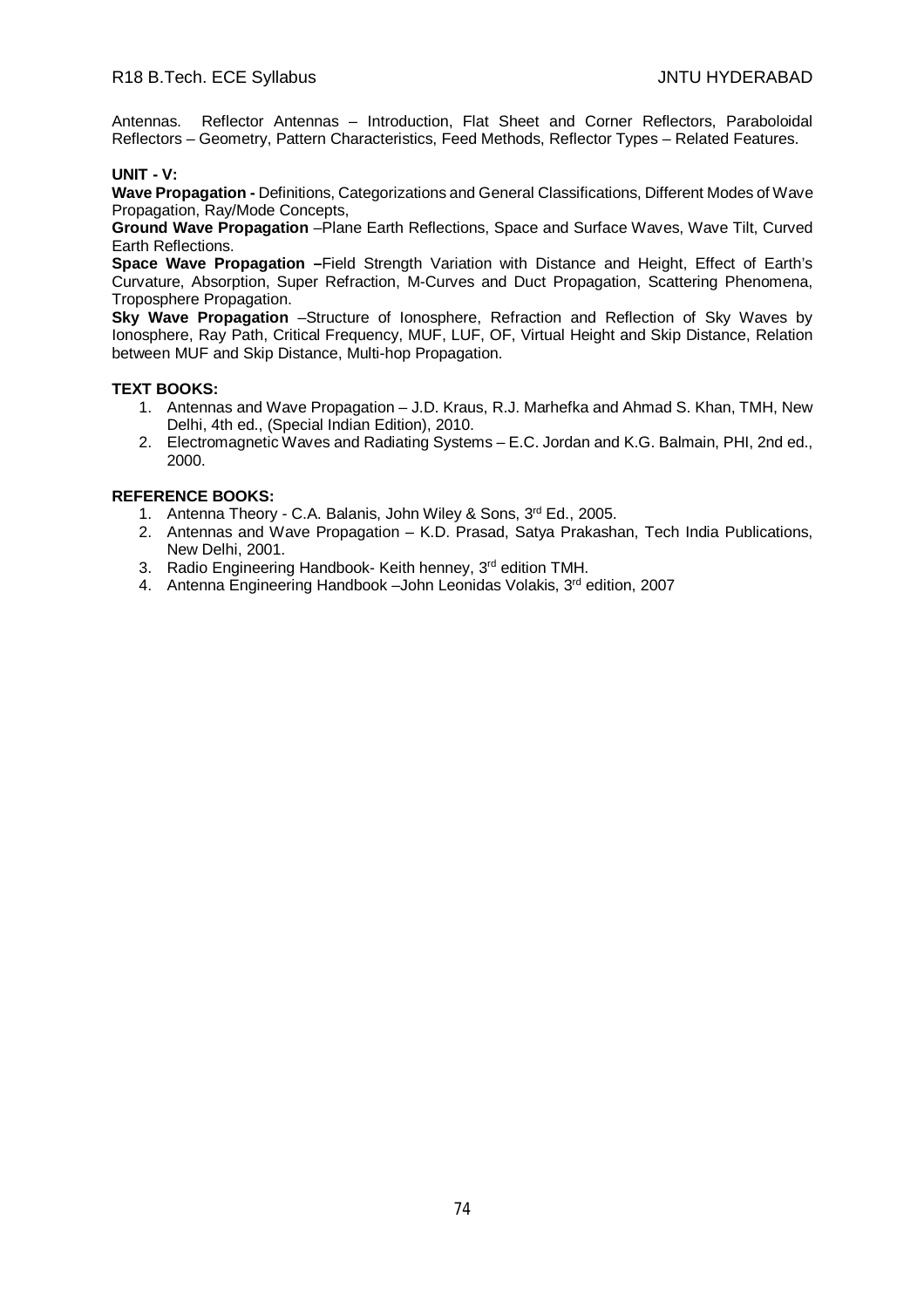## **EC602PC: DIGITAL SIGNAL PROCESSING**

#### **B.Tech. III Year II Semester**

| L | Т | Р | C              |
|---|---|---|----------------|
| 3 | 1 | 0 | $\overline{4}$ |

**Prerequisite:** Signals and Systems

#### **Course Objectives:**

- 1. To provide background and fundamental material for the analysis and processing of digital signals.
- 2. To understand the fast computation of DFT and appreciate the FFT processing.
- 3. To study the designs and structures of digital (IIR and FIR) filters and analyze and synthesize for a given specifications.
- 4. To acquaint in Multi-rate signal processing techniques and finite word length effects**.**

#### **Course Outcomes:** Upon completing this course, the student will be able to

- 1. Understand the LTI system characteristics and Multirate signal processing.
- 2. Understand the inter-relationship between DFT and various transforms.
- 3. Design a digital filter for a given specification.
- 4. Understand the significance of various filter structures and effects of round off errors.

#### **UNIT - I:**

**Introduction:** Introduction to Digital Signal Processing: Discrete Time Signals & Sequences, conversion of continuous to discrete signal, Normalized Frequency**,** Linear Shift Invariant Systems, Stability, and Causality, linear differential equation to difference equation**,** Linear Constant Coefficient Difference Equations, Frequency Domain Representation of Discrete Time Signals and Systems **Multirate Digital Signal Processing:** Introduction, Down Sampling, Decimation, Up sampling, Interpolation, Sampling Rate Conversion.

## **UNIT - II:**

**Discrete Fourier series:** Fourier Series, Fourier Transform, Laplace Transform and Z-Transform relation**,** DFS Representation of Periodic Sequences, Properties of Discrete Fourier Series, Discrete Fourier Transforms: Properties of DFT, Linear Convolution of Sequences using DFT, Computation of DFT: Over-Lap Add Method, Over-Lap Save Method, Relation between DTFT, DFS, DFT and Z-Transform.

**Fast Fourier Transforms:** Fast Fourier Transforms (FFT) - Radix-2 Decimation-in-Time and Decimation-in-Frequency FFT Algorithms, Inverse FFT.

#### **UNIT - III**

**IIR Digital Filters:** Analog filter approximations – Butterworth and Chebyshev, Design of IIR Digital Filters from Analog Filters, Step and Impulse Invariant Techniques, Bilinear Transformation Method, Spectral Transformations.

#### **UNIT - IV**

**FIR Digital Filters:** Characteristics of FIR Digital Filters, Frequency Response. Design of FIR Filters: Fourier Method, Digital Filters using Window Techniques, Frequency Sampling Technique, Comparison of IIR & FIR filters.

#### **UNIT - V**

**Realization of Digital Filters:** Applications of Z – Transforms, Solution of Difference Equations of Digital Filters, System Function, Stability Criterion, Frequency Response of Stable Systems, Realization of Digital Filters – Direct, Canonic, Cascade and Parallel Forms.

**Finite Word Length Effects:** Limit cycles, Overflow Oscillations, Round-off Noise in IIR Digital Filters, Computational Output Round Off Noise, Methods to Prevent Overflow, Trade Off Between Round Off and Overflow Noise, Measurement of Coefficient Quantization Effects through Pole-Zero Movement, Dead Band Effects.

# **TEXT BOOKS:**

- 1. Discrete Time Signal Processing A. V. Oppenheim and R.W. Schaffer, PHI, 2009
- 2. Digital Signal Processing, Principles, Algorithms, and Applications: John G. Proakis, Dimitris G. Manolakis, Pearson Education / PHI, 2007.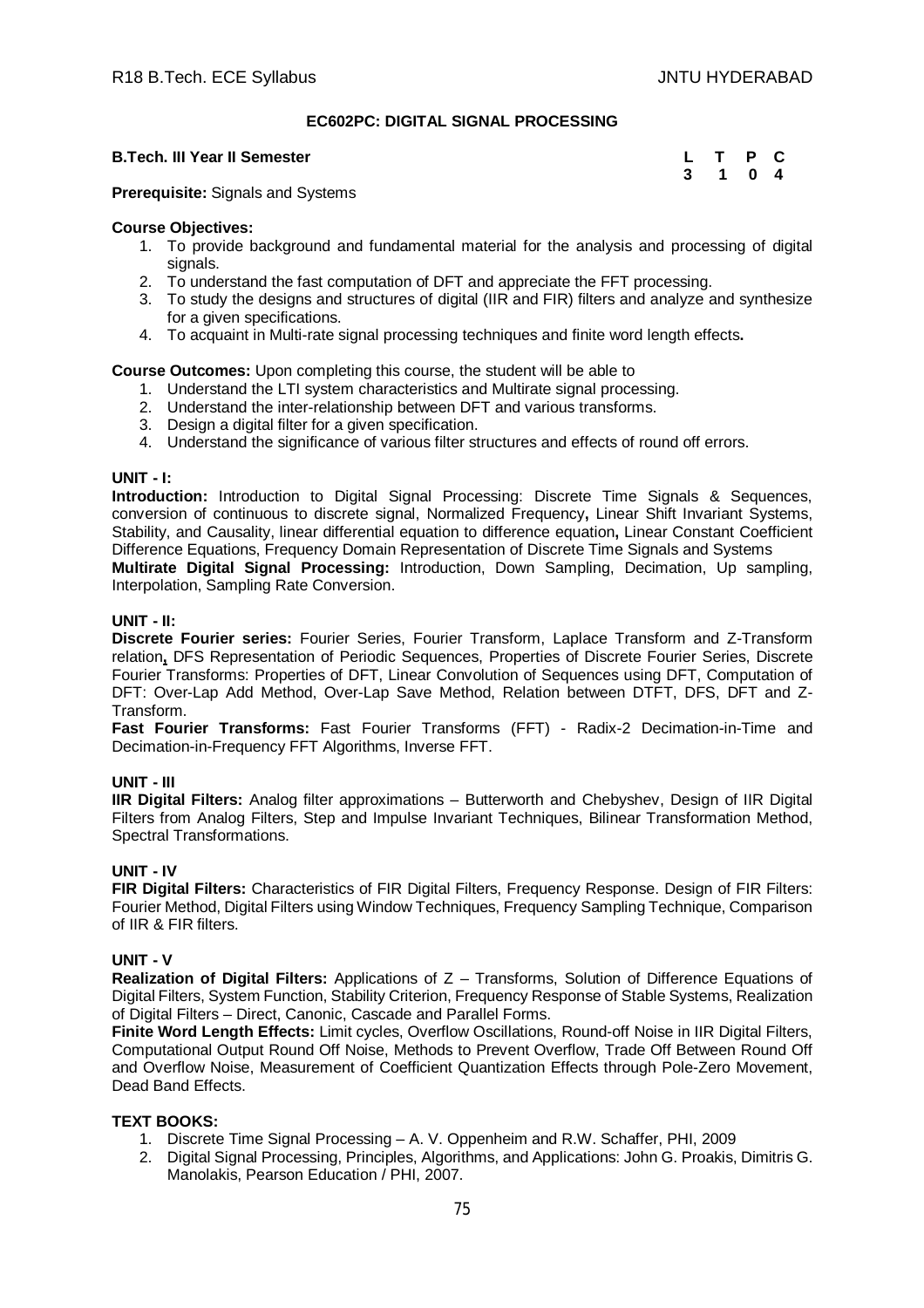- 1. Digital Signal Processing Fundamentals and Applications Li Tan, Elsevier, 2008
- 2. Fundamentals of Digital Signal Processing using MATLAB Robert J. Schilling, Sandra L. Harris, Thomson, 2007
- 3. Digital Signal Processing S. Salivahanan, A. Vallavaraj and C. Gnanapriya, TMH, 2009
- 4. Digital Signal Processing A Practical approach, Emmanuel C. Ifeachor and Barrie W. Jervis, 2<sup>nd</sup> Edition, Pearson Education, 2009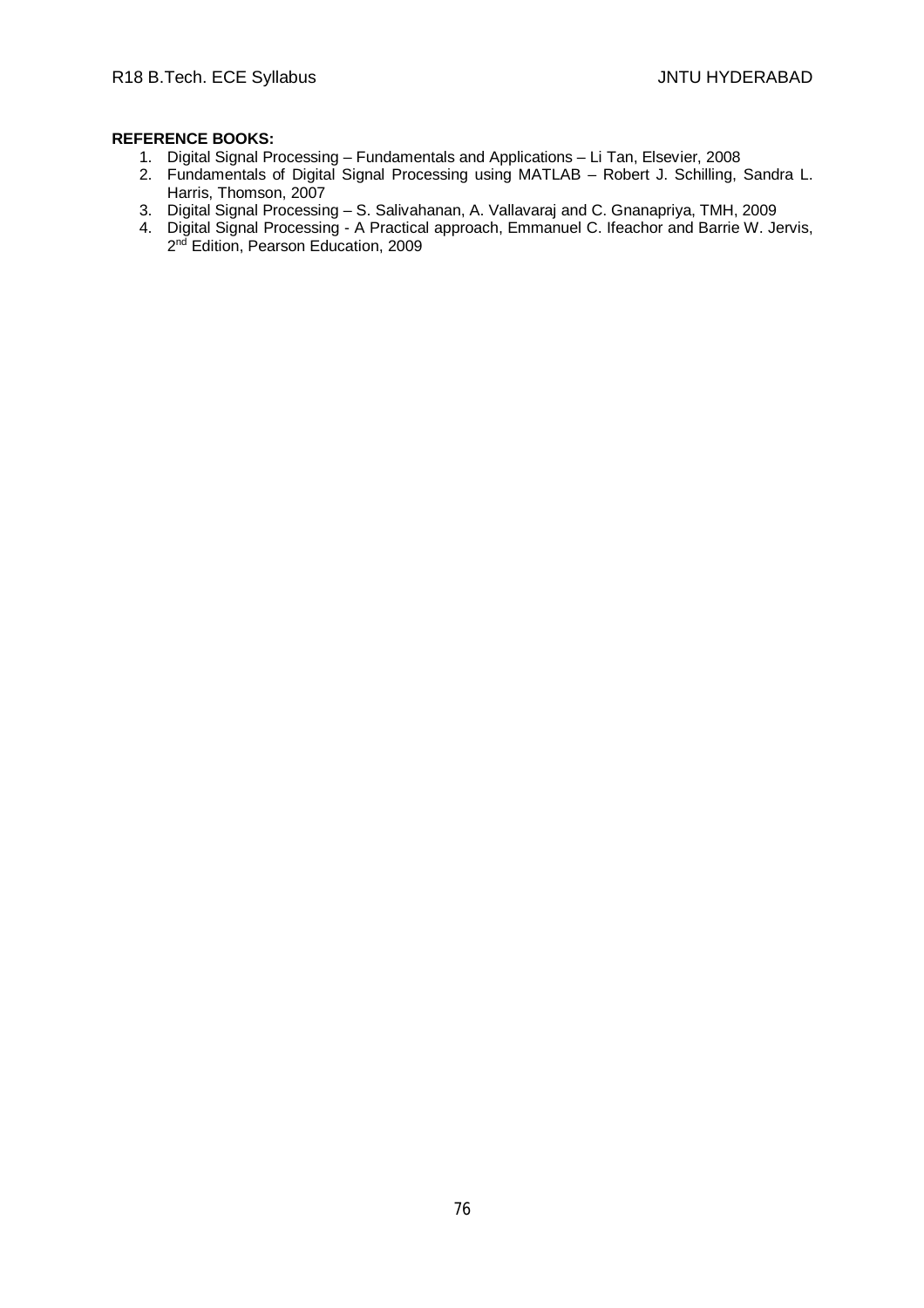# **EC603PC: VLSI DESIGN**

#### **B.Tech. III Year II Semester**

| L | $\top$ | P              | $\mathbf{C}$ |
|---|--------|----------------|--------------|
| 3 | 1      | 0 <sub>4</sub> |              |

**Prerequisite:** Electronic Circuit Analysis; Switching Theory and Logic Design

**Course Objectives:** The objectives of the course are to:

- 1. Give exposure to different steps involved in the fabrication of ICs.
- 2. Explain electrical properties of MOS and BiCMOS devices to analyze the behavior of inverters designed with various loads.
- 3. Give exposure to the design rules to be followed to draw the layout of any logic circuit.
- 4. Provide design concepts to design building blocks of data path of any system using gates.
- 5. Understand basic programmable logic devices and testing of CMOS circuits.

## **Course Outcomes:** Upon completing this course, the student will be able to

- 1. Acquire qualitative knowledge about the fabrication process of integrated circuits using MOS transistors.
- 2. Draw the layout of any logic circuit which helps to understand and estimate parasitic effect of any logic circuit
- 3. Design building blocks of data path systems, memories and simple logic circuits using PLA, PAL, FPGA and CPLD.
- 4. Understand different types of faults that can occur in a system and learn the concept of testing and adding extra hardware to improve testability of system.

## **UNIT – I**

**Introduction:** Introduction to IC Technology – MOS, PMOS, NMOS, CMOS & BiCMOS

**Basic Electrical Properties:** Basic Electrical Properties of MOS and BiCMOS Circuits: Ids-Vds relationships, MOS transistor threshold Voltage, g<sub>m</sub>, g<sub>ds</sub>, Figure of merit; Pass transistor, NMOS Inverter, Various pull ups, CMOS Inverter analysis and design, Bi-CMOS Inverters.

# **UNIT - II**

**VLSI Circuit Design Processes:** VLSI Design Flow, MOS Layers, Stick Diagrams, Design Rules and Layout, Transistors Layout Diagrams for NMOS and CMOS Inverters and Gates, Scaling of MOS circuits.

# **UNIT – III**

**Gate Level Design:** Logic Gates and Other complex gates, Switch logic, Alternate gate circuits, Time delays, Driving large capacitive loads, Wiring capacitance, Fan – in, Fan – out.

# **UNIT - IV**

**Data Path Subsystems:** Subsystem Design, Shifters, Adders, ALUs, Multipliers, Parity generators, Comparators, Zero/One Detectors, Counters.

**Array Subsystems:** SRAM, DRAM, ROM, Serial Access Memories.

# **UNIT - V**

**Programmable Logic Devices:** Design Approach – PLA, PAL, Standard Cells FPGAs, CPLDs. **CMOS Testing:** CMOS Testing, Test Principles, Design Strategies for test, Chip level Test Techniques.

# **TEXT BOOKS:**

- 1. Essentials of VLSI circuits and systems Kamran Eshraghian, Eshraghian Dougles and A. Pucknell, PHI, 2005 Edition
- 2. CMOS VLSI Design A Circuits and Systems Perspective, Neil H. E Weste, David Harris, Ayan Banerjee, 3rd Ed, Pearson, 2009.

- 1. Introduction to VLSI Systems: A Logic, Circuit and System Perspective Ming-BO Lin, CRC Press, 2011
- 2. CMOS logic circuit Design John. P. Uyemura, Springer, 2007.
- 3. Modern VLSI Design Wayne Wolf, Pearson Education, 3rd Edition, 1997.
- 4. VLSI Design- K. Lal Kishore, V. S. V. Prabhakar, I.K International, 2009.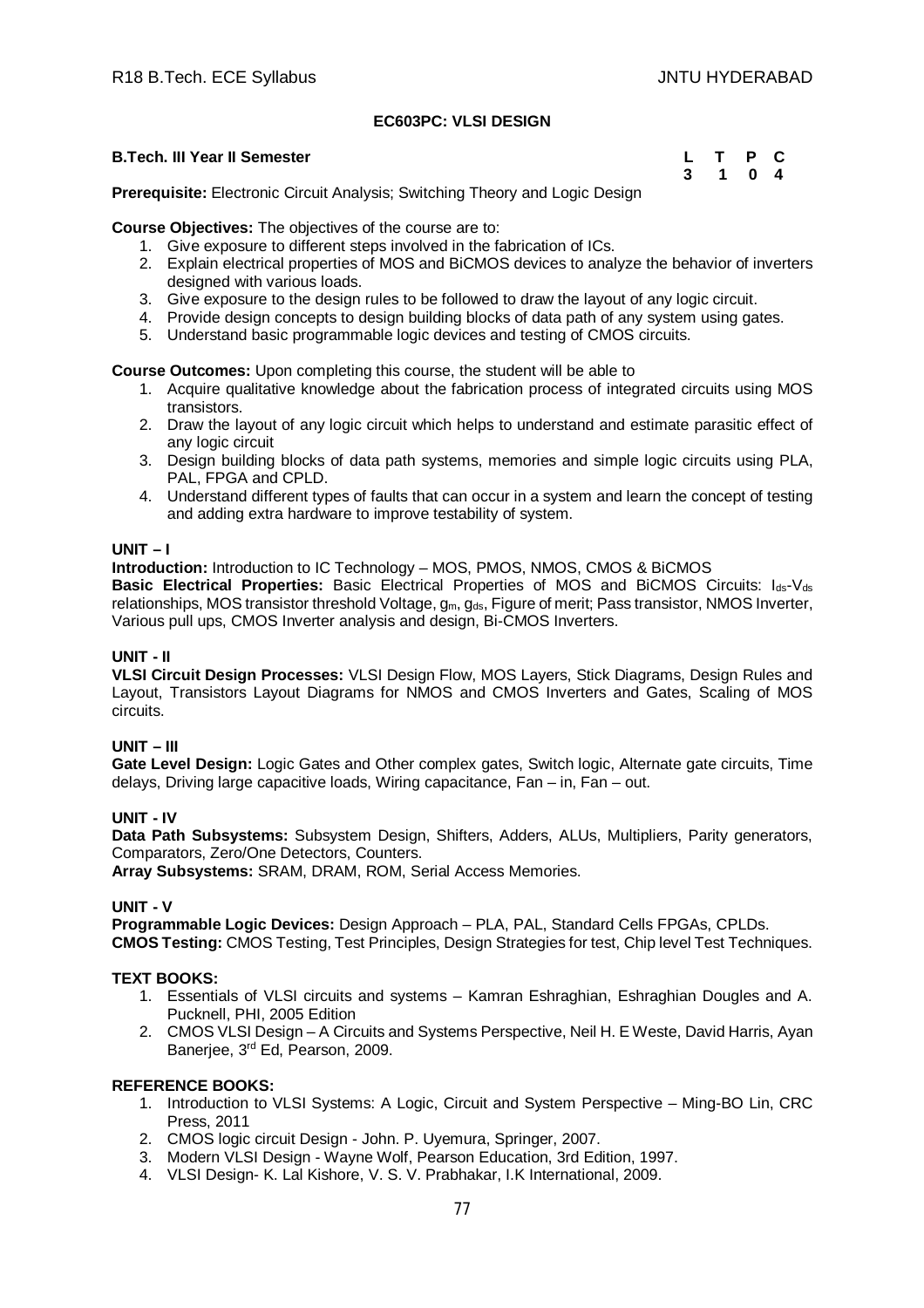# **EI603PC/EC611PE: OBJECT ORIENTED PROGRAMMING THROUGH JAVA**

## **B.Tech. III Year II Semester**

| L | $\mathbf T$ | Р | $\mathbf{C}$ |
|---|-------------|---|--------------|
| 3 | 0           | 0 | - 3          |

**Prerequisites:** Programming for Problem Solving.

#### **Course Objectives:**

- 1. Introduces Object Oriented Programming Concepts Using The Java Language
- 2. Introduces The Principles Of Inheritance And Polymorphism; And Demonstrates How They Relate To The Design Of Abstract Classes.
- 3. Introduces The Implementation Of Packages And Interfaces.
- 4. Introduces Exception Handling, Event Handling and Multithreading.
- 5. Introduces The Design Of Graphical User Interface Using Applets And Swings.

## **Course Outcomes:**

- 1. Develop Applications for Range of Problems Using Object-Oriented Programming Techniques
- 2. Design Simple Graphical User Interface Applications.

## **UNIT - I:**

**Object Oriented Thinking and Java Basics**: Need for OOP Paradigm, Summary of OOP Concepts, Coping with Complexity, Abstraction Mechanisms, A Way of Viewing World – Agents, Responsibility, Messages, Methods, History of Java, Java Buzzwords, Data Types, Variables, Scope and Life Time of Variables, Arrays, Operators, Expressions, Control Statements, Type Conversion and Casting, Simple Java Program, Concepts of Classes, Objects, Constructors, Methods, Access Control, This Keyword, Garbage Collection, Overloading Methods and Constructors, Method Binding, Inheritance, Overriding and Exceptions, Parameter Passing, Recursion, Nested and Inner Classes, Exploring String Class.

## **UNIT - II:**

**Inheritance, Packages and Interfaces**: Hierarchical Abstractions, Base Class Object, Subclass, Subtype, Substitutability, Forms of Inheritance- Specialization, Specification, Construction, Extension, Limitation, Combination, Benefits of Inheritance, Costs of Inheritance. Member Access Rules, Super Uses, Using Final with Inheritance, Polymorphism- Method Overriding, Abstract Classes, The Object Class.

Defining, Creating and Accessing a Package, Understanding Classpath, Importing Packages, Differences between Classes and Interfaces, Defining an Interface, Implementing Interface, Applying Interfaces, Variables in Interface and Extending Interfaces, Exploring Java.IO.

# **UNIT - III:**

**Exception Handling and Multithreading:** Concepts of Exception Handling, Benefits of Exception Handling, Termination or Resumptive Models, Exception Hierarchy, Usage of Try, Catch, Throw, Throws and Finally, Built in Exceptions, Creating Own Exception Sub Classes.

String Handling, Exploring Java.Util, Differences between Multi-Threading and Multitasking, Thread Life Cycle, Creating Threads, Thread Priorities, Synchronizing Threads, Interthread Communication, Thread Groups, Daemon Threads.

Enumerations, Autoboxing, Annotations, Generics.

# **UNIT - IV:**

**Event Handling**: Events, Event Sources, Event Classes, Event Listeners, Delegation Event Model, Handling Mouse and Keyboard Events, Adapter Classes.

The AWT Class Hierarchy, User Interface Components- Labels, Button, Canvas, Scrollbars, Text Components, Check Box, Check Box Groups, Choices, Lists Panels – Scrollpane, Dialogs, Menubar, Graphics, Layout Manager – Layout Manager Types – Border, Grid, Flow, Card and Grid Bag.

## **UNIT - V:**

**Applets:** Concepts f Applets, Differences between Applets and Applications, Life Cycle of an Applet, Types of Applets, Creating Applets, Passing Parameters to Applets.

**Swing:** Introduction, Limitations of AWT, MVC Architecture, Components, Containers, Exploring Swing- Japplet, Jframe and Jcomponent, Icons and Labels, Text Fields, Buttons – The Jbutton Class, Check Boxes, Radio Buttons, Combo Boxes, Tabbed Panes, Scroll Panes, Trees, and Tables.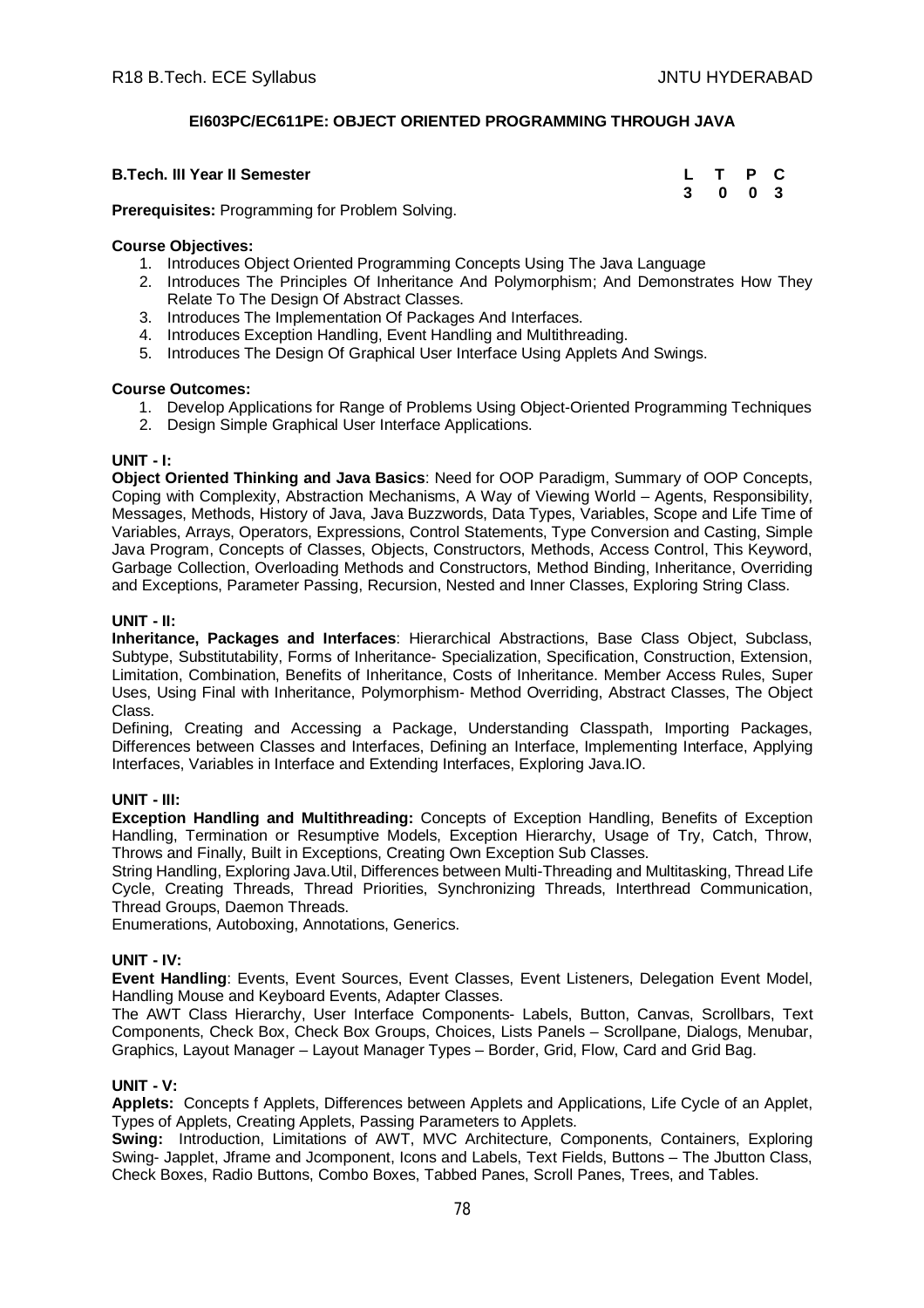# **TEXT BOOKS:**

- 1. Java the Complete Reference, 7<sup>th</sup> Edition, Herbert Schildt, TMH.
- 2. Understanding OOP with Java Updated Edition, T. Budd, Pearson Education.

- 1. An Introduction to Programming and OO Design using Java, J. Nino and F.A. Hosch, John Wiley & Sons.
- 2. An Introduction to OOP, Third Edition, T. Budd, Pearson Education.
- 3. Introduction to Java Programming, Y. Daniel Liang, Pearson Education.
- 4. An Introduction to Java Programming and Object-Oriented Application Development, R.A. Johnson- Thomson.
- 5. Core Java 2, Vol 1, Fundamentals, Cay. S. Horstmann and Gary Cornell, Eighth Edition, Pearson Education.
- 6. Core Java 2, Vol 2, Advanced Features, Cay. S. Horstmann and Gary Cornell, eighth Edition, Pearson Education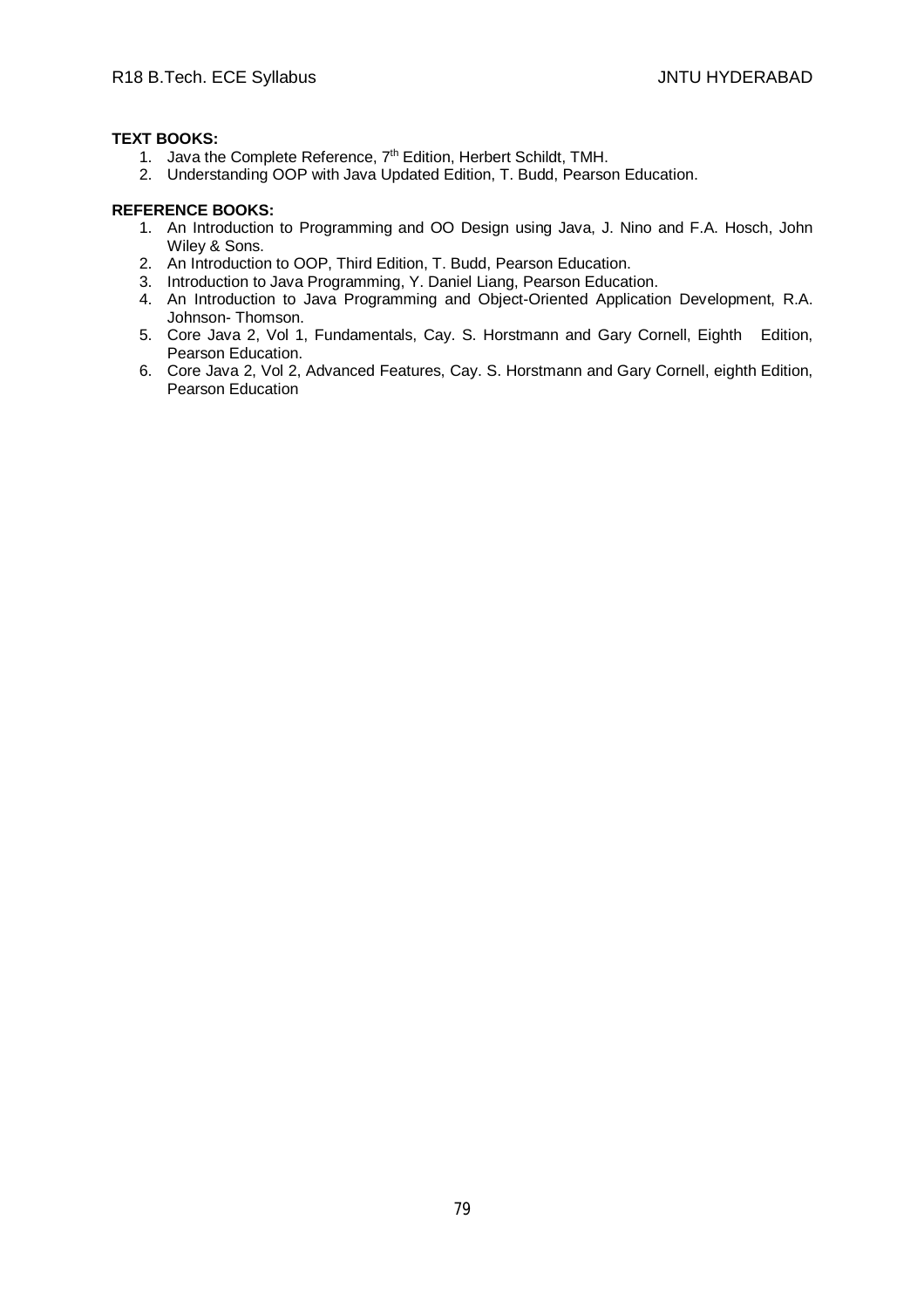# **EC612PE: MOBILE COMMUNICATIONS AND NETWORKS**

#### **B.Tech. III Year II Semester**

| L | Т | P | С            |
|---|---|---|--------------|
| 3 | 0 | 0 | $\mathbf{3}$ |

**Prerequisites:** Analog and Digital Communications

## **Course Objectives:**

- 1. To provide the student with an understanding of the cellular concept, frequency reuse, handoff strategies.
- 2. To provide the student with an understanding of Co-channel and Non-Co-Channel interferences.
- 3. To give the student an understanding of cell coverage for signal and traffic, diversity techniques and channel assignment
- 4. To give the student an understanding types of handoff.
- 5. To understand challenges and application of Adhoc wireless Networks.

**Course Outcomes:** Upon completing this course, the student will be able to:

- 1. Known the evolution of cellular and mobile communication system.
- 2. The student will be able to understand Co-Channel and Non-Co-Channel interferences.
- 3. Understand impairments due to multipath fading channel and how to overcome the different fading effects.
- 4. Familiar with cell coverage for signal and traffic, diversity, techniques, frequency management, Channel assignment and types of handoff.
- 5. Know the difference between cellular and Adhoc Networks and design goals of MAC Layer protocol.

## **UNIT - I**

**Introduction to Cellular Mobile Radio Systems:** Limitations of Conventional Mobile Telephone Systems. Basic Cellular Mobile System, First, Second, Third and Fourth Generation Cellular Wireless Systems. Uniqueness of Mobile Radio Environment-Fading-Tie Dispersion Parameters, Coherence Bandwidth, Doppler Spread and Coherence Time.

**Fundamentals of Cellular Radio System Design:** Concept of Frequency Reuse, Co-Channel Interference, Co-Channel Interference Reduction Factor, Desired C/I from a Normal Case in a Omni Directional Antenna System, System Capacity Improving Coverage and Capacity in Cellular Systems-Cell Splitting, Sectoring, Microcell Zone Concept.

# **UNIT – II**

**Co-Channel Interference:** Measurement of Real Time Co-Channel Interference, Design of Antenna System, Antenna Parameters and their effects, diversity techniques-space diversity, polarization diversity, frequency diversity, time diversity.

**Non Co-Channel Interference:** Adjacent Channel Interference, Near end far end interference, cross talk, effects on coverage and interference by power decrease, antenna height decrease, effects of cell site components.

# **UNIT – III**

**Cell Coverage for Signal and Traffic:** Signal Reflections in flat and Hilly Terrain, effects of Human Made Structures, phase difference between direct and reflected paths, constant standard deviation, straight line path loss slope, general formula for mobile propagation over water and flat open area, near and long-distance propagation, path loss from a point to point prediction model in different conditions, merits of lee model.

**Frequency Management and Channel Assignment:** Numbering and Grouping, Setup Access and Paging Channels, Channel Assignments to Cell Sites and Mobile Units.

#### **UNIT - IV**

**Handoffs and Dropped Calls:** Handoff Initiation, types of Handoff, Delaying Handoff, advantages of Handoff, Power Difference Handoff, Forced Handoff, Mobile Assisted and Soft Handoff, Intersystem handoff, Introduction to Dropped Call Rates and their Evaluation.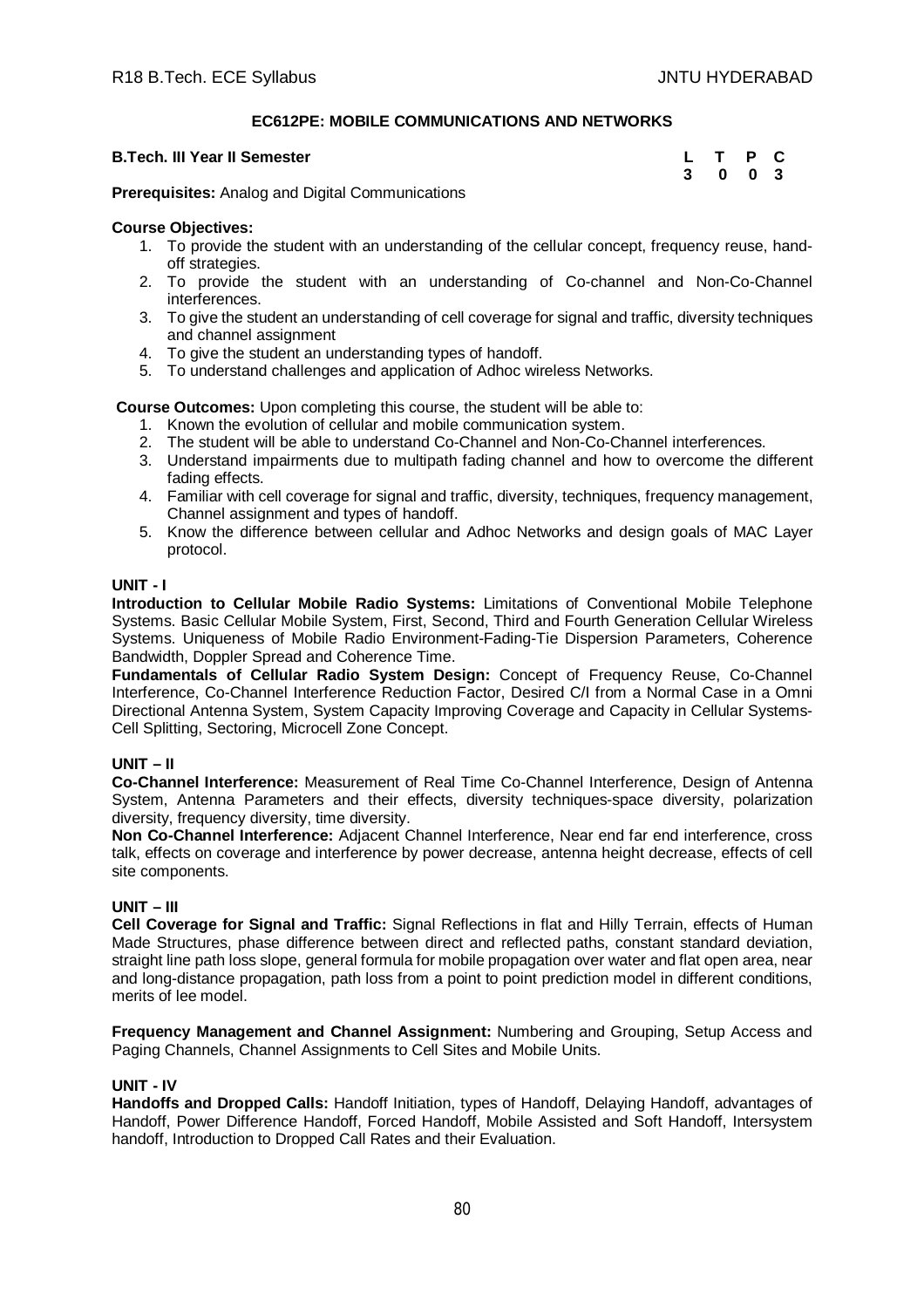# **UNIT - V**

**Ad Hoc Wireless Networks:** Introduction, Cellular and Ad Hoc wireless Networks, Applications and Ad Hoc Wireless Networks, Issues in Ad Hoc Wireless Networks, Ad Hoc Wireless Internet, MAC Protocols for Ad Hoc Wireless, Introduction, issues in designing AMAC Protocol for Ad Hoc wireless Networks, Design Goals of AMAC protocol for Ad Hoc Wireless Networks, Classification of MAC Protocols.

# **TEXT BOOKS:**

- 1. Mobile Cellular Telecommunications-W.C.Y. Lee, Mc Graw Hill, 2<sup>nd</sup> Edn., 1989.
- 2. Wireless Communications-Theodore. S. Rapport, Pearson Education, 2<sup>nd</sup> Edn., 2002.

- 1. Ad Hoc Wireless Networks: Architectures and Protocols-C. Siva ram Murthy and B.S. Manoj, 2004, PHI.
- 2. Modern Wireless Communications-Simon Haykin, Michael Moher, Pearson Education, 2005.
- 3. Wireless Communications and Networking, Vijay Garg, Elsevier Publications, 2007.
- 4. Wireless Communications-Andrea Goldsmith, Cambridge University Press, 2005.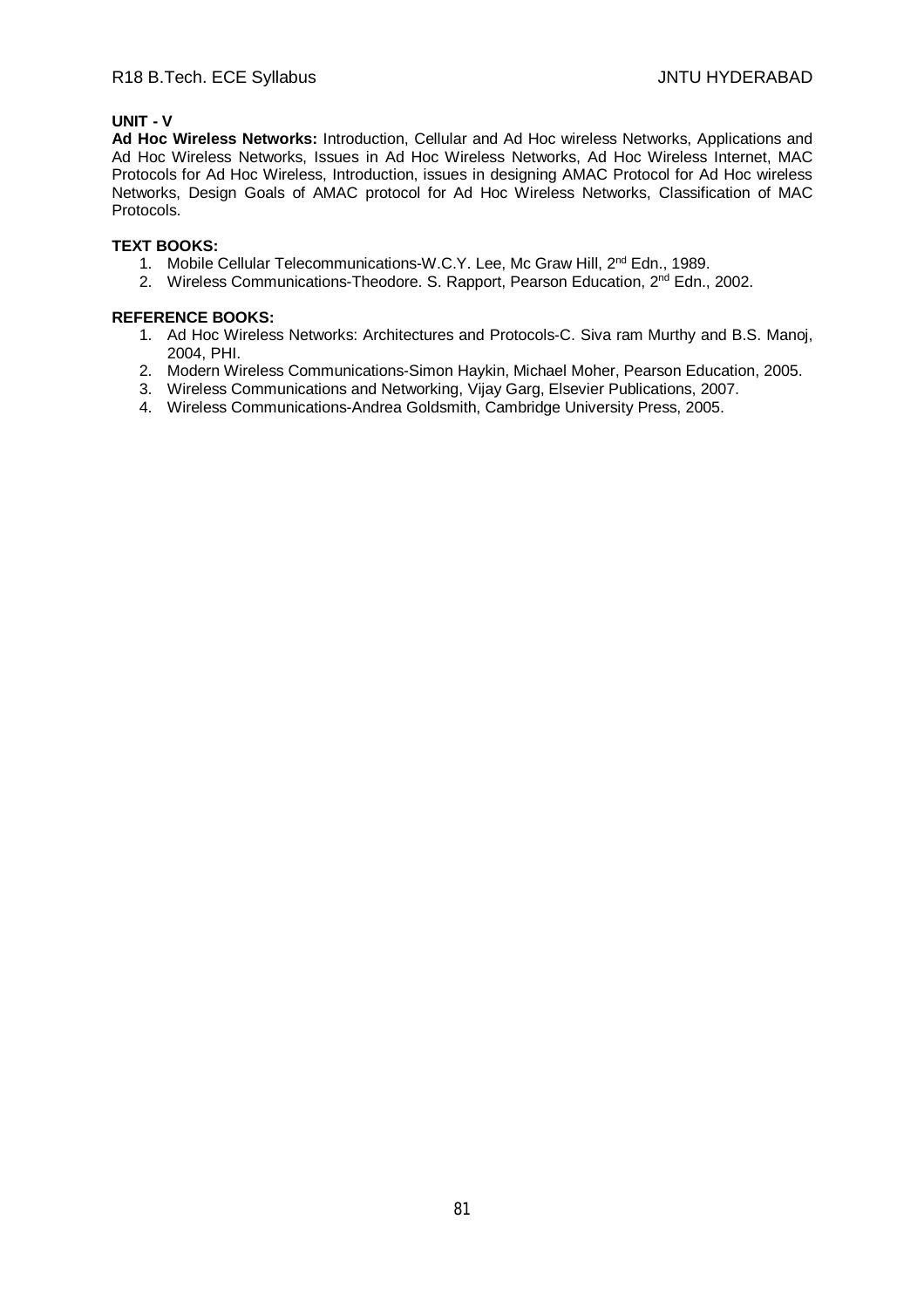# **EC613PE: EMBEDDED SYSTEM DESIGN**

#### **B.Tech. III Year II Semester Letter Letter Letter Letter Letter Letter C**

**3 0 0 3**

**Prerequisite:** Microprocessors and Microcontrollers; Computer Organization and Operating Systems

## **Course Objectives:**

- 1. To provide an overview of Design Principles of Embedded System.
- 2. To provide clear understanding about the role of firmware.
- 3. To understand the necessity of operating systems in correlation with hardware systems.
- 4. To learn the methods of interfacing and synchronization for tasking.

**Course Outcomes:** Upon completing this course, the student will be able to

- 1. To understand the selection procedure of Processors in the embedded domain.
- 2. Design Procedure for Embedded Firmware.
- 3. To visualize the role of Real time Operating Systems in Embedded Systems.
- 4. To evaluate the Correlation between task synchronization and latency issues

#### **UNIT - I:**

**Introduction to Embedded Systems:** Definition of Embedded System, Embedded Systems Vs General Computing Systems, History of Embedded Systems, Classification, Major Application Areas, Purpose of Embedded Systems, Characteristics and Quality Attributes of Embedded Systems.

## **UNIT - II:**

**Typical Embedded System:** Core of the Embedded System: General Purpose and Domain Specific Processors, ASICs, PLDs, Commercial Off-The-Shelf Components (COTS), Memory: ROM, RAM, Memory according to the type of Interface, Memory Shadowing, Memory selection for Embedded Systems, Sensors and Actuators, Communication Interface: Onboard and External Communication Interfaces.

#### **UNIT - III:**

**Embedded Firmware:** Reset Circuit, Brown-out Protection Circuit, Oscillator Unit, Real Time Clock, Watchdog Timer, Embedded Firmware Design Approaches and Development Languages.

# **UNIT - IV:**

**RTOS Based Embedded System Design:** Operating System Basics, Types of Operating Systems, Tasks, Process and Threads, Multiprocessing and Multitasking, Task Scheduling.

#### **UNIT - V:**

**Task Communication**: Shared Memory, Message Passing, Remote Procedure Call and Sockets, **Task Synchronization:** Task Communication/Synchronization Issues, Task Synchronization Techniques, Device Drivers, Methods to Choose an RTOS.

#### **TEXT BOOK:**

1. Introduction to Embedded Systems - Shibu K.V, Mc Graw Hill.

- 2. Embedded Systems Raj Kamal, TMH.
- 3. Embedded System Design Frank Vahid, Tony Givargis, John Wiley.
- 4. Embedded Systems Lyla, Pearson, 2013
- 5. An Embedded Software Primer David E. Simon, Pearson Education.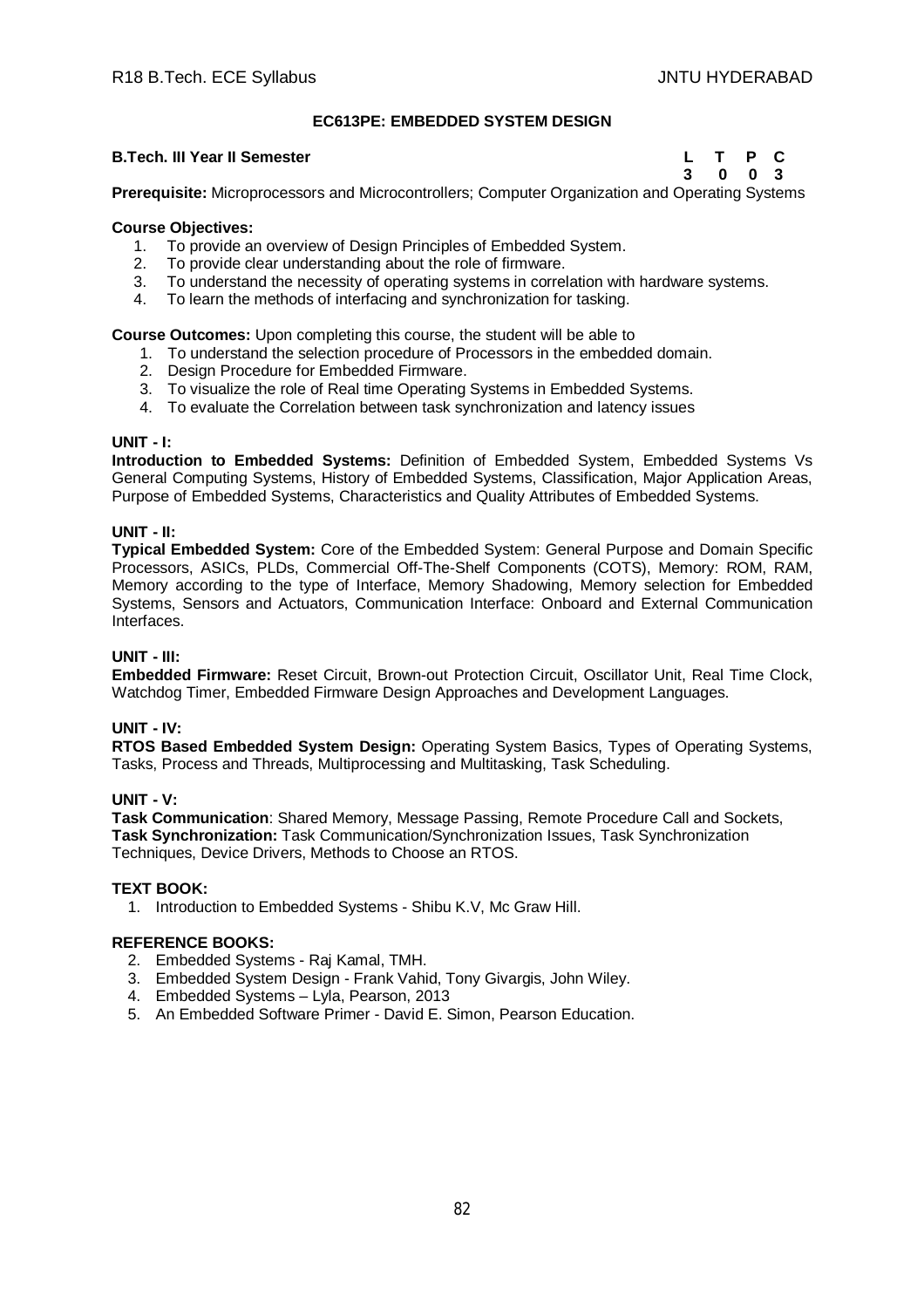# **EC604PC: DIGITAL SIGNAL PROCESSING LAB**

## **B.Tech. III Year II Semester**

|   |   | Р | C   |
|---|---|---|-----|
| 0 | 0 | 3 | 1.5 |

The Programs shall be implemented in Software (Using MATLAB / Lab View / C Programming/ Equivalent) and Hardware (Using TI / Analog Devices / Motorola / Equivalent DSP processors).

**Note: -** Minimum of 12 experiments has to be conducted.

## **List of Experiments:**

- 1. Generation of Sinusoidal Waveform / Signal based on Recursive Difference Equations
- 2. Histogram of White Gaussian Noise and Uniformly Distributed Noise.
- 3. To find DFT / IDFT of given DT Signal
- 4. To find Frequency Response of a given System given in Transfer Function/ Differential equation form.
- 5. Obtain Fourier series coefficients by formula and using FET and compare for half sine wave.
- 6. Implementation of FFT of given Sequence
- 7. Determination of Power Spectrum of a given Signal(s).
- 8. Implementation of LP FIR Filter for a given Sequence/Signal.
- 9. Implementation of HP IIR Filter for a given Sequence/Signal
- 10. Generation of Narrow Band Signal through Filtering
- 11. Generation of DTMF Signals
- 12. Implementation of Decimation Process
- 13. Implementation of Interpolation Process
- 14. Implementation of I/D Sampling Rate Converters
- 15. Impulse Response of First order and Second Order Systems.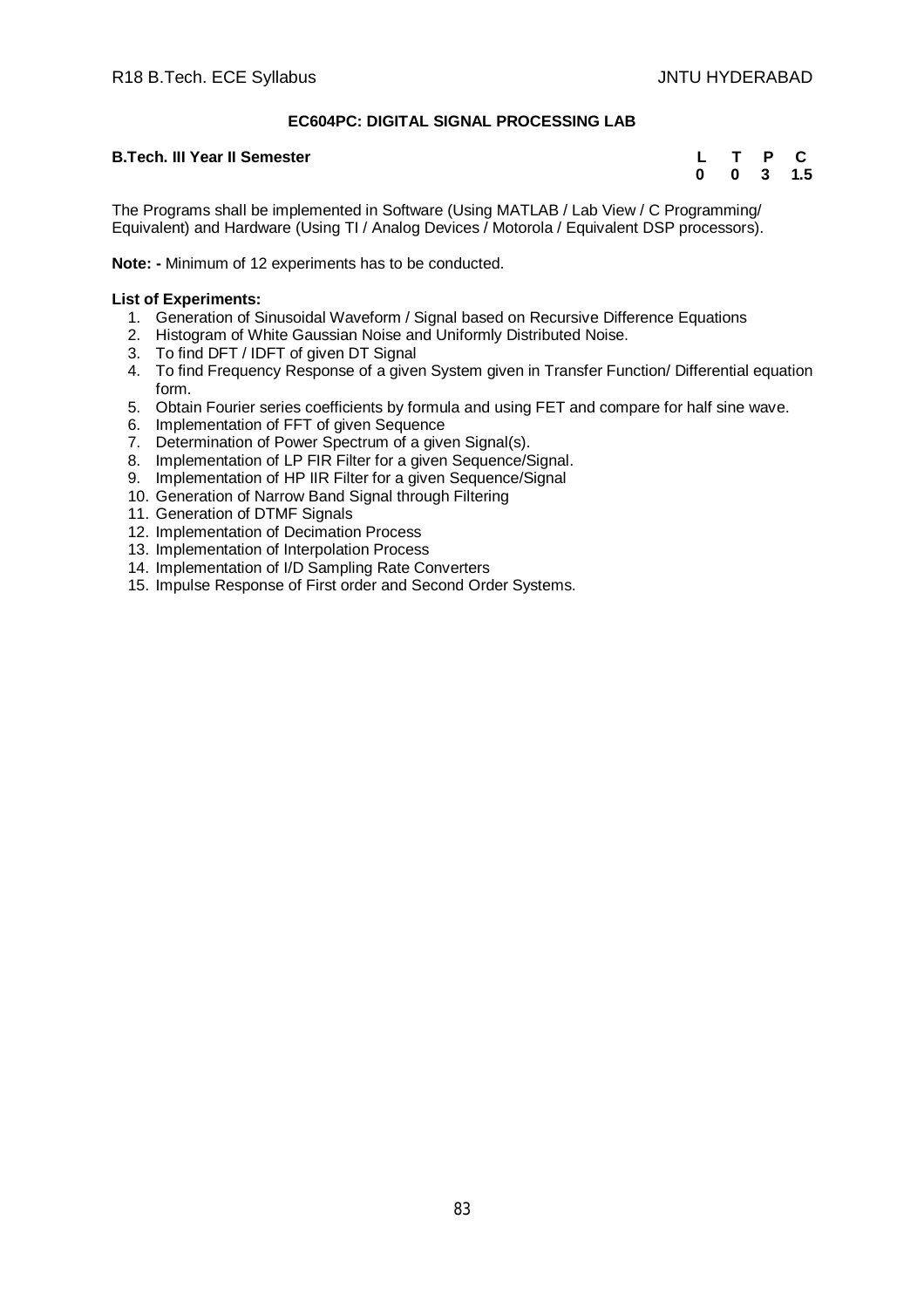# **EC605PC: e - CAD LAB**

## **B.Tech. III Year II Semester**

| L |   | P | С   |
|---|---|---|-----|
| 0 | 0 | 3 | 1.5 |

**Note:** Any **SIX of** the following experiments from each part are to be conducted (Total 12)

## **Part - I**

#### **All the following experiments have to be implemented using HDL**

- 1. Realize all the logic gates
- 2. Design of 8-to-3 encoder (without and with priority) and 2-to-4 decoder
- 3. Design of 8-to-1 multiplexer and 1-to-8 demultiplexer
- 4. Design of 4 bit binary to gray code converter
- 5. Design of 4 bit comparator
- 6. Design of Full adder using 3 modeling styles
- 7. Design of flip flops: SR, D, JK, T
- 8. Design of 4-bit binary, BCD counters (synchronous/ asynchronous reset) or any sequence counter
- 9. Finite State Machine Design

## **Part-II**

#### **Layout, physical verification, placement & route for complex design, static timing analysis, IR drop analysis and crosstalk analysis for the following:**

- 1. Basic logic gates
- 2. CMOS inverter
- 3. CMOS NOR/ NAND gates
- 4. CMOS XOR and MUX gates
- 5. Static / Dynamic logic circuit (register cell)
- 6. Latch
- 7. Pass transistor
- 8. Layout of any combinational circuit (complex CMOS logic gate).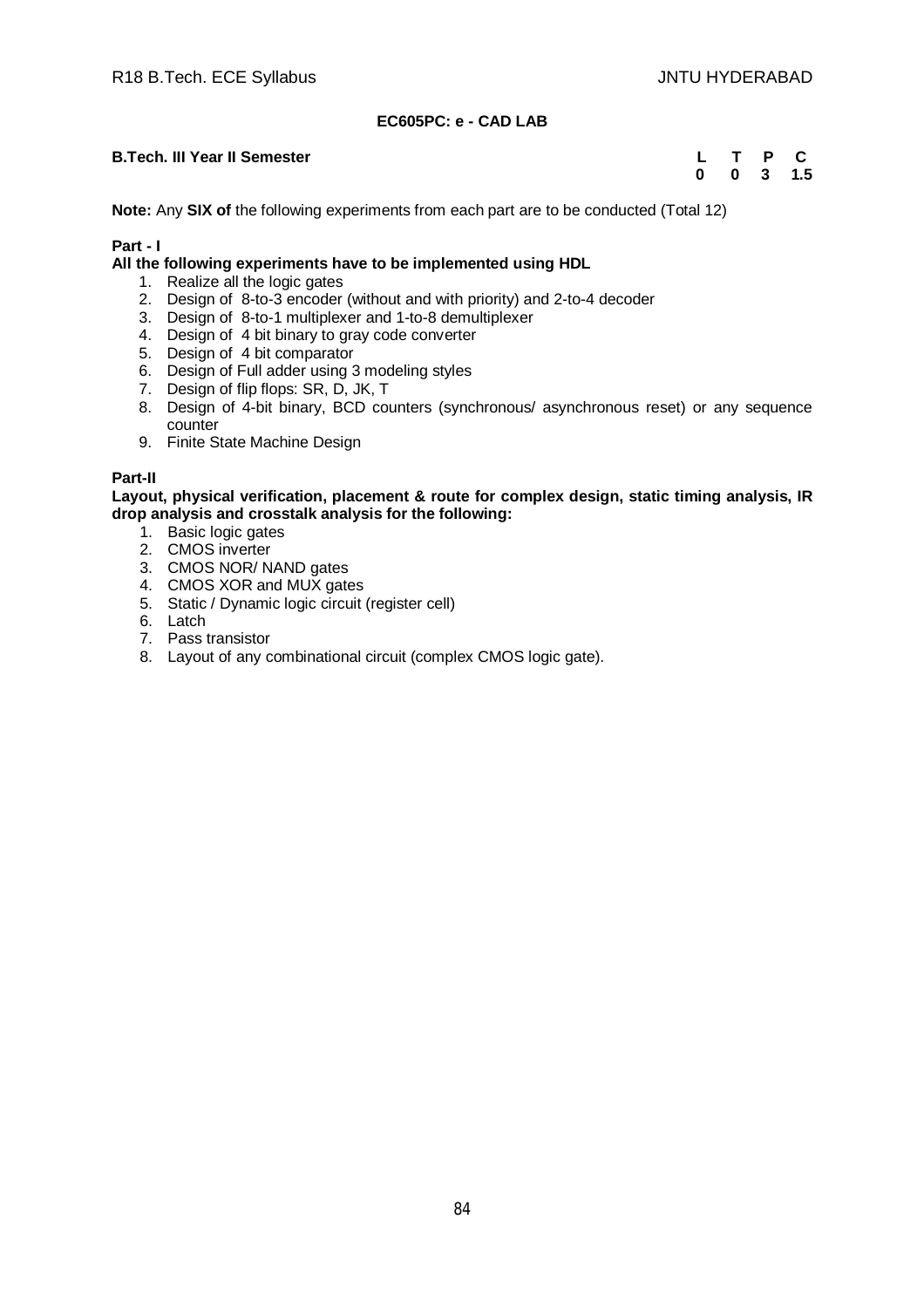# **EC606PC: SCRIPTING LANGUAGES LAB**

## **B.Tech. III Year II Semester**

| L | т | P  | С |
|---|---|----|---|
| 0 | 0 | -2 | 1 |

**Prerequisites:** Any High-level programming language (C, C++)

## **Course Objectives:**

- To Understand the concepts of scripting languages for developing web-based projects
- To understand the applications the of Ruby, TCL, Perl scripting languages

# **Course Outcomes:**

- Ability to understand the differences between Scripting languages and programming languages
- Able to gain some fluency programming in Ruby, Perl, TCL

# **List of Experiments**

- 1. Write a Ruby script to create a new string which is n copies of a given string where n is a nonnegative integer
- 2. Write a Ruby script which accept the radius of a circle from the user and compute the parameter and area.
- 3. Write a Ruby script which accept the user's first and last name and print them in reverse order with a space between them
- 4. Write a Ruby script to accept a filename from the user print the extension of that
- 5. Write a Ruby script to find the greatest of three numbers
- 6. Write a Ruby script to print odd numbers from 10 to 1
- 7. Write a Ruby scirpt to check two integers and return true if one of them is 20 otherwise return their sum
- 8. Write a Ruby script to check two temperatures and return true if one is less than 0 and the other is greater than 100
- 9. Write a Ruby script to print the elements of a given array
- 10. Write a Ruby program to retrieve the total marks where subject name and marks of a student stored in a hash
- 11. Write a TCL script to find the factorial of a number
- 12. Write a TCL script that multiplies the numbers from 1 to 10
- 13. Write a TCL script for Sorting a list using a comparison function
- 14. Write a TCL script to (i)create a list (ii )append elements to the list (iii)Traverse the list (iv)Concatenate the list
- 15. Write a TCL script to comparing the file modified times.
- 16. Write a TCL script to Copy a file and translate to native format.
- 17. a) Write a Perl script to find the largest number among three numbers.
- b) Write a Perl script to print the multiplication tables from 1-10 using subroutines.
- 18. Write a Perl program to implement the following list of manipulating functions
	- a)Shift
	- b)Unshift
	- c)Push
- 19. a) Write a Perl script to substitute a word, with another word in a string. b) Write a Perl script to validate IP address and email address.
- 20. Write a Perl script to print the file in reverse order using command line arguments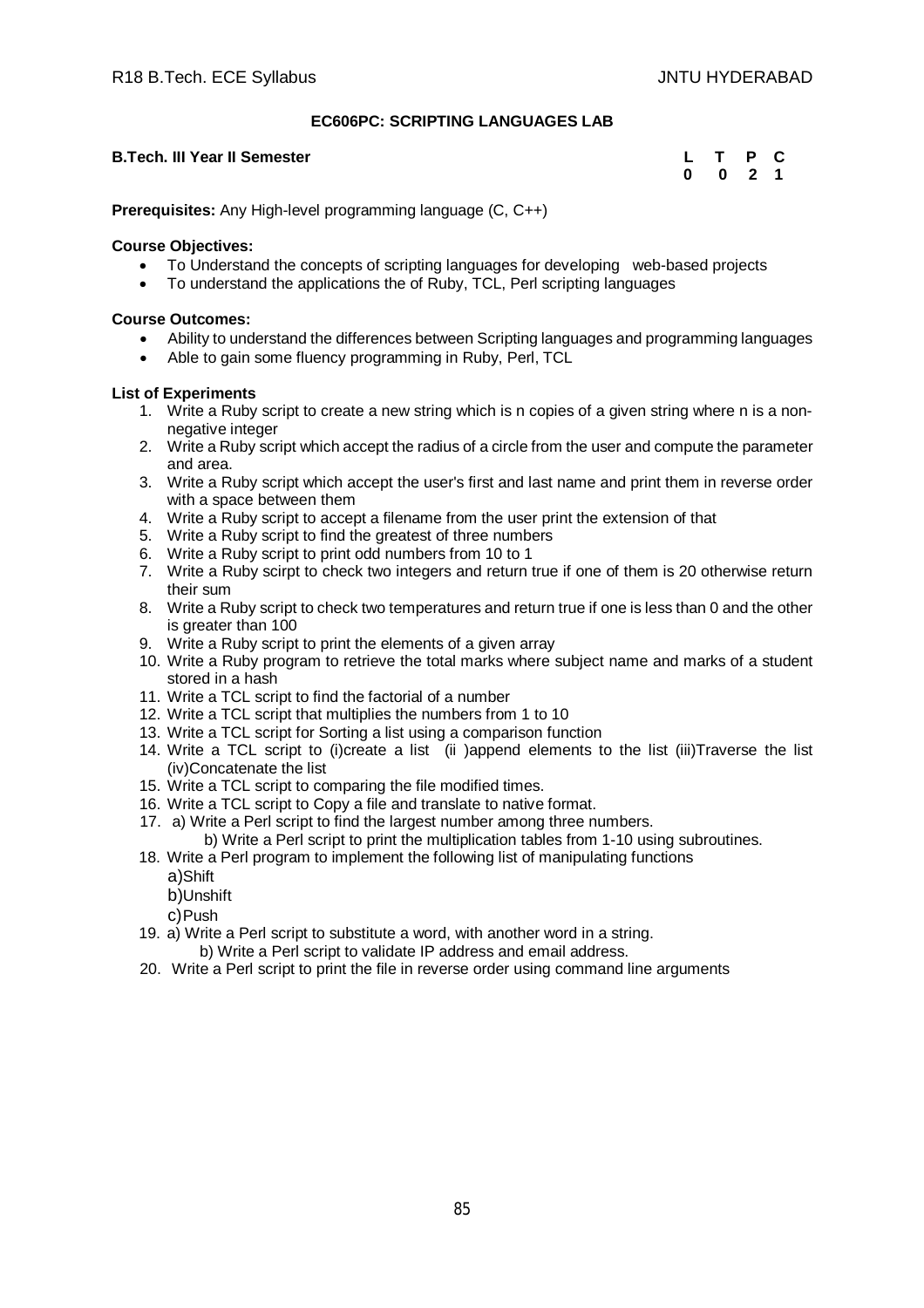## **\*MC609: ENVIRONMENTAL SCIENCE**

#### **B.Tech. III Year II Semester**

| L | т | P | C. |
|---|---|---|----|
| 3 | 0 | 0 | 0  |

#### **Course Objectives:**

- Understanding the importance of ecological balance for sustainable development.
- Understanding the impacts of developmental activities and mitigation measures
- Understanding the environmental policies and regulations

#### **Course Outcomes:**

Based on this course, the Engineering graduate will understand /evaluate / develop technologies on the basis of ecological principles and environmental regulations which in turn helps in sustainable development

## **UNIT - I**

**Ecosystems:** Definition, Scope and Importance of ecosystem. Classification, structure, and function of an ecosystem, Food chains, food webs, and ecological pyramids. Flow of energy, Biogeochemical cycles, Bioaccumulation, Biomagnification, ecosystem value, services and carrying capacity, Field visits.

## **UNIT - II**

**Natural Resources: Classification of Resources:** Living and Non-Living resources, **water resources:** use and over utilization of surface and ground water, floods and droughts, Dams: benefits and problems. **Mineral resources:** use and exploitation, environmental effects of extracting and using mineral resources, **Land resources:** Forest resources, **Energy resources:** growing energy needs, renewable and non renewable energy sources, use of alternate energy source, case studies.

#### **UNIT - III**

**Biodiversity And Biotic Resources:** Introduction, Definition, genetic, species and ecosystem diversity. Value of biodiversity; consumptive use, productive use, social, ethical, aesthetic and optional values. India as a mega diversity nation, Hot spots of biodiversity. Field visit. Threats to biodiversity: habitat loss, poaching of wildlife, man-wildlife conflicts; conservation of biodiversity: In-Situ and Ex-situ conservation. National Biodiversity act.

#### **UNIT - IV**

**Environmental Pollution and Control Technologies: Environmental Pollution:** Classification of pollution, **Air Pollution:** Primary and secondary pollutants, Automobile and Industrial pollution, Ambient air quality standards. **Water pollution:** Sources and types of pollution, drinking water quality standards. **Soil Pollution:** Sources and types, Impacts of modern agriculture, degradation of soil. **Noise Pollution:**  Sources and Health hazards, standards, **Solid waste:** Municipal Solid Waste management, composition and characteristics of e-Waste and its management. **Pollution control technologies:** Wastewater Treatment methods: Primary, secondary and Tertiary.

Overview of air pollution control technologies, Concepts of bioremediation. **Global Environmental Problems and Global Efforts: C**limate change and impacts on human environment. Ozone depletion and Ozone depleting substances (ODS). Deforestation and desertification. International conventions / Protocols: Earth summit, Kyoto protocol, and Montréal Protocol.

#### **UNIT - V**

**Environmental Policy, Legislation & EIA:** Environmental Protection act, Legal aspects Air Act- 1981, Water Act, Forest Act, Wild life Act, Municipal solid waste management and handling rules, biomedical waste management and handling rules, hazardous waste management and handling rules. EIA: EIA structure, methods of baseline data acquisition. Overview on Impacts of air, water, biological and Socioeconomical aspects. Strategies for risk assessment, Concepts of Environmental Management Plan (EMP). **Towards Sustainable Future:** Concept of Sustainable Development, Population and its explosion, Crazy Consumerism, Environmental Education, Urban Sprawl, Human health, Environmental Ethics, Concept of Green Building, Ecological Foot Print, Life Cycle assessment (LCA), Low carbon life style.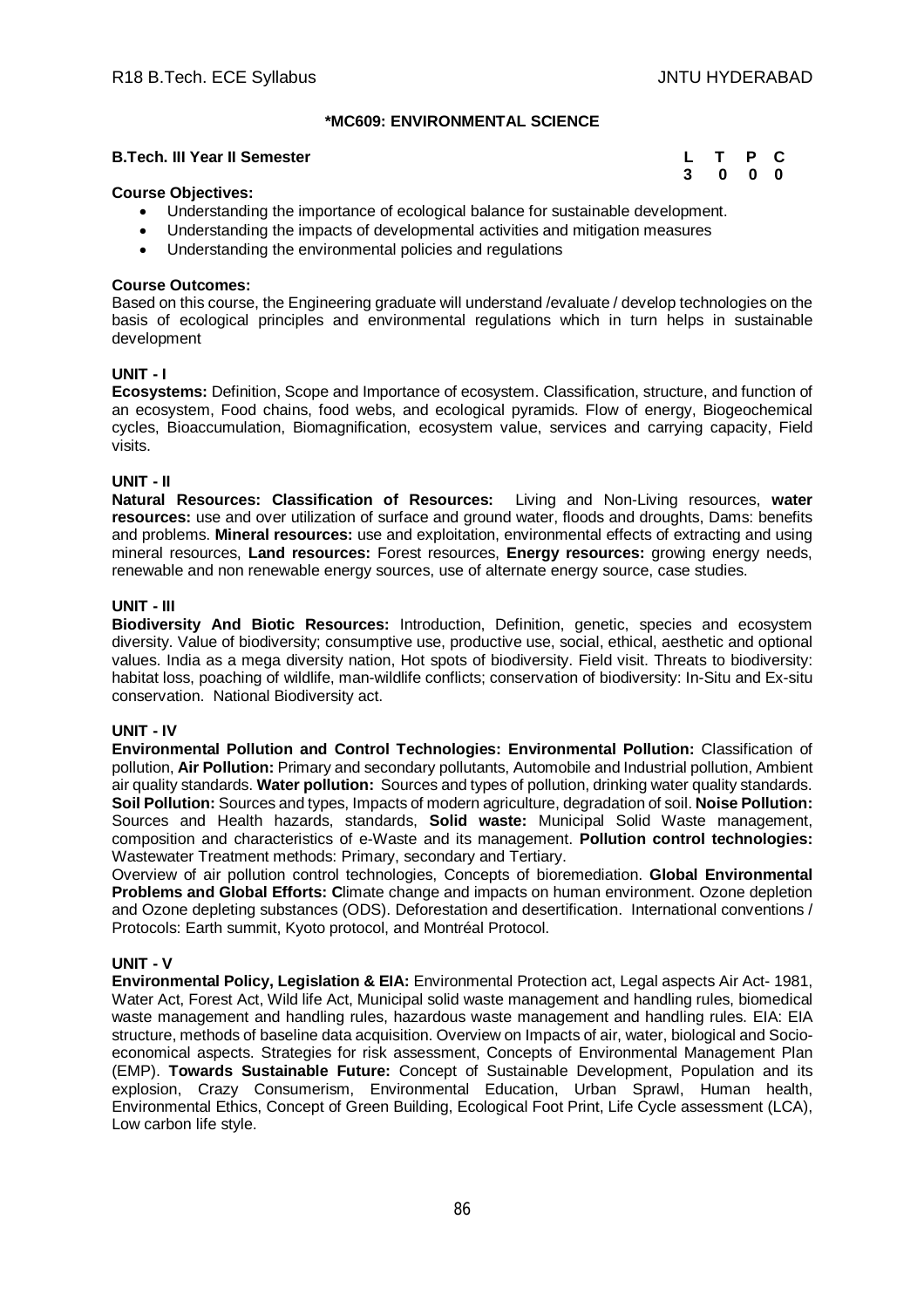# **TEXT BOOKS:**

- 1. Textbook of Environmental Studies for Undergraduate Courses by Erach Bharucha for University Grants Commission.
- 2. Environmental Studies by R. Rajagopalan, Oxford University Press.

- 1. Environmental Science: towards a sustainable future by Richard T. Wright. 2008 PHL Learning Private Ltd. New Delhi.
- 2. Environmental Engineering and science by Gilbert M. Masters and Wendell P. Ela. 2008 PHI Learning Pvt. Ltd.
- 3. Environmental Science by Daniel B. Botkin & Edward A. Keller, Wiley INDIA edition.
- 4. Environmental Studies by Anubha Kaushik, 4<sup>th</sup> Edition, New age international publishers.
- 5. Text book of Environmental Science and Technology Dr. M. Anji Reddy 2007, BS Publications.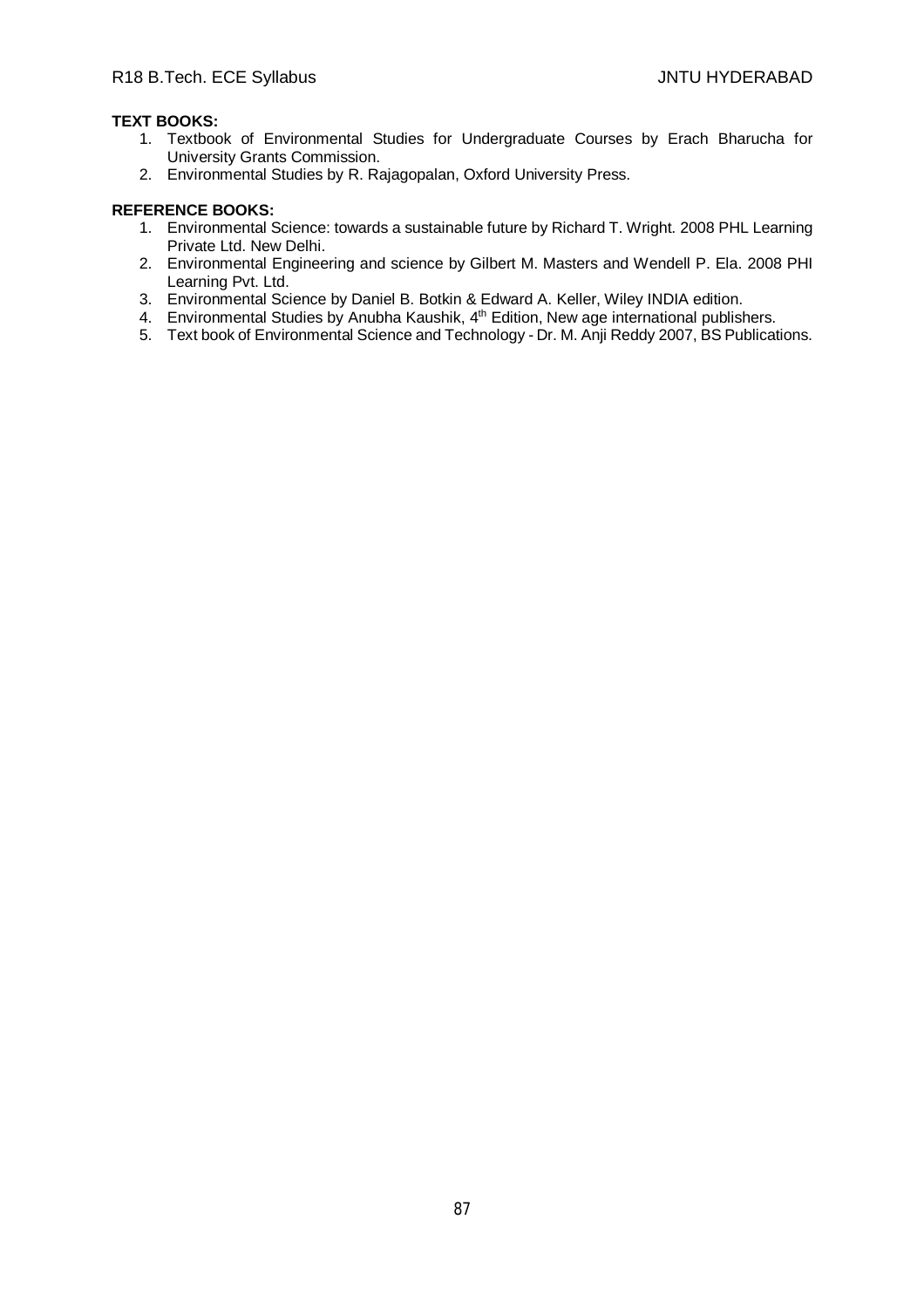# **EC701PC: MICROWAVE AND OPTICAL COMMUNICATIONS (PC)**

| <b>B.Tech. IV Year I Semester</b> | L T P C |  |
|-----------------------------------|---------|--|
|                                   | 3 0 0 3 |  |

#### **Prerequisite:** Antennas and Propagation

## **Course Objectives:**

- To get familiarized with microwave frequency bands, their applications and to understand the limitations and losses of conventional tubes at these frequencies.
- To distinguish between different types of microwave tubes, their structures and principles of microwave power generation.
- To impart the knowledge of Scattering Matrix, its formulation and utility, and establish the S-Matrix for various types of microwave junctions.
- Understand the utility of Optical Fibres in Communications.

**Course Outcomes**: Upon completing this course, the student will be able to

- Known power generation at microwave frequencies and derive the performance characteristics.
- realize the need for solid state microwave sources and understand the principles of solid state devices.
- distinguish between the different types of waveguide and ferrite components, and select proper components for engineering applications
- understand the utility of S-parameters in microwave component design and learn the measurement procedure of various microwave parameters.
- Uunderstand the mechanism of light propagation through Optical Fibres.

## **UNIT - I**

**Microwave Tubes:** Limitations and Losses of conventional Tubes at Microwave Frequencies, Microwave Tubes – O Type and M Type Classifications, O-type Tubes: 2 Cavity Klystrons – Structure, Reentrant Cavities, Velocity Modulation Process and Applegate Diagram, Bunching Process and Small Signal Theory – Expressions for O/P Power and Efficiency. Reflex Klystrons – Structure, Velocity Modulation and Applegate Diagram, Mathematical Theory of Bunching, Power Output, Efficiency, Oscillating Modes and O/P Characteristics.

**Helix TWTs:** Types and Characteristics of Slow Wave Structures; Structure of TWT and Amplification Process (qualitative treatment), Suppression of Oscillations, Gain Considerations.

# **UNIT - II**

# **M-Type Tubes:**

Introduction, Cross-field Effects, Magnetrons – Different Types, Cylindrical Traveling Wave Magnetron – Hull Cut-off and Hartree Conditions, Modes of Resonance and PI-Mode Operation, Separation of PI-Mode, o/p characteristics,

**Microwave Solid State Devices:** Introduction, Classification, Applications. TEDs – Introduction, Gunn Diodes – Principle, RWH Theory, Characteristics, Modes of Operation - Gunn Oscillation Modes, Principle of operation of IMPATT and TRAPATT Devices.

#### **UNIT - III**

**Waveguide Components:** Coupling Mechanisms – Probe, Loop, Aperture types. Waveguide Discontinuities – Waveguide Windows, Tuning Screws and Posts, Matched Loads. Waveguide Attenuators – Different Types, Resistive Card and Rotary Vane Attenuators; Waveguide Phase Shifters – Types, Dielectric and Rotary Vane Phase Shifters, Waveguide Multiport Junctions - E plane and H plane Tees. Ferrites– Composition and Characteristics, Faraday Rotation, Ferrite Components – Gyrator, Isolator,

#### **UNIT - IV**

**Scattering matrix:** Scattering Matrix Properties, Directional Couplers - 2 Hole, Bethe Hole, [s] matrix of Magic Tee and Circulator.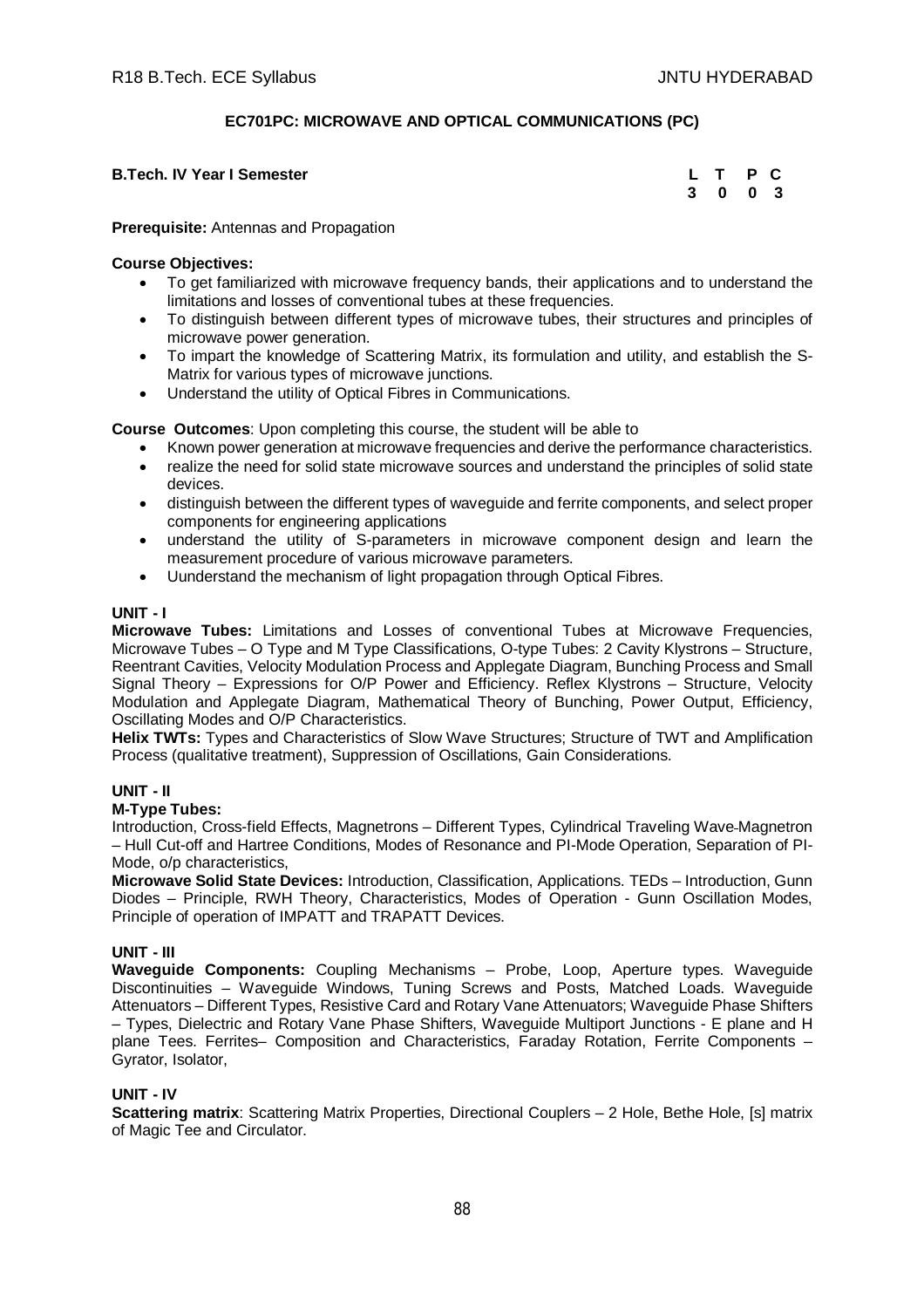**Microwave Measurements:** Description of Microwave Bench – Different Blocks and their Features, Errors and Precautions, Measurement of Attenuation, Frequency. Standing Wave Measurements, measurement of Low and High VSWR, Cavity Q, Impedance Measurements.

# **UNIT - V**

**Optical Fiber Transmission Media:** Optical Fiber types, Light Propagation, Optical fiber Configurations, Optical fiber classifications, Losses in Optical Fiber cables, Light Sources, Optical Sources, Light Detectors, LASERS, WDM Concepts, Optical Fiber System link budget.

#### **TEXT BOOKS:**

- 1. Microwave Devices and Circuits Samuel Y. Liao, Pearson, 3rd Edition, 2003.
- 2. Electronic Communications Systems- Wayne Tomasi, Pearson, 5<sup>th</sup> Edition

- 1. Optical Fiber Communication Gerd Keiser, TMH, 4<sup>th</sup> Ed., 2008.
- *2. Microwave Engineering - David M. Pozar, John Wiley & Sons (Asia) Pvt Ltd., 1989, 3r ed., 2011 Reprint.*
- 3. Microwave Engineering G.S. Raghuvanshi, Cengage Learning India Pvt. Ltd., 2012.
- 4. Electronic Communication System George Kennedy, 6<sup>th</sup> Ed., McGrawHill.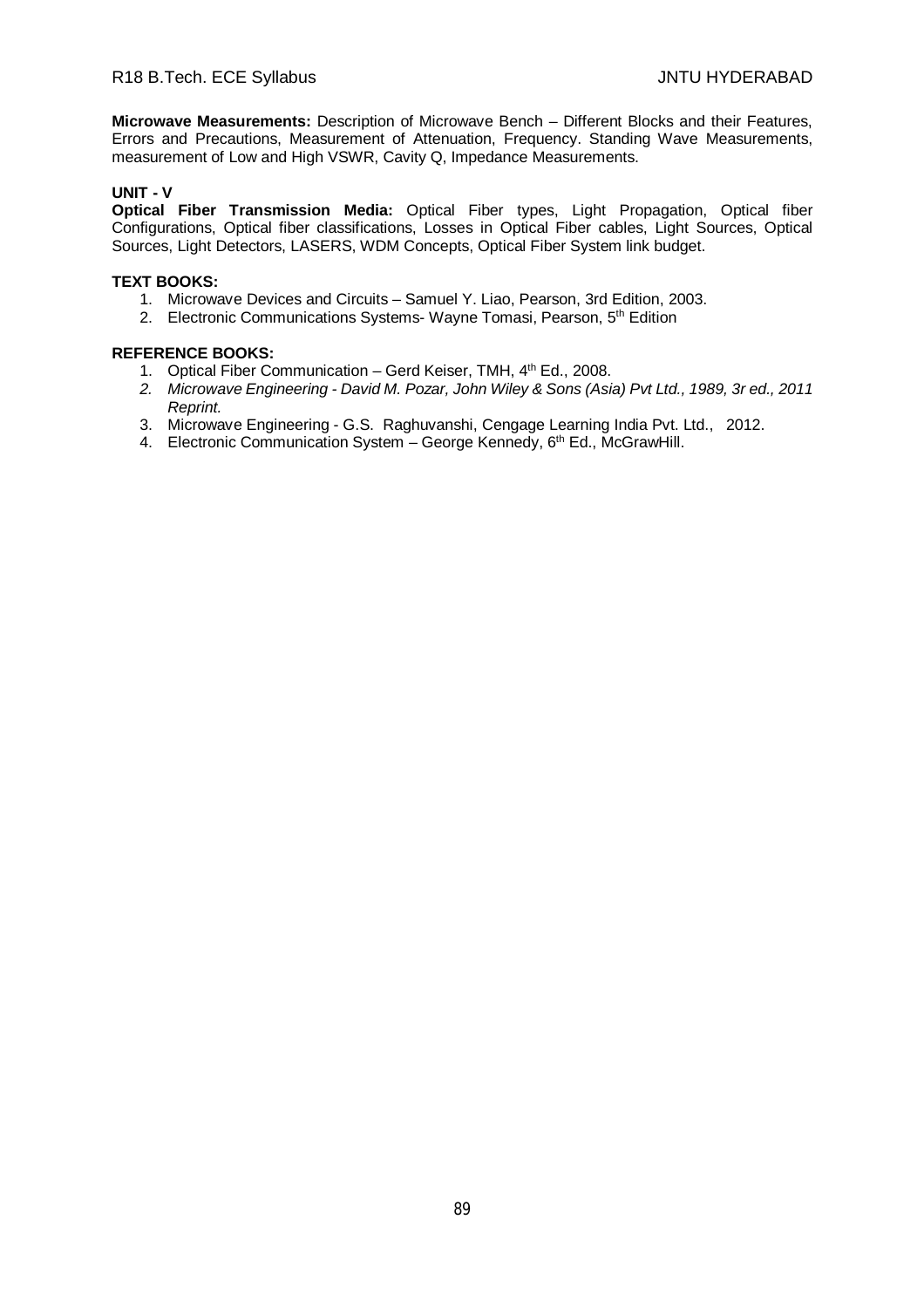# **EC711PE/EI723PE: ARTIFICIAL NEURAL NETWORKS (PE – III)**

#### **B.Tech. IV Year I Semester Leap Act 2008 12:00 TEXAC LEAP CONTRACT PC**

#### **Prerequisite: Nil**

#### **Course Objectives:**

- To understand the biological neural network and to model equivalent neuron models.
- To understand the architecture, learning algorithms
- To know the issues of various feed forward and feedback neural networks.
- To explore the Neuro dynamic models for various problems.

**Course Outcomes:** Upon completing this course, the student will be able to

- Understand the similarity of Biological networks and Neural networks
- Perform the training of neural networks using various learning rules.
- Understanding the concepts of forward and backward propagations.
- Understand and Construct the Hopfield models.

#### **UNIT-I:**

**Introduction**: A Neural Network, Human Brain, Models of a Neuron, Neural Networks viewed as Directed Graphs, Network Architectures, Knowledge Representation, Artificial Intelligence and Neural **Networks** 

**Learning Process**: Error Correction Learning, Memory Based Learning, Hebbian Learning, Competitive, Boltzmann Learning, Credit Assignment Problem, Memory, Adaption, Statistical Nature of the Learning Process

#### **UNIT-II:**

**Single Layer Perceptrons**: Adaptive Filtering Problem, Unconstrained Organization Techniques, Linear Least Square Filters, Least Mean Square Algorithm, Learning Curves, Learning Rate Annealing Techniques, Perceptron –Convergence Theorem, Relation Between Perceptron and Bayes Classifier for a Gaussian Environment

**Multilayer Perceptron**: Back Propagation Algorithm XOR Problem, Heuristics, Output Representation and Decision Rule, Computer Experiment, Feature Detection

#### **UNIT-III:**

**Back Propagation:** Back Propagation and Differentiation, Hessian Matrix, Generalization, Cross Validation, Network Pruning Techniques, Virtues and Limitations of Back Propagation Learning, Accelerated Convergence, Supervised Learning

#### **UNIT - IV:**

**Self-Organization Maps (SOM):** Two Basic Feature Mapping Models, Self-Organization Map, SOM Algorithm, Properties of Feature Map, Computer Simulations, Learning Vector Quantization, Adaptive Patter Classification

#### **UNIT-V:**

**Neuro Dynamics:** Dynamical Systems, Stability of Equilibrium States, Attractors, Neuro Dynamical Models, Manipulation of Attractors as a Recurrent Network Paradigm **Hopfield Models** – Hopfield Models, restricted boltzmen machine.

#### **TEXT BOOKS:**

- 1. Neural Networks a Comprehensive Foundations, Simon S Haykin, PHI Ed.,.
- 2. Introduction to Artificial Neural Systems Jacek M. Zurada, JAICO Publishing House Ed. 2006.

#### **REFERENCE BOOKS:**

- 1. Neural Networks in Computer Inteligance, Li Min Fu TMH 2003
- 2. Neural Networks -James A Freeman David M S Kapura Pearson Ed., 2004.
- 3. Artificial Neural Networks B. Vegnanarayana Prentice Hall of India P Ltd 2005

# **3 0 0 3**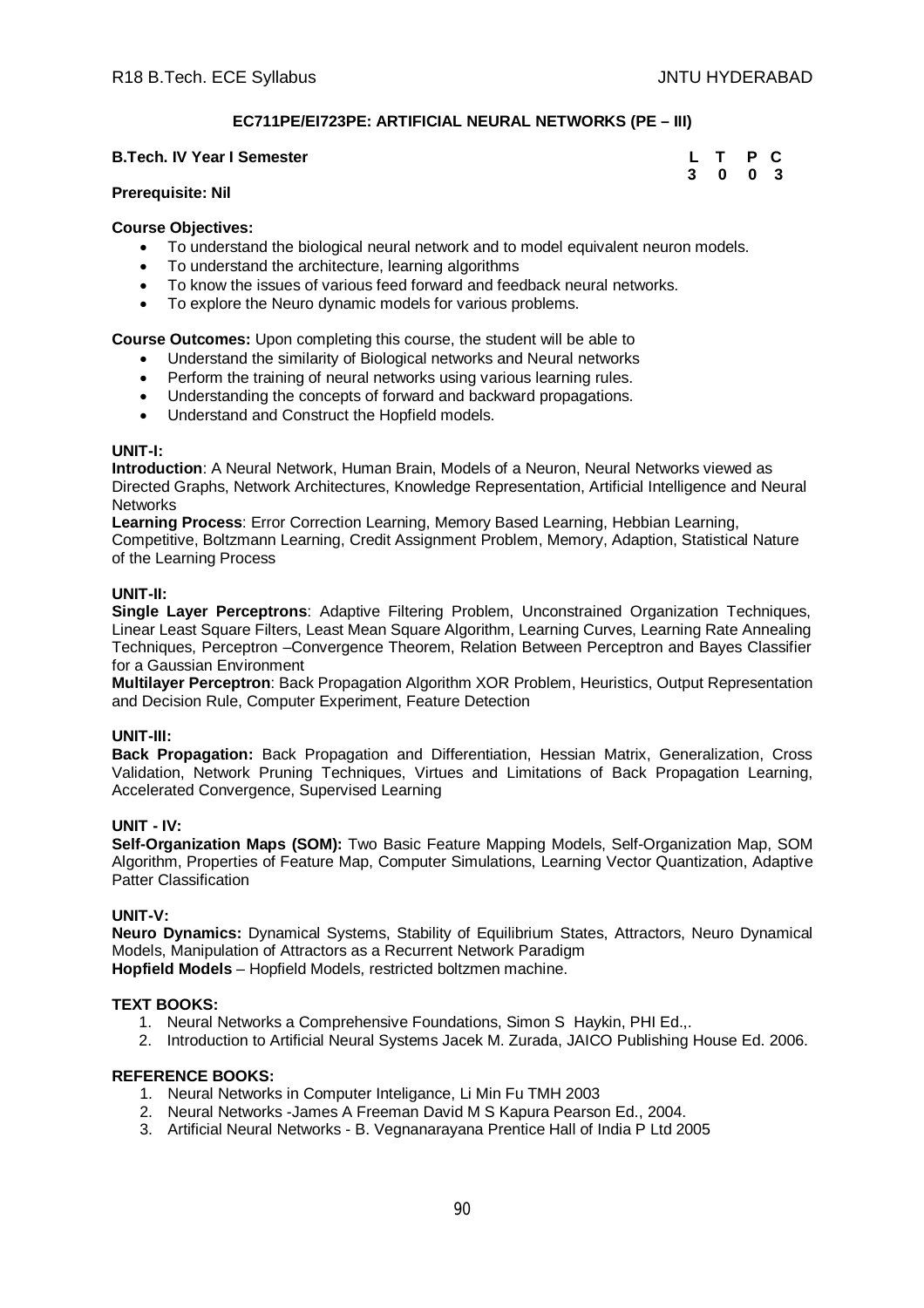## **EC712PE: SCRIPTING LANGUAGES (PE – III)**

#### **B.Tech. IV Year I Semester**

| <b>B.Tech. IV Year I Semester</b> | L T P C |  |
|-----------------------------------|---------|--|
|                                   | 3 0 0 3 |  |

**Prerequisites:** Computer Programming and Data Structures

#### **Course Objectives:**

- Able to differentiate scripting and non- scripting languages.
- To learn Scripting languages such as PERL, TCL/TK, python and BASH.
- Expertise to program in the Linux environment.
- Usage of scripting languages in IC design flow.

**Course Outcomes:** Upon completing this course, the student will be able to

- Known about basics of Linux and Linux Networking
- Use Linux environment and write programs for automation
- Understand the concepts of Scripting languages
- Create and run scripts using PERL/TCl/Python.

## **UNIT – I: Linux Basics**

Introduction to Linux, File System of the Linux, General usage of Linux kernel & basic commands, Linux users and group, Permissions for file, directory and users, searching a file & directory, zipping and unzipping concepts.

## **UNIT – II: Linux Networking**

Introduction to Networking in Linux, Network basics & Tools, File Transfer Protocol in Linux, Network file system, Domain Naming Services, Dynamic hosting configuration Protocol & Network information Services.

#### **UNIT – III: Perl Scripting**.

Introduction to Perl Scripting, working with simple values, Lists and Hashes, Loops and Decisions, Regular Expressions, Files and Data in Perl Scripting, References & Subroutines, Running and Debugging Perl, Modules, Object – Oriented Perl.

#### **UNIT – IV: Tcl / Tk Scripting**

Tcl Fundamentals, String and Pattern Matching, Tcl Data Structures, Control Flow Commands, Procedures and Scope, Evel, Working with Unix, Reflection and Debugging, Script Libraries, Tk Fundamentals, Tk by examples, The Pack Geometry Manager, Binding Commands to X Events, Buttons and Menus, Simple Tk Widgets, Entry and List box Widgets Focus, Grabs and Dialogs.

#### **UNIT – V: Python Scripting**.

Introduction to Python, using the Python Interpreter, More Control Flow Tools, Data Structures, Modules, Input and Output, Errors and Exceptions, Classes, Brief Tour of the Standard Library.

#### **TEXT BOOKS**:

- 1. Practical Programming in Tcl and Tk by Brent Welch, Updated for Tcl 7.4 and Tk 4.0.
- 2. Red Hat Enterprise Linux 4 : System Administration Guide Copyright, Red Hat Inc, 2005.

- 1. Learning Python Mark Lutz and David Ascher, 2<sup>nd</sup> Ed., O'Reilly, 2003.
- 2. Learning Perl 4<sup>th</sup> Ed. Randal Schwartz, Tom Phoenix and Brain d foy. 2005.
- 3. Python Essentials Samuele Pedroni and Noel Pappin. O'Reilly, 2002.
- 4. Programming Perl Larry Wall, Tom Christiansen and John Orwant, 3<sup>rd</sup> Edition, O'Reilly, 2000. (ISBN 0596000278)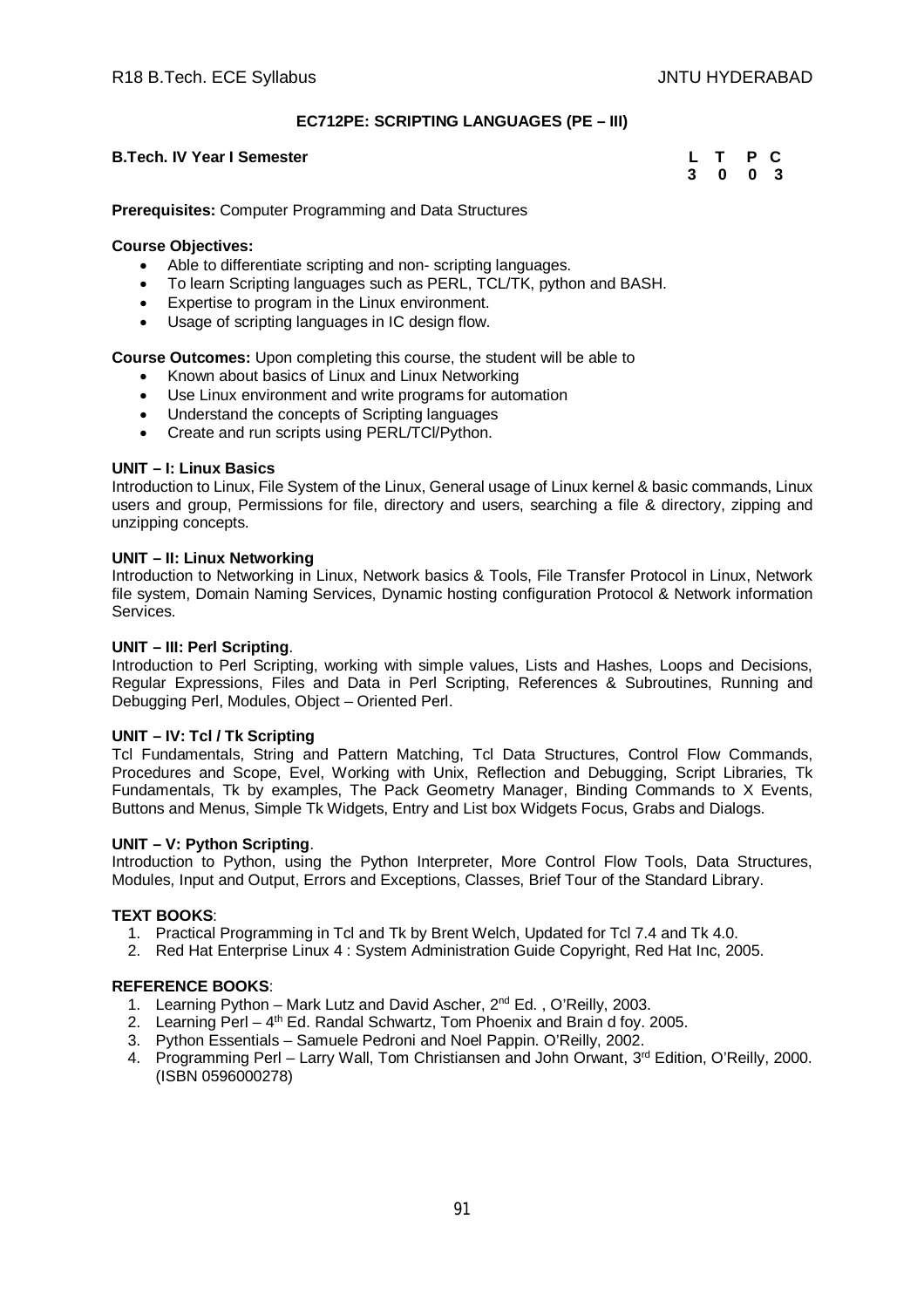# **EC713PE/EI812PE: DIGITAL IMAGE PROCESSING (PE – III)**

#### **B. Tech. IV Year I Semester**

| . Tech. IV Year I Semester | L T P C |  |
|----------------------------|---------|--|
|                            | 3 0 0 3 |  |

**Prerequisite:** Digital Signal Processing

**Course Objectives:**

- To provide a approach towards image processing and introduction about 2D transforms
- To expertise about enhancement methods in time and frequency domain
- To expertise about segmentation and compression techniques
- To understand the Morphological operations on an image

**Course Outcomes:** Upon completing this course, the student will be able to

- Explore the fundamental relations between pixels and utility of 2-D transforms in image processer.
- Understand the enhancement, segmentation and restoration processes on an image.
- Implement the various Morphological operations on an image
- Understand the need of compression and evaluation of basic compression algorithms.

# **UNIT-I:**

**Digital Image Fundamentals & Image Transforms:** Digital Image Fundamentals, Sampling and Quantization, Relationship between Pixels.

**Image Transforms:** 2-D FFT, Properties, Walsh Transform, Hadamard Transform, Discrete Cosine Transform, Haar Transform, Slant Transform, Hotelling Transform.

## **UNIT-II:**

**Image Enhancement (Spatial Domain):** Introduction, Image Enhancement in Spatial Domain, Enhancement through Point Processing, Types of Point Processing, Histogram Manipulation, Linear and Non – Linear Gray Level Transformation, Local or Neighborhood criterion, Median Filter, Spatial Domain High-Pass Filtering.

**Image Enhancement (Frequency Domain):** Filtering in Frequency Domain, Low Pass (Smoothing) and High Pass (Sharpening) Filters in Frequency Domain.

# **UNIT -III:**

**Image Restoration:** Degradation Model, Algebraic Approach to Restoration, Inverse Filtering, Least Mean Square Filters, Constrained Least Squares Restoration, Interactive Restoration.

# **UNIT -IV:**

**Image Segmentation:** Detection of Discontinuities, Edge Linking And Boundary Detection, thresholding, Region Oriented Segmentation.

**Morphological Image Processing:** Dilation and Erosion: Dilation, Structuring Element Decomposition, Erosion, Combining Dilation and Erosion, Opening and Closing, Hit or Miss Transformation.

# **UNIT -V:**

**Image Compression:** Redundancies and their Removal Methods, Fidelity Criteria, Image Compression Models, Huffman and Arithmetic Coding, Error Free Compression, Lossy Compression, Lossy and Lossless Predictive Coding, Transform Based Compression, JPEG 2000 Standards.

# **TEXT BOOKS:**

1. Digital Image Processing - Rafael C. Gonzalez, Richard E. Woods, 3<sup>rd</sup> Edition, Pearson, 2008

2. Digital Image Processing- S Jayaraman, S Esakkirajan, T Veerakumar- TMH, 2010.

- 1. Digital Image Processing and Analysis-Human and Computer Vision Application with using CVIP Tools - Scotte Umbaugh, 2nd Ed, CRC Press, 2011
- 2. Digital Image Processing using MATLAB Rafael C. Gonzalez, Richard E Woods and Steven L. Eddings, 2<sup>nd</sup> Edition, TMH, 2010.
- 3. Digital Image Processing and Computer Vision Somka, Hlavac, Boyle- Cengage Learning (Indian edition) 2008.
- 4. Introductory Computer Vision Imaging Techniques and Solutions- Adrian low, 2<sup>nd</sup> Edition, BS Publication, 2008.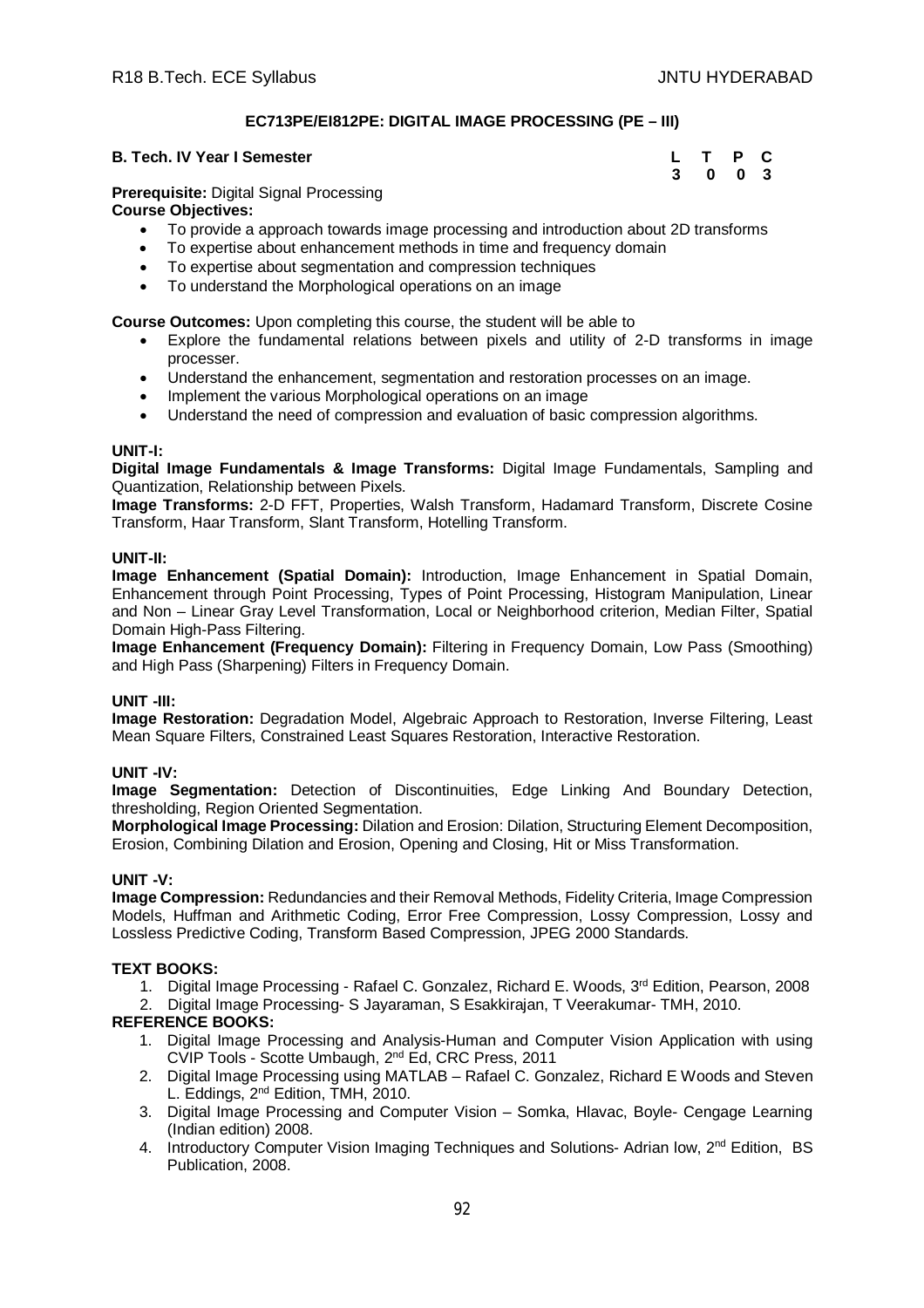# **EC721PE: BIOMEDICAL INSTRUMENTATION (PE – IV)**

#### **B.Tech. IV Year I Semester Leap Act 2008 12:00 LEAP C**

#### **Course Objectives**

- **3** 0 0 3
	- **Identify** significant biological variables at cellular level and ways to acquire different bio-signals.
	- **Elucidate** the methods to monitor the activity of the heart,brain, eyes and muscles.
	- **Introduce** therapeutic equipment for intensive and critical care.
	- **Outline** medical imaging techniques and equipment for certain diagnosis and therapies.

**Course Outcomes:** After completion of the course the student is able to:

- **Understand** biosystems and medical systems from an engineering perspective.
- **Identify** the techniques to acquire record and primarily understand physiological activity of the human body through cell potential, ECG, EEG, BP and blood flow measurement and EMG.
- **Understand** the working of various medical instruments and critical care equipment.
- **Know** the imaging techniques including CT,PET, SPECT and MRI used in diagnosis of various medical conditions.

## **UNIT - I:**

**Bio-Potential Signals and Electrodes:** Bio-signals and their characteristics, Organization of cell, Nernst equation of membrane, Resting and Action potentials. Bio-amplifiers, characteristics of medical instruments, problems encountered with measurements from living systems. Bio-potential electrodes – Body surface recording electrodes, Internal electrodes, micro electrodes. Bio-chemical transducers – reference electrode, the pH electrodes, Blood gas electrodes.

## **UNIT - II:**

**Cardiovascular Instrumentation:** Heart and cardiovascular system Heart electrical activity, blood pressure and heart sounds. Cardiovascular measurements electro cardiography – electrocardiogram, ECG Amplifier, Electrodes and leads, ECG recorder principles. Types of ECG recorders. Principles of blood pressure and blood flow measurement.

#### **UNIT - III:**

**Neurological Instrumentation:** Neuronal communication, electro encephalogram (EEG), EEG Measurements EEG electrode-placement system, interpretation of EEG, EEG system Block diagram, preamplifiers and amplifiers. EMG block diagram and Stimulators

#### **UNIT - IV:**

**Equipment for Critical Care:** Therapeutic equipment - Pacemaker, Defibrillator, Shortwave diathermy, Hemodialysis machine. Respiratory Instrumentation - Mechanism of respiration, Spirometry, Pneumotachograph, Ventilators.

#### **UNIT - V:**

**Principles of Medical Imaging:** Radiography, computed Radiography, Computed Tomography (CT), Magnetic Resonance Imaging (MRI), Nuclear Medicine, Single Photon Emission Computed Tomography (SPECT), Positron Emission Tomography (PET), Ultrasonography, Introduction to Telemedicine.

#### **TEXT BOOKS:**

- 1. Hand-book of Biomedical Instrumentation by R.S. Khandpur, McGraw-Hill, 2003.
- 2. Medical Instrumentation, Application and Design by John G. Webster, John Wiley.

- 1. Biomedical Instrumentation and Measurements by Leslie Cromwell, F.J. Weibell, E.A. Pfeiffer, PHI.
- 2. Principles of Applied Biomedical Instrumentation by L.A. Geoddes and L.E. Baker, John Wiley and Sons.
- 3. Introduction to Biomedical equipment technology-by Joseph Carr and Brown.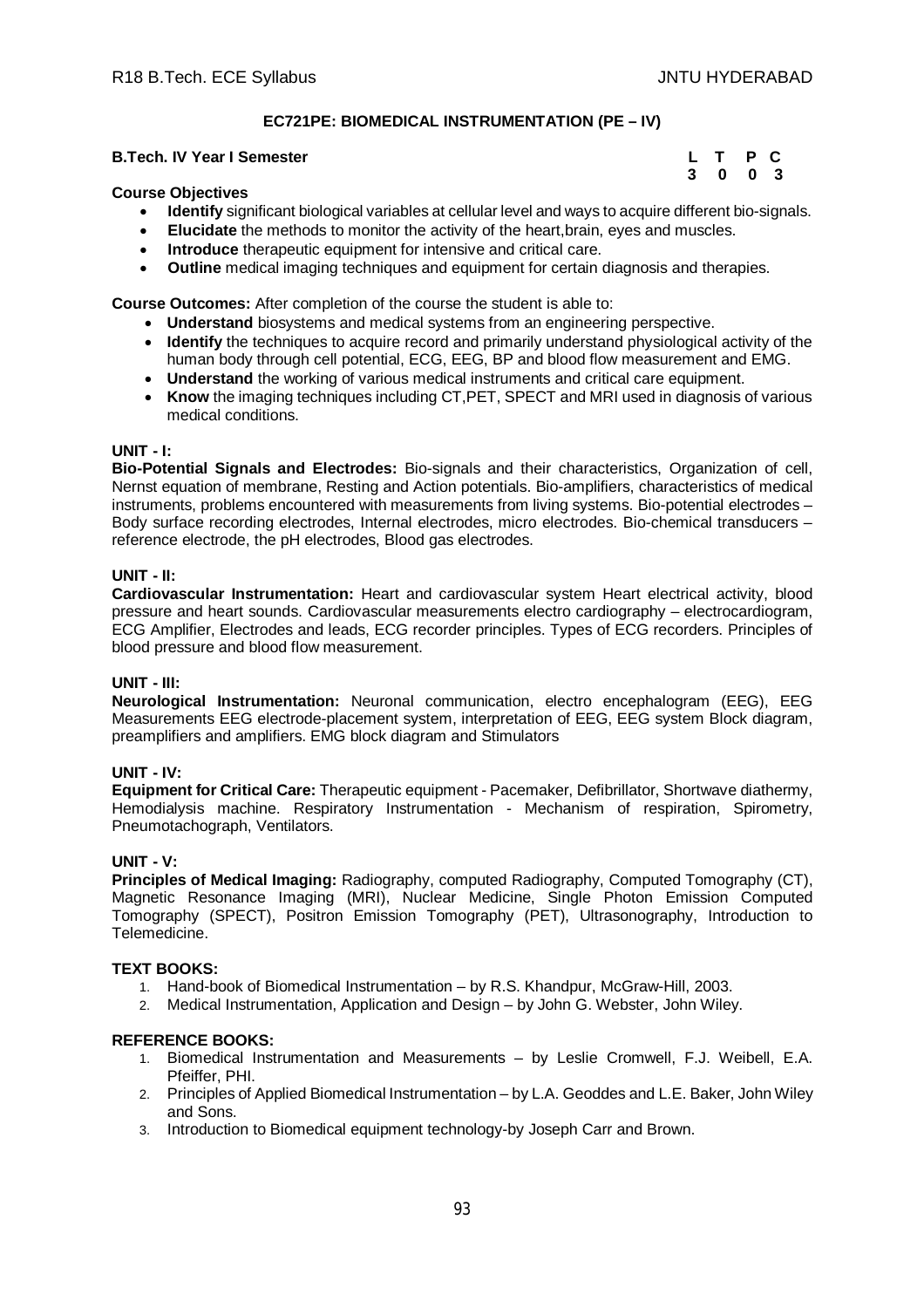# **EC722PE: DATABASE MANAGEMENT SYSTEMS (PE – IV)**

# **B.Tech. IV Year I Semester**

| <b>B.Tech. IV Year I Semester</b> | L T P C |  |
|-----------------------------------|---------|--|
|                                   | 3 0 0 3 |  |

**Prerequisite:** Data Structures

#### **Course Objectives:**

- To understand the basic concepts and the applications of database systems.
- To master the basics of SQL and construct queries using SQL.
- Topics include data models, database design, relational model, relational algebra, transaction control, concurrency control, storage structures and access techniques.

#### **Course Outcomes**

- Gain knowledge of fundamentals of DBMS, database design and normal forms
- Master the basics of SQL for retrieval and management of data.
- Be acquainted with the basics of transaction processing and concurrency control.
- Familiarity with database storage structures and access techniques

#### **UNIT - I**

**Database System Applications:** A Historical Perspective, File Systems versus a DBMS**,** the Data Model, Levels of Abstraction in a DBMS, Data Independence, Structure of a DBMS

**Introduction to Database Design**: Database Design and ER Diagrams, Entities, Attributes, and Entity Sets, Relationships and Relationship Sets, Additional Features of the ER Model, Conceptual Design With the ER Model

#### **UNIT - II**

**Introduction to the Relational Model**: Integrity constraint over relations, enforcing integrity constraints, querying relational data, logical data base design, introduction to views, destroying/altering tables and views.

Relational Algebra**,** Tuple relational Calculus, Domain relational calculus.

#### **UNIT - III**

**SQL: Queries, Constraints, Triggers:** form of basic SQL query, UNION, INTERSECT, and EXCEPT, Nested Queries, aggregation operators, NULL values, complex integrity constraints in SQL, triggers and active data bases.

**Schema Refinement**: Problems caused by redundancy, decompositions, problems related to decomposition, reasoning about functional dependencies, FIRST, SECOND, THIRD normal forms, BCNF, lossless join decomposition, multi-valued dependencies, FOURTH normal form, FIFTH normal form.

#### **UNIT - IV**

Transaction Concept, Transaction State, Implementation of Atomicity and Durability, Concurrent Executions, Serializability, Recoverability, Implementation of Isolation, Testing for serializability, Lock Based Protocols, Timestamp Based Protocols, Validation- Based Protocols, Multiple Granularity, Recovery and Atomicity, Log–Based Recovery, Recovery with Concurrent Transactions.

#### **UNIT - V**

Data on External Storage, File Organization and Indexing, Cluster Indexes, Primary and Secondary Indexes, Index data Structures, Hash Based Indexing, Tree base Indexing, Comparison of File Organizations, Indexes and Performance Tuning, Intuitions for tree Indexes, Indexed Sequential Access Methods (ISAM), B+ Trees: A Dynamic Index Structure.

#### **TEXT BOOKS:**

- 1. Database Management Systems, Raghurama Krishnan, Johannes Gehrke, *Tata Mc Graw Hill* 3rd Edition
- 2. Database System Concepts, Silberschatz, Korth, *Mc Graw hill*, V edition.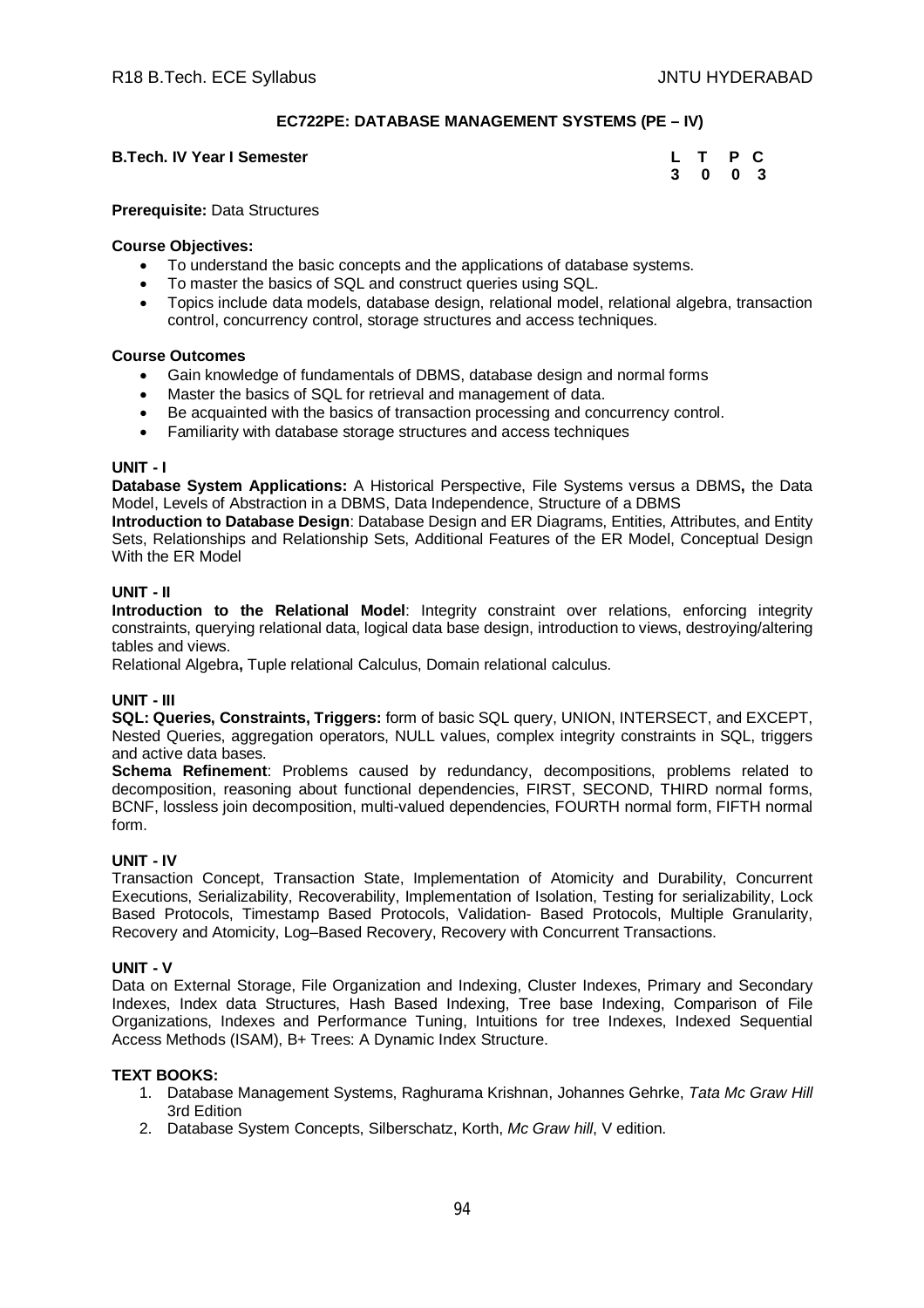- 1. Database Systems design, Implementation, and Management, Peter Rob & Carlos Coronel 7th Edition.
- 2. Fundamentals of Database Systems, Elmasri Navrate, *Pearson Education*
- 3. Introduction to Database Systems, C. J. Date, *Pearson Education*
- 4. Oracle for Professionals, The X Team, S.Shah and V. Shah, *SPD*.
- 5. Database Systems Using Oracle: A Simplified guide to SQL and PL/SQL,Shah, *PHI*.
- 6. Fundamentals of Database Management Systems, M. L. Gillenson, *Wiley Student* Edition.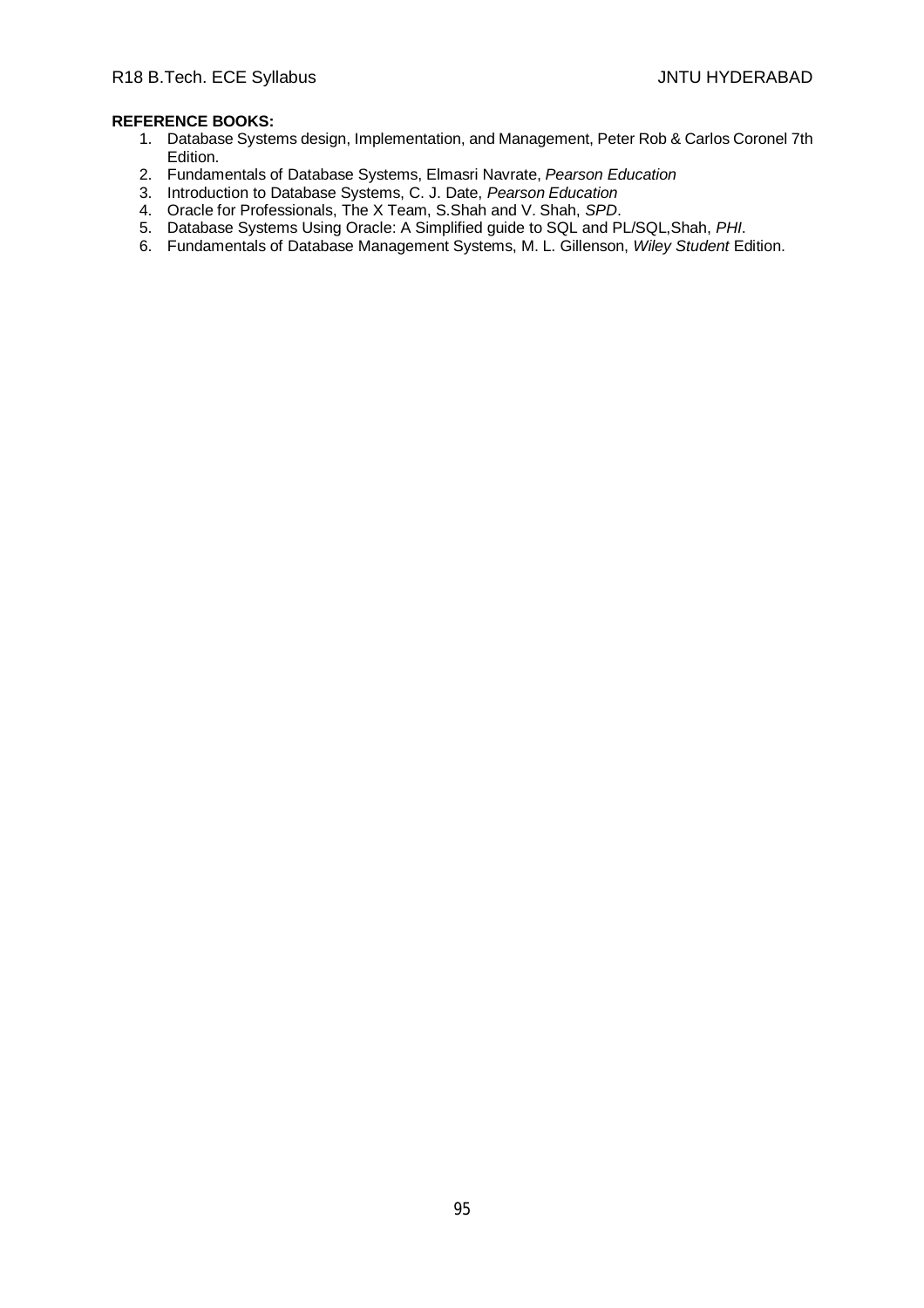# **EC723PE: NETWORK SECURITY AND CRYPTOGRAPHY (PE – IV)**

# **B.Tech. IV Year I Semester 3** 0 0 3

| L | Τ | Р | C  |
|---|---|---|----|
| 3 | 0 | 0 | -3 |

# **Prerequisite: Nil**

## **Course Objectives:**

- Understand the basic concept of Cryptography and Network Security, their mathematical models
- To understand the necessity of network security, threats/vulnerabilities to networks and countermeasures
- To understand Authentication functions with Message Authentication Codes and Hash Functions.
- To provide familiarity in Intrusion detection and Firewall Design Principles

# **Course Outcomes:** Upon completing this course, the student will be able to

- Describe network security fundamental concepts and principles
- Encrypt and decrypt messages using block ciphers and network security technology and protocols
- Analyze key agreement algorithms to identify their weaknesses
- Identify and assess different types of threats, malware, spyware, viruses, vulnerabilities

## **UNIT- I**

Security Services, Mechanisms and Attacks, A Model for Internetwork security, Classical Techniques: Conventional Encryption model, Steganography, Classical Encryption Techniques.

**Modern Techniques:** Simplified DES, Block Cipher Principles, Data Encryption standard, Strength of DES, Block Cipher Design Principles.

## **UNIT- II**

**Encryption:** Triple DES, International Data Encryption algorithm, Blowfish, RC5, Characteristics of Advanced Symmetric block Ciphers. Placement of Encryption function, Traffic confidentiality, Key distribution, Random Number Generation.

# **UNIT – III**

**Public Key Cryptography:** Principles, RSA Algorithm, Key Management, Diffie-Hellman Key exchange, Elliptic Curve Cryptograpy.

**Number Theory:** Prime and Relatively prime numbers, Modular arithmetic, Fermat's and Euler's theorems, Testing for primality, Euclid's Algorithm, the Chinese remainder theorem, Discrete logarithms.

#### **UNIT- IV**

**Message Authentication and Hash Functions:** Authentication requirements and functions, Message Authentication, Hash functions, Security of Hash functions and MACs.

**Hash and Mac Algorithms:** MD-5, Message digest Algorithm, Secure Hash Algorithm.

Digital signatures and Authentication protocols: Digital signatures, Authentication Protocols, Digital signature standards.

**Authentication Applications:** Kerberos, Electronic Mail Security: Pretty Good Privacy, SIME/MIME.

# **UNIT – V**

**IP Security:** Overview, Architecture, Authentication, Encapsulating Security Payload, Key Management. Web Security: Web Security requirements, Secure sockets layer and Transport layer security, Secure Electronic Transaction.

**Intruders, Viruses and Worms:** Intruders, Viruses and Related threats.

**Fire Walls:** Fire wall Design Principles, Trusted systems.

# **TEXT BOOKS:**

- 1. Cryptography and Network Security: Principles and Practice William Stallings, Pearson Education.
- 2. Network Security: The complete reference, Robert Bragg, Mark Rhodes, TMH,2004.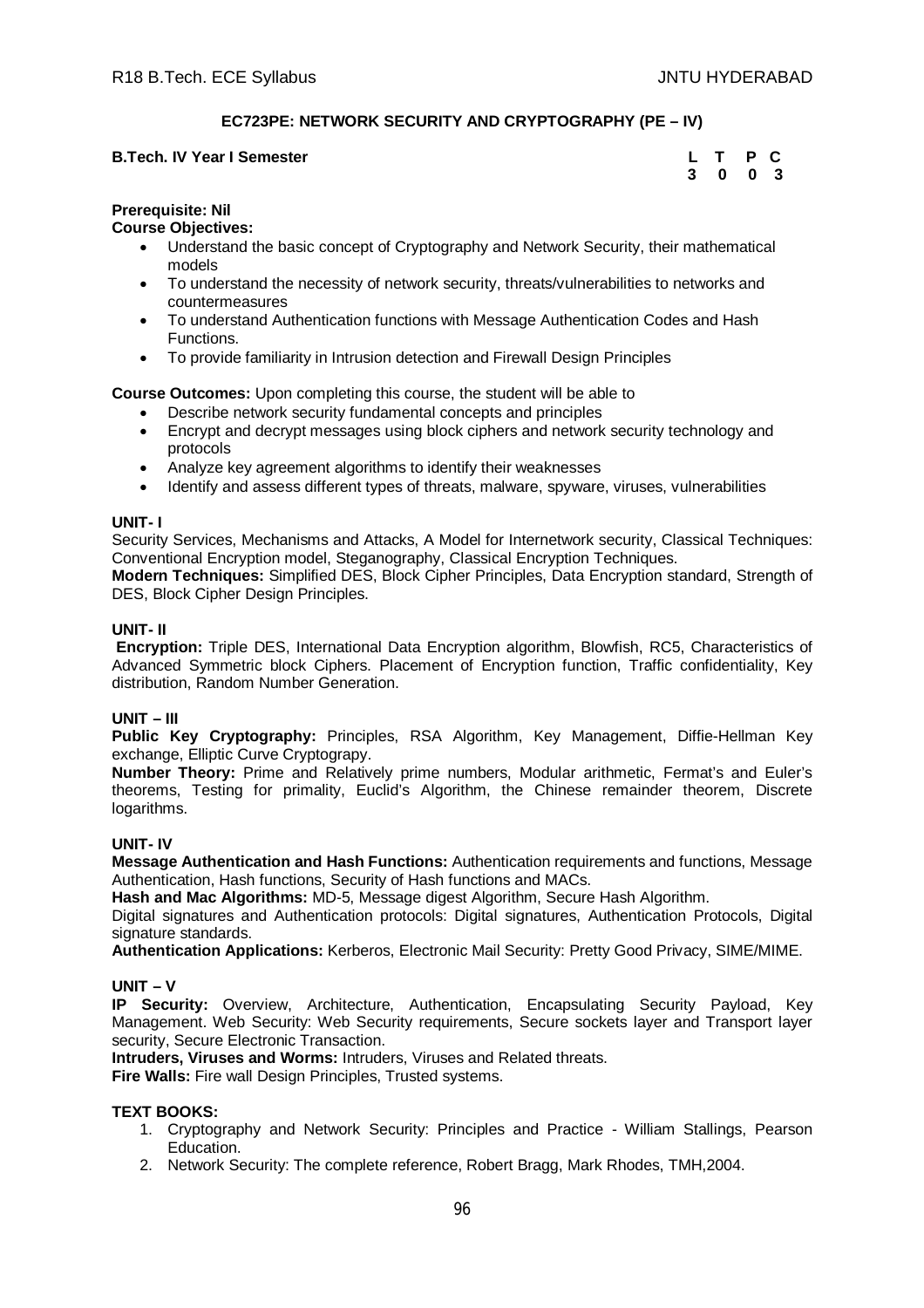- 1. Network Security Essentials (Applications and Standards) by William Stallings Pearson Education.
- 2. Fundamentals of Network Security by Eric Maiwald (Dreamtech press)
- 3. Principles of Information Security, Whitman, Thomson.
- 4. Introduction to Cryptography, Buchmann, Springer.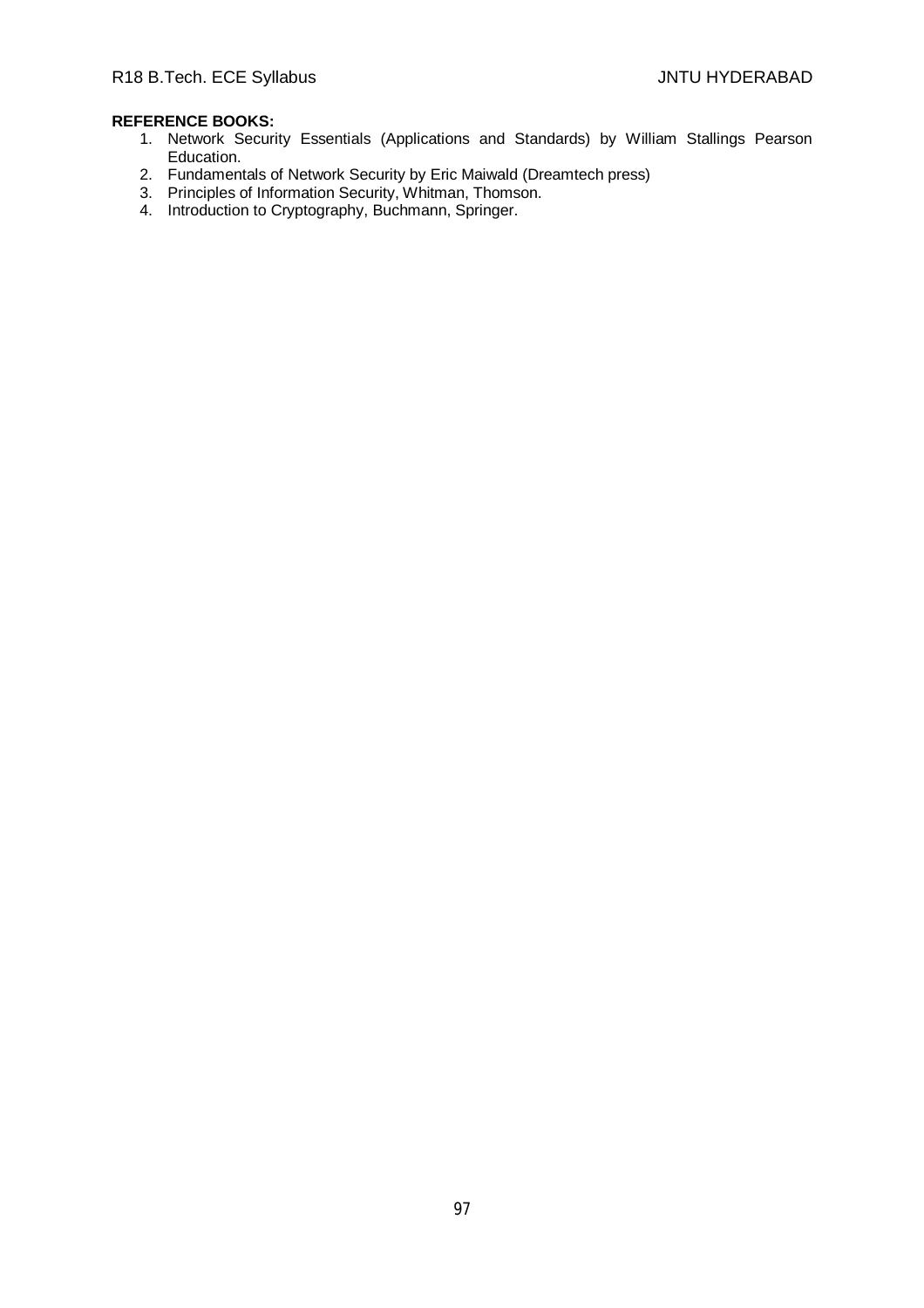# **SM702MS: PROFESSIONAL PRACTICE, LAW AND ETHICS (PC)**

#### **B.Tech. IV Year I Semester**

| <b>B.Tech. IV Year I Semester</b> | L T P C |  |
|-----------------------------------|---------|--|
|                                   | 2 0 0 2 |  |

#### **Course Objectives:**

- To make the students understand the types of roles they are expected to play in the society as practitioners of the civil engineering profession
- To develop some ideas of the legal and practical aspects of their profession.

**Course Outcome:** The students will understand the importance of professional practice, Law and Ethics in their personal lives and professional careers. The students will learn the rights and responsibilities as an employee, team member and a global citizen

## **UNIT - I**

Professional Practice and Ethics: Definition of Ethics, Professional Ethics - Engineering Ethics, Personal Ethics; Code of Ethics - Profession, Professionalism, Professional Responsibility, Conflict of Interest, Gift Vs Bribery, Environmental breaches, Negligence, Deficiencies in state-of-the-art; Vigil Mechanism, Whistle blowing, protected disclosures. Introduction to GST- Various Roles of Various Stake holders

#### **UNIT - II**

Law of Contract: Nature of Contract and Essential elements of valid contract, Offer and Acceptance, Consideration, Capacity to contract and Free Consent, Legality of Object. Unlawful and illegal agreements, Contingent Contracts, Performance and discharge of Contracts, Remedies for breach of contract. Contracts-II: Indemnity and guarantee, Contract of Agency, Sale of goods Act -1930: General Principles, Conditions & Warranties, Performance of Contract of Sale.

#### **UNIT - III**

Arbitration, Conciliation and ADR (Alternative Dispute Resolution) system: Arbitration – meaning, scope and types – distinction between laws of 1940 and 1996; UNCITRAL model law – Arbitration and expert determination; Extent of judicial intervention; International commercial arbitration; Arbitration agreements – essential and kinds, validity, reference and interim measures by court; Arbitration tribunal – appointment, challenge, jurisdiction of arbitral tribunal, powers, grounds of challenge, procedure and court assistance; Distinction between conciliation, negotiation, mediation and arbitration, confidentiality, resort to judicial proceedings, costs; Dispute Resolution Boards; Lok Adalats.

#### **UNIT - IV**

Engagement of Labour and Labour & other construction-related Laws: Role of Labour in Civil Engineering; Methods of engaging labour- on rolls, labour sub-contract, piece rate work; Industrial Disputes Act, 1947; Collective bargaining; Industrial Employment (Standing Orders) Act, 1946; Workmen's Compensation Act, 1923; Building & Other - Construction Workers (regulation of employment and conditions of service) Act (1996) and Rules (1998); RERA Act 2017, NBC 2017.

#### **UNIT - V**

Law relating to Intellectual property: Introduction – meaning of intellectual property, main forms of IP, Copyright, Trademarks, Patents and Designs, Secrets; Law relating to Copyright in India including Historical evolution of Copy Rights Act, 1957, Meaning of copyright – computer programs, Ownership of copyrights and assignment, Criteria of infringement, Piracy in Internet – Remedies and procedures in India; Law relating to Patents under Patents Act, 1970

#### **TEXT BOOKS:**

- 1. Professional Ethics: R. Subramanian, Oxford University Press, 2015.
- 2. Ravinder Kaur, Legal Aspects of Business, 4e, Cengage Learning, 2016.

- 1. RERA Act, 2017.
- 2. Wadhera (2004), Intellectual Property Rights, Universal Law Publishing Co.
- 3. T. Ramappa (2010), Intellectual Property Rights Law in India, Asia Law House.
- 4. O.P. Malhotra, Law of Industrial Disputes, N.M. Tripathi Publishers.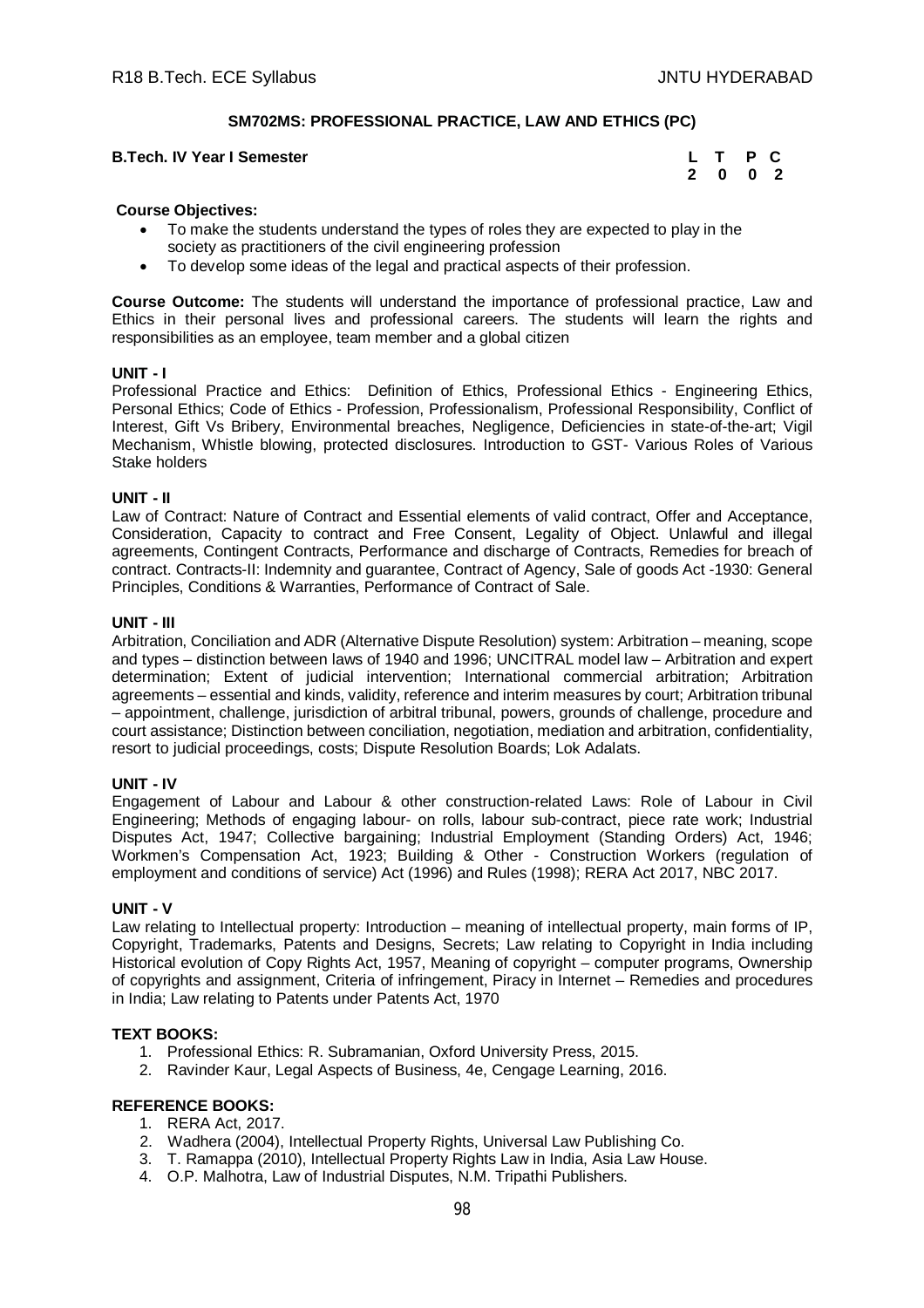# **EC703PC: MICROWAVE AND OPTICAL COMMUNICATIONS LAB**

## **B.Tech IV Year I Semester**

| <b>B.Tech IV Year I Semester</b> | L T P C |  |
|----------------------------------|---------|--|
|                                  | 0 0 2 1 |  |

**Note:** Any **twelve** of the following experiments

#### **LIST OF EXPERIMENTS:**

- 1. Reflex Klystron Characteristics.
- 2. Gunn Diode Characteristics.
- 3. Attenuation measurement
- 4. Directional coupler Characteristics.
- 5. Scattering parameters of wave guide components
- 6. Frequency measurement.
- 7. Impedance measurement
- 8. VSWR measurement
- 9. Characterization of LED.
- 10. Characterization of Laser Diode.
- 11. Intensity modulation of Laser output through an optical fiber.
- 12. Measurement of Data rate for Digital Optical link.
- 13. Measurement of Numerical Aperture of fiber cable.
- 14. Measurement of losses for Optical link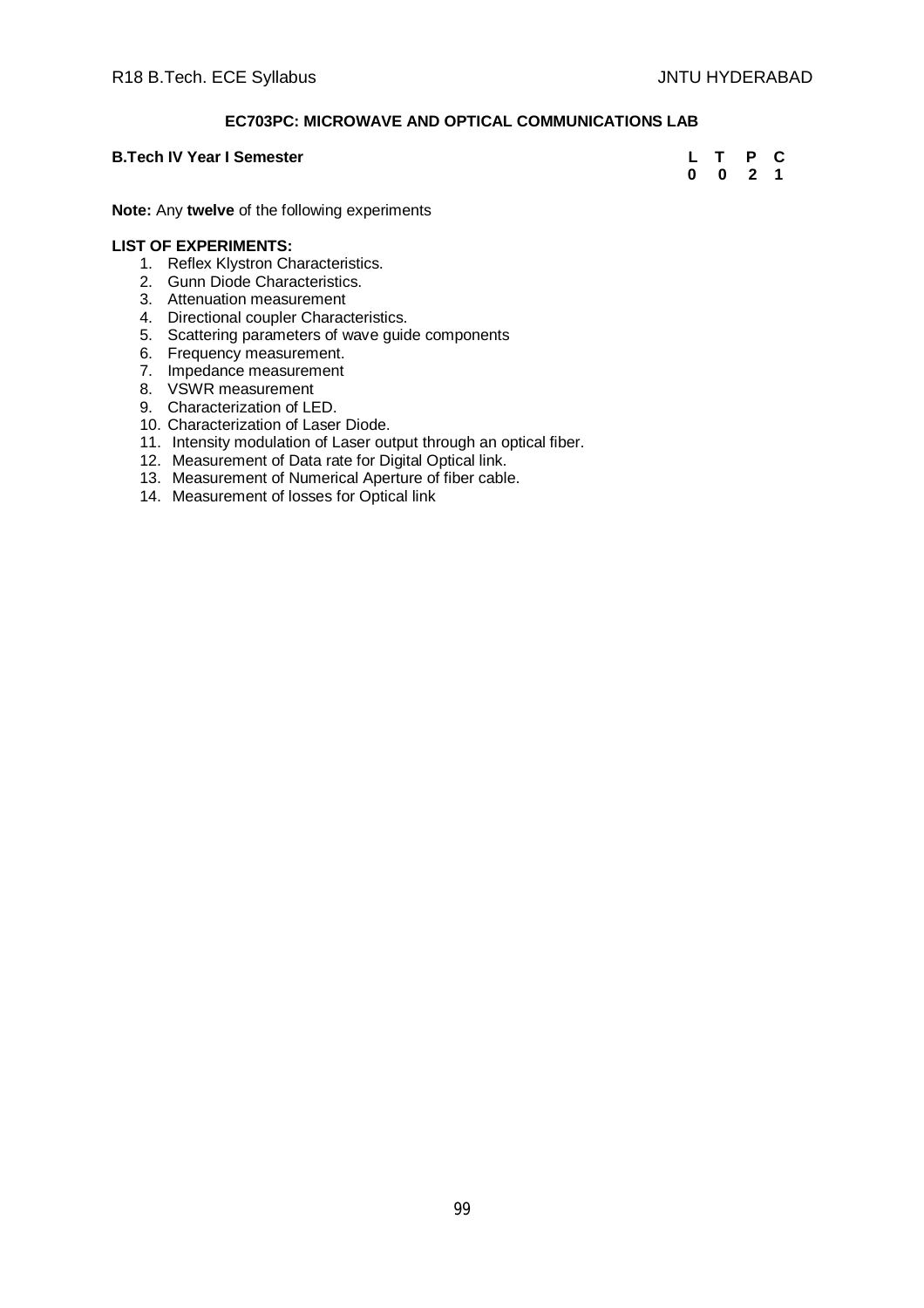# **EC811PE : SATELLITE COMMUNICATIONS (PE – V)**

# **B.Tech. IV Year II Semester**

| <b>Tech. IV Year II Semester</b> | L T P C |  |
|----------------------------------|---------|--|
|                                  | 3 0 0 3 |  |

**Prerequisite:** Analog and Digital Communications

#### **Course Objectives :**

- To acquired foundation in orbital mechanics and launch vehicles for the satellites.
- To provide basic knowledge of link design of satellite.
- To understand multiple access systems and earth station technology
- To understand the concepts of satellite navigation and GPS.

**Course Outcomes:** Upon completing this course, the student will be able to

- Understand basic concepts and frequency allocations for satellite communication, orbital mechanics and launch vehicles.
- Envision the satellite sub systems and design satellite links for specified C/N.
- Understand the various multiple access techniques for satellite communication systems and earth station technologies.
- Known the concepts of LEO, GEO Stationary Satellite Systems and satellite navigation

#### **UNIT - I:**

**Introduction:** Origin of Satellite Communications, Historical Back-ground, Basic Concepts of Satellite Communications, Frequency Allocations for Satellite Services, Applications, Future Trends of Satellite Communications.

**Orbital Mechanics and Launchers:** Orbital Mechanics, Look Angle determination, Orbital Perturbations, Orbit determination, Launches and Launch vehicles, Orbital Effects in Communication Systems Performance.

## **UNIT - II:**

**Satellite Subsystems:** Attitude and Orbit Control System, Telemetry, Tracking, Command And Monitoring, Power Systems, Communication Subsystems, Satellite Antennas, Equipment Reliability and Space Qualification.

#### **UNIT - III:**

**Satellite Link Design:** Basic Transmission Theory, System Noise Temperature and G/T Ratio, Design of Down Links, Up Link Design, Design Of Satellite Links For Specified C/N, System Design **Examples** 

**Multiple Access:** Frequency Division Multiple Access (FDMA), Inter modulation, Calculation of C/N, Time Division Multiple Access (TDMA), Frame Structure, Examples, Satellite Switched TDMA Onboard Processing, DAMA, Code Division Multiple Access (CDMA), Spread Spectrum Transmission and Reception.

#### **UNIT - IV:**

**Earth Station Technology:** Introduction, Transmitters, Receivers, Antennas, Tracking Systems, Terrestrial Interface, Primary Power Test Methods.

#### **UNIT - V:**

**Low Earth Orbit and Geo-Stationary Satellite Systems:** Orbit Considerations, Coverage and Frequency Consideration, Delay & Throughput Considerations, System Considerations, Operational NGSO Constellation Designs.

**Satellite Navigation & Global Positioning System:** Radio and Satellite Navigation, GPS Position Location Principles, GPS Receivers and Codes, Satellite Signal Acquisition, GPS Navigation Message, GPS Signal Levels, GPS Receiver Operation, GPS C/A Code Accuracy, Differential GPS.

# **TEXT BOOKS:**

1. Satellite Communications – Timothy Pratt, Charles Bostian and Jeremy Allnutt, WSE, Wiley Publications, 2nd Edition, 2003.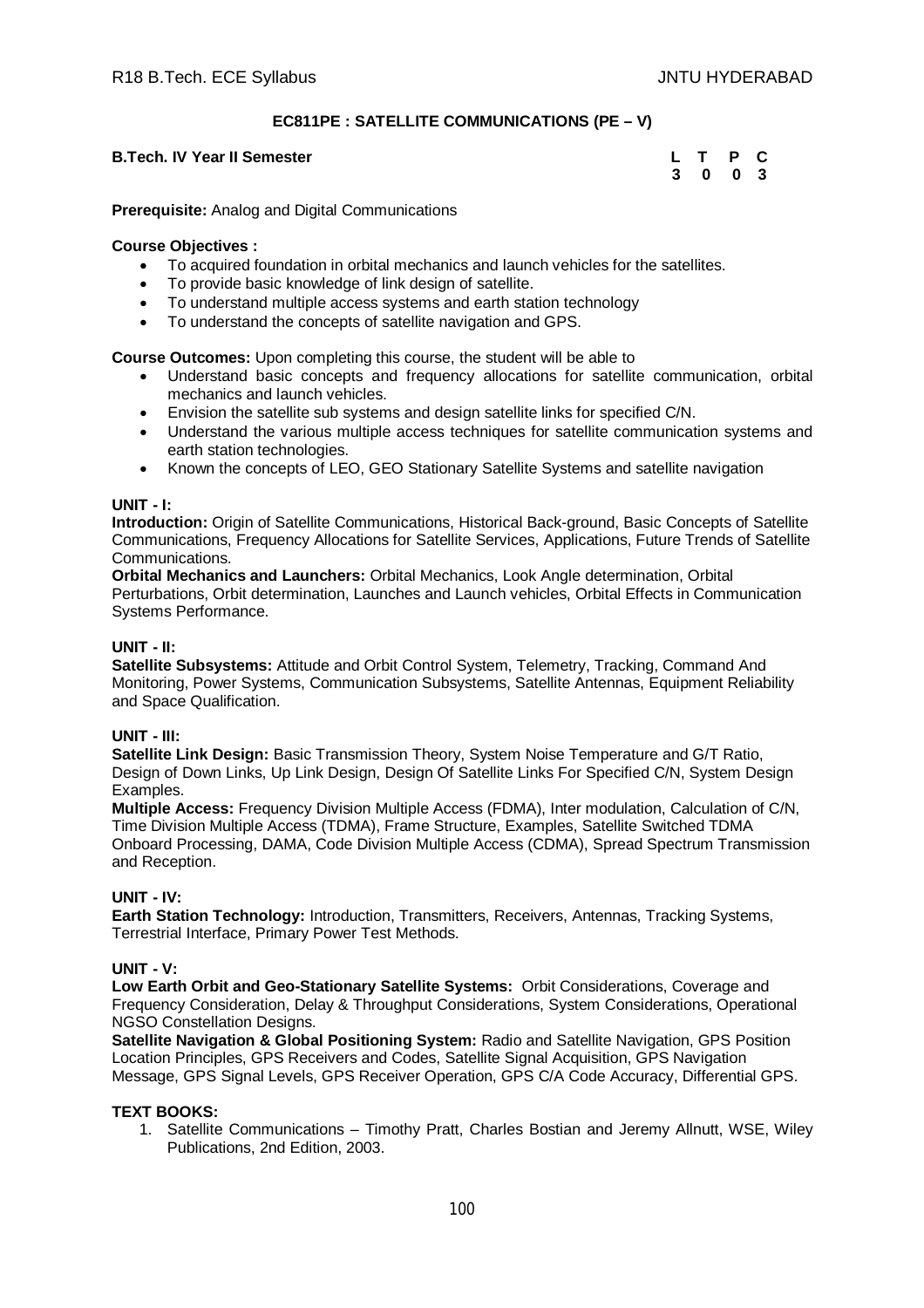2. Satellite Communications Engineering – Wilbur L. Pritchard, Robert A Nelson and Henri G. Suyderhoud, 2nd Edition, Pearson Publications, 2003.

- 1. Satellite Communications : Design Principles M. Richharia, BS Publications, 2<sup>nd</sup> Edition, 2003.
- 2. Satellite Communication D.C Agarwal, Khanna Publications, 5<sup>th</sup> Ed.
- 3. Fundamentals of Satellite Communications K.N. Raja Rao, PHI, 2004
- 4. Satellite Communications Dennis Roddy, McGraw Hill, 4<sup>th</sup> Edition, 2009.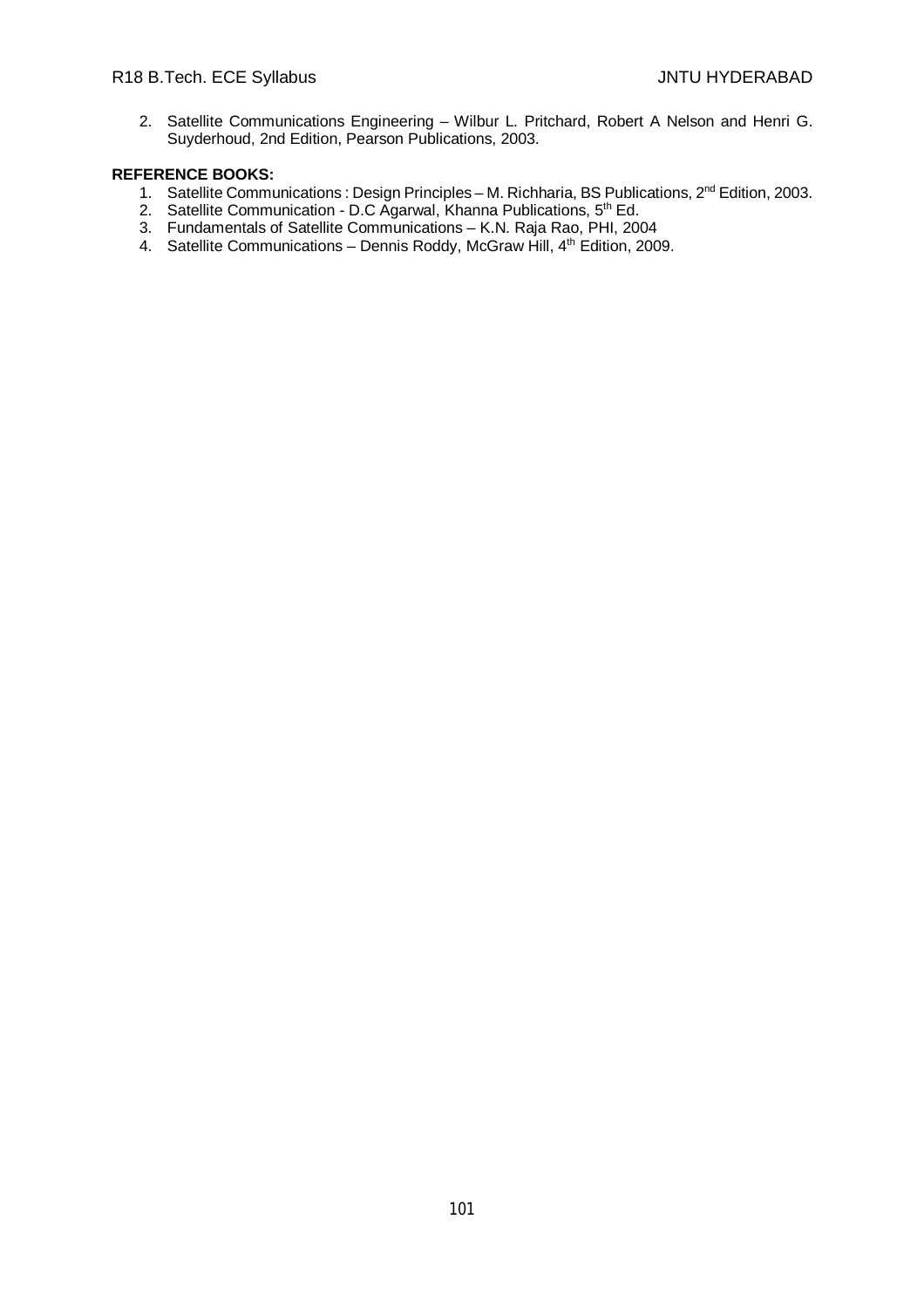#### **EC812PE: RADAR SYSTEMS (PE – V)**

#### **B.Tech. IV Year II Semester**

| <b>B.Tech. IV Year II Semester</b> | L T P C |  |
|------------------------------------|---------|--|
|                                    | 3 0 0 3 |  |

**Prerequisite:** Analog and Digital Communications

#### **Course Objectives:**

- To explore the concepts of radar and its frequency bands.
- To understand Doppler effect and get acquainted with the working principles of CW radar, FM-CW radar.
- To impart the knowledge of functioning of MTI and Tracking Radars.
- To explain the deigning of a Matched Filter in radar receivers.

**Course Outcomes:** Upon completing this course, the student will be able to

- Derive the complete radar range equation.
- Understand the need and functioning of CW, FM-CW and MTI radars
- Known various Tracking methods.
- Derive the matched filter response characteristics for radar receivers.

#### **UNIT - I**

**Basics of Radar**: Maximum Unambiguous Range, Simple form of Radar Equation, Radar Block Diagram and Operation, Radar Frequencies and Applications. Prediction of Range Performance, Minimum Detectable Signal, Receiver Noise, Modified Radar Range Equation.

**Radar Equation:** SNR, Envelope Detector – False Alarm Time and Probability, Integration of Radar Pulses, Radar Cross Section of Targets, Transmitter Power, PRF and Range Ambiguities, System Losses (qualitative treatment).

## **UNIT - II**

**CW and Frequency Modulated Radar:** Doppler Effect, CW Radar – Block Diagram, Isolation between Transmitter and Receiver, Non-zero IF Receiver, Receiver Bandwidth Requirements, Applications of CW radar.

**FM-CW Radar:** Range and Doppler Measurement, Block Diagram and Characteristics, FM-CW altimeter.

#### **UNIT - III**

**MTI and Pulse Doppler Radar:** Principle, MTI Radar - Power Amplifier Transmitter and Power Oscillator Transmitter, Delay Line Cancellers – Filter Characteristics, Blind Speeds, Double Cancellation, Staggered PRFs. Range Gated Doppler Filters. MTI Radar Parameters, Limitations to MTI Performance, MTI versus Pulse Doppler Radar.

#### **UNIT - IV**

**Tracking Radar:** Tracking with Radar, Sequential Lobing, Conical Scan, Mono pulse Tracking Radar – Amplitude Comparison Mono pulse (one- and two- coordinates), Phase Comparison Mono pulse, Tracking in Range, Acquisition and Scanning Patterns, Comparison of Trackers.

# **UNIT - V**

**Detection of Radar Signals in Noise** Matched Filter Receiver – Response Characteristics and Derivation, Correlation Function and Cross-correlation Receiver, Efficiency of Non-matched Filters, Matched Filter with Non-white Noise.

**Radar Receivers** – Noise Figure and Noise Temperature, Displays – types. Duplexers – Branch type and Balanced type, Circulators as Duplexers. Introduction to Phased Array Antennas – Basic Concepts, Radiation Pattern, Beam Steering and Beam Width changes, Applications, Advantages and Limitations.

#### **TEXT BOOKS:**

1. Introduction to Radar Systems – Merrill I. Skolnik, TMH Special Indian Edition, 2<sup>nd</sup>Ed., 2007.

## **REFERENCE BOOKS:**

1. Radar: Principles, Technology, Applications – Byron Edde, Pearson Education, 2004.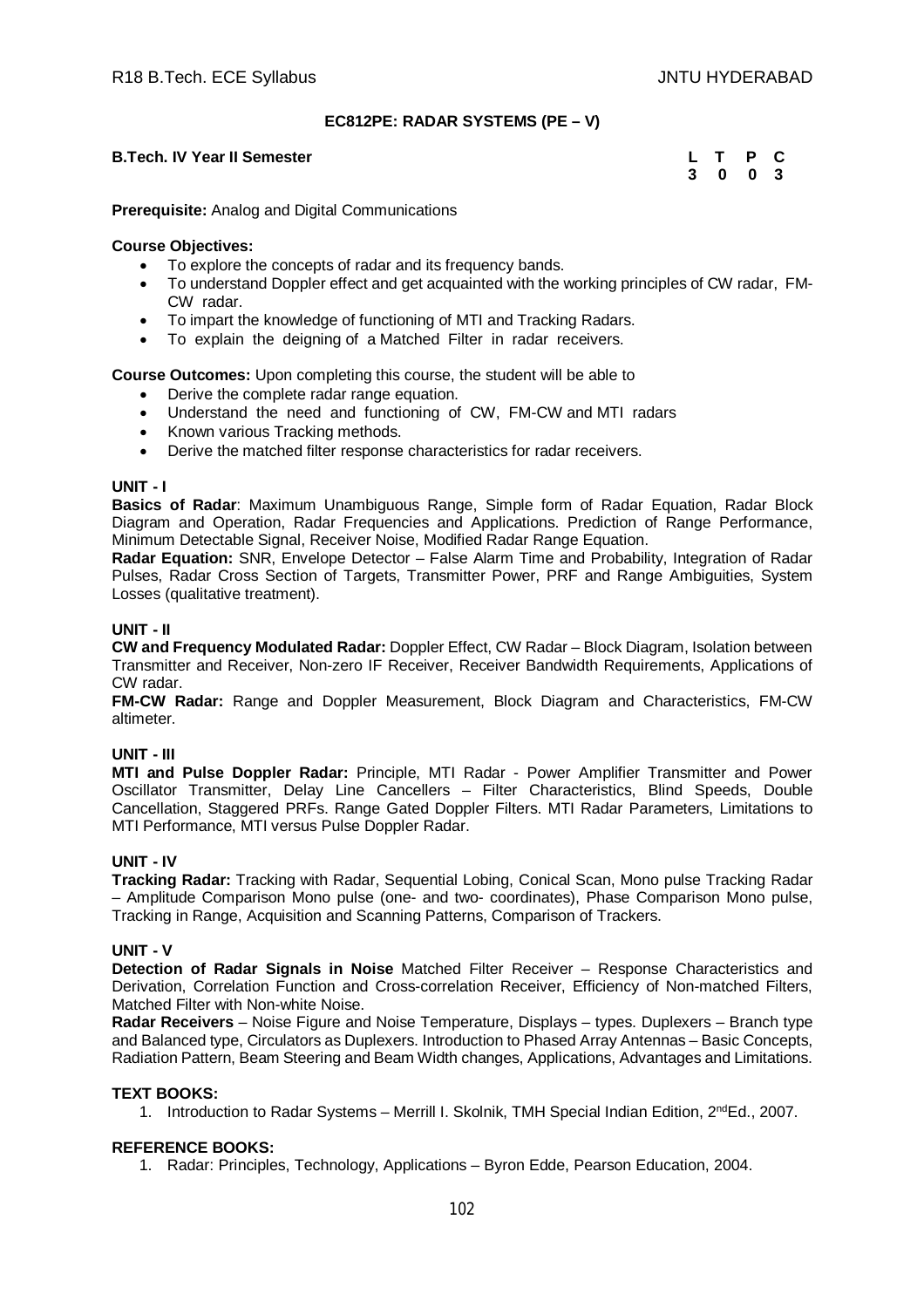- 2. Radar Principles Peebles, Jr., P.Z., Wiley, New York, 1998.
- 3. Principles of Modern Radar: Basic Principles Mark A. Richards, James A. Scheer, William A. Holm, Yesdee, 2013
- 4. Radar Handbook Merrill I. Skolnik, 3rd Ed., McGraw Hill Education, 2008.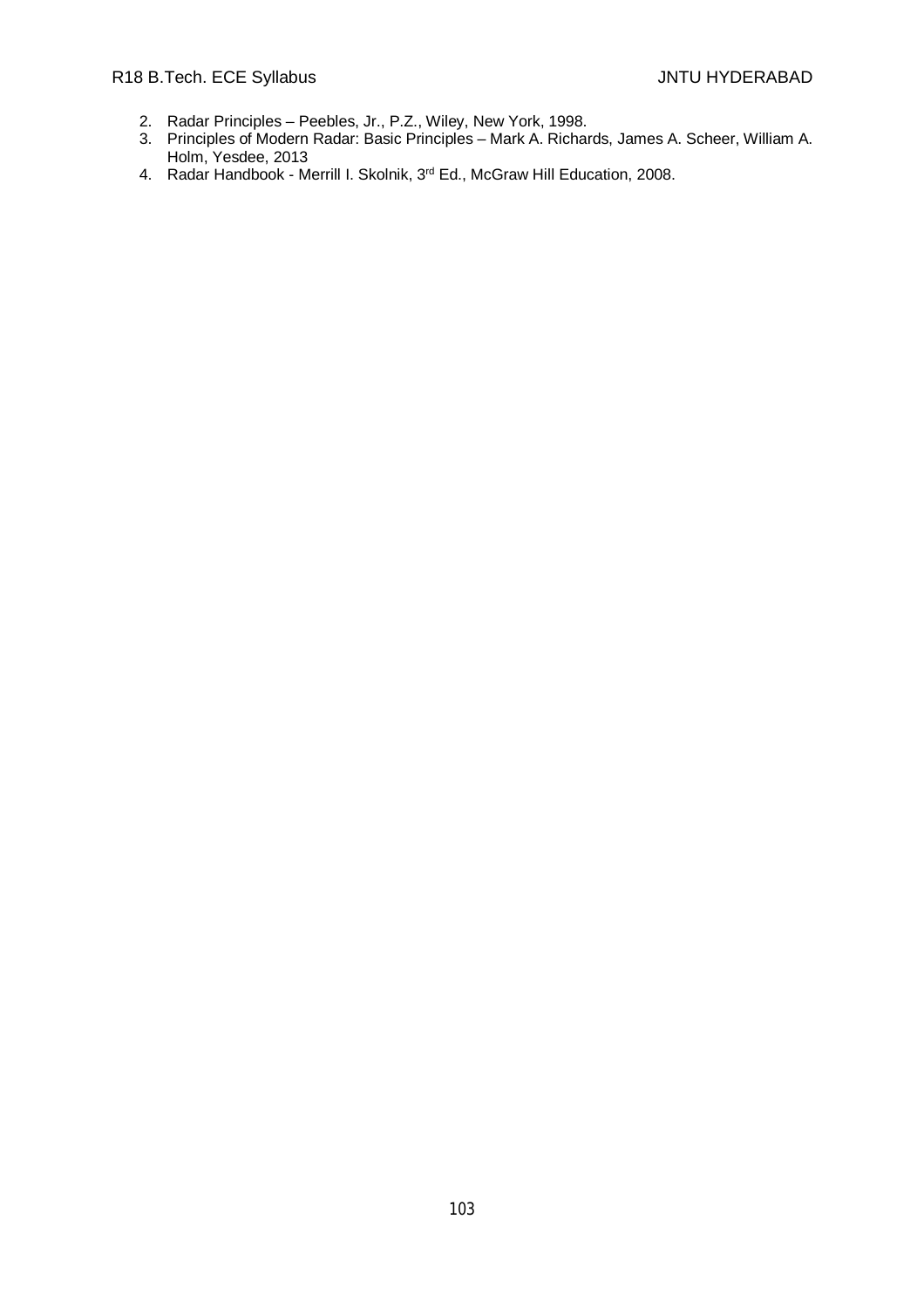# **EC813PE: WIRELESS SENSOR NETWORKS (PE – V)**

## **B.Tech. IV Year II Semester**

| <b>B.Tech. IV Year II Semester</b> | L T P C |  |
|------------------------------------|---------|--|
|                                    | 3 0 0 3 |  |

**Prerequisite:** Analogue and Digital Communications

## **Course Objectives:**

- To acquire the knowledge about various architectures and applications of Sensor Networks
- To understand issues, challenges and emerging technologies for wireless sensor networks
- To learn about various routing protocols and MAC Protocols
- To understand various data gathering and data dissemination methods
- To Study about design principals, node architectures, hardware and software required for implementation of wireless sensor networks.

**Course Outcomes:** Upon completion of the course, the student will be able to:

- Analyze and compare various architectures of Wireless Sensor Networks
- Understand Design issues and challenges in wireless sensor networks
- Analyze and compare various data gathering and data dissemination methods.
- Design, Simulate and Compare the performance of various routing and MAC protocol

## **UNIT - I:**

Introduction to Sensor Networks, unique constraints and challenges, Advantage of Sensor Networks, Applications of Sensor Networks, Types of wireless sensor networks

## **UNIT - II:**

Mobile Ad-hoc Networks (MANETs) and Wireless Sensor Networks, Enabling technologies for Wireless Sensor Networks. Issues and challenges in wireless sensor networks

## **UNIT - III:**

Routing protocols, MAC protocols: Classification of MAC Protocols, S-MAC Protocol, B-MAC protocol, IEEE 802.15.4 standard and ZigBee

#### **UNIT - IV:**

Dissemination protocol for large sensor network. Data dissemination, data gathering, and data fusion; Quality of a sensor network; Real-time traffic support and security protocols.

# **UNIT - V:**

Design Principles for WSNs, Gateway Concepts Need for gateway, WSN to Internet Communication, and Internet to WSN Communication.

Single-node architecture, Hardware components & design constraints,

Operating systems and execution environments, introduction to TinyOS and nesC.

# **TEXT BOOKS:**

- 1. Ad-Hoc Wireless Sensor Networks- C. Siva Ram Murthy,B. S. Manoj, Pearson
- 2. Principles of Wireless Networks Kaveh Pah Laven and P. Krishna Murthy, 2002, PE

- 1. Wireless Digital Communications Kamilo Feher, 1999, PHI.
- 2. Wireless Communications-Andrea Goldsmith, 2005 Cambridge University Press.
- 3. Mobile Cellular Communication Gottapu Sasibhushana Rao, Pearson Education, 2012.
- 4. Wireless Communication and Networking William Stallings, 2003, PHI.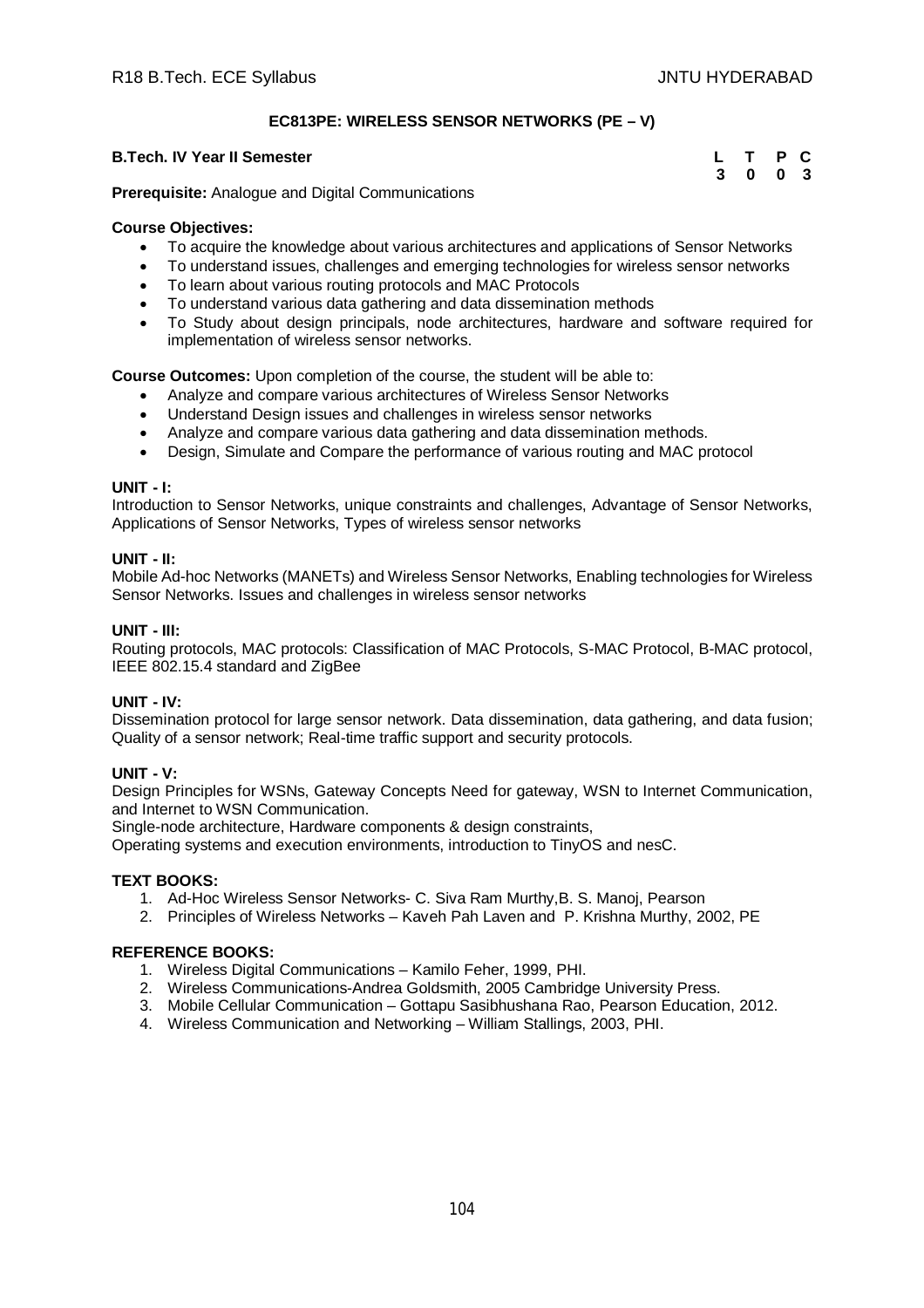# **EC821PE: SYSTEM ON CHIP ARCHITECTURE (PE – VI)**

# **B.Tech. IV Year II Semester**

| B.Tech. IV Year II Semester | L T P C |  |  |
|-----------------------------|---------|--|--|
|                             | 3 0 0 3 |  |  |

**Prerequisite:** Embedded System Design

## **Course Objectives:**

- To introduce the architectural features of system on chip.
- To imbibe the knowledge of customization using case studies.

#### **Course Outcomes:**

- Expected to understand SOC Architectural features.
- To acquire the knowledge on processor selection criteria and limitations
- To acquires the knowledge of memory architectures on SOC.
- To understands the interconnection strategies and their customization on SOC.

## **UNIT – I:**

**Introduction to the System Approach:** System Architecture, Components of the system, Hardware & Software, Processor Architectures, Memory and Addressing. System level interconnection, An approach for SOC Design, System Architecture and Complexity.

## **UNIT – II:**

**Processors:** Introduction, Processor Selection for SOC, Basic concepts in Processor Architecture, Basic concepts in Processor Micro Architecture, Basic elements in Instruction handling. Buffers: minimizing Pipeline Delays, Branches, More Robust Processors, Vector Processors and Vector Instructions extensions, VLIW Processors, Superscalar Processors.

## **UNIT – III:**

**Memory Design for SOC:** Overview of SOC external memory, Internal Memory, Size, Scratchpads and Cache memory, Cache Organization, Cache data, Write Policies, Strategies for line replacement at miss time, Types of Cache, Split – I , and D – Caches , Multilevel Caches, Virtual to real translation , SOC Memory System , Models of Simple Processor – memory interaction.

#### **UNIT - IV:**

**Interconnect Customization:** Inter Connect Architectures, Bus: Basic Architectures, SOC Standard Buses, Analytic Bus Models, Using the Bus model, Effects of Bus transactions and contention time. SOC Customization:

#### **UNIT – V:**

**Configuration:** An overview, Customizing Instruction Processor, Reconfiguration Technologies, Mapping design onto Reconfigurable devices, Instance- Specific design, Customizable Soft Processor, Reconfiguration - overhead analysis and trade-off analysis on reconfigurable Parallelism.

# **TEXT BOOKS:**

- 1. Computer System Design System-on-Chip by Michael J. Flynn and Wayne Luk, Wiely India Pvt. Ltd.
- 2. ARM System on Chip Architecture Steve Furber 2<sup>nd</sup> Eed., 2000, Addison Wesley Professional.

- 1. Design of System on a Chip: Devices and Components Ricardo Reis, 1<sup>st</sup> Ed., 2004, Springer
- 2. Co-Verification of Hardware and Software for ARM System on Chip Design (Embedded Technology) – Jason Andrews – Newnes, BK and CDROM
- 3. System on Chip Verification Methodologies and Techniques –Prakash Rashinkar, Peter Paterson and Leena Singh L, 2001, Kluwer Academic Publishers.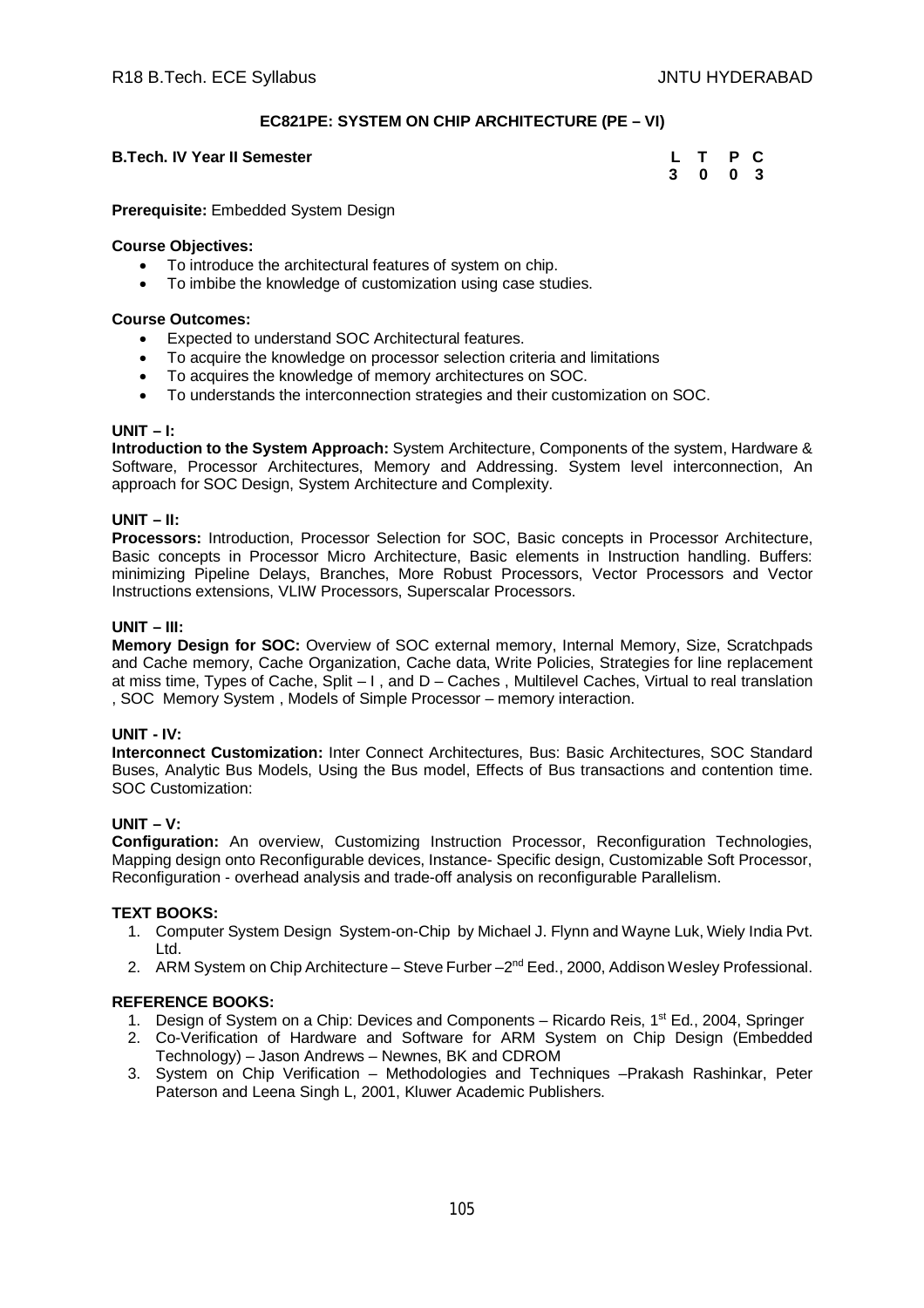# **EC822PE: TEST AND TESTABILITY (PE – VI)**

#### **B.Tech. IV Year II Semester**

| Tech. IV Year II Semester | L T P C |  |
|---------------------------|---------|--|
|                           | 3 0 0 3 |  |

**Prerequisite:** Switching Theory and Logic Design, Digital System Design with PLDS

## **Course Objectives:**

- To provide or broad understanding of fault diagnosis.
- To illustrate the framework of test pattern generation.
- To understand design for testability in Digital Design

**Course Outcomes:** On completion of this course the student will be able to:

- To acquire the knowledge of fundamental concepts in fault and fault diagnosis
- Test pattern generation using LFSR and CA
- Design for testability rules and techniques for combinational circuits
- Introducing scan architectures

## **UNIT - I**

Need for testing, the problems in digital Design testing, the problems in Analog Design testing, the problems in mixed analog/digital design testing, design for test, printed-circuit board (PCB) testing, software testing,

**Fault in Digital Circuits:** 

General Introduction, Controllability and Observability, Fault Models, stuck at faults, bridging faults, CMOS technology considerations, intermittent faults.

## **UNIT - II**

General Introduction, to test pattern genration, Test Pattern generation for combinational logic circuits, Manual test pattern generation, automatic test pattern generation, boolen difference method, Roth's Dalgoritham, Developments following Roth's D-algoritham, Pseudorandom test pattern generation.

# **UNIT - III**

Pseudorandorn test pattern generators, Design of test pattern generator usingLinear feedback shift registers (LFSRs) and cellular automata(CAs).

#### **UNIT - IV**

Design for Testability for combinational circuits: Basic Concepts of testability, controllability and observability, the Reed Muller's expansion techniques, use of control logic and syndrome testable designs.

## **UNIT - V**

Making sequential circuits testable, testability insertion, full scan DFT technique-Full scan insertion, flipflop structures, Full scan design and test, scan architectures-full scan design, shadow register DFT, partial scan methods, multiple scan design, other scan designs.

#### **TEXT BOOKS**

- 1. Fault Tolerant and Fault Testable Hardware Design-Parag K. Lala, 1984, PHI.
- 2. VLSI Testing digital and Mixed analogue/digital techniques-Stanley L. Hurst, IEE Circuits, Devices and Systems series 9, 1998.

- 1. Digital Systems Testing and Testable Design-Miron Abramovici, Melvin A. Breuer and Arthur D. Friedman, Jaico Books
- 2. Esstentials of Electronic Testing-Bushnell and Vishwani D.Agarwal, Springers.
- 3. Design for test for Digital IC's and Embedded Core Systems-Alfred L. Crouch, 2008, Pearson Education.